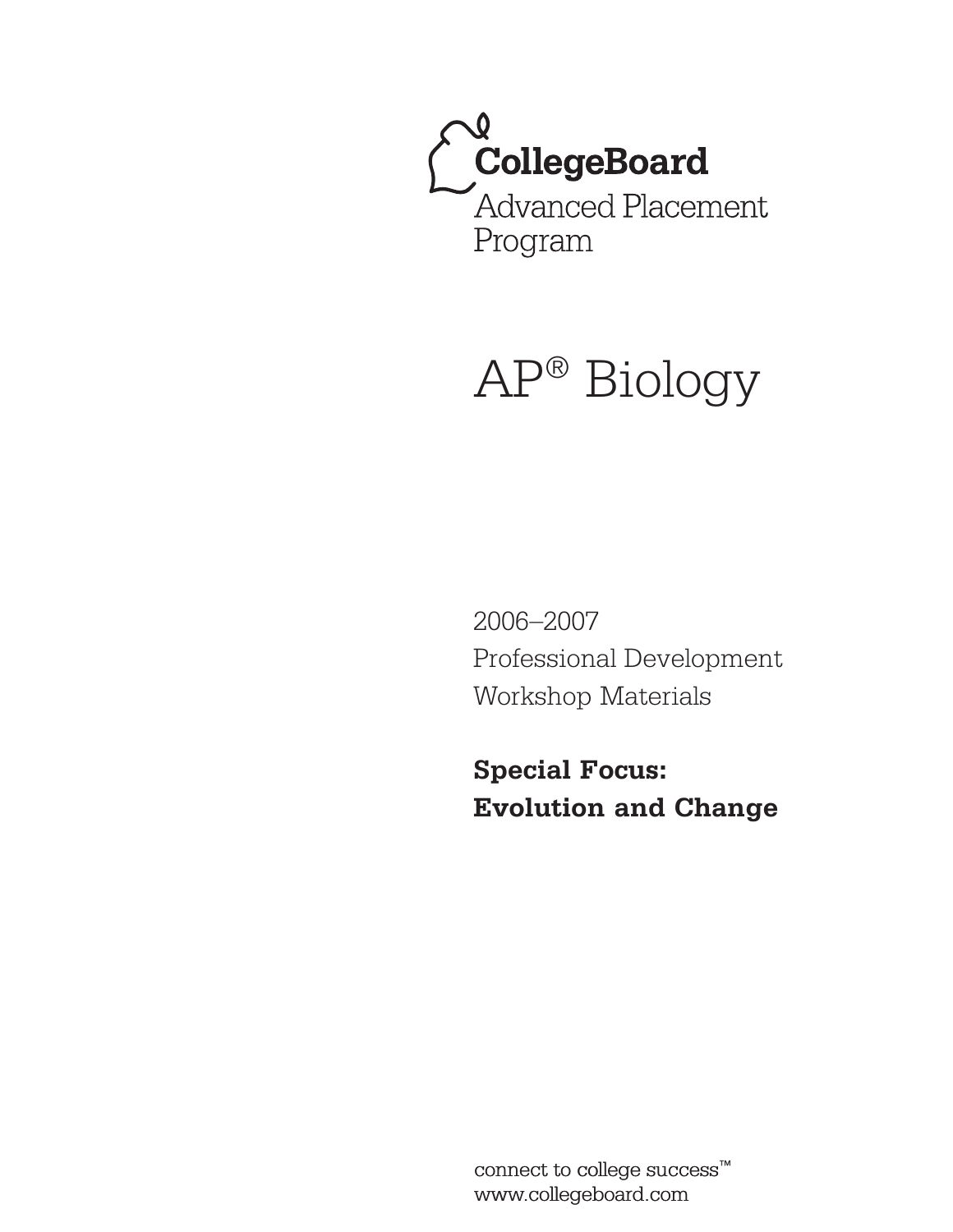# **The College Board: Connecting Students to College Success**

The College Board is a not-for-profit membership association whose mission is to connect students to college success and opportunity. Founded in 1900, the association is composed of more than 5,000 schools, colleges, universities, and other educational organizations. Each year, the College Board serves seven million students and their parents, 23,000 high schools, and 3,500 colleges through major programs and services in college admissions, guidance, assessment, financial aid, enrollment, and teaching and learning. Among its best-known programs are the SAT®, the PSAT/NMSQT®, and the Advanced Placement Program® (AP®). The College Board is committed to the principles of excellence and equity, and that commitment is embodied in all of its programs, services, activities, and concerns

# **Equity Policy Statement**

The College Board and the Advanced Placement Program encourage teachers, AP Coordinators, and school administrators to make equitable access a guiding principle for their AP programs. The College Board is committed to the principle that all students deserve an opportunity to participate in rigorous and academically challenging courses and programs. All students who are willing to accept the challenge of a rigorous academic curriculum should be considered for admission to AP courses. The Board encourages the elimination of barriers that restrict access to AP courses for students from ethnic, racial, and socioeconomic groups that have been traditionally underrepresented in the AP Program. Schools should make every effort to ensure that their AP classes reflect the diversity of their student population. For more information about equity and access in principle and practice, contact the National Office in New York.

© 2006 The College Board. All rights reserved. College Board, AP Central, APCD, Advanced Placement Program, AP, AP Vertical Teams, CollegeEd, Pre-AP, SAT, and the acorn logo are registered trademarks of the College Board. Admitted Class evaluation Service, connect to college success, MyRoad, SAT Professional Development, SAT Readiness Program, Setting the Cornerstones, and The Official SAT Teacher's Guide are trademarks owned by the College Board. PSAT/NMSQT is a registered trademark of the College Board and National Merit Scholarship Corporation. All other products and services may be trademarks of their respective owners. Permission to use copyrighted College Board materials may be requested online at: www.collegeboard.com/inquiry/cbpermit.html.

**Visit the College Board on the Web: www.collegeboard.com. AP Central is the official online home for the AP Program and Pre-AP: apcentral.collegeboard.com.**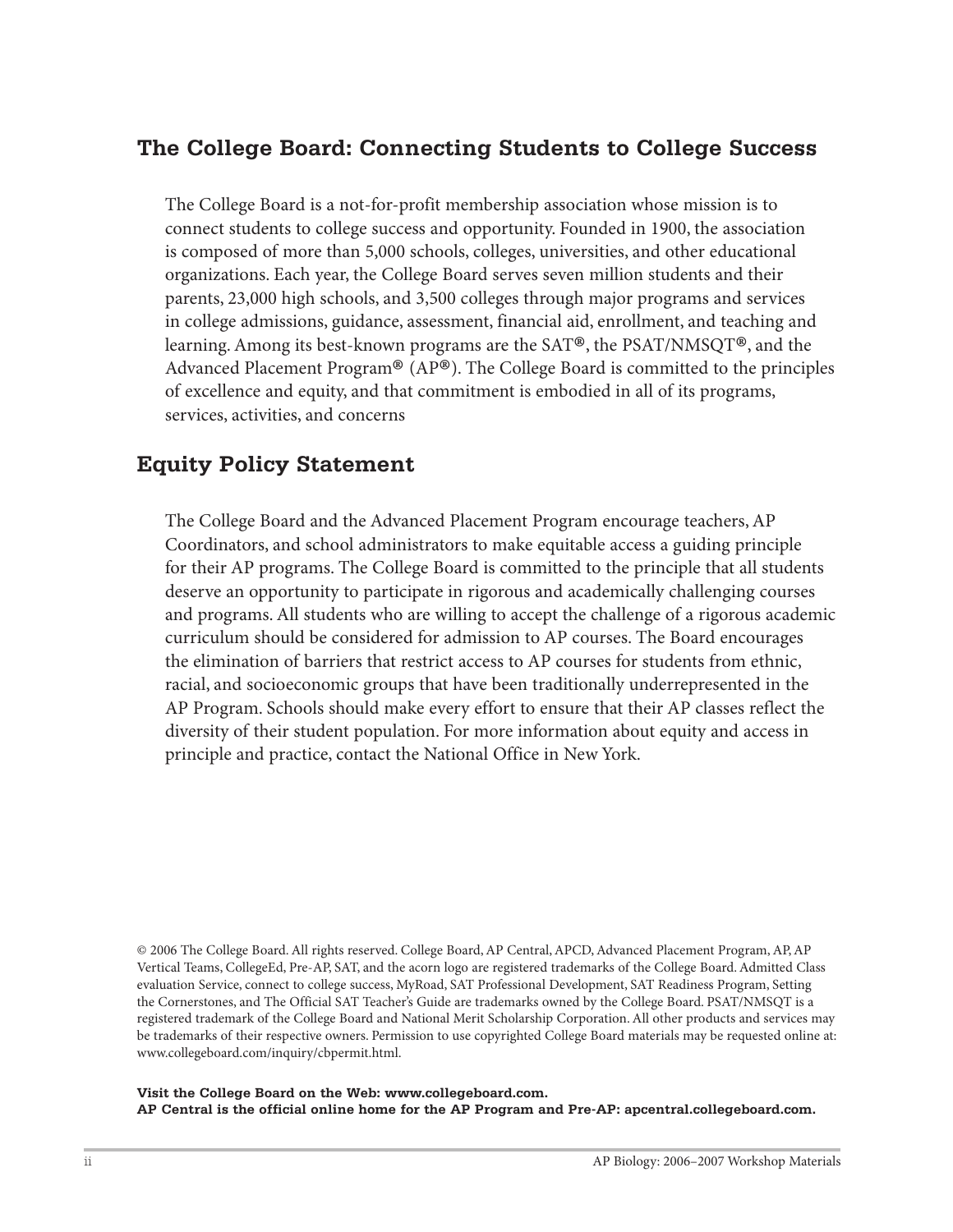# **Special Focus: Evolution and Change**

| Introduction                                                                                                   |  |
|----------------------------------------------------------------------------------------------------------------|--|
|                                                                                                                |  |
| Joining the Scientific Community                                                                               |  |
|                                                                                                                |  |
| The Darwin I Wish Everyone Knew                                                                                |  |
|                                                                                                                |  |
| What Have the Courts Said About the Teaching of                                                                |  |
| <b>Evolution and Creationism?</b>                                                                              |  |
|                                                                                                                |  |
| The Making of Darwin's Endless Forms                                                                           |  |
|                                                                                                                |  |
| Resources for the Teaching of Evolution in AP Biology                                                          |  |
|                                                                                                                |  |
| Multiple Choice and Free-Response Questions on Evolution                                                       |  |
| with Scoring Guidelines                                                                                        |  |
|                                                                                                                |  |
| Example to the summary set of the set of the set of the set of the set of the set of the set of the set of the |  |
|                                                                                                                |  |
|                                                                                                                |  |

**Important Note:** The following set of materials is organized around a particular theme, or "special focus," that reflects important topics in the AP Biology course. The materials are intended to provide teachers with resources and classroom ideas relating to that focus. The special focus, as well as the specific content of the materials, cannot and should not be taken as an indication that a particular topic will appear on the AP Exam.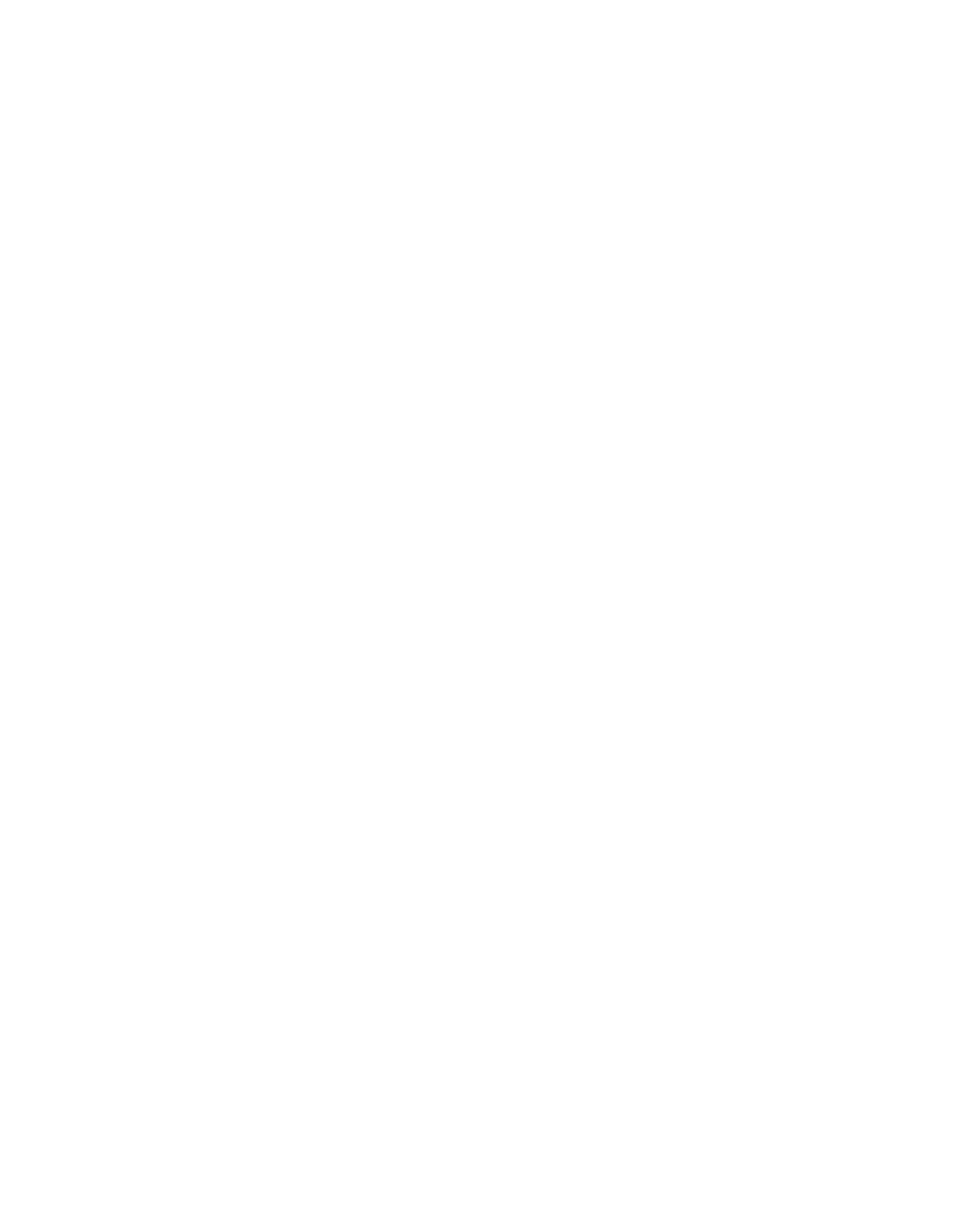# **Introduction**

Carolyn Schofield Bronston Robert E. Lee High School Tyler, Texas

> Evolution. Just the word evokes high blood pressure and profanity in some, steely-eyed tenacity and "evangelical" zeal in others. How strange that the driving force behind the huge spectrum of life as we know it remains so controversial and so divisive. Originally, the title of this collection was to be "It's not just a theory . . . ," but in the end, that seemed too flippant. The **fact** is evolution is occurring today as it has in the past. All students need to know of its importance and its consequences. Teachers need to feel confident in their grasp of this subject so that they can convey the elegant simplicity and incontrovertible truth of natural selection.

> Religion and science are not at odds—even the pope has pronounced it so. So hopefully we can all move away from that argument and move toward an understanding of how life around us changes and what we can learn from the past to help us in the future. The articles included in these materials run the gamut from historical perspectives of Darwin the man and the legal battles over his ideas, to cutting-edge developmental studies that provide "missing" evolutionary links, to a compendium of resources that will inform and enlighten both teachers and their students.

> With a straightforward, scientific approach, you can enable your students to see for themselves the logic and elegance of evolution. For it **is** much more than just a theory: it is the foundation of life itself.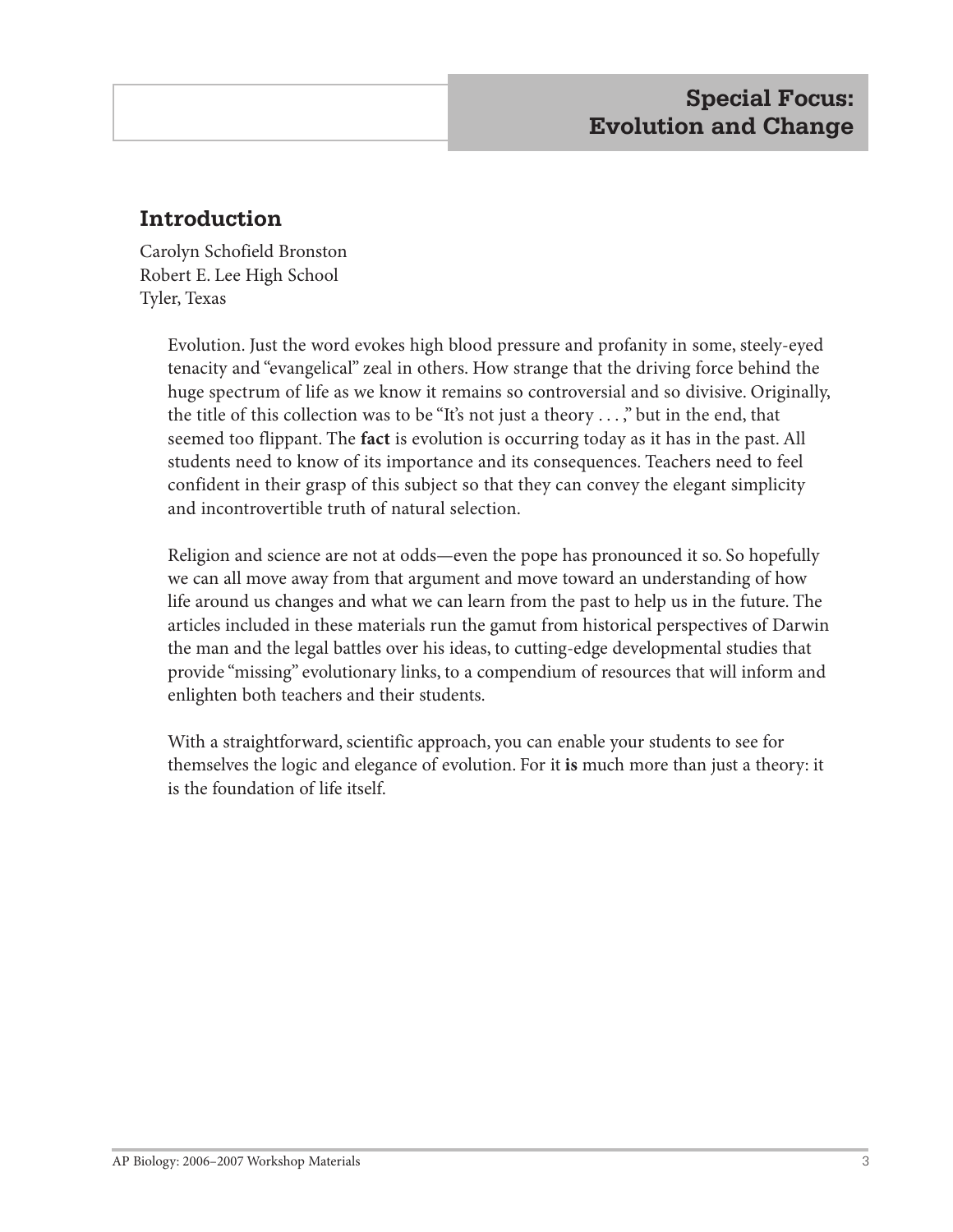# **Joining the Scientific Community**

Kenneth R. Miller Brown University Providence, Rhode Island

> Scientific community—what do those words mean to you? To many in the public, they conjure up an image of laboratory workers in white coats, divorced from the reality of daily life, practicing an arcane craft that ordinary folks needn't understand or care about. And that's the problem, a problem that you're about to help solve in your AP course this year. The notion that science is so specialized that it cannot explain itself is clearly one of the reasons why it's fashionable for bright, intelligent adults to joke about how little they know of science and still consider themselves well educated. The sense that science doesn't affect our daily lives allows our society to place a low priority on scientific research. The belief that the scientific community simply exists on its own and does its work without constant attention and renewal is simply false and could easily lead to an abdication of American scientific leadership in the world.

> The problem begins with a false understanding of the true nature of the scientific community. As biologists, we know that among the characteristics of life are growth and development, and these traits apply to the scientific community, too. You see the scientific community every day when you enter your classroom. You nurture it every time you work with a student or lead a class through a laboratory exercise, and you have been part of it ever since you took up the great vocation of teacher, the highest calling a society like ours can have. In reality, as an AP Biology teacher you are the single most important part of the scientific community, because you are creating the scientific community of tomorrow. Indeed, the greatest gift you can give to your students is that sense of belonging, of being part of the great project of scientific investigation and understanding that has drawn us out of ages of darkness into the light of knowledge.

> And what a light that is. I am tempted to tell my own students that I view them with a sense of envy that they have been born at just the right time to become biologists. For the very first time, we have the capability to ask, in detailed biological terms, what it truly means to be human. Today's ongoing flood of DNA sequence information enables anyone, with a few taps on the computer keyboard, to explore the human genome, chromosome by chromosome, to compare it with those of our closest relatives and to explore the ways in which life has evolved and developed in all of its majesty and glory.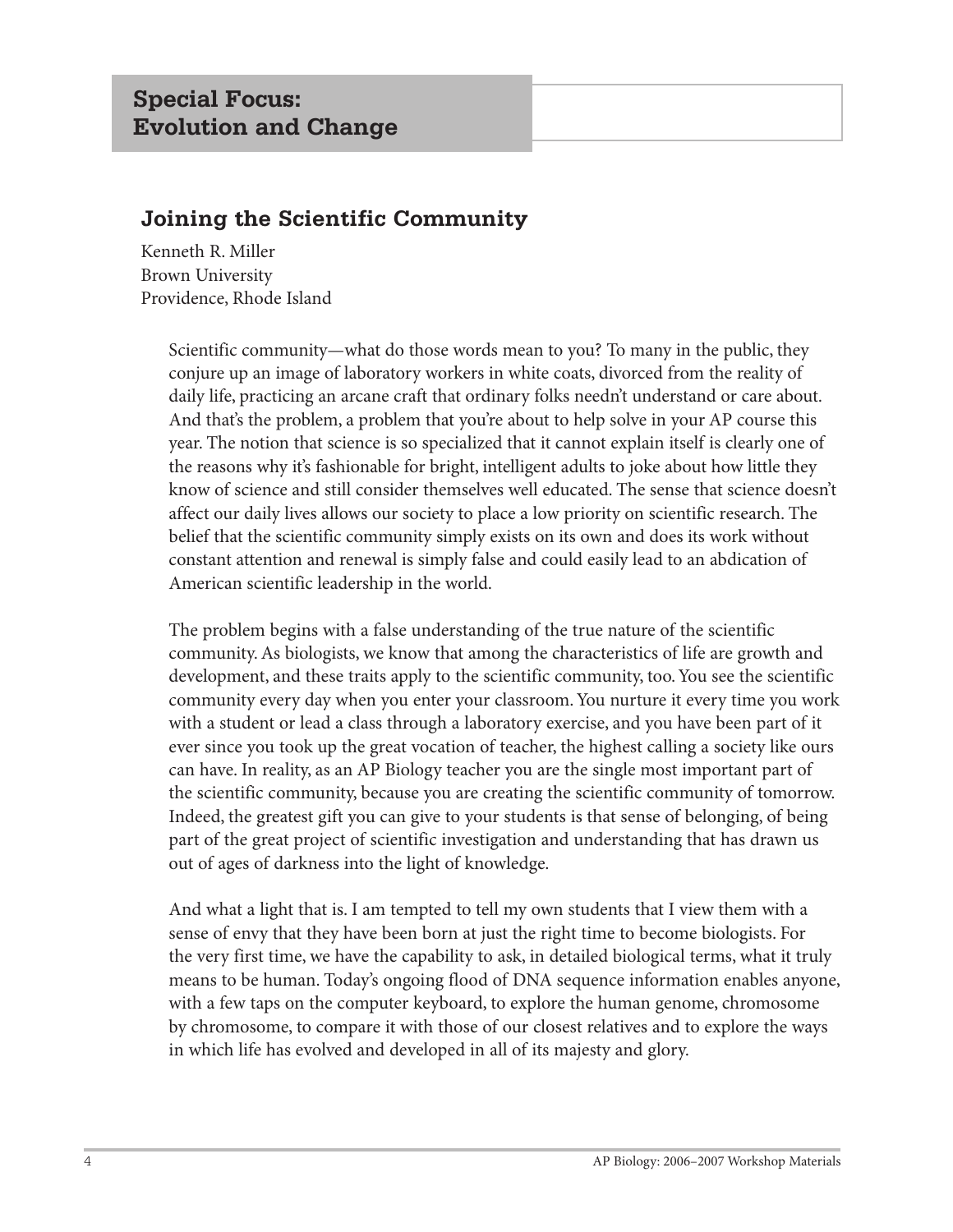Today's students take biotechnology—from genetically modified foods to DNA fingerprinting—for granted, and well they should. For your students, these are simply part of the age into which they have been born, the context in which they entered your classroom and laboratory. The best part of all of this is that you have the chance to open these worlds to your students, to help them develop an understanding of these technologies and their effects on their lives. Technology is everywhere in modern life, but whether an individual will be its master or be led by it is determined by the extent to which he or she understands the technology of the day. In the coming century, the technology to be mastered, without a doubt, will emerge from the science of life. Your opportunity, your challenge, is to open the minds of your students to that science and to help them see themselves as part of the scientific community.

In many ways, the tools at your disposal have never been more suited to the task of science education. The Internet gives your students direct access to the latest genomic data, as well as contact with research laboratories everywhere in the world. Genetic manipulations and studies that were cutting edge only a few years ago can now be carried out easily and inexpensively in high school teaching labs. Creative and well-planned lab exercises will give your students not only hands-on experience with these technologies but also an even more important gift—the sense of belonging to the scientific community and of participating in the exploration and study of life. Breaking down the illusory barriers that separate your students from "real" scientists should be one of your highest priorities, and if you can do it successfully, it will change many lives.

Albert Einstein once wrote that "the most beautiful thing we can experience is the mysterious—it is the source of all true art and science." As you look over the curriculum you are planning for your AP students, I hope you will take some time to reflect on the profound and timeless truth of Einstein's observation. All great teachers, in one sense or another, are storytellers, and as biologists, what stories we have to tell! Evolution has opened up the mysteries of the past in a way that yesterday's scientists could never have imagined. Cell biology has revealed an inner world of intricate beauty and balance inside every living thing. Developmental biology has begun to reveal the patterns and processes that build the bodies of plants and animals. Molecular medicine now approaches human disease in a way that the physicians of the past could not have imagined. What we have learned is impressive, but even more enticing are the mysteries that still remain, the vast unexplored territory that lies before us and before your students.

So don't pull any punches on your students. Tell it like it is. Let them know that they really have come along at just the right time, and challenge them not just to learn biology but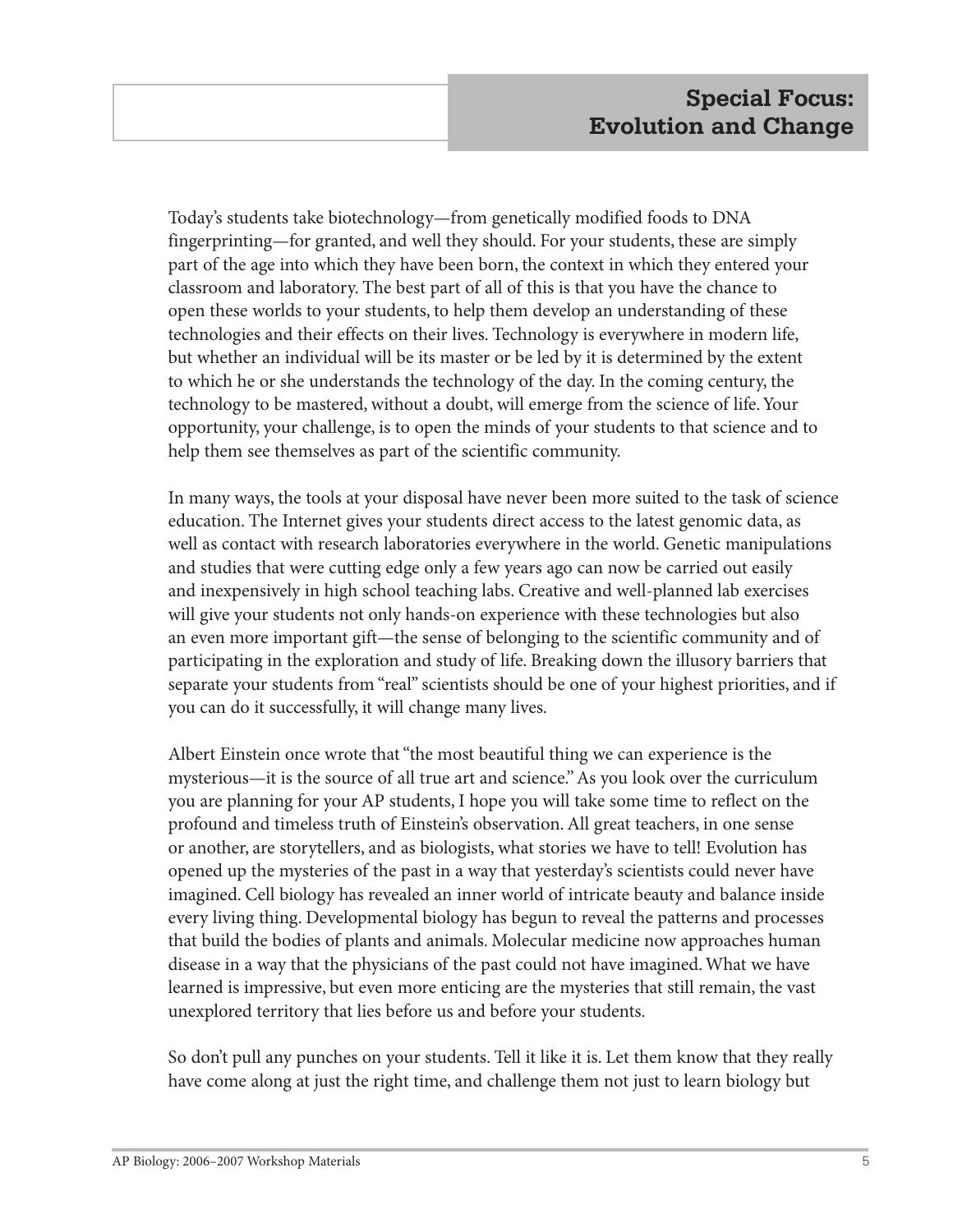to do biology. We should never have to remind ourselves that science is a process, not a body of knowledge. The curriculum of AP Biology is not a set of facts to be memorized so much as it is a landscape to explore, a landscape in which the boundaries continue to expand and in which the most exciting territory is still uncharted. From the moment they set foot in your classroom, remind them that they are part of the scientific community, and that the unexplored territory of biology will forever belong to them. Good luck and best wishes in helping to create the scientific community of tomorrow.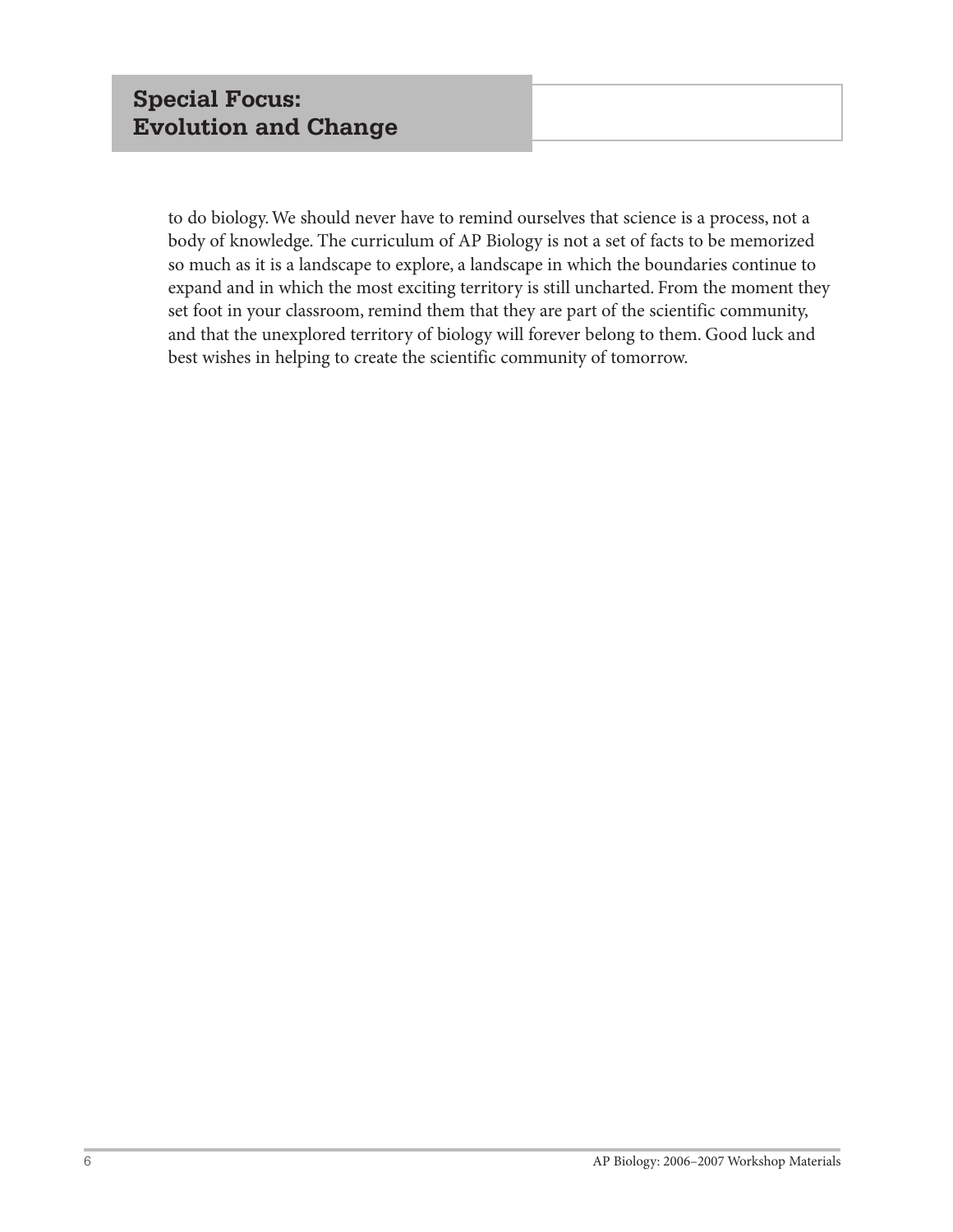## **The Darwin I Wish Everyone Knew**

Robert Dennison Jersey Village High School Houston

> Charles Darwin has been and continues to be vilified by those opposed to his views. Perhaps no scientist has been so misrepresented and misunderstood. Contrary to the view many of our students and members of the general public have of him, Charles Darwin was a person any of us would have enjoyed knowing as a friend. That is the Darwin I want my students to come to know, as I have. I want to humanize him for students and thereby open their eyes and minds to the beauty and power of his ideas.

Darwin was born on February 12, 1809, the exact same date as Abraham Lincoln. He was a lover of nature and a scientist from the beginning. In his autobiography, Darwin said, "[M]y love of natural science has been steady and ardent. . . . From my early youth I have had the strongest desire to understand or explain whatever I observed—that is, to group all facts under some general laws." At the age of 12, Charles and his older brother Erasmus built a chemistry lab in the garden shed where they created lots of "noxious" and explosive gases. In fact, Charles's nickname among his school friends at the time was "Gas." He was also an avid collector of rocks, coins, bird eggs, shells, and, of course, insects.

Darwin's passion and enthusiasm for observing and understanding life never waned. While the iconic image of Darwin is that of a stoic, elderly, balding gentleman with a long, white beard, the true man was much livelier than those images suggest. He certainly was a truly gentle man, but far from being stoic, he talked excitedly, using his hands expressively in conversations. He had a wonderful sense of humor and was a man who laughed easily and loudly, slapping his hands on his thighs in the process.

While sailing around the world on the *Beagle* from the age of 22 to 27, he was adventurous, athletic, and fun-loving, always eager to explore the next vista. He spent weeks riding across the pampas of South America with gauchos. They taught him to throw the bolas to catch rheas (ostriches), which they then ate together around the fire at night ("tasted like beef"). Throughout the voyage, Darwin made a point of eating every type of wild game possible, from armadillo ("tastes like duck") to the large rodent, the agouti ("the very best meat I ever tasted"), to Galapagos tortoises ("quite good") and land iguanas (their meat was only enjoyed "by those whose stomachs soar above all prejudice").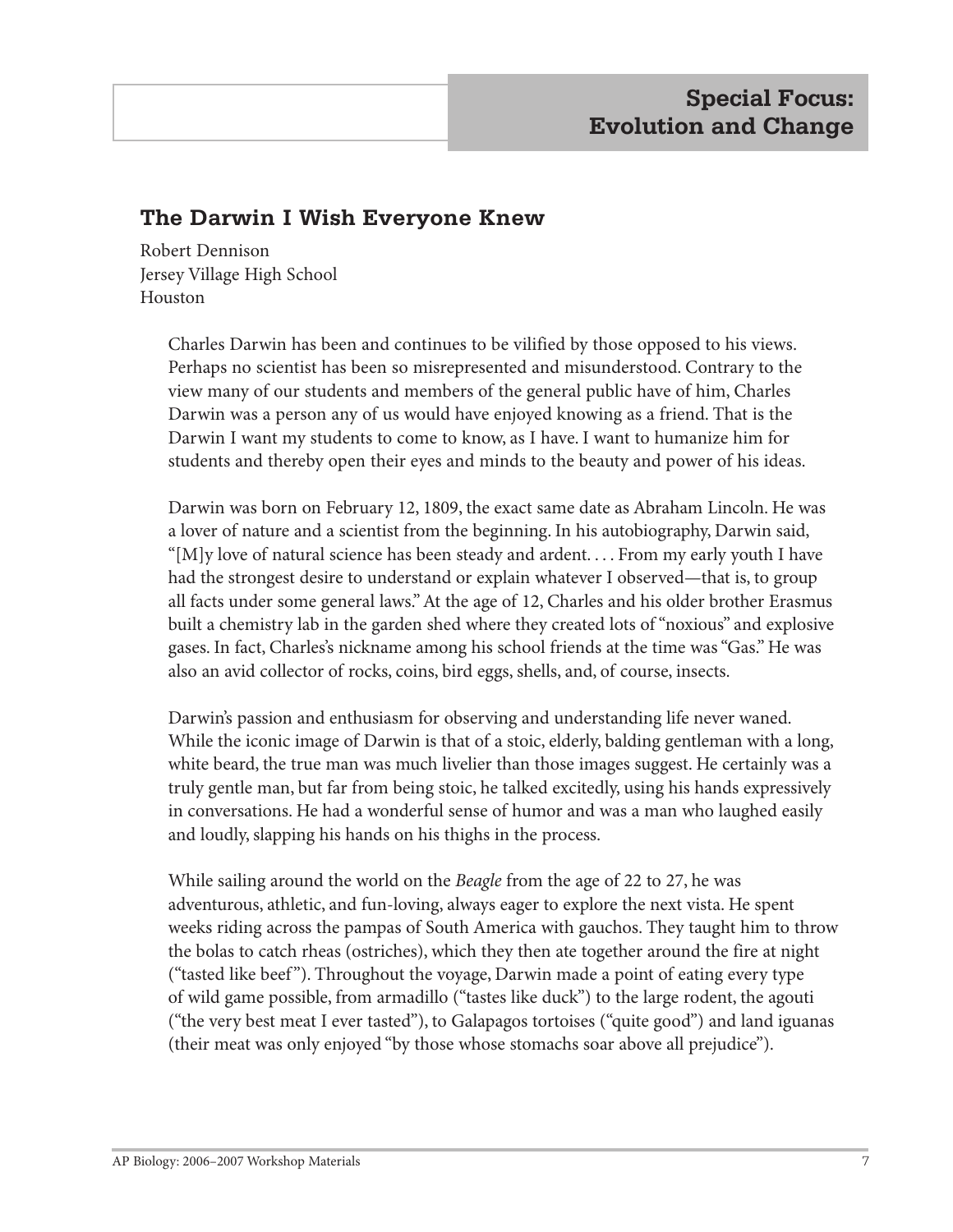Throughout his life, he was a methodical thinker with a penetrating intellect. During the voyage he spent so much time expounding enthusiastically on both science and religion that his fellow shipmates called him "Philos," short for "The Philosopher," a title I think he enjoyed hearing as it indicated acceptance of him by the crew. Of course, these discussions took place only at anchor or on very calm waters because Darwin suffered from horrible seasickness whenever at sea. This affliction stayed with him throughout the five-year voyage. He describes being confined to his hammock whenever the ship moved and being able to keep down just "dry biscuit and raisin." As a result, he spent as much time on land as possible, eventually spending three and a half of the five years on land and a total of only 18 months on board the *Beagle* at sea. The time on land allowed him to make extensive collections of flora and fauna from around the world. These collections, sent home periodically during the voyage, were so voluminous that it eventually required Darwin and his fellow scientists over 10 years just to catalog and describe them. That does not count the time he spent on the very last specimen.

After 10 years he was left with a single barnacle to describe. Charles wanted to know a great deal about barnacles so that he could accurately describe his singular specimen. However, there had been no detailed studies of barnacles to date. So, methodical as ever, he took it upon himself to do such a study. Eight years later, he finished his multivolume, 1,200-page work on fossil and modern forms of barnacles. He spent so much time studying the tens of thousands of barnacles he had sent to him that his children assumed everybody must have barnacles at home, once asking a neighbor to his surprise, "Where does your father work on his barnacles?"

In addition to cataloging specimens, soon after returning home from the voyage in 1836, Darwin began the work with which we are most familiar. Contrary to many popular versions of the story, he did not conceive of evolution at any time during the voyage. It was not until early 1837, while studying the specimens and reflecting on observations made during the voyage, that Darwin first formulated the idea that species changed over time. Fifteen months later he arrived at the mechanism of natural selection to account for how those changes took place. Of course, he would not publish those ideas for another 21 years! Why did he wait so long to publish, and what was the adult Charles Darwin, the author of *On the Origin of Species*, like as a person? Both questions are of interest and importance as we attempt to humanize the man.

From his letters and the recollections of those who knew him best, it is clear that the adult Darwin was a kind, loving, devoted father and husband, as well as a loyal friend and colleague of his scientific confidants. A description of his family interactions and a typical day at home provides the clearest view of the personal side of Darwin.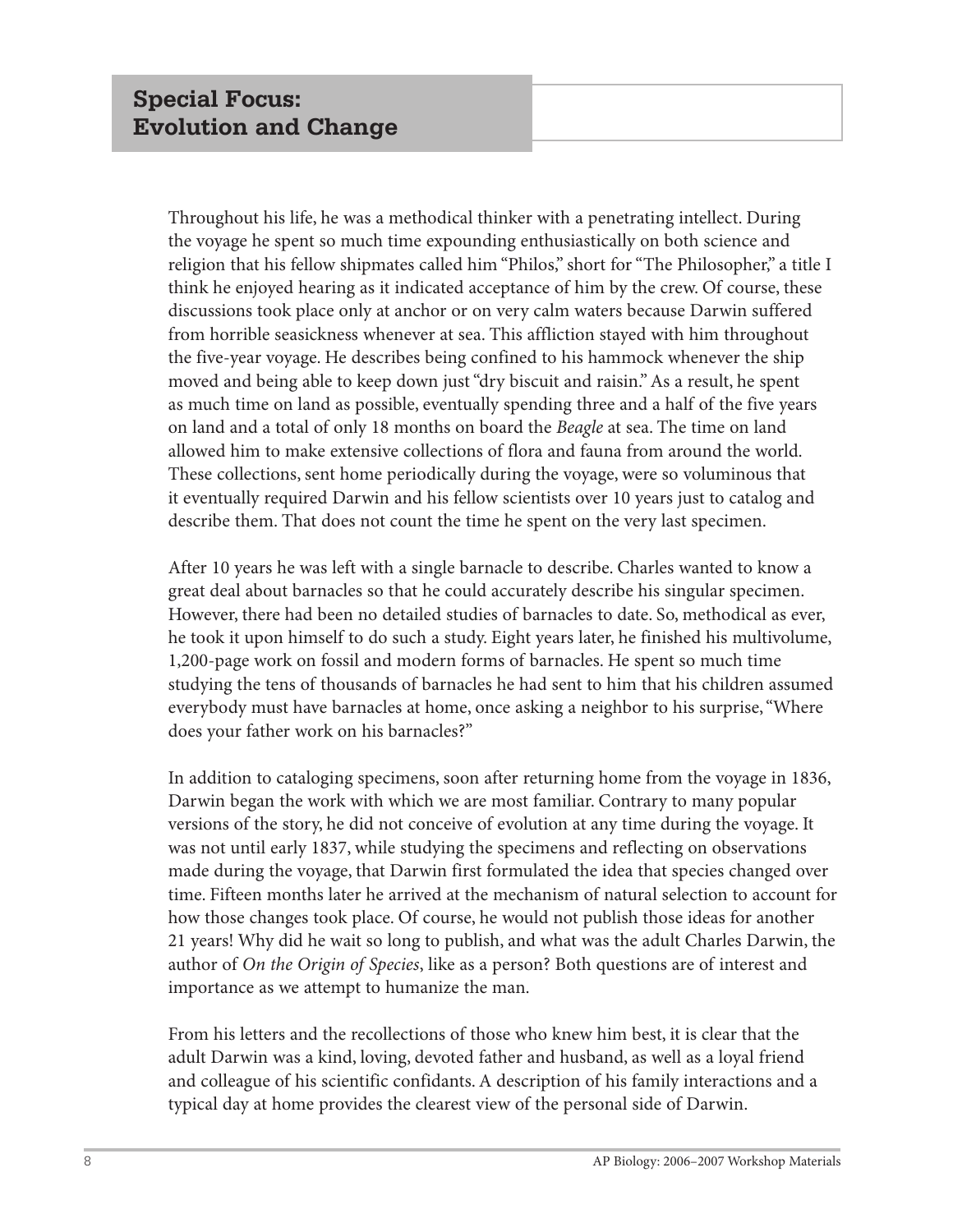Charles married Emma Wedgwood, his first cousin, on January 29, 1839, "the day of days!" Methodical as always, Darwin did not decide to get married until he had made an analytical, side-by-side listing of the advantages of the two propositions before him, namely, "Marry" or "Not Marry." At the bottom of the "Marry" column, he concluded "Marry—Marry—Marry Q.E.D.!" It proved to be the correct choice, for he loved Emma deeply for the rest of his life, often referring to her as his "wise adviser and cheerful comforter." They made a good life together, settling in the village of Downe, 16 miles from London, in 1842. (Charles would never again leave England.) They spent hours together every day. Emma, who took lessons from Chopin, enjoyed playing the piano and reading novels aloud for Charles and the children. The couple also had a spirited nightly backgammon competition. They would play two games per night, even when visiting friends, and Charles dutifully recorded the results, keeping a running total. In 1876 he wrote, "[S]he, poor creature, has won only 2,490 games, whilst I have won, hurrah, hurrah, 2,795 games!"

Emma spent most of the first 17 years of their marriage pregnant, giving birth in 1839, '41, '42, '43, '45, '47, '48, '50, '51, and '56 for a total of 10 children. The Darwin home ("Down House") must have been a wonderful place to grow up. Charles and Emma did not worry about the children playing on their expensive furniture, instead giving the children free run of the house and grounds, except for Charles's study, where he worked every day on his writings. The children piled up the furniture to make railways and coaches, just as the fancy took them. It was not unusual for them to use their father's rolling microscope stool as a "boat," punting around the house with a walking stick for propulsion. In looking back at the amount of freedom granted, Emma said, "I believe we have all been much the happier in consequence." Charles could not have agreed more.

Sadly, three of their children died much too young. Their third child, Mary Eleanor, died just three weeks after birth, and their last child, Charles Waring, died at the age of two of scarlet fever. Charles Waring's death came just 10 days after Darwin received the famous letter from Alfred Russel Wallace. The baby's funeral and the parents' grief prevented Darwin from attending the Linnean Society meeting at which Darwin's and Wallace's papers were first presented to the world.

However, the greatest blow in Darwin's life was the death of his first daughter, Anne Elizabeth (Annie) at the age of 10 from a typhoid-like fever. Charles had taken Annie to a medical establishment in another town in an attempt to save her life, but to no avail, as Annie died and was buried there without ever returning home. Emma was not even able to go along as she was then near delivering yet another child and did so less than three weeks after Annie's death. Charles returned to Emma as soon as he could after Annie's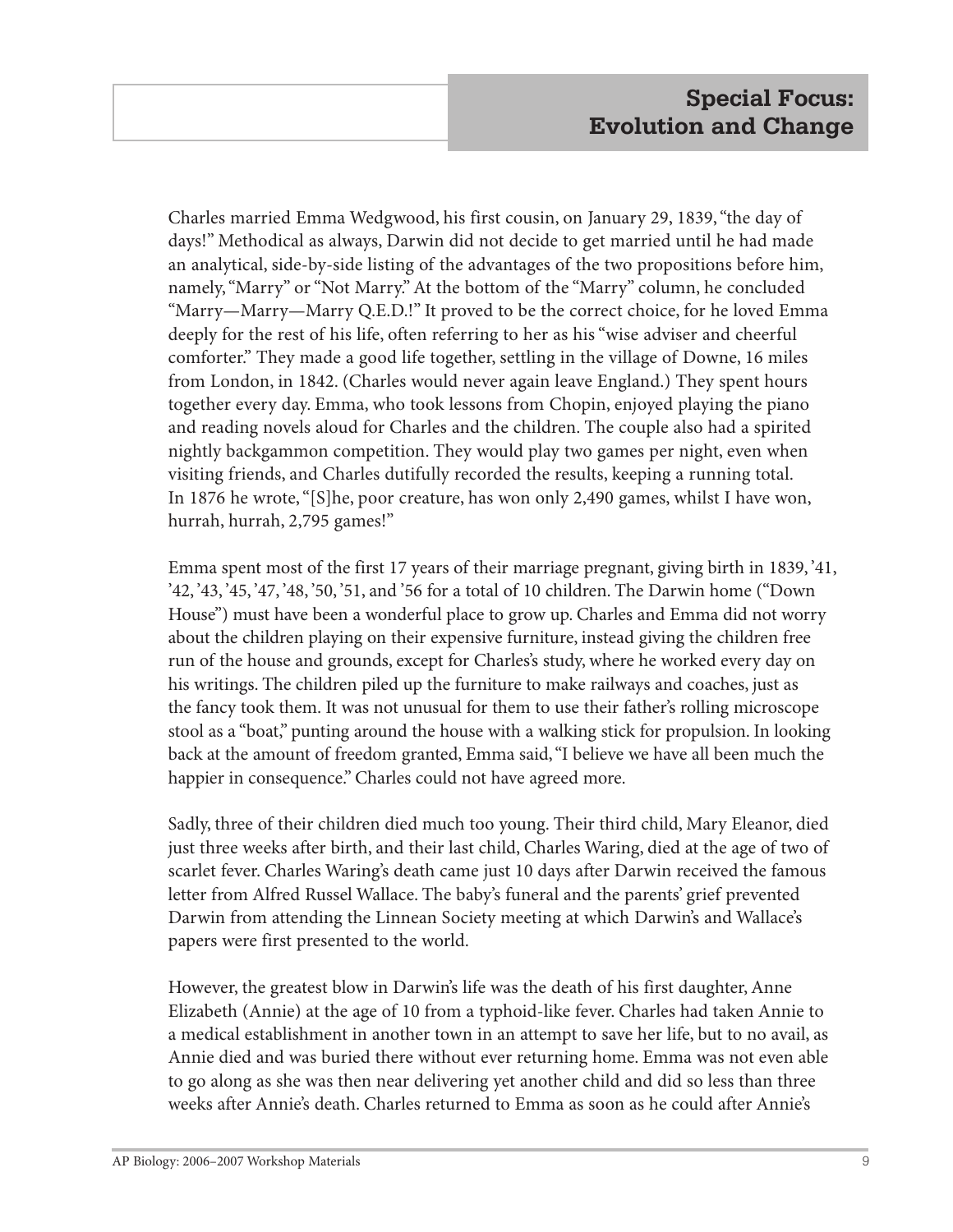passing, and they spent many days "weeping bitterly together." The loss of his beloved daughter no doubt had a tremendous impact on Darwin's religious beliefs, probably greater than anything in his evolutionary work. (The story of Annie and the impact her death had on the Darwins is beautifully told in *Annie's Box: Darwin, His Daughter, and Human Evolution* by Randal Keynes, 2002, Riverhead Books.)

[As a side note: Students are often shocked to learn that Darwin married his first cousin, but such unions were common in Victorian England. Darwin's sister had earlier married Emma's brother, so there were two Darwin-Wedgwood first cousin marriages in that single generation. In fact, the two families not so subtly pushed Charles and Emma together as they were thought to be a good match, and indeed they were. Emma was the granddaughter of Josiah Wedgwood, the founder of the Wedgwood pottery company that continues to be successful today.]

Charles did have a life at Down House beyond raising the children. Unfortunately, in contrast to the robust health he had enjoyed as a young man on the *Beagle*, much of the rest of Darwin's life was spent suffering from ill health. His health problems began shortly after his return from the *Beagle* voyage and continued for the rest of his life with only scattered weeks of reprieve. Many people know of his problems with sickness but may not realize just how sick he often became. Darwin's troubles were "digestive" with frequent bouts of severe nausea, vomiting, and diarrhea. He describes one period in which he vomited daily for 27 straight days. In one of the worst stretches, he did not correspond with anyone for five straight months in 1840. Darwin was a man who felt a strong obligation to read and answer his letters every day, so a period of five months without a single letter being written indicates he was very ill indeed. There has been much speculation but no resolution regarding the cause of his illness. Possible explanations range from Chagas disease to anxiety over anticipated reactions to his work. Through most of his bouts with illness, Darwin continued to work steadily. Near the end of his life, he managed to put a positive spin on the issue, writing in his autobiography: "Even ill-health, though it has annihilated several years of my life, has saved me from the distractions of society and amusement," thereby allowing him more time to work.

Either in spite of or because of his ill health, Darwin had a very predictable schedule for his days at home, saying "My life goes on like clockwork." In looking back, Francis Darwin had no trouble recounting his father's typical day in *The Life of Charles Darwin*, written 10 years after his father's death. Darwin would rise every morning at 7 a.m. and take a walk around the Sandwalk, the "thinking path" he constructed encompassing one and a half acres at the back end of his property. At 7:45 he would have breakfast alone, followed by work in his study from 8 to 9:30. From 9:30 to 10:30 he would take a break by going into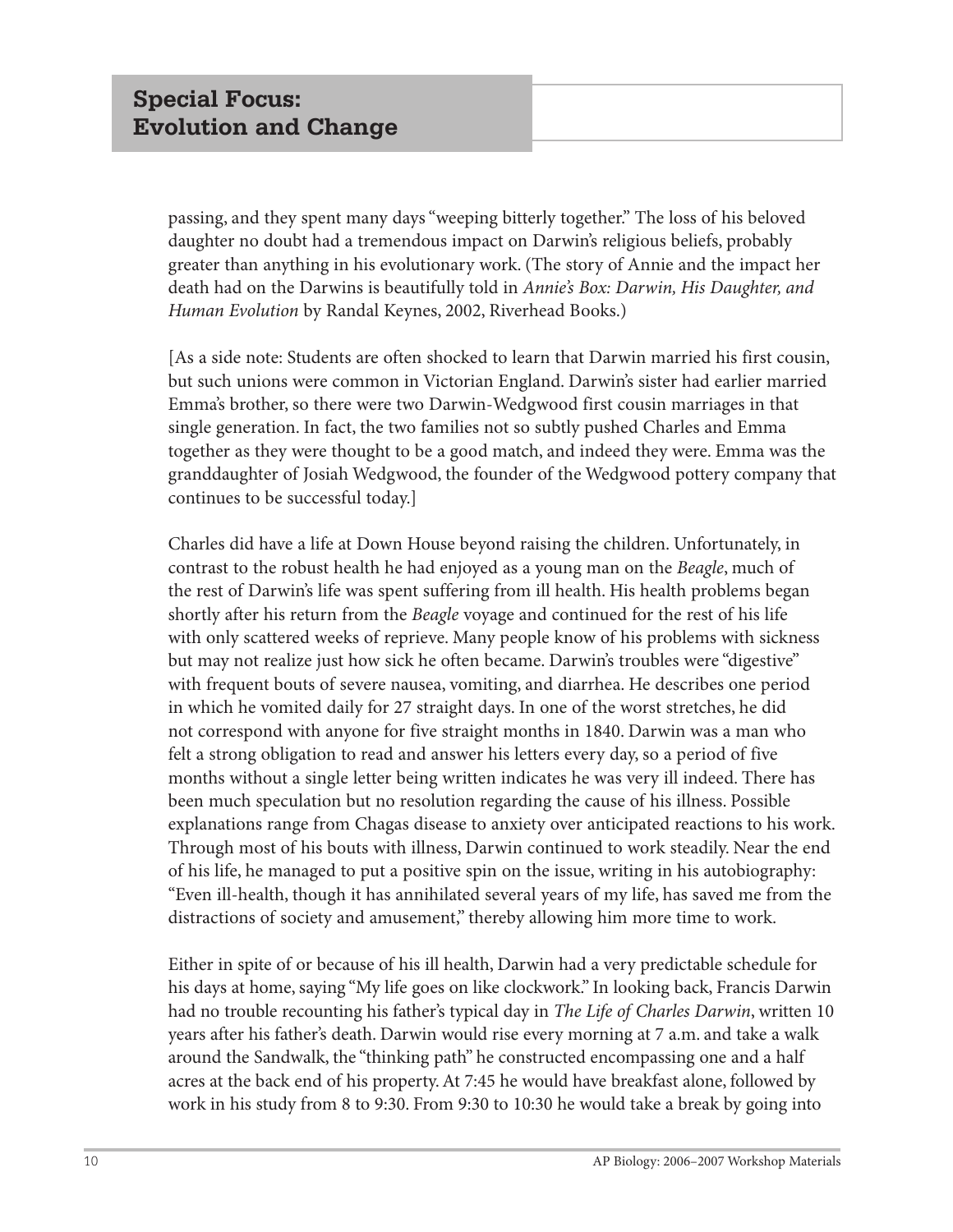the drawing room to hear family letters and/or part of a novel read aloud by Emma. He would return to work from 10:30 to 12, at which time he would often proclaim, "I've done a good day's work!" At noon, he would go outdoors, rain or shine, to check on experiments in the greenhouse, followed by five turns around the Sandwalk with his terrier, Polly, following along. Just to be sure he did not get absorbed in his thoughts and walk to the point of exhaustion, he always stacked five flint rocks at the beginning of the path, then knocked one over with each pass. Once the last rock was gone, he returned to the house for lunch. After lunch and then reading the newspaper, he would spend as much time as needed answering letters. As a matter of conscience, Darwin felt compelled to answer every letter he received, including those from people upset by his writings. Fortunately for us, the majority of that 40,000-letter correspondence survived, and it is being published gradually in annual volumes—a process that is nearly complete. Reading these letters is like eavesdropping on private conversations and provides wonderful insights into the personalities of Darwin and his friends and colleagues. (For a small sampling of key letters, see *Charles Darwin's Letters: A Selection, 1825–1859*, edited by Frederick Burkhardt, Cambridge University Press, 1996.)

At about 3 p.m. each day, Darwin would go up to his bedroom to rest while again listening to parts of a novel read aloud by Emma. Then at precisely 4 p.m., he would come downstairs for another walk outside, followed by working in the study from 4:30 to 5:30. From 5:30 to 6 he would rest in the drawing room or play billiards with his sons and/or the butler. After some light, nonscientific reading, he would eat a light supper, such as tea and one egg, in the bedroom at about 7:30. Every night after supper, Charles and Emma engaged in their two games of backgammon. Next, Charles would lie on the sofa in the parlor while Emma played the piano, sometimes accompanied by son Leo on the bassoon. Finally, at about 10, he would go to bed for the night, though he often had trouble sleeping because his mind would not stop thinking about scientific problems. This schedule was maintained seven days a week unless interrupted by severe ill health.

Even with interruptions due to health problems, Darwin was a prodigious author of scientific works, completing over 20 major books and countless journal articles. All of this writing was done while voraciously reading the works of other scientists and continually conducting experiments. Darwin was so determined that he had a curtain and washing bowl installed in a corner of the study so that he could "retch in private," then return to work. Obviously driven, as a young man he once wrote that he had a "burning zeal to add even the most humble contribution to the noble structure of Natural Science." Still, one might wonder why he waited more than 20 years to publish his most important ideas in *On the Origin of Species*. Again, there has been much speculation, but it is clear there were multiple factors involved in the delay. He certainly worried about the implications of his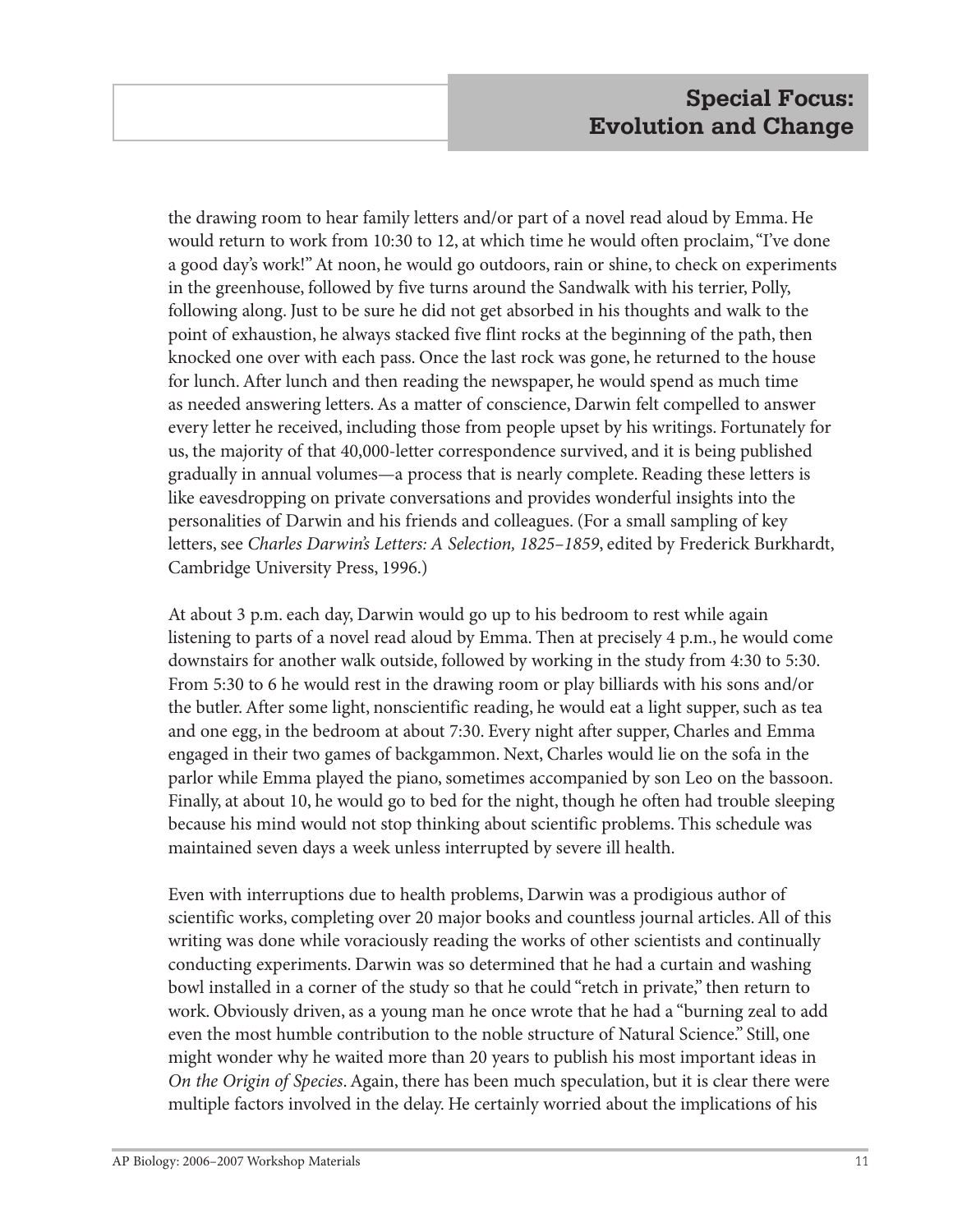ideas, telling his closest friend, Joseph Hooker, that it was "like confessing murder" to admit that he no longer felt species were immutable. After writing a 231-page sketch of his views in 1844, rather than publish, he simply sealed the essay in an envelope with instructions to his wife to have it published after his death. Of course, he eventually published *On the Origin of Species* in 1859, but he only began writing that book in 1856 after much prodding by his scientific friends, Charles Lyell and Joseph Hooker.

He also must have been troubled by Emma's fears that his scientific way of thinking and his religious doubts might prevent their spending eternity together. A few months after their wedding, Emma wrote Charles a heartfelt letter expressing her love for him and those fears. Years later, after Charles died, Emma found that letter with a note from him added at the bottom stating, "When I am dead, know that many times, I have kissed & cryed over this."

In the end Darwin knew that none of these factors outweighed the importance of the ideas to be contained in *On the Origin of Species*. So he finally published in November 1859 at the age of 50. He spent the rest of his life expanding on those ideas, continuing his experiments and writings. He remained a staunch defender of his two key aspects of evolution, meaning natural selection and, most importantly, descent with modification. He defended his ideas in thousands of letters sent to colleagues and journals, as well as in his books, but he never gave public talks or speeches again. The very thought of such talks was enough to upset his stomach. He wrote, "I find the [brain] and the stomach are antagonistic powers and that it is a great deal easier to think too much in a day than to think too little. What thought has to do with digesting roast beef—I cannot say." Fortunately for Darwin, he had friends who were eager to promote and defend his views in public. Chief among these friends were, of course, Joseph Hooker and the famous Thomas Huxley, one of the greatest orators of the day.

Though initially there were negative reactions to his book from both scientific and religious circles, within 20 years the idea of common descent was almost universally accepted by scientists and many others. Darwin always maintained that *The Origin* had no relation whatever to theology, and that when he wrote it, his belief in what is called a personal God was as firm as that of any vicar.

He could speak with authority in both cases, having received a degree in theology from Cambridge before sailing on the *Beagle*. In fact, he had originally intended to become a country parson upon returning from the voyage. Later in life, his belief in a personal God "has very gradually, with many fluctuations, become weaker," and he no longer considered himself a Christian. Instead, his descriptions of himself to friends ranged from "theist" to "agnostic." Darwin wrote, "In my most extreme fluctuations I have never been an Atheist in the sense of denying the existence of a God."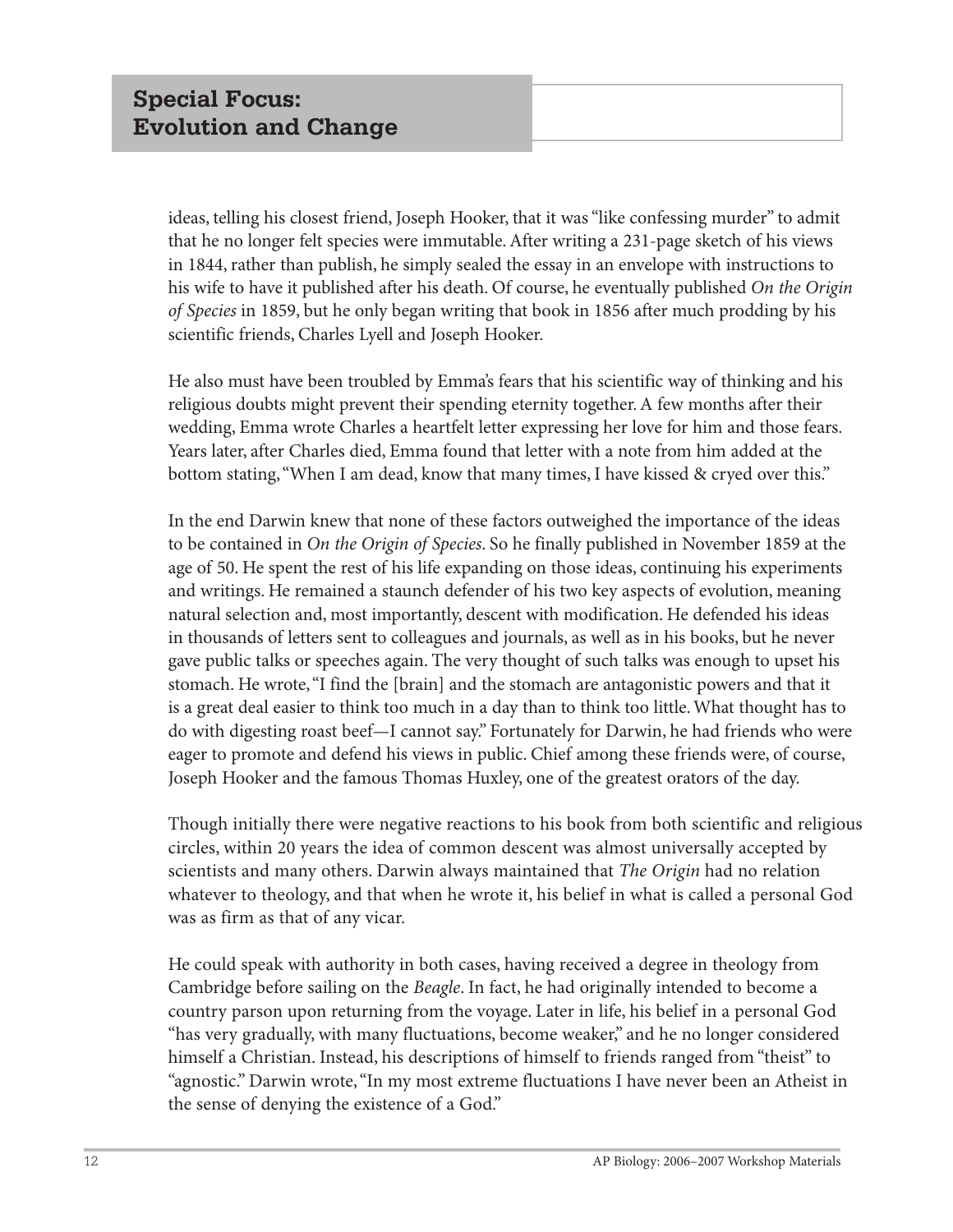As mentioned earlier, Darwin worked diligently for the rest of his life. He conducted groundbreaking experiments on plants, the study of emotions, and human origins, to cite just a few examples. Near the end of his life, his health did begin to slow him down greatly, but he never lost his "zeal" for studying nature and was making experiment notes for his son Francis the day before he died.

Charles Darwin died on April 19, 1882. There was no deathbed conversion or return to Christianity, nor any recanting of his views (see references). He and his family wanted him to be buried in the Downe graveyard, but the outcry from scientists, politicians, and the public convinced Emma to agree to Charles's burial in Westminster Abbey. His grave is below Newton's and marked with a stone in the floor that simply lists his name and the dates of his birth and death.

We biologists are fortunate to have had this gentle, thoughtful, modest, passionate, adventurous, enthusiastic lover of life as the founder of the most important theory in our discipline. My last words come from Darwin himself. In his autobiography, while reflecting on what qualities made him a successful scientist, he wrote, "[T]he most important have been—the love of science—unbounded patience in long reflecting over any subject industry in observing and collecting facts—and a fair share of invention as well of common sense. With such moderate abilities as I possess, it is surprising that I should have influenced to a considerable extent the belief of scientific men on some important points."

## **References and Suggestions for Further Reading**

My favorite biographies of Charles Darwin are:

- Browne, Janet. *Charles Darwin: Voyaging*, vol. 1, and *Charles Darwin: The Power of Place*, vol. 2. New York: Alfred A. Knopf, 1995 and 2002, respectively.
- Desmond, Adrian J., and James Moore. *Darwin*. New York: Warner Books, 1991.

Other books of interest to readers wishing to learn more of Darwin's personal side:

- Barlow, Nora, ed. *The Autobiography of Charles Darwin, 1809–1882: With Original Omissions Restored. Edited with Appendix and Notes by His Grand-Daughter*. New York and London: W. W. Norton, 1958 (the edition I used was published in 1969).
- Burkhardt, Frederick, ed. *Charles Darwin's Letters: A Selection, 1825–1859*. Cambridge: Cambridge University Press, 1996. (For those interested in reading all of Darwin's letters, 14 volumes of *The Correspondence of Charles Darwin* are currently available from Cambridge University Press, with more expected in the future.)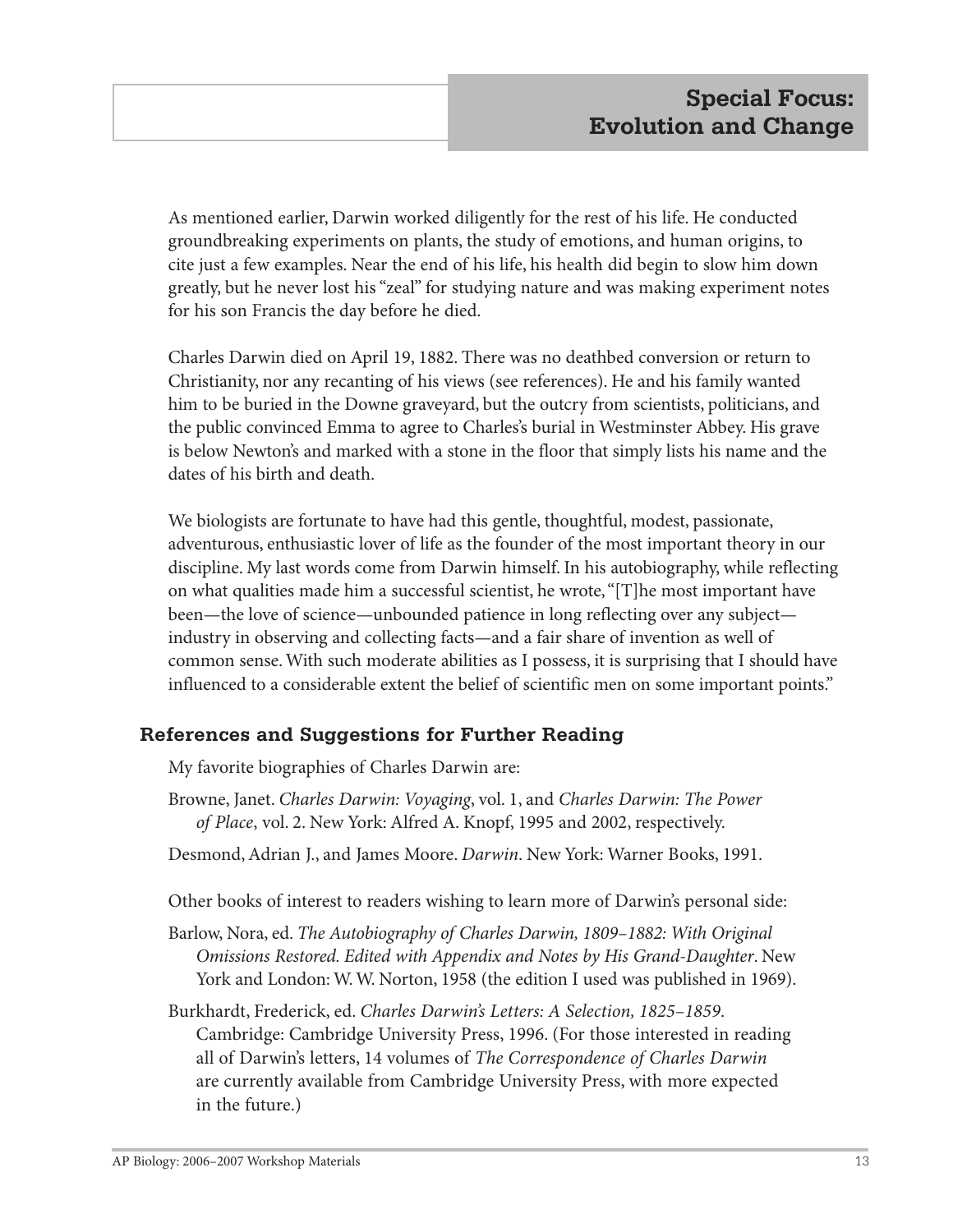# **Special Focus: Evolution and Change**

Darwin, Francis. *The Life of Charles Darwin*. London: John Murray, 1902.

Keynes, Randal. *Annie's Box: Darwin, His Daughter, and Human Evolution*. New York: Riverhead Books, 2002.

**Note**: Many of Darwin's letters and writings, including his autobiography, are available online.

For the true story surrounding the myth that Darwin converted to Christianity on his deathbed, recanting all of his evolutionary views, please see:

Moore, James. *The Darwin Legend*. Grand Rapids, Michigan: Baker Books, 1994.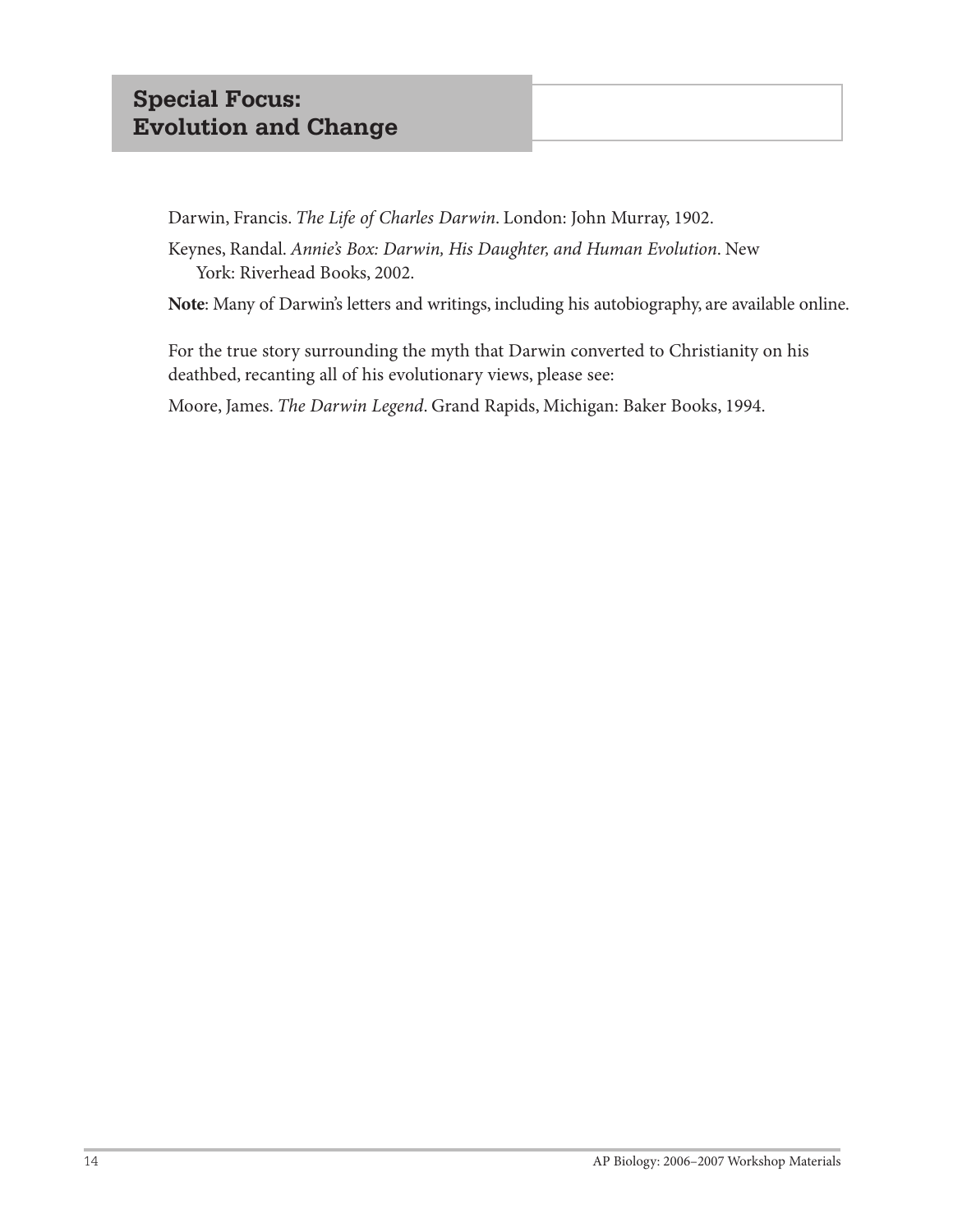# **What Have the Courts Said About the Teaching of Evolution and Creationism?**

Randy Moore University of Minnesota Minneapolis

> The basic tenets of evolution have been supported by thousands of scientific studies from diverse disciplines such as geology, paleontology, developmental biology, molecular biology, comparative anatomy, and biogeography. Although biologists continue to debate details about evolution (for example, rates of evolution, relative effects of different selection pressures), virtually no biologist questions whether evolution occurs. Evolution is simply a fact.

Nevertheless, the overwhelming evidence supporting evolution has not stopped many religious and political leaders from trying to eliminate or subvert the teaching of evolution. These individuals have used a variety of tactics in their antiscience crusade, ranging from political pressure on biology teachers to the widespread dissemination of misleading and/or factually inaccurate information (Moore 2002b; Moore and Kraemer 2005). In many instances these tactics have been successful; for example, Kansas voters have elected education officials who campaigned to eliminate evolution from the state's educational guidelines. In other instances, the antiscience activities have led to lawsuits addressing various aspects of the teaching of evolution and, in some cases, the scientific validity of creationists' claims.

The following list summarizes the major U.S. court cases dealing with the teaching of evolution and creationism in public schools, providing the year of the final decision in the case and the name of the lawsuit. The first name is the person or organization asking the court to rule on the case, and the second name is either the defendant in a trial case or the appellee in a court of appeals. Cases are presented chronologically so readers can appreciate how the controversy has evolved over the past 80-plus years. Although the educational and philosophical issues associated with these cases are often diverse, the following court decisions offer interesting insights into how a multifaceted, ongoing controversy has been addressed by the U.S. legal system. Details of many of these cases are provided elsewhere (Moore 2002a).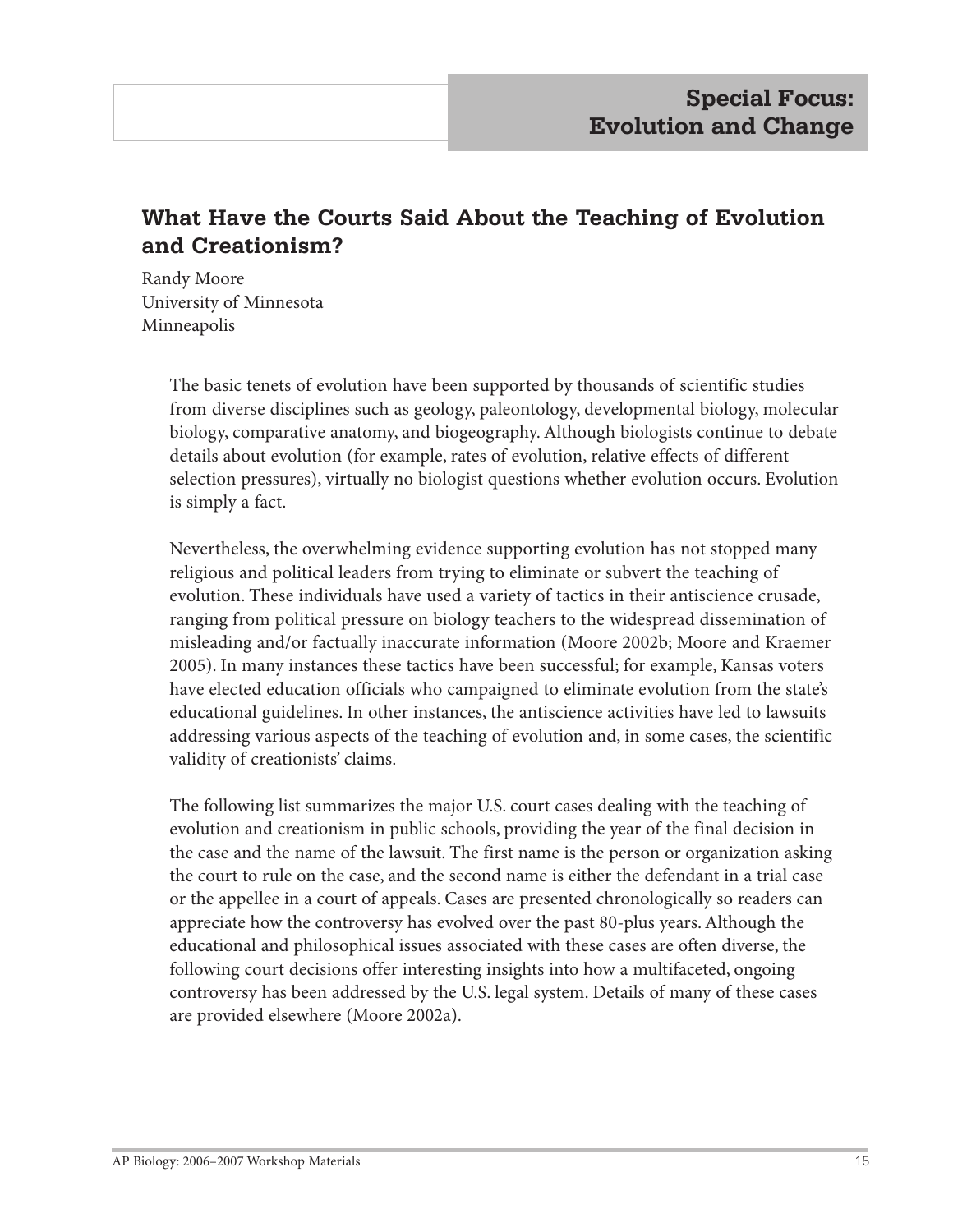# **Special Focus: Evolution and Change**

#### **1925**

#### *State of Tennessee v. John Thomas Scopes*

In one of the original "trials of the century," coach and substitute science teacher John Scopes was convicted of the misdemeanor of teaching human evolution in a public school in Tennessee. Scopes's trial, which William Jennings Bryan described as "a duel to the death" between evolution and Christianity, remains the most famous event in the history of the controversy over evolution and creationism. The Scopes "Monkey Trial" also provided a framework for the fictitious movie, *Inherit the Wind*.



**The Scopes trial, which was held in Dayton, Tennessee, in July 1925, accomplished nothing from a legal perspective yet remains the most famous event in the history of the controversy over evolution and creationism. Photograph by Randy Moore.**

#### **1927**

#### *John Thomas Scopes v. State of Tennessee*

The Tennessee Supreme Court upheld the constitutionality of a Tennessee law banning the teaching of human evolution but urged that Scopes's conviction be set aside. This decision ended the legal issues associated with the Scopes trial, and the ban on teaching human evolution in Tennessee, Mississippi, and Arkansas remained unchallenged for more than 40 years.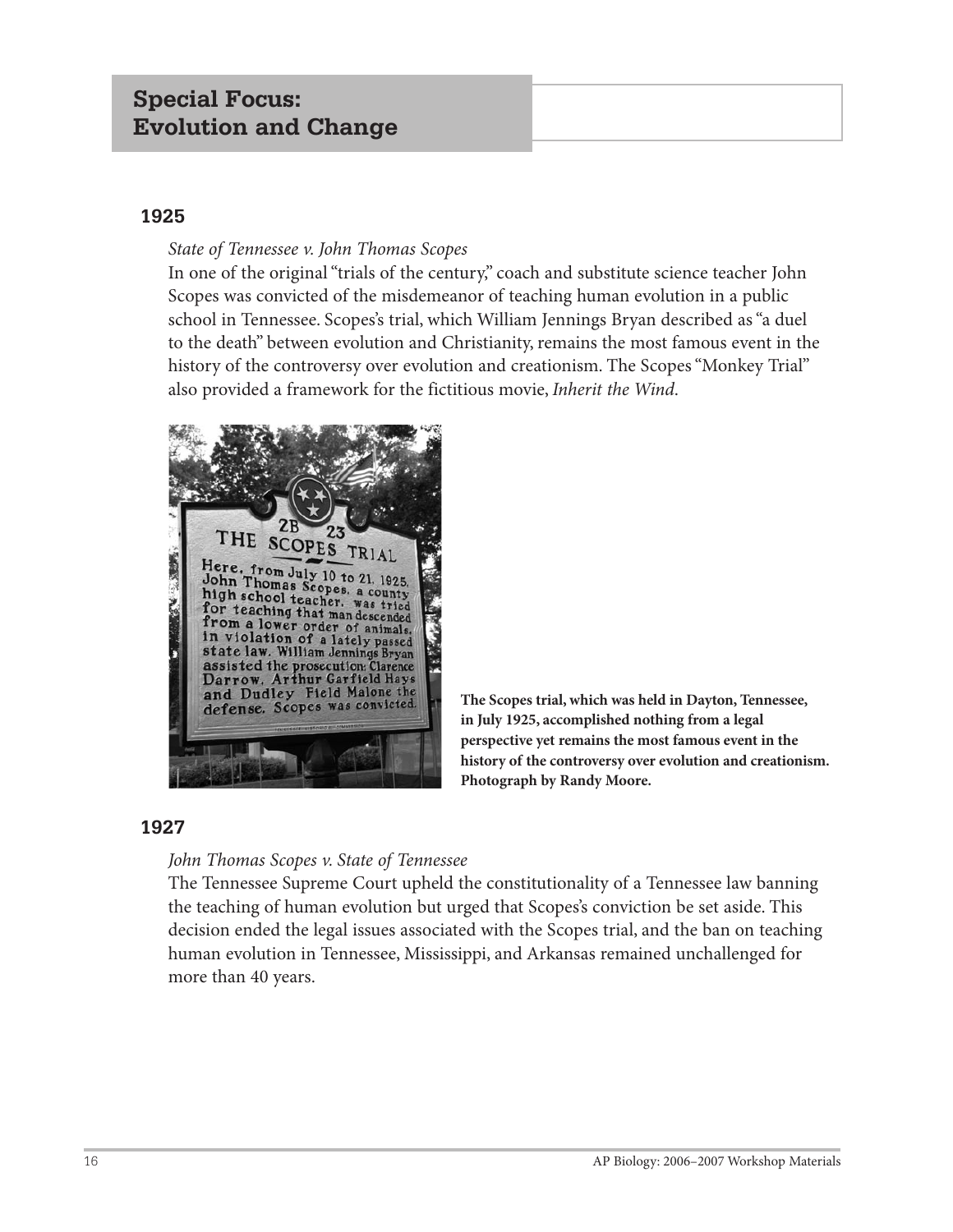#### **1968**

#### *Epperson v. Arkansas*

The U.S. Supreme Court struck down an Arkansas law making it illegal to teach human evolution. As a result of this decision, all laws banning the teaching of human evolution in public schools were overturned by 1970.

#### **1972**

#### *Willoughby v. Stever*

The D.C. Circuit Court of Appeals ruled that government agencies such as the National Science Foundation can use tax money to disseminate scientific findings, including evolution. The government is not required to provide money to disseminate creationism.

#### **1973**

#### *Wright v. Houston Independent School District*

The Fifth Circuit Court of Appeals ruled that (1) the teaching of evolution does not establish religion, (2) there is no legitimate state interest in protecting particular religions from scientific information "distasteful to them," and (3) the free exercise of religion is not accompanied by a right to be shielded from scientific findings incompatible with one's beliefs.

## **1975**

#### *Daniel v. Waters*

The Sixth Circuit Court of Appeals overturned the Tennessee law (also known as the "Genesis Bill") requiring equal emphasis on evolution and the Genesis version of creation.

#### **1977**

## *Hendren v. Campbell*

The county court in Marion, Indiana, ruled that it is unconstitutional for a public school to adopt creationism-based biology books because these books advance a specific religious point of view.

#### **1980**

#### *Crowley v. Smithsonian Institution*

The D.C. Circuit Court of Appeals ruled that the federal government can fund public exhibits that promote evolution. The government is not required to provide money to promote creationism.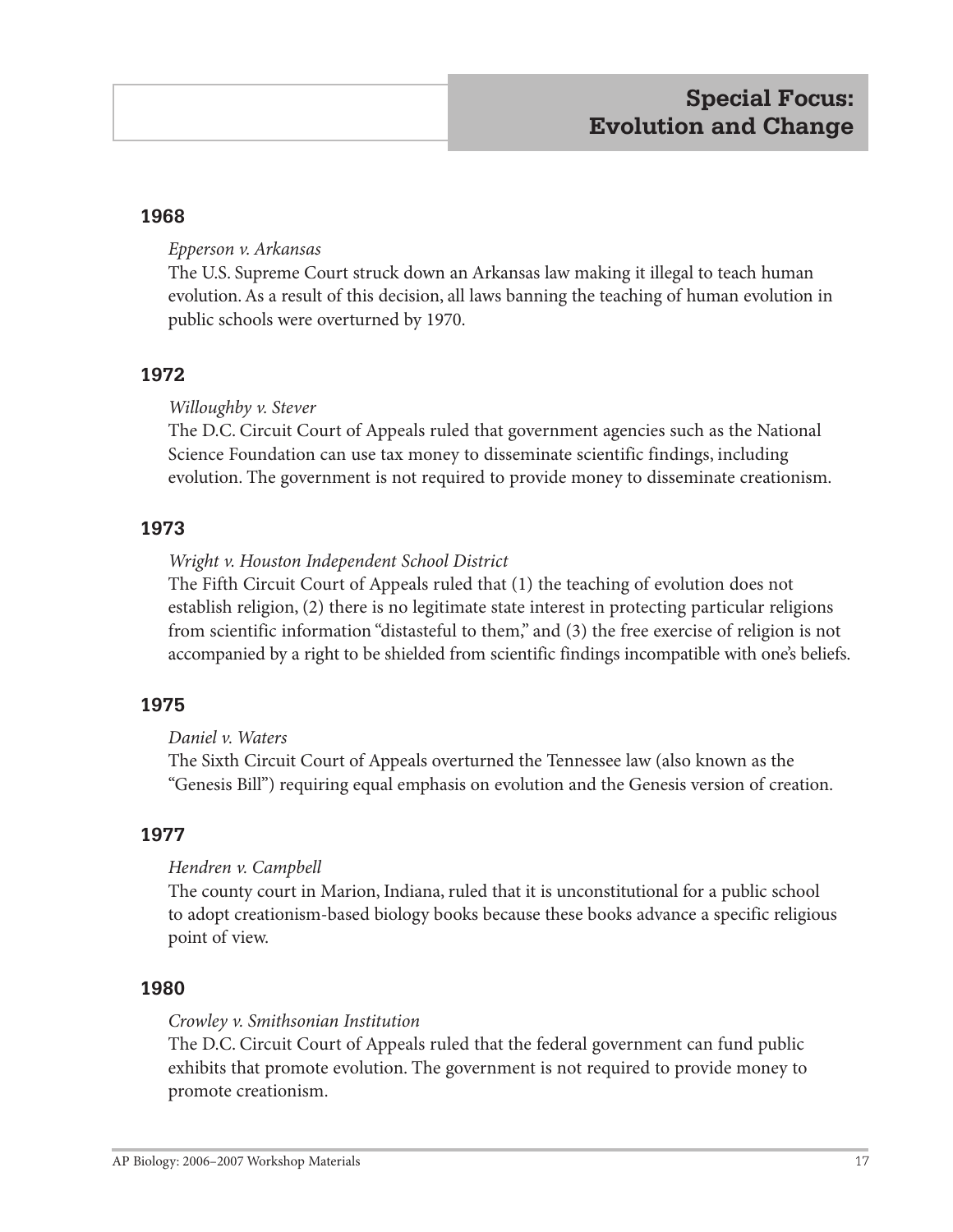#### **1982**

#### *McLean v. Arkansas Board of Education*

An Arkansas federal district court ruled that creation science has no scientific merit or educational value as science. Laws requiring equal time for "creation science" are unconstitutional.

#### **1987**

## *Edwards v. Aguillard*

The U.S. Supreme Court overturned the Louisiana law requiring public schools that teach evolution to also teach "creation science," noting that such a law advances religious doctrine and therefore violates the First Amendment's establishment of religion clause.

#### **1990**

#### *Webster v. New Lenox School District #122*

The Seventh Circuit Court of Appeals ruled that a teacher does not have a First Amendment right to teach creationism in a public school. A school district can ban a teacher from teaching creationism.

#### **1994**

#### *Peloza v. Capistrano Unified School District*

The Ninth Circuit Court of Appeals ruled that evolution is not a religion and that a school can require a biology teacher to teach evolution.

## **1996**

## *Hellend v. South Bend Community School Corporation*

The Seventh Circuit Court of Appeals ruled that a school must direct a teacher to refrain from expressions of religious viewpoints (including creationism) in the classroom.

#### **1999**

## *Freiler v. Tangipahoa Parish Board of Education*

The Fifth Circuit Court of Appeals ruled that it is unlawful to require teachers to read aloud a disclaimer stating that the biblical view of creationism is the only concept from which students are not to be dissuaded. The effect of such disclaimers is "to protect and maintain a particular religious viewpoint."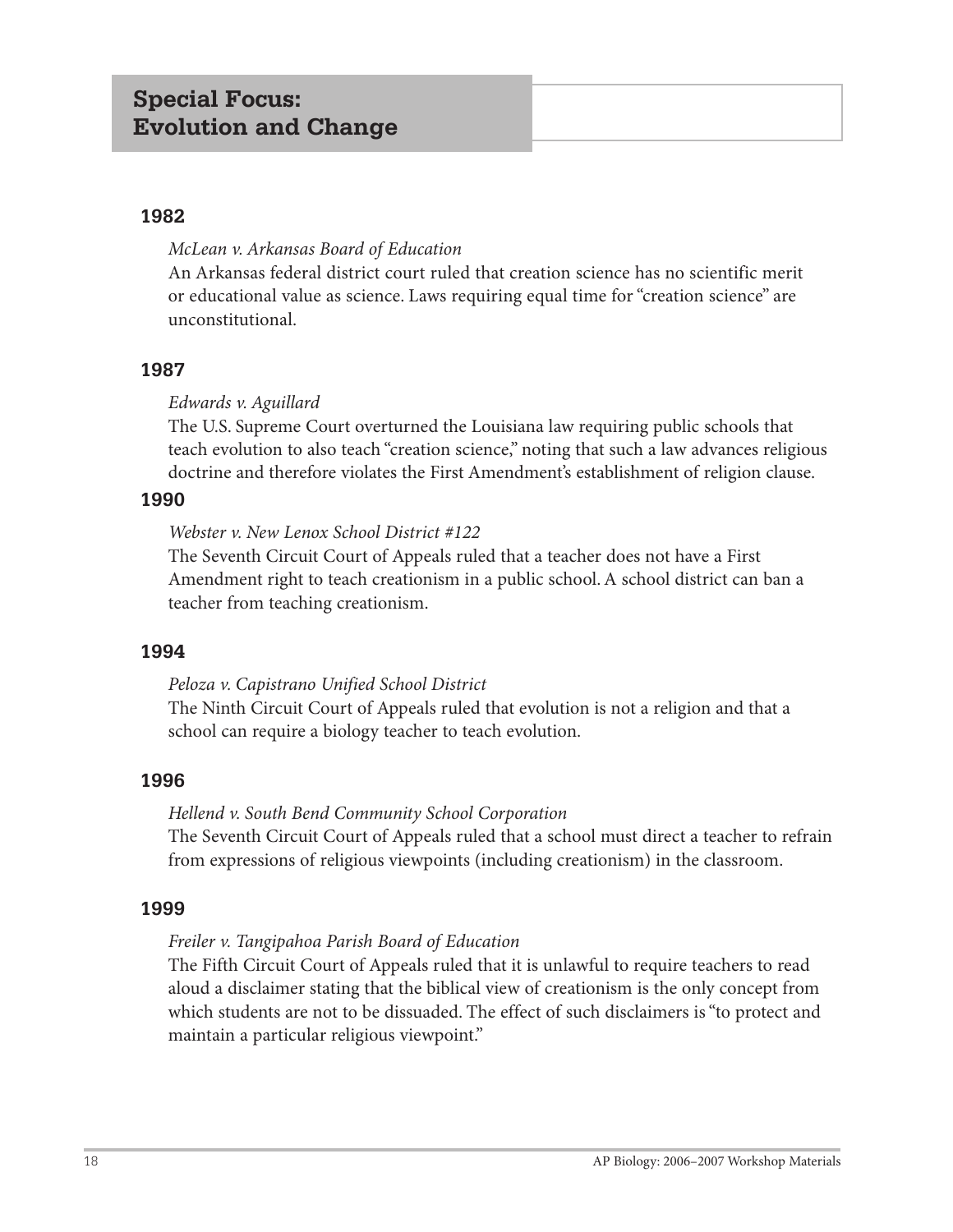#### **2001**

#### *LeVake v. Independent School District #656*

A Minnesota state court ruled that a public school teacher's right to free speech as a citizen does not permit the teacher to teach a class in a manner that circumvents the prescribed course curriculum established by the school board. Refusing to allow a teacher to teach the alleged evidence against evolution does not violate the teacher's free-speech rights.

#### **2001**

#### *Moeller v. Schrenko*

The Georgia Court of Appeals ruled that using a biology textbook that states creationism is not science does not violate the establishment or the free-exercise clauses of the Constitution.

#### **2005**

#### *Selman et al. v. Cobb County School District*

The U.S. District Court for the Northern District of Georgia ruled that it is unconstitutional to paste stickers claiming that, among other things, "evolution is a theory, not a fact," into science textbooks. The use of these stickers conveys "a message of endorsement of religion" and "aids the belief of Christian fundamentalists and creationists."

## **2005**

#### *Kitzmiller et al. v. Dover Area School District*

The U.S. District Court for the Middle District of Pennsylvania ruled that (1) "intelligent design (ID) is a religious view, a mere re-labeling of creationism, and not a scientific theory," and, instead, is nothing more than creationism in disguise, (2) the advocates of ID wanted to "change the ground rules of science" to make room for religion, and (3) "ID is not supported by any peer-reviewed research, data, or publications." The judge also noted the "breathtaking inanity" of the school board's policy and the board's "striking ignorance" of ID and made the following point: "It is ironic that several of [the members of the school board], who so staunchly and proudly touted their religious convictions in public, would time and again lie to cover their tracks and disguise the real purpose behind the ID Policy."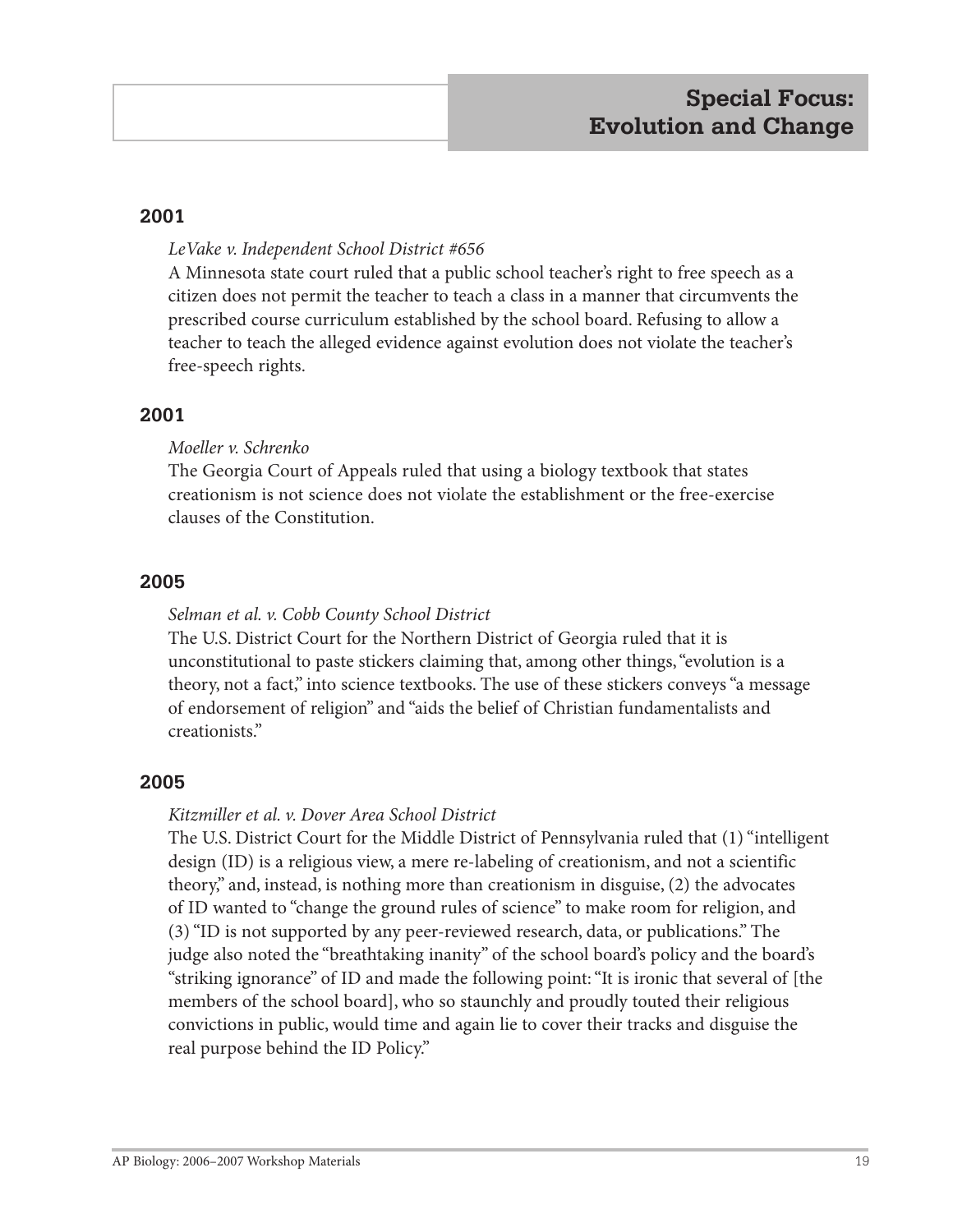#### **Future Prospects**

Although U.S. courts have struck down all attempts to introduce creationism into science classes of public schools, many politicians continue to endorse creationism. For example, most of the major candidates in the 2000 and 2004 presidential elections (e.g., George W. Bush) endorsed the teaching of Biblical creationism and intelligent design, as have many previous presidents.\* The Republican Party in many states endorses creationism, and politicians often vilify evolution to energize their supporters. For example, in 1999 the U.S. House of Representatives' majority whip, Tom DeLay, linked the teaching of evolution with school violence, and a state legislator in Louisiana introduced a bill blaming evolution for racism (in fact, both evolution and creationism have often been used to justify racism; see Moore 2001a and references therein). Former presidential candidate Pat Robertson claims that scientists are involved in a vast conspiracy to hide the evidence supporting biblical creationism, and others have alleged that the acclaimed PBS *Evolution* series "has much in common" with terrorist attacks in the U.S. Do not expect the controversy over evolution and creationism to end.

#### **References**

*Crowley v. Smithsonian Institution*, 636 F.2d 738 (D.C. Cir. 1980).

*Daniel v. Waters*, 515 F. 2d 485 (6th Cir. 1975).

*Edwards v. Aguillard*, 482 U.S. 578 (1987).

*Epperson v. Arkansas*, 393 U.S. 97 (1968).

*Freiler v. Tangipahoa Parish Board of Education,* 185 F.3d 337 (5th Cir. 1999), *cert. denied*, 530 U.S. 1251 (2000).

*Hellend v. South Bend Community School Corporation*, 93 F.3d 327 (7th Cir. 1996), *cert. denied*, 519 U.S. 1092 (1997).

*Hendren v. Campbell*, Superior Court No. 5, Marion County, Indiana, April 14, 1977.

*John Thomas Scopes v. State of Tennessee*, 289 S.W. 363 (Tenn. 1927).

*Kitzmiller et al. v. Dover Area School District*, No. 4:04CV02688 (M.D. Pa.), December 20, 2005.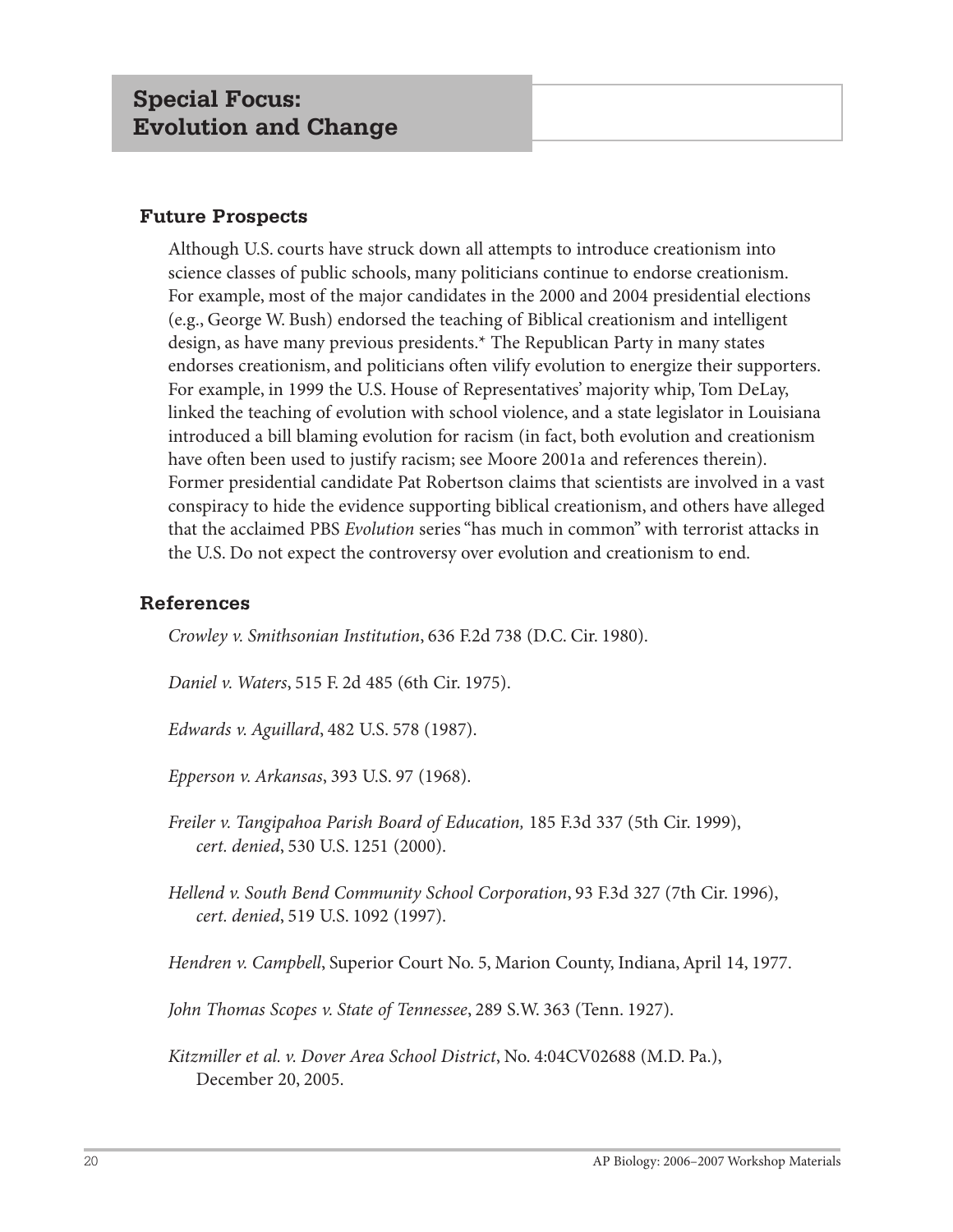- *LeVake v. Independent School District #656*, 625 N.W.2d 502 (MN Ct. of Appeal 2000), *cert. denied*, 534 U.S. 1081 (2002).
- *McLean v. Arkansas Board of Education*, 529 F. Supp. 1255, (E.D. Ark. 1982).
- *Moeller v. Schrenko*, 554 S.E.2d 198 (GA Ct. of Appeal 2001).
- Moore, R. 2002a. *Evolution in the Courtroom: A Reference Guide*. Santa Barbara, California: ABC-CLIO.
- Moore, R. 2002b. "The Sad Status of Evolution Education in American Schools." *The Linnean* 18: 26-34.
- Moore, R., and K. Kraemer. 2005. "The Teaching of Evolution and Creationism in Minnesota." *The American Biology Teacher* 67 (8): 457-466.
- *Peloza v. Capistrano Unified School District*, 37 F.3d 517 (9th Cir. 1994).
- *Selman et al. v. Cobb County School District*, No. 1:02CV2325 (N.D. Ga. filed Aug. 21, 2002, decided Jan. 13, 2005).
- *State of Tennessee v. John Thomas Scopes* (1925), reprinted in *The World's Most Famous Court Trial, State of Tennessee v. John Thomas Scopes*. New York: Da Capo Press, 1971.
- *Webster v. New Lenox School District #122*, 917 F. 2d 1004 (7th Cir. 1990).
- *Willoughby v. Stever*, Civil Action No. 1574-72 (D.D.C. August 25, 1972), *aff'd mem.*, 504 F.2d 271 (D.C. Cir. 1974), *cert. denied*, 420 U.S. 927 (1975).
- *Wright v. Houston Independent School District*, 366 F. Supp. 1208 (S.D. Tex. 1972), *aff'd*, 486 F.2d 137 (5th Cir. 1973), *cert. denied sub. nom. Brown v. Houston Independent School District*, 417 U.S. 969 (1974).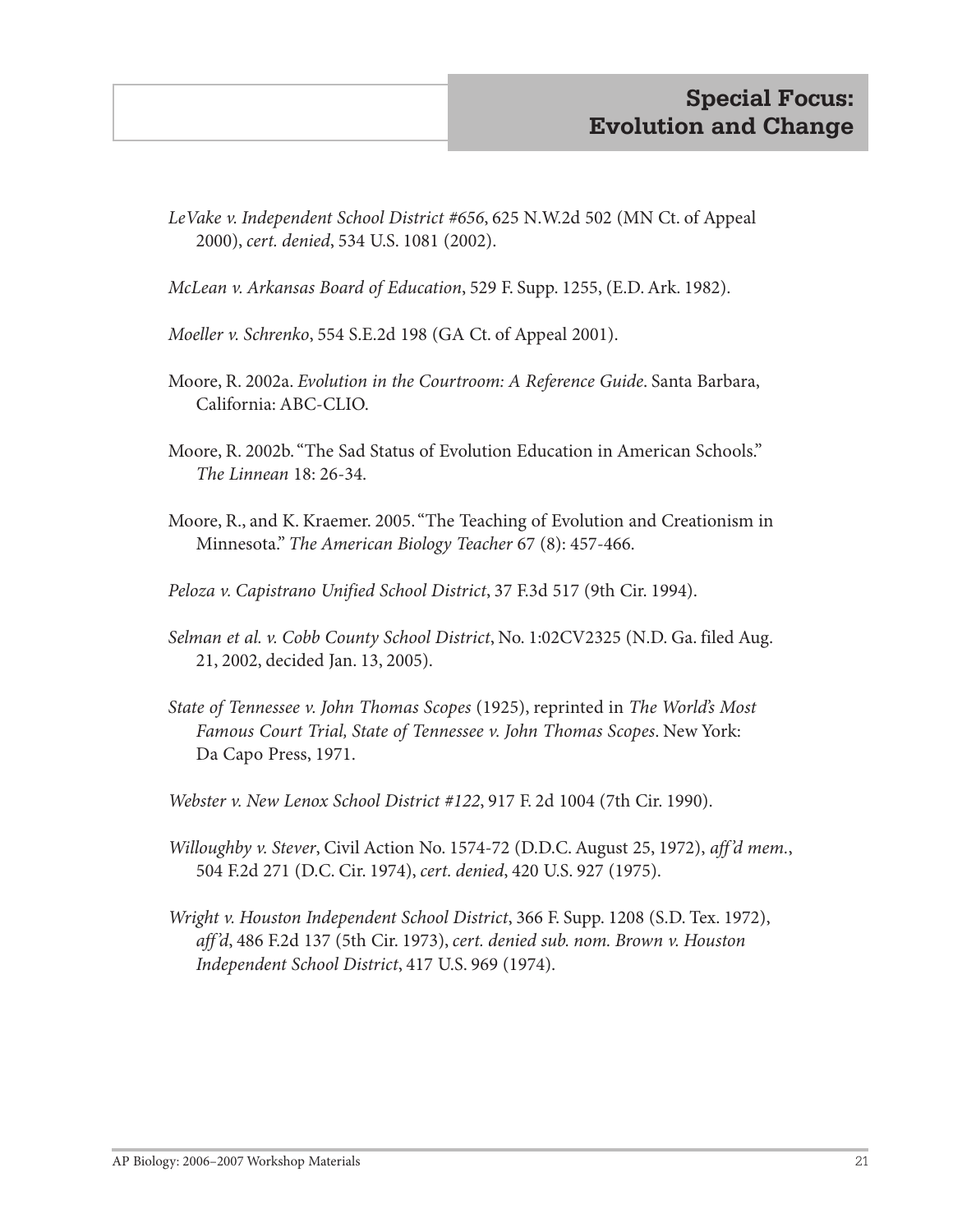# **The Making of Darwin's Endless Forms: New Discoveries in "Evo Devo" Are Revealing How, at the Most Fundamental Level, the Great Diversity of the Animal Kingdom Has Evolved**

Sean B. Carroll University of Wisconsin-Madison Madison, Wisconsin

> This article is adapted from *Natural History* July/2005; copyright © Natural History Magazine, Inc., specifically Sean B. Carroll's piece titled "The Origins of Form: Ancient Genes, Recycled and Repurposed, Control Embryonic Development in Organisms of Striking Diversity." The text below is also drawn from Carroll's book, *Endless Forms Most Beautiful: The New Science of Evo Devo and the Making of the Animal Kingdom* (W. W. Norton & Company, 2005).

When we no longer look at an organic being as a savage looks at a ship, as something wholly beyond his comprehension; when we regard every production of nature as one which had a long history; when we contemplate every complex structure and instinct as the summing up of many contrivances, each useful to the possessor ... how far more interesting—I speak from experience—does the study of natural history become!

> — Charles Darwin,  *On the Origin of Species by Means of Natural Selection* (1859)

Darwin closed the most important book in the history of biology by inspiring his readers to see the grandeur in his new vision of nature—in how "from so simple a beginning endless forms most beautiful and most wonderful have been, and are being, evolved." For the next century, many kinds of biologists—paleontologists, taxonomists, and geneticists sought to test and expand that vision, culminating in the so-called "modern synthesis," which organized many of the basic principles that have guided evolutionary biology for the past 60 years.

However, despite the labels "modern" and "synthesis," it was incomplete. At the time of its emergence and for decades afterwards, we could say that forms evolve, and natural selection is an important force, but we could say nothing about **how** forms evolve. We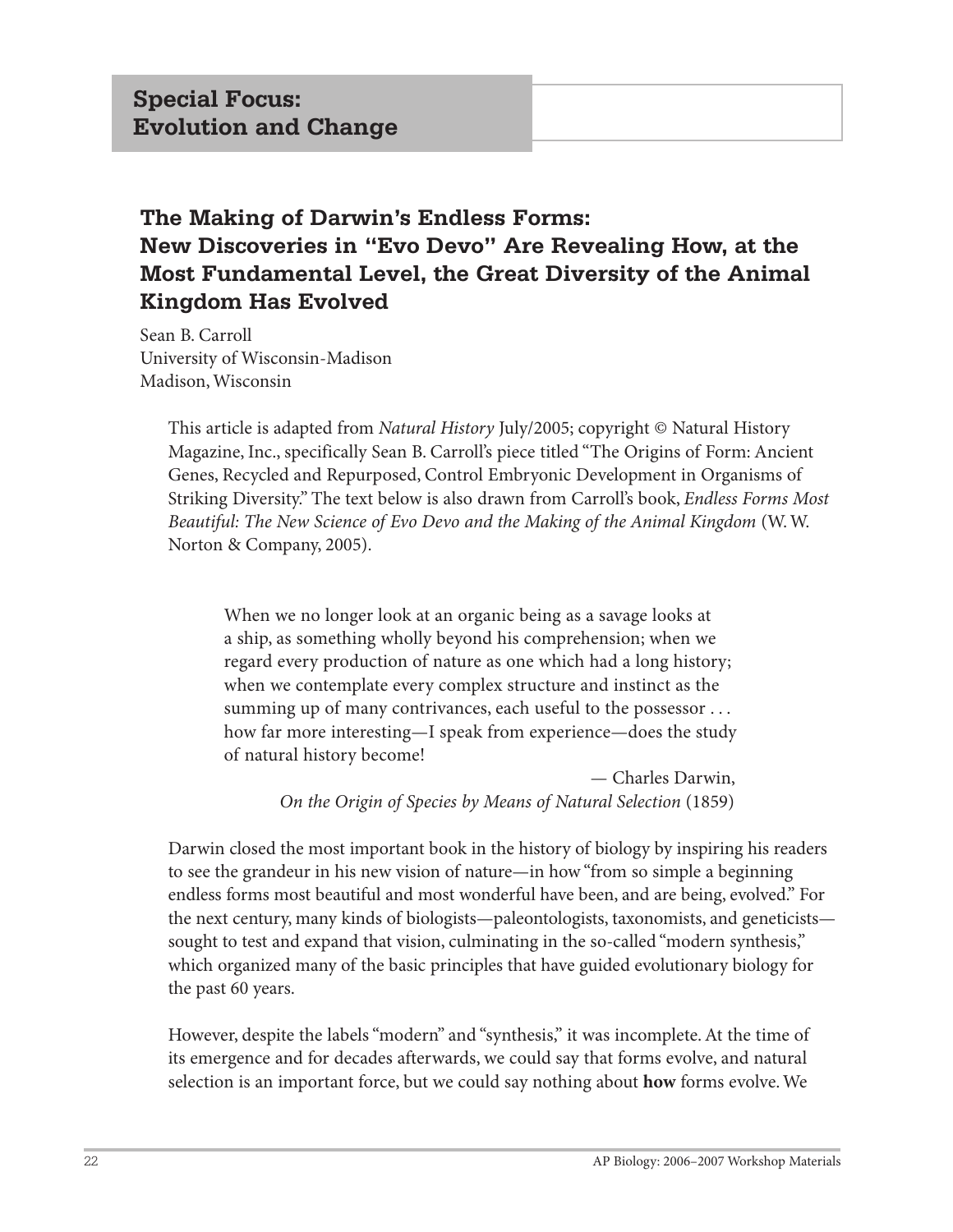were entirely ignorant of how bodies or body parts change, or how new structures arise. We are no longer savages staring at passing ships.

Over the past 20 years, a new revolution has unfolded in biology in understanding the making and evolution of animal forms and their complex structures. The key to understanding form is **development**, the process through which a single-celled egg gives rise to a complex, multibillion-celled or trillion-celled animal. And development is intimately connected to evolution because all changes in form come about through changes in development. As an embryo grows, countless decisions are made as to the number, position, size, and color patterns of body parts. Changes in these decisions during development have produced the great variety of animal forms of the past and present.

Advances in the new science of evolutionary developmental biology—dubbed "evo devo" for short—have enabled biologists to see beyond the external beauty of animal forms and into the mechanisms that shape their diversity. Much of what we have learned has been so stunning and unexpected that it has profoundly expanded and reshaped our picture of how evolution works. In the same stroke, evo devo provides some crushing blows against the outdated rhetoric of evolution's doubters concerning the implausibility of the evolution of complex structures.

In this article, I will highlight some of the major discoveries and general lessons that have emerged from evo devo and discuss how they have led to a much deeper understanding of how diverse and complex forms have evolved.

Darwin always insisted that embryology was crucial to understanding evolution. In a letter to botanist Asa Gray shortly after the publication of *On the Origin of Species*, he lamented, "[E]mbryology is to me by far the strongest single class of facts in favor of change of forms, and not one, I think, of my reviewers has alluded to this." The challenge for more than 100 years after Darwin was to explain **how** embryos—and thus the adult forms they produce—change.

The puzzle of how a single egg gives rise to a complete individual long stood as one of the most elusive questions in all of biology. Many biologists once thought that development was hopelessly complex and would involve entire different explanations for different kinds of animals. With the advent of genetics, everyone knew that genes must be at the center of the mysteries of both development and evolution. After all, butterflies look like butterflies, elephants look like elephants, and we look like we do because of the genes we carry. The problem was that until relatively recently there were very few clues as to which of the thousands of genes in every animal shaped their formation and appearance.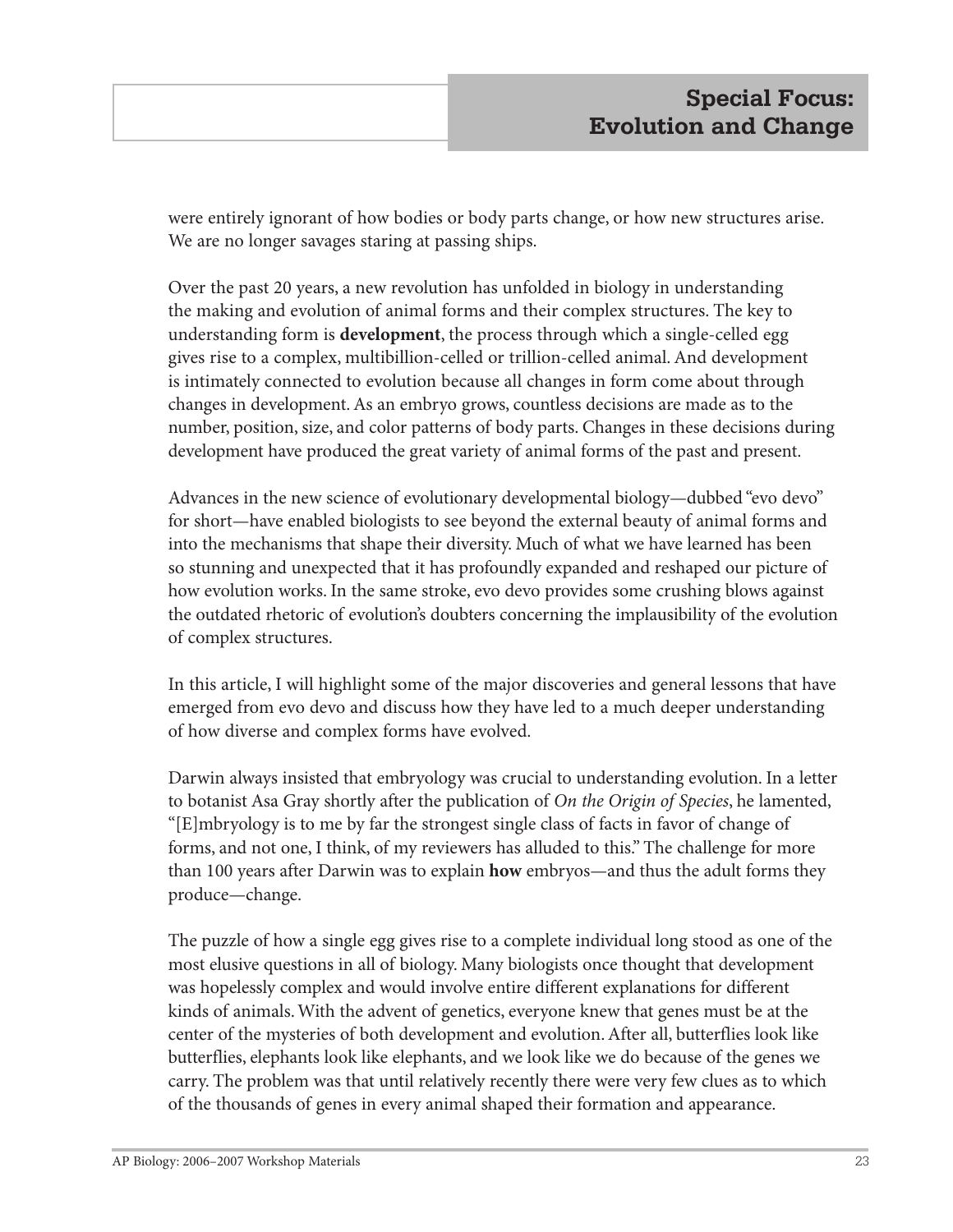# **Special Focus: Evolution and Change**

The impasse was finally broken by the humble fruit fly. Long a favorite subject of geneticists, schemes were eventually devised to find the relatively small fraction of genes that controlled the patterning of the fly's body and the formation of its parts. The discovery and study of these genes, beginning in the 1980s, gave birth to an exciting new vista on development. As is true throughout scientific history, conceptual breakthroughs are often catalyzed by new technologies, especially new ways of seeing previously hidden processes (for example, the invention of the telescope). This was especially true in the new era of embryology when new tools from molecular biology and new kinds of microscopes enabled us to visualize these body-building genes in action—to peer into the previously invisible world of the embryo. The resulting images revealed a logic and order to the building of the fruit fly—a foreshadowing in the embryo of the physical form that would later take shape (see figure 1 and its caption).



**Figure 1: Seeing the invisible—some of the key catalysts to advances in developmental biology and evo devo were technologies that make the events going on inside embryos visible. Long before we see physical changes in embryos such as the segments, limbs, or brain forming, we can see chemical changes taking place in embryos where the structures will eventually appear. These chemical changes are the activities tool kit proteins that act in succession and in combinations to build animals. Here, early steps in the organization of the fruit fly embryo are revealed in the patterns of tool kit proteins that act in broad regions (top micrograph), then in periodic patterns corresponding to every other future segment (middle), and then every segment (bottom). Each of the three circles is the nucleus of one cell. With these technologies, differences between species can be traced back to the key moments in development when the different uses of tool kit proteins are first manifest. These types of images are biology's equivalent of those from the Hubble telescope—they allow us to peer into the process of the making of animals and to look back in time at the evolution of the animal kingdom. The three micrographs were taken by James A. Langeland and Stephen W. Paddock, both of the University of Wisconsin-Madison (copyright © 1993 James A. Langeland and Stephen W. Paddock).**

I realize it may be hard to get excited about how a maggot develops. What can that teach us about the more majestic creatures we care about, such as mammals, our own species, or the rest of the animal kingdom? Indeed, the common perception 20 years ago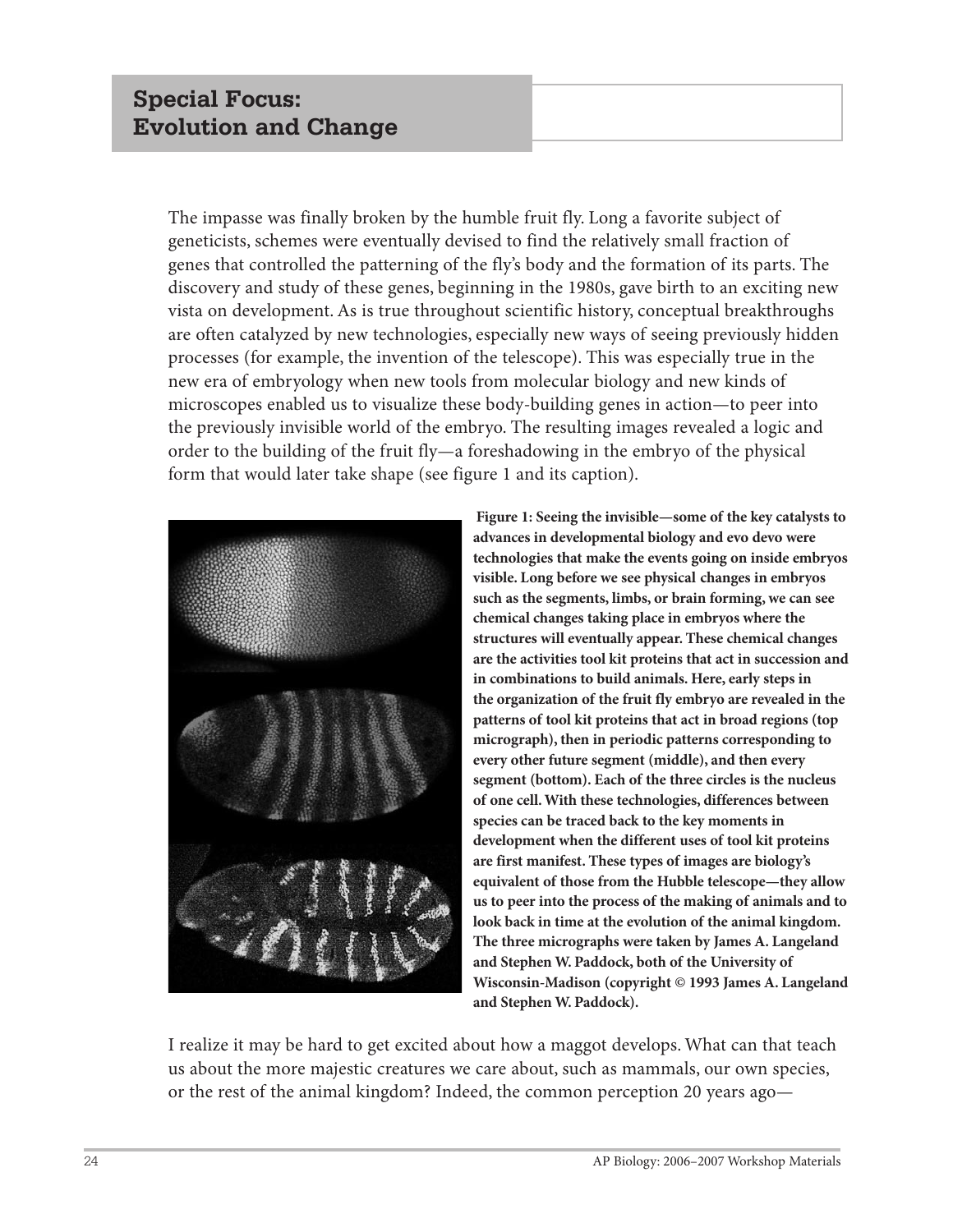reinforced by decades of zoology and a wide cultural divide between biologists who worked with furry animals and those who worked with bugs or worms—was that the rules of development would differ enormously between such different forms.

For example, the body parts of fruit flies would not appear to have much in common with our own—we don't have antennae or wings, and we have two long, bony legs, not six little walking legs. We have a single pair of movable camera-type eyes and not compound bug eyes staring out from a fixed position. And our blood is pumped by a four-chambered heart through a closed circulatory system with arteries and veins, not just sloshing around in our body cavity. With such great differences in structure and appearance, one wouldn't think that there would be anything a fly could tell us about how our organs and body parts are formed.

But that would be so wrong.

#### **Looks Are Deceiving**

The first and most important lesson from evo devo is that looks are quite deceiving. Contrary to the expectation of **any** biologist, most of the genes first identified as bodybuilding and organ-forming genes in the fruit fly were found to have exact counterparts that performed similar jobs in most animals, including ourselves.

These first shots in the evo devo revolution revealed that despite their great differences in appearance, most all animals share a common "tool kit" of body-building genes. This discovery (actually a series of discoveries) vaporized previous notions of what made animals different, and has opened up a whole new means of reconstructing evolution.

For example, the origin of eyes has received great attention throughout the history of evolutionary biology, and well before. Darwin devoted an entire chapter in *Origin* to explaining how such "organs of extreme perfection" could evolve by natural selection. What has puzzled and intrigued biologists ever since Darwin is the variety of eye types in the animal kingdom. We and other vertebrates have camera-type eyes with a single lens. Flies, crabs, and other arthropods have compound eyes in which many fixed independent unit eyes gather visual information. Even though they are not close relatives of ours, squids and octopi also have camera-type eyes, while their close relatives clams and scallops display three types of eyes—camera, compound, and a mirror-type.

This great diversity and distribution of eyes throughout the animal kingdom was, for more than a century, believed to be the result of the independent invention of eyes, from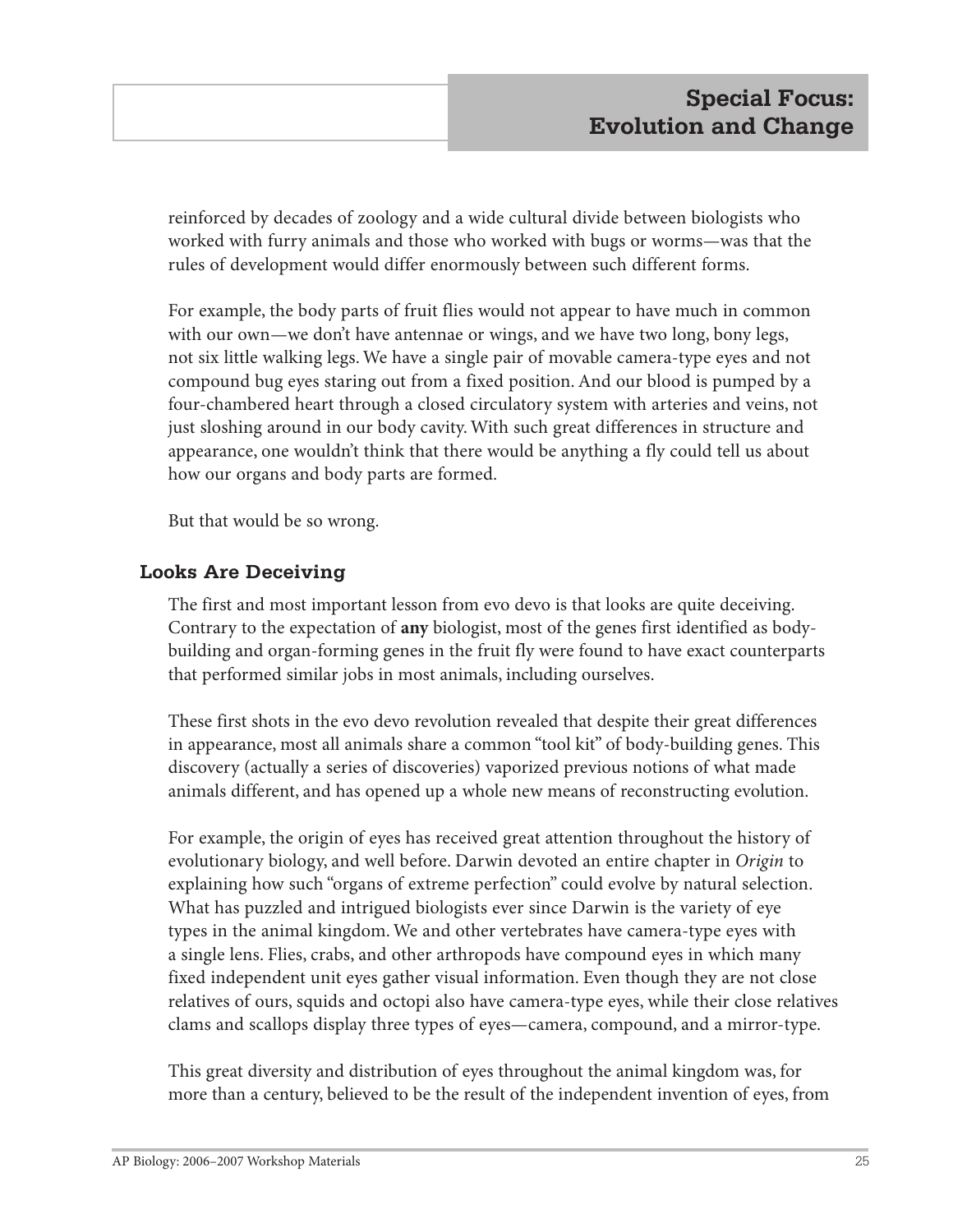scratch, in different animal groups. The great evolutionary biologist Ernst Mayr and his colleague Luitfried von Salvini-Plawen suggested, based on cellular anatomy, that eyes had been invented independently some 40 to 65 times.

But discoveries in evo devo have forced a reexamination of this accepted idea. In 1994, Walter Gehring and his colleagues at the University of Basel (Switzerland) discovered that a gene required for eye formation in fruit flies was the exact counterpart of a gene required for eye formation in humans and mice. The gene, dubbed Pax6, was subsequently found to be involved in eye formation in a host of other animals, including a squid. These discoveries suggested that despite their vast differences in structure and optical properties, different eyes were made using a common genetic ingredient. Mayr and von Salvini-Plawen had suggested that

If there is only one efficient solution for a certain functional demand, very different gene complexes will come up with the same solution, no matter how different the pathway by which it is achieved. The saying "Many roads lead to Rome," is as true in evolution as in daily affairs.

This view was incorrect. The architects of the modern synthesis had no knowledge of the relationship between genome and form, and they expected the content of very different species' genomes to differ entirely. They had no idea, as we now understand from evo devo today, that such different forms could be built with similar sets of genes. The late Stephen Jay Gould, in his monumental work *The Structure of Evolutionary Theory*, saw the unexpected discovery of common body-building genes as overturning a major view of the modern synthesis.

It appears that there are not as many roads to Rome (to complex structures such as eyes) as once believed. The story of Pax6 suggests that many types of animal eyes took the Pax6 road, and we now know about other tool kit genes that are also used in building different kinds of limbs, hearts, and other structures. Natural selection has not repeatedly forged eyes completely from scratch. Rather, the common genetic ingredients of eye formation reveal that some parts, such as photoreceptor cells and light-sensing pigments, have long been under the command of the Pax6 gene and have been repeatedly recruited into the evolution of all sorts of arrangements in the fashioning of different kinds of eyes.

Because components of the tool kit are shared among most branches of the animal kingdom, their origin must date back to at least the common ancestor of these animals. This would place the origin of many tool kit genes deep into the mists of time, prior to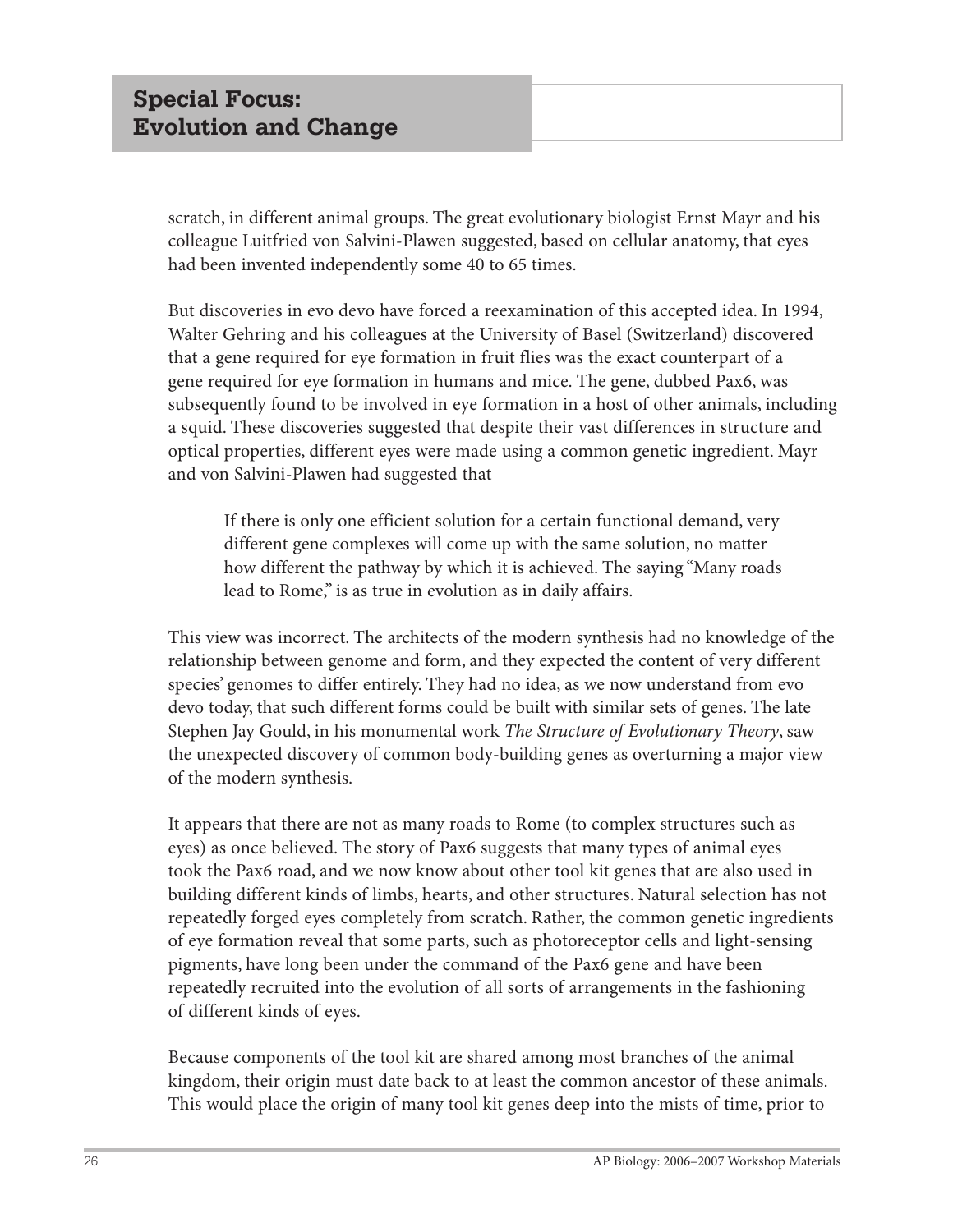the Cambrian explosion that marked the emergence of large, complex animal bodies more than 500 million years ago. Here, then, is another somewhat counterintuitive insight from evo devo. One might think that increases in animal complexity and diversity would be driven by the evolution of new genes. But we now know that most body-building genes were in place long before most types of animal body plans and complex organs emerged.

## **Same Tools, Different Results**

The discovery of this ancient genetic tool kit, while very exciting and rewarding, raises a paradox. If the sets of body-building genes among animals are so similar, how do such vast differences in forms arise? Studies of many animal groups have revealed that diversity is not so much a matter of the content of the tool kit, but how it is used. Different animal architectures are the products of using the same genetic tools in different ways.

For example, one of the most obvious features of large, complex animals such as vertebrates (fish, amphibians, reptiles, birds, mammals) and arthropods (centipedes, spiders, crustaceans, insects) is their construction from repeating parts. Segments are the building blocks of arthropod bodies, vertebrae the building blocks of our backbones, and many structures are reiterated that emerge from these blocks, such as the many appendages of arthropods and ribs of vertebrates. One of the widespread trends in the large-scale evolution of these animals' bodies is changes in the number and kind of repeating parts. The major features that distinguish classes of arthropods are the number of segments and the number and kind of appendages. Similarly, vertebrates differ in the number and kind (cervical, thoracic, lumbar, sacral) of vertebrae.

Extensive study of arthropod and vertebrate development has revealed that a special set of tool kit genes, called the *Hox* genes, shape the number and appearance of repeated structures along the main body axes of both groups of animals. Individual *Hox* genes shape the identity of particular zones along the main axis of each animal and determine whether and where various structures will form. A large body of work—on mammals, frogs, birds, and snakes as well as shrimp, spiders, and insects—has revealed that shifts in where *Hox* genes are deployed are responsible for the major differences among both vertebrates and arthropods. These shifts account, for example, for how a snake forms its unique trunk with hundreds of rib-bearing vertebrae, and why insects have just six legs and other arthropods have eight or more.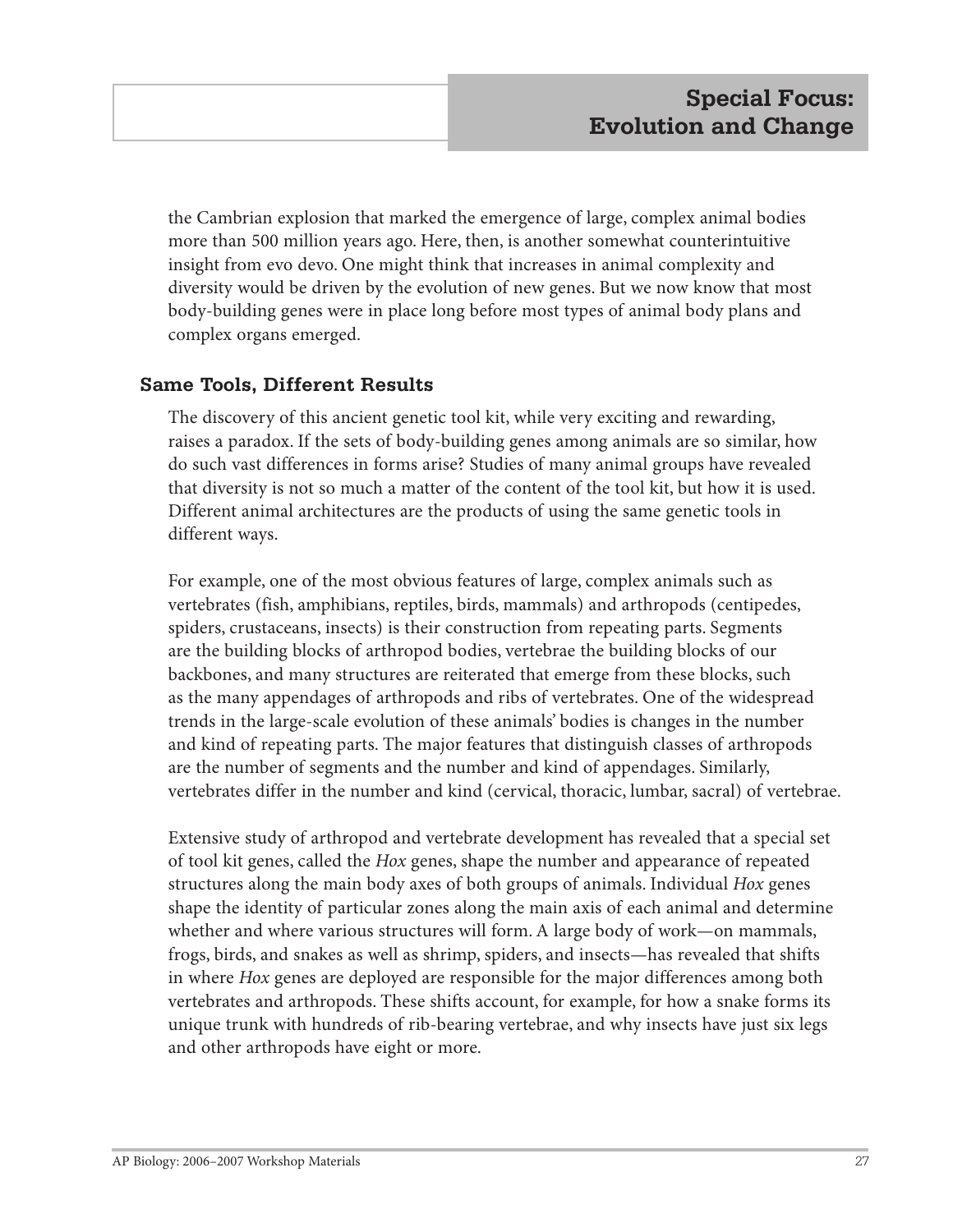# **Special Focus: Evolution and Change**



**Figure 2:** *Hox* **genes determine the number, form, and evolution of repeating body parts, such as the number and type of vertebrae in vertebrates. In the developing chick (left), the HOXC6 gene controls the pattern of the seven thoracic vertebrae, all of which develop ribs. In the garter snake (right), the region controlled by the HOXC6 gene is expanded forward to the head and rearward to the cloaca, and all of these vertebrae will form ribs. The photographs were taken by Brian McOmber and Ann C. Burke, both of Wesleyan University (copyright © 2005 Brian McOmber and Ann C. Burke).**

We can pinpoint when and how the course of development of these animals diverges, and we can see at a whole new, fundamental level how these animals, so well adapted to different lifestyles, are products of variations on ancient body plans, not wholly independent inventions.

Shifts in the use of tool kit genes account not only for large-scale differences in animal forms but also for differences among closely related species or populations. For example, the threespine stickleback fish is found in two forms in many lakes in northern North America—a shallow-water, bottom-dwelling, short-spined form and an open-water, longspined form. The two forms have evolved very rapidly in these lakes since the last ice age, only 10,000 years ago. The fishes' pelvic spine length is shaped by predation pressure. In the open water, longer spines help protect the stickleback from being swallowed by larger predators. But on the lake bottom, long pelvic spines are a liability. Dragonfly larvae seize and feed on young sticklebacks by grabbing them by their spines.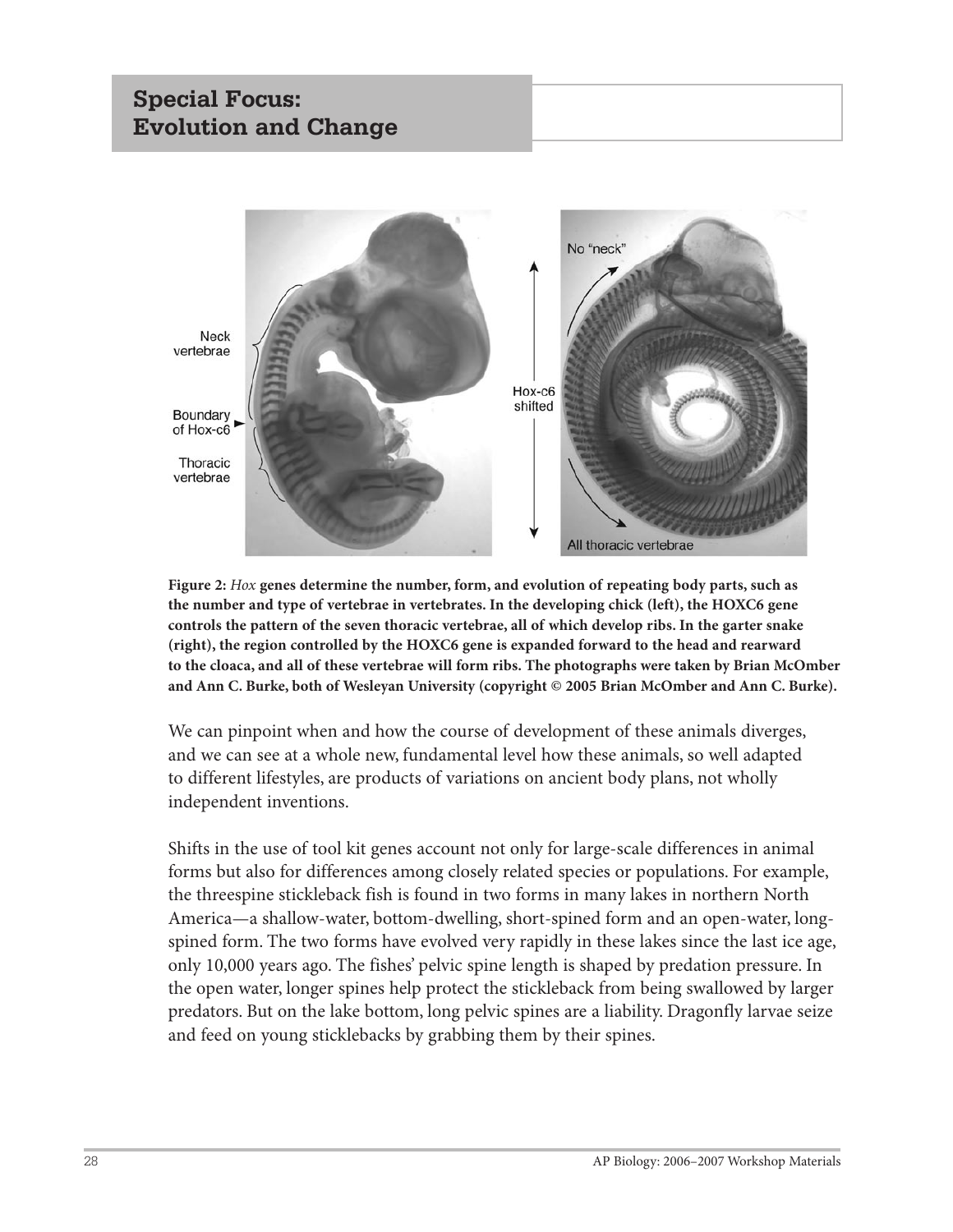# **Special Focus: Evolution and Change**



**Figure 3: Major differences in the skeletal patterns of closely related populations reflect a difference in how a single tool kit gene is used. Two forms of the three-spined stickleback fish (***Gasterosteus aculeatus***), which differ in the size of their pelvic fins, have repeatedly evolved in freshwater lakes. Long pelvic spines protect the open-water form (top) from attack by other fish. In the bottom-dwelling form (bottom), spines are a liability because they can be grabbed by dragonfly larvae that prey on young fish. The spines are reduced in the bottom form by the selective turning off of a tool kit gene in development. This photograph was taken by David M. Kingsley and Michael D. Shapiro, both of Stanford University and HHMI (Howard Hughes Medical Institute). Copyright © 2006 David M. Kingsley and Michael D. Shapiro.**

The pelvic spines are part of the fishes' pelvic fin skeleton. Their reduction in bottomdwelling populations is due to a reduction in the development of the pelvic fin bud. David Kingsley and his collaborators at Stanford University and the University of British Columbia in Vancouver have pinpointed the tool kit gene whose use is altered in the pelvic fin bud of short-spined sticklebacks so that their pelvic skeleton is reduced. This achievement connects a change at the DNA level to a specific event in embryonic development, which produces a major adaptive change in body form, which directly affects the ecology of a species.

The insights from these little fish may reach far beyond their particular history. The pelvic fin of some ancient fish was the evolutionary precursor to the vertebrate hindlimb. Hindlimb reduction is not at all rare in vertebrates. Two different groups of mammals—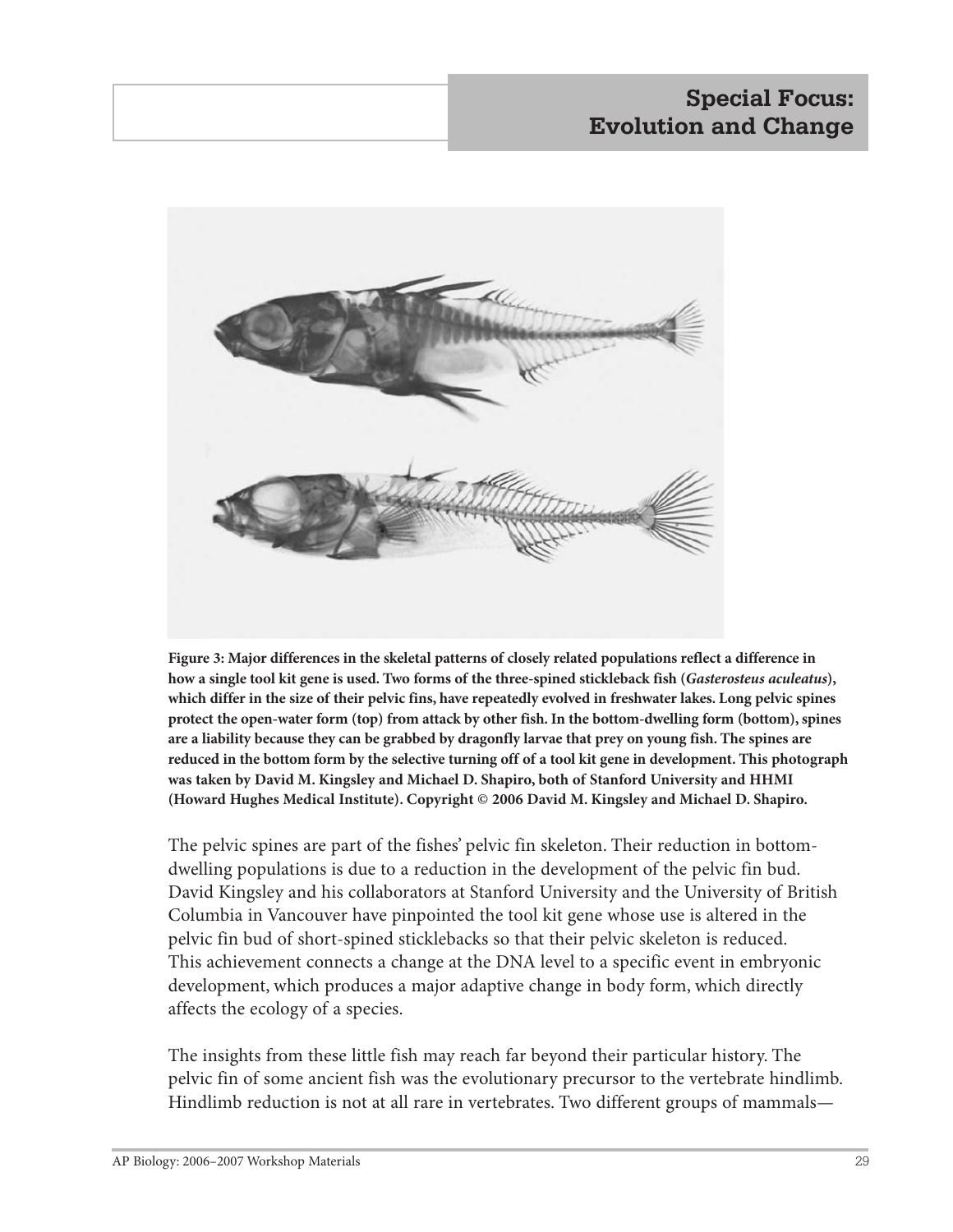cetaceans (dolphins and whales) and manatees—evolved greatly reduced hindlimbs as they evolved from their land-dwelling ancestors into fully aquatic forms. And legless lizards have evolved multiple times. The study of sticklebacks has revealed how such changes in major features of animal skeletons can change in a short period of time under natural selection.

## **Old Genes Learn New Tricks**

In addition to evolutionary changes in the number and kind of repeated body structures, evo devo is shedding new light onto how novel structures and new patterns evolve. Bird feathers, the hands and feet of four-legged vertebrates, the insect wing, and the geometrical color patterns on butterfly wings are prominent examples of novelties in natural history whose origins are being illuminated by the study of how tool kit genes are used in their formation. A recurring theme emerging from these studies is the creative role of evolutionary changes in how tool kit genes are used.

While it may be intuitive that insects might have invented "wing" genes, or birds "feather" genes, or vertebrates a "hand" or "finger" gene, we find no such evidence. On the contrary, innovation seems to be more a matter of teaching old genes new tricks.

The implications of this insight are especially significant for understanding human evolution. We have long imagined ourselves as holding some unique position in the animal kingdom. Speculation once abounded that we would be the most genetically well-endowed species. The reality we now know from the sequencing of our genome and that of fish, mice, and more—is that we have **very** similar numbers and kinds of genes as the mouse and other vertebrates. Thus we should not expect to account for the evolution of bipedalism, speech, language, or other human traits by finding novel genes but in understanding how "old" genes shared with other primates, mammals, vertebrates, and more distant animal relatives have been taught new tricks during our evolution.

## **The Refutation of Design**

Darwin knew very well the difficulty people would have in picturing how complex structures or "contrivances" arose. In fact, Darwin's choice of this latter term, used 15 times in the course of *On the Origin of the Species* was, as has been pointed out by scholars such as Randy Moore of the University of Minnesota (see his article in this collection on page 15) and Stephen Jay Gould, a deliberate one for rhetorical effect. Darwin was evoking a term used by Reverend William Paley in his book *Natural Theology* (1802). Paley saw the fashioning of contrivances in nature for specific purposes as revelations of God's design. He wrote, "Contrivance must have had a contriver; design,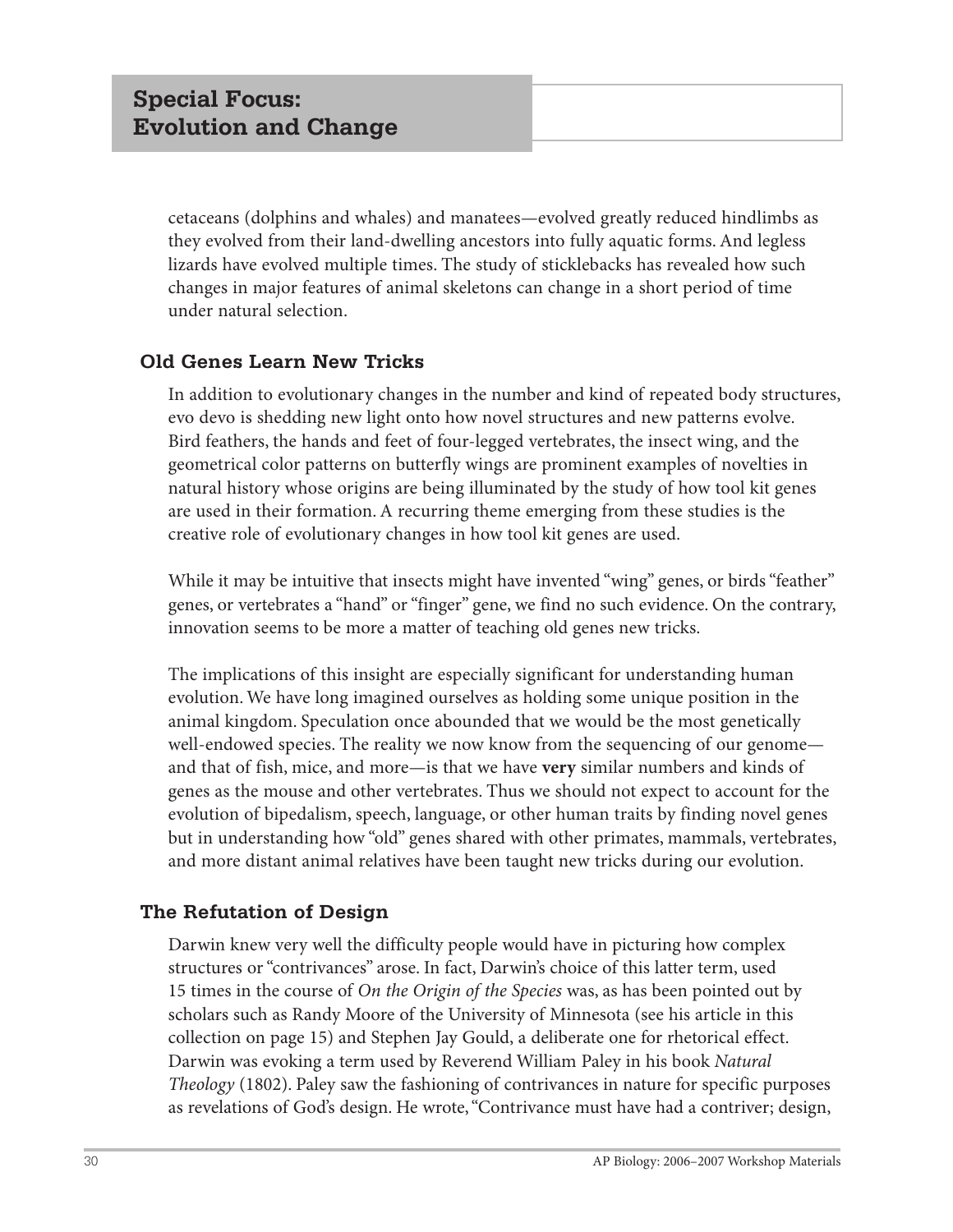a designer;" and later in the book stated, "It is only by the display of contrivance that the existence, the agency, the wisdom of the Deity, **could** be testified to his rational creatures Paley's argument is the essence of the notion of intelligent design, now being touted as a new "alternative" to evolutionary science.

Darwin admired Paley's book and declared that he had virtually committed it to memory. He then structured much of his argument in *The Origin* as a direct refutation of Paley. While Paley compared the design of the eye with the design of the telescope, Darwin explained how such contrivances arose by natural selection, without a divine contriver.

Darwin's explanation, no matter how brilliant, was founded on the extrapolation of natural selection over vast periods of time, not on fundamental knowledge of the development of or history of eyes. Our new knowledge of tool kit genes reveals how such complex structures are built, and evo devo enables us to connect this everyday, observable, and experimentally accessible process to the long-term process of evolutionary change. Evo devo reveals how the evolution of complex forms and structures occur, from the level of individual species to the making of body plans characteristic of higher taxonomic ranks. For those who have withheld their acceptance of the major tenet of modern synthesis that the large-scale evolution of forms above the species level ("macroevolution") can be extrapolated from processes operating at the level of populations ("microevolution"), the new insights from evo devo should obliterate that reservation. And for those who have retreated to supernatural explanations of biological design, evo devo dismantles that refuge.

Through the lens of evo devo, we have a whole new kind of evidence about the mechanisms of the evolutionary process. We can finally see beyond external forms into the very processes that make them and look back at how the entire kingdom was made. The power of evo devo is in the independent nature of this new evidence and its manifestation at the most fundamental level of genes and embryos—the agents through which the evolution of form arises. The emergence of evo devo marks a new episode in a continuing evolutionary synthesis that promises to complete the picture of how the endless forms of nature have been, and are being, evolved.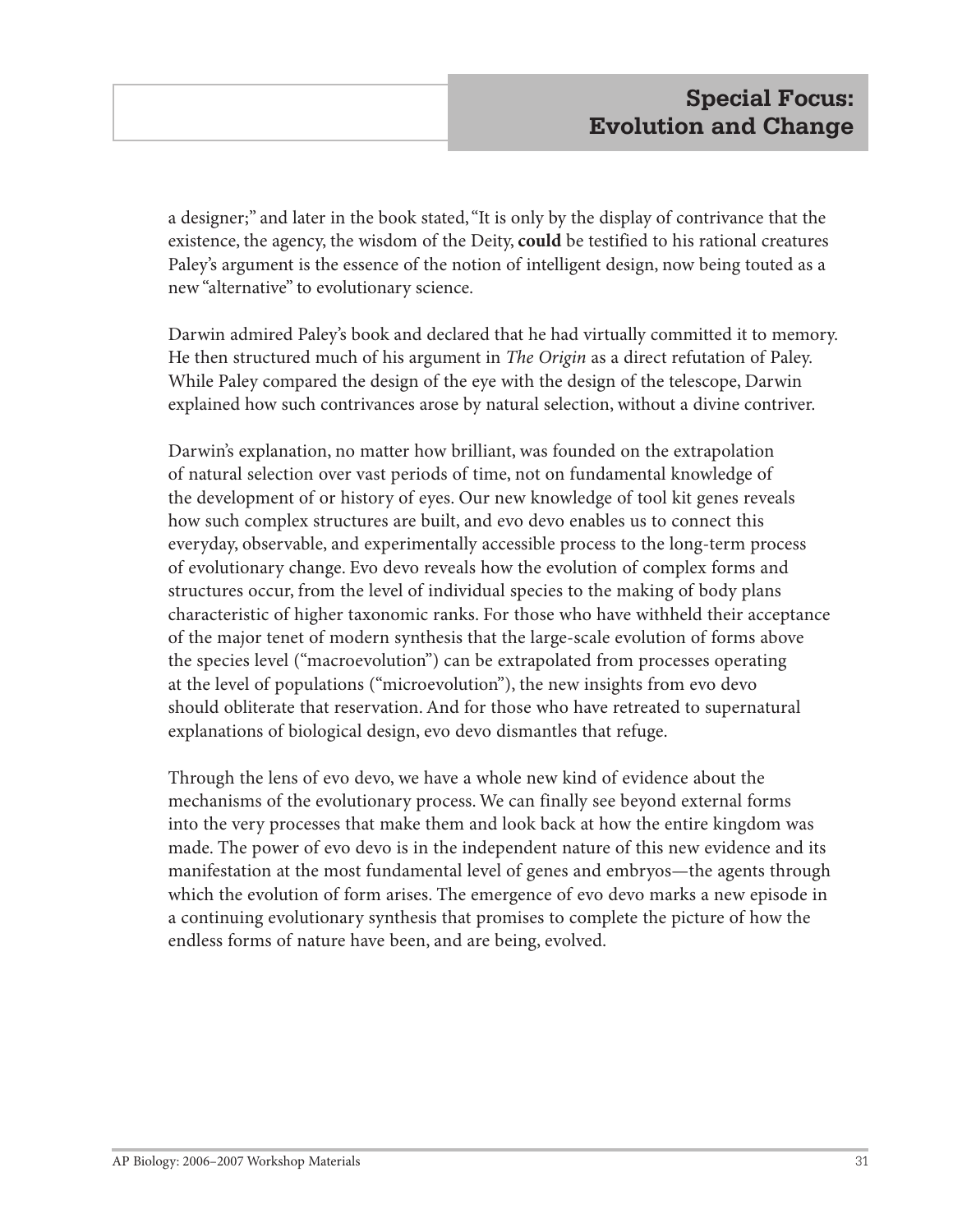#### **References**

- Darwin, Charles. Letter to Asa Gray. September 10, 1860. In *The Life and Letters of Charles Darwin*, vol. 2. Ed. Francis Darwin. New York: D. Appleton & Company, 1905.
- Darwin, Charles. *On the Origin of Species by Means of Natural Selection*. London: John Murray, 1859.
- Gould, Stephen Jay. *The Structure of Evolutionary Theory*. Cambridge, Massachusetts: Harvard University Press, 2002.
- Moore, Randy. "The Persuasive Mr. Darwin." *BioScience* 47, no. 2 (February 1997): 107-14.
- Paley, William. *Natural Theology*. London: Printed for R. Faulder by Wilks and Taylor, 1802. Reissued with same title and author (but edited by Matthew D. Eddy and David Knight). New York: Oxford University Press, 2006.
- Quiring, Rebecca, Uwe Walldorf, Urs Kloter, and Walter J. Gehring. "Homology of the Eyeless Gene of *Drosophila* to the Small Eye Gene in Mice and *Aniridia* in Humans." *Science* 265 (August 5, 1994): 785-89.
- Shapiro, Michael D., Melissa E. Marks, Catherine L. Peichel, Benjamin K. Blackman, Kirsten S. Nereng, Bjarni Jónsson, Dolph Schluter, and David M. Kingsley. "Genetic and Developmental Basis of Evolutionary Pelvic Reduction in Threespine Sticklebacks." *Nature* 428 (April 15, 2004): 717-23.
- Von Salvini-Plawen, Luitfried, and Ernst Mayr. "On the Evolution of Photoreceptors and Eyes." *Evolutionary Biology*. 10 (1977): 207-63.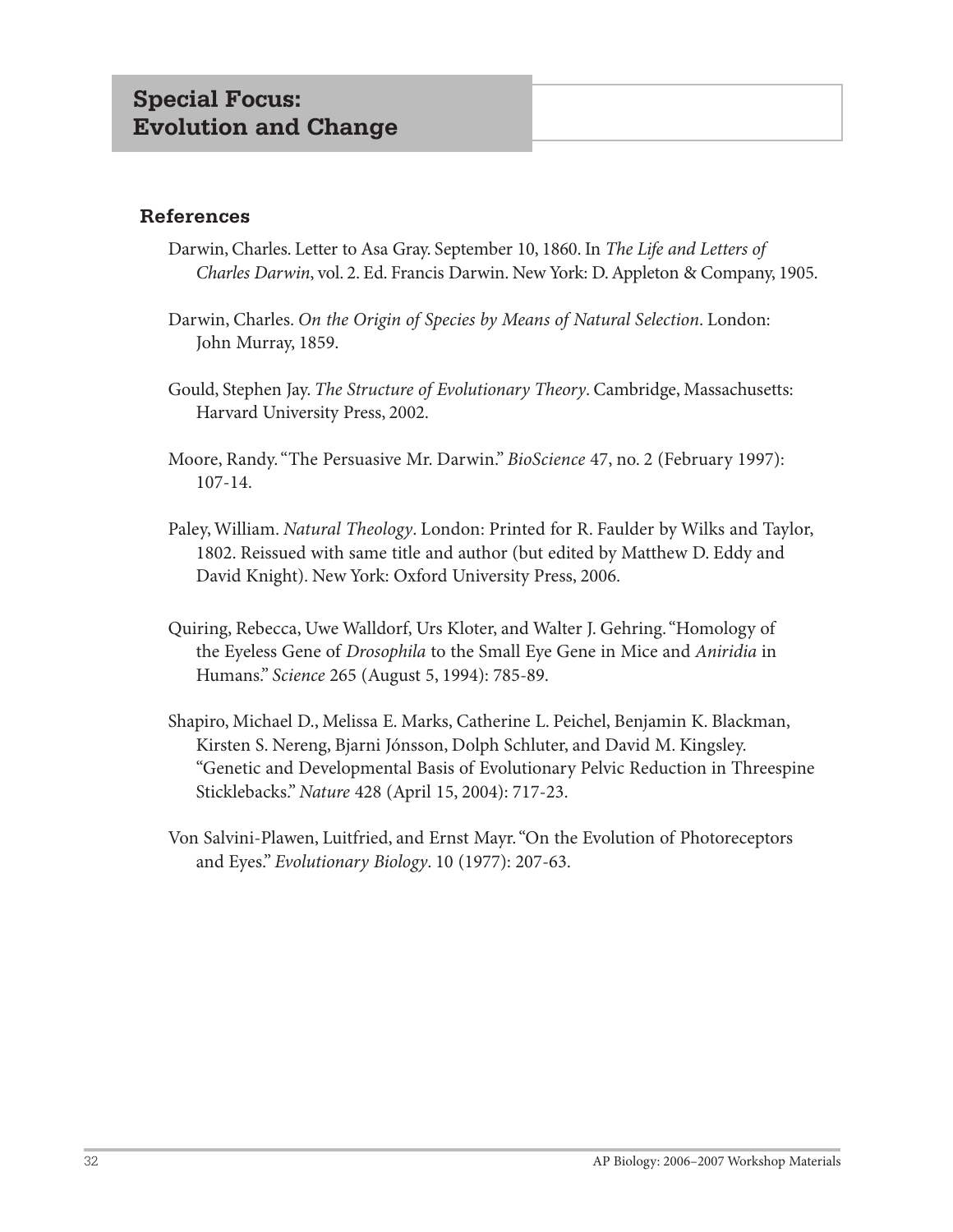# **Resources for the Teaching of Evolution in AP Biology**

Sharon A. Hamilton Fort Worth Country Day School Fort Worth, Texas

> **Evolution. It's not a dirty word!** More than likely, you, the person reading this collection, are the only AP Biology teacher at your school and, quite possibly, the only one in your town or district. As you approach the challenge of teaching your students about evolution, take heart. Students, parents, and administrators may question the importance and the validity of evolution in a biology class; you must have the courage and the conviction that your students deserve the best class you and your school can give them in college-level biology. The following is a list of text and Web-based resources that have helped many AP Biology teachers. I hope that you find them valuable in your teaching.

## **Books for Teachers and Students of Evolution**

#### **Books on Darwin's Writings and Life**

*Charles Darwin: Voyaging,* Princeton University Press, 1995, and *The Power of Place*, Alfred A. Knopf, 2002, both by Janet Browne

The first volume traces the interesting life of Darwin from birth to 1858 just before his publishing of *On the Origin of Species by Means of Natural Selection*. The second begins with the arrival of letters from Wallace and follows through to Darwin's death. These two volumes combine to make what Robert Dennison says is "absolutely the best detailed and in-depth biography of Darwin ever written." (See Dennison's article in this collection on p. 7.)

*Darwin: The Indelible Stamp*; *The Evolution of an Idea*, edited by James D. Watson, Running Press Book Publishers, 2005

This anthology of Charles Darwin's work includes *On the Origin of Species by Means of Natural Selection, The Voyage of the Beagle, The Descent of Man, and Selection in Relation to Sex,* and *The Expression of Emotions in Men and Animals*. Each book is accompanied by commentary from James Watson, codiscoverer of the structure of DNA.

*Darwin: The Life of a Tormented Evolutionist*, Adrian Desmond and James Moore, W. W. Norton & Company, 1991

This book is fairly complete and very readable, though not as detailed as Browne's (see "*Charles Darwin: Voyaging*" above).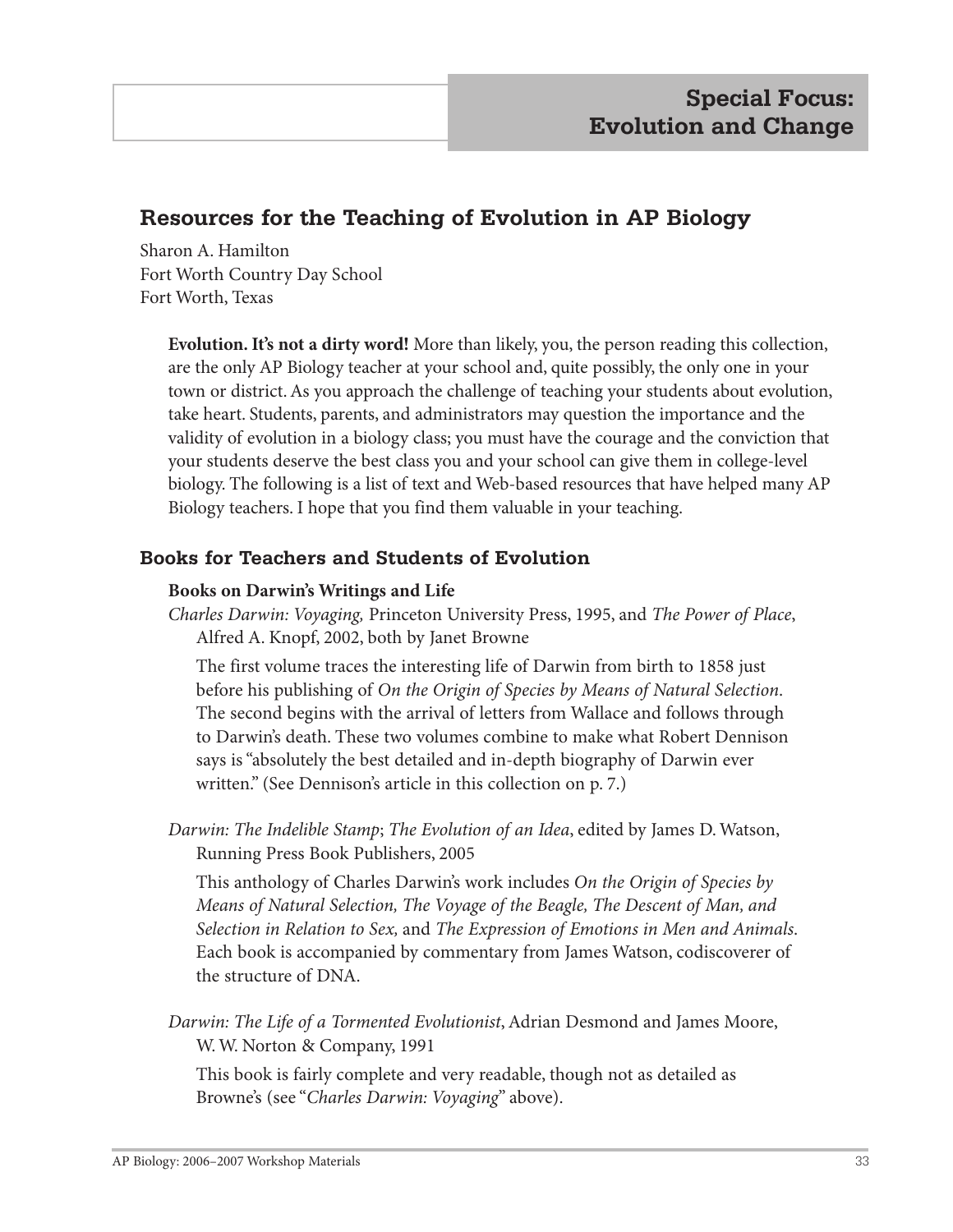*Darwin's Ghost: The Origin of Species Updated*, Steve Jones, the Ballantine Publishing Group, 1999

Jones makes Darwin's arguments accessible to modern audiences. If you're too intimidated by the original Darwin, read this book first.

*From So Simple a Beginning: Darwin's Four Great Books (Voyage of the Beagle, Origin of Species, The Descent of Man, The Expression of Emotions in Man and Animals)*, edited by Edward O. Wilson, W. W. Norton & Company, 2005

Another collection of Darwin's great works, this edition includes an introduction, a commentary, an afterword by Harvard biologist E. O. Wilson, and a new index that links Darwin's original concepts to modern biological thinking. The volumes include illustrations restored from the original printing.

#### **Books on the Teaching of Evolution**

*At the Water's Edge: Fish with Fingers, Whales with Toes, and How Life Came Ashore and Went Back to Sea*, Carl Zimmer, Touchstone, 1998

Zimmer presents an intriguing history of vertebrate evolution, with elaborate examples.

*The Beak of the Finch: A Story of Evolution in Our Time*, Jonathan Weiner, Vintage Books, 1994

In this portrait of scientists Peter and Rosemary Grant, Weiner describes their work: recording evolution as it occurs among the species of Galápagos finches first described by Darwin.

*Ecology and Evolution: Islands of Change*, Richard Benz, National Science Teachers' Association (NSTA) Press, 2000

This text includes plenty of strategies and lessons for students, especially those in grades 5 to 8.

*Endless Forms Most Beautiful: The New Science of Evo Devo and the Making of the Animal Kingdom*, Sean B. Carroll, W. W. Norton & Company, 2005

Evolutionary developmental biology, a fascinating new area of study, examines the relationship between embryonic development and evolutionary changes. Carroll, who is professor at the University of Wisconsin-Madison, has written a clear and useful book about this field. (A chapter from the book is reprinted on p. 22 of this collection.)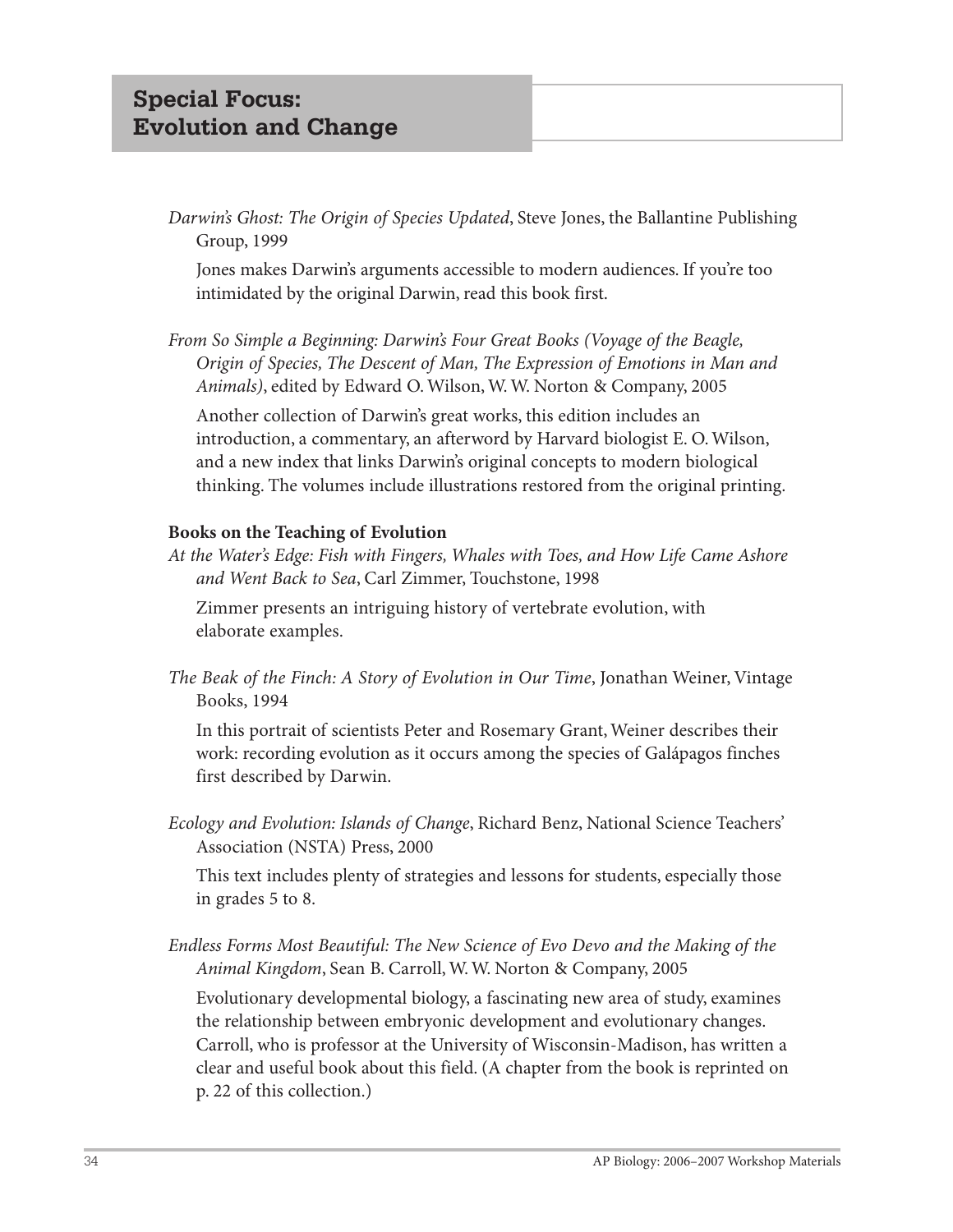*Ever Since Darwin: Reflections in Natural History* (1977), *The Panda's Thumb: More Reflections in Natural History* (1980), *Hen's Teeth and Horse's Toes* (1983), *The Flamingo's Smile: Reflections in Natural History* (1985), *Bully for Brontosaurus: Reflections in Natural History* (1991), *Wonderful Life: The Burgess Shale and the Nature of History* (1989), and *The Mismeasure of Man* (1996), all by Stephen Jay Gould, all published by W. W. Norton & Company

These are interesting and funny essays on evolution and natural history; anything by Gould should be near the top of your list. They are short and easily read. (For information about an interview with Gould, see "Spinning Evolution, November 26, 1996, Transcript" at the end of this article.)

*Evolution in Perspective: The Science Teacher's Compendium*, edited by Rodger W. Bybee, 2003

This collection includes articles originally published in the National Science Teachers' Association (NSTA) journal *The Science Teacher*. The articles cover evidence for evolution, evolution in *National Science Education Standards*, lesson plans, and the NSTA's position statement on evolution.

*Evolution: The Triumph of an Idea*, Carl Zimmer, Perennial, 2001

This "coffee table" volume is also an incredibly well-written book on basic evolution for the layperson.

*Evolution's Workshop: God and Science on the Galápagos Islands*, Edward J. Larson, Basic Books, 2001

A history of human activities on the Enchanted Islands, this book is a great read for those who have been fortunate enough to visit the Galápagos or for those who wish to visit the islands.

*The Nature of Science and the Study of Biological Evolution*, edited by Rodger W. Bybee, BSCS and National Science Teachers' Association (NSTA) Press, 2005

The text, designed for high school students, is accompanied by a teacher's guide on CD. After an introduction to the nature of science, the book reviews how Darwin's experiences influenced his thinking, lines of evidence that support evolution, population genetics, natural selection, and human evolution.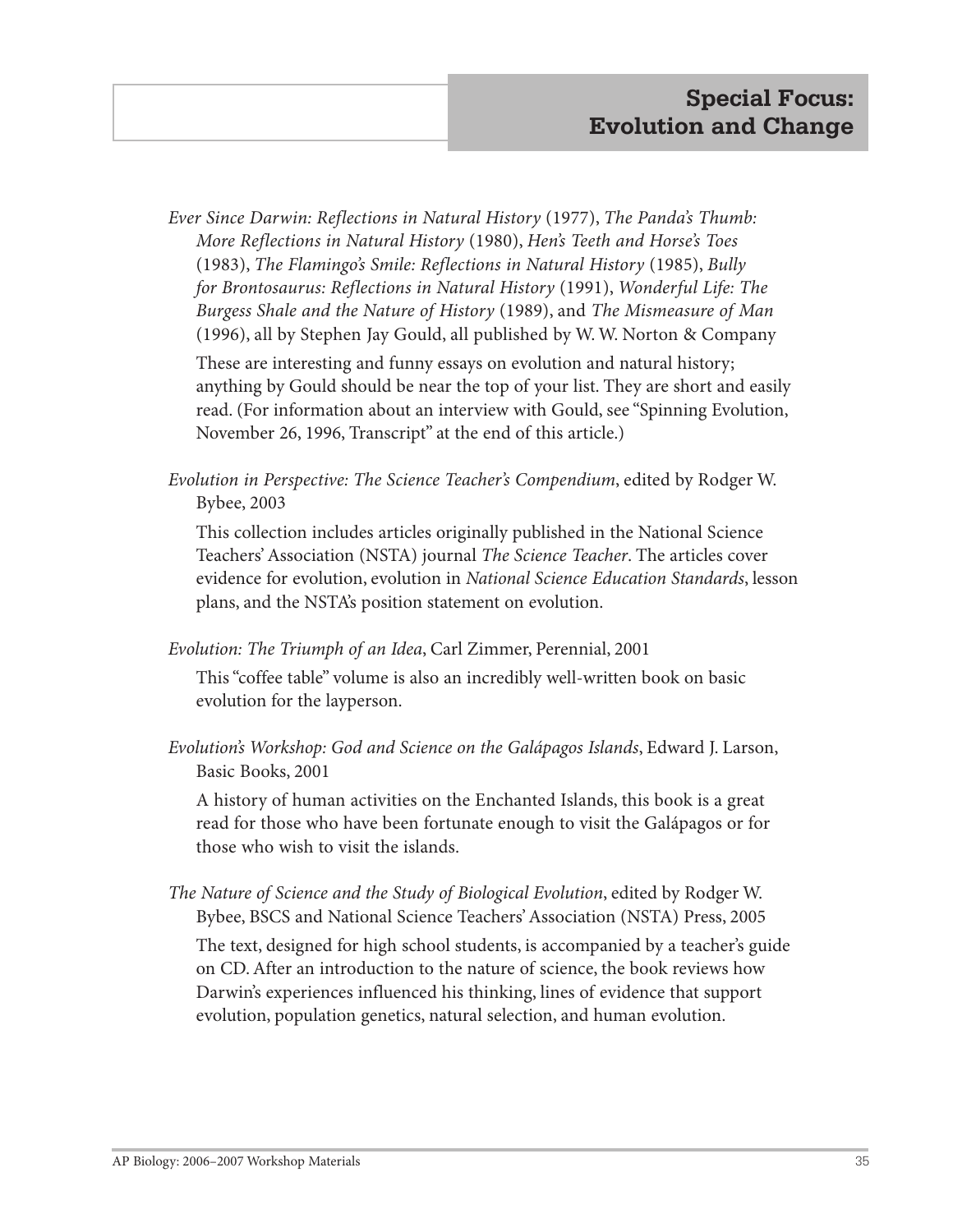*Teaching About Evolution and the Nature of Science*, National Academy of Sciences, National Academies Press, 1998, and available for free in electronic format at www.nap.edu

As described on the National Academies Press Web site, this book includes sections on "frequently asked questions about evolution and the nature of science," "activities for teaching about evolution and the nature of science," and "selecting instructional materials."

#### **Books Arguing Against Creationism and Intelligent Design**

*The Blind Watchmaker: Why the Evidence of Evolution Reveals a Universe Without Design*, Richard Dawkins, 1st ed., W. W. Norton & Company, 1986.

To counter intelligent design supporters, Dawkins provides a rationale for Darwinism as an explanation of our existence. (Also by Dawkins: *River Out of Eden: A Darwinian View of Life*, which is described below.)

*The Creation Controversy and the Science Classroom*, James W. Skehan and Craig Nelson, National Science Teachers' Association (NSTA) Press, 2001

This 56-page booklet includes an excellent section called "Effective Strategies for Teaching Evolution and Other Controversial Topics."

*Evolution vs. Creationism: An Introduction*, Eugenie Scott, University of California Press, 2004

The executive director of the National Center for Science Education, Scott has written an accessible volume that presents not only the history of the evolution–creationism debate, but also examines the legal, educational, political, and scientific aspects of the issue in a scientific, scholarly context, using excerpts from authors on both sides.

*Finding Darwin's God: A Scientist's Search for Common Ground Between God and Evolution*, Kenneth R. Miller, Cliff Street Books, 1999

Miller is the scientist in the PBS *Evolution* series who discusses this same topic; he is also the coauthor of the famous "dragonfly" textbook. See his discussion of the flaws in Behe's logic in the chapter "God the Mechanic." (See, too, Miller's article in this collection on p. 4.)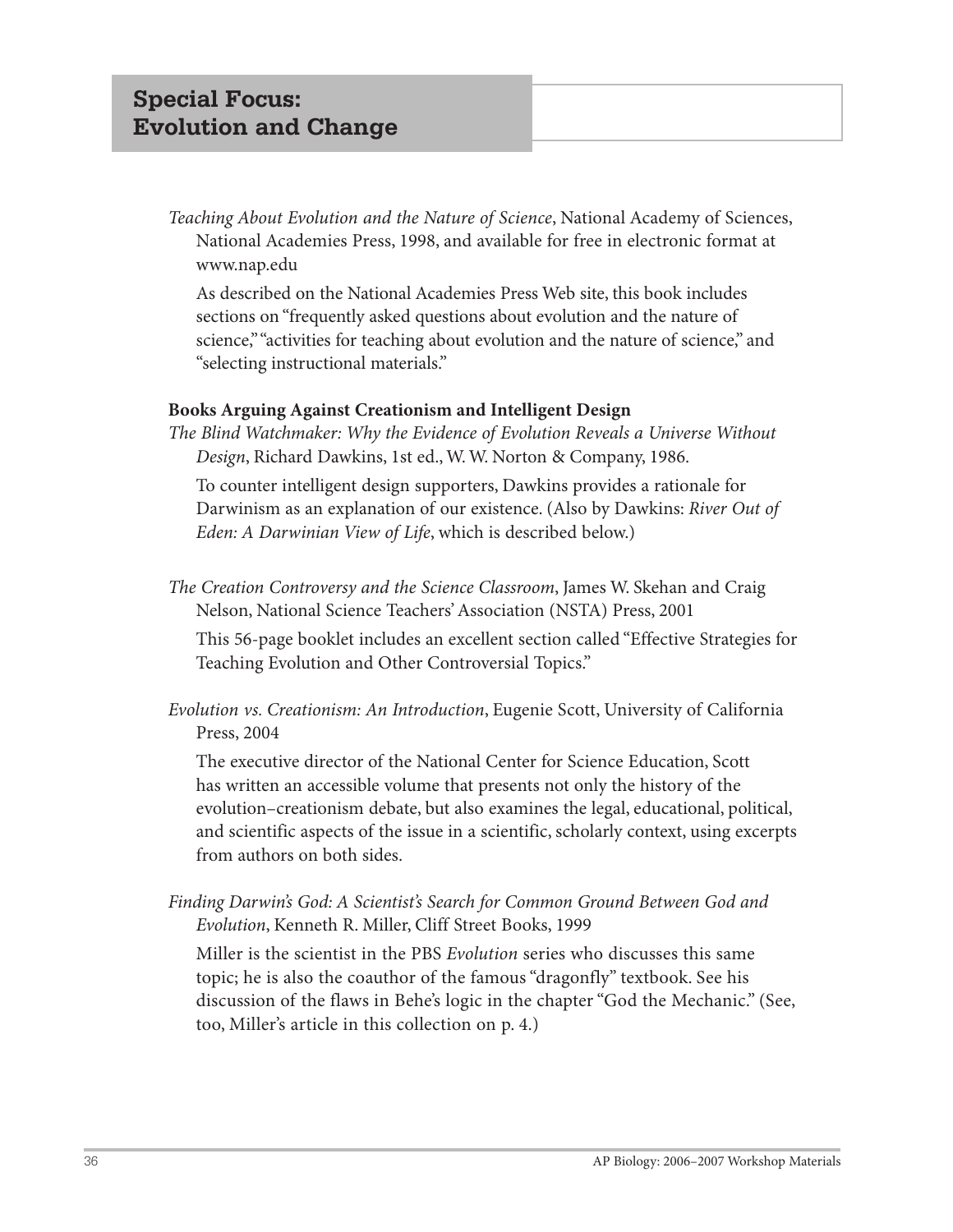*Intelligent Design Creationism and Its Critics: Philosophical, Theological, and Scientific Perspectives*, edited by Robert T. Pennock, MIT Press, 2001

Published after Pennock's Tower of Babel (which is described later in this list), this book is a collection of works by well-known creationists and by those who disagree with them; Pennock points out the novel aspects of the intelligent design creationism (IDC) movement using articles from past publications as well as new material. The discussions cover politics, philosophy, and the debate over the apparent conflict between evolution and the Bible, as well as IDC's scientific claims. The book concludes with Pennock's "Why Creationism Should Not Be Taught in the Public Schools."

*Science and Creationism: A View from the National Academy of Sciences*, 2nd ed., Steering Committee on Science and Creationism, National Academy of Sciences, National Academies Press, 1999, and available for free in electronic format at www.nap.edu

As described on the publisher's Web site: "Briefly and clearly, this booklet explores the nature of science, reviews the evidence for the origin of the universe and earth, and explains the current scientific understanding of biological evolution. This edition includes new insights from astronomy and molecular biology."

*Summer for the Gods: The Scopes Trial and America's Continuing Debate over Science and Religion*, Edward J. Larson, Harvard University Press, 1997

This is a fascinating history of the real Scopes trial, which was a mix of law and theater.

*Tower of Babel: The Evidence Against the New Creationism*, Robert T. Pennock, MIT Press, 1999

Pennock describes the wide range of creationist beliefs, highlighting inconsistencies. He discusses languages and linguistic evolution. (Edited by Pennock: *Intelligent Design Creationism and Its Critics: Philosophical, Theological, and Scientific Perspectives*, which is described above.)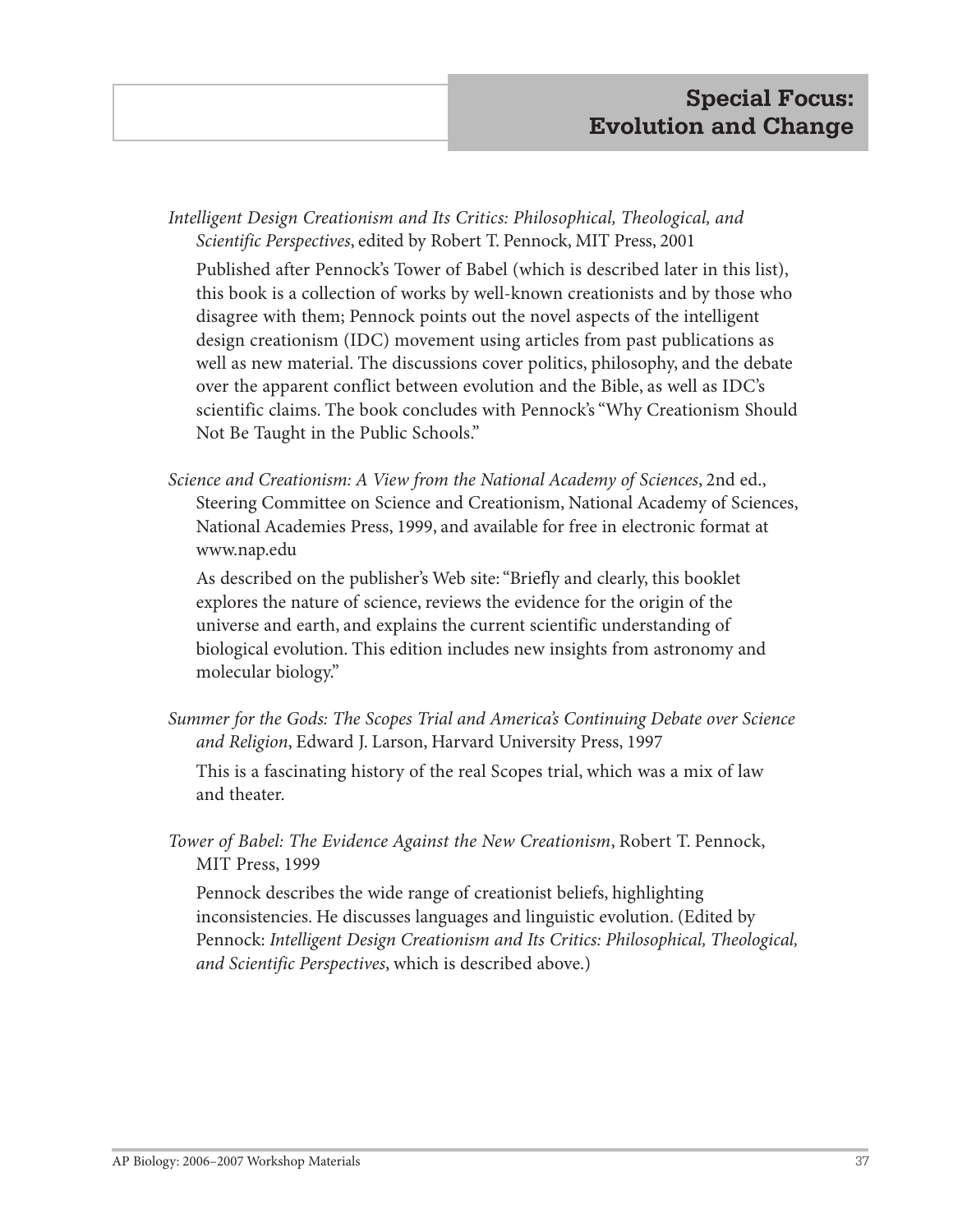*River Out of Eden: A Darwinian View of Lif*e, Richard Dawkins, Basic Books, 1995

This very readable short text looks at genetic and mitochondrial evidence for evolution and takes the "gene's eye view" of natural selection. The author's analogy of DNA as the "river out of Eden" is a powerful one. (Also by Dawkins: *The Blind Watchmaker: Why the Evidence of Evolution Reveals a Universe Without Design*, which is described above.)

## **Evolution Web Sites**

## **General Reference**

Evolution and the Nature of Science Institutes, www.indiana.edu/~ensiweb/home.html

The University of Indiana site contains numerous lessons, including "Date a Rock," "Deep Time," "13 Ways to Tell Time Backwards," and many more.

## Evolution on the Front Line,

www.aaas.org/teachscience

This site provides a collection of resources and articles, as described on the site's home page: "AAAS [Advancing Science, Serving Society] has played a prominent role in responding to efforts in Kansas and elsewhere to weaken or compromise the teaching of evolution in public school science classrooms. The organization has also spoken out in the media about the importance of objective science teaching in schools."

Evolution Resources (Kenneth R. Miller),

www.millerandlevine.com/km/evol

This site includes links to many informative articles as well as refutations of several antievolution arguments, such as the "irreducible complexity" of the bacterial flagellum, a discussion of peppered moths, a review of Behe's book, *Darwin's Black Box,* and videos of debates. You'll also find information on Haeckel's embryos. (See also the summary above of Miller's book *Finding Darwin's God*, as well as his article in this collection on p. 4.)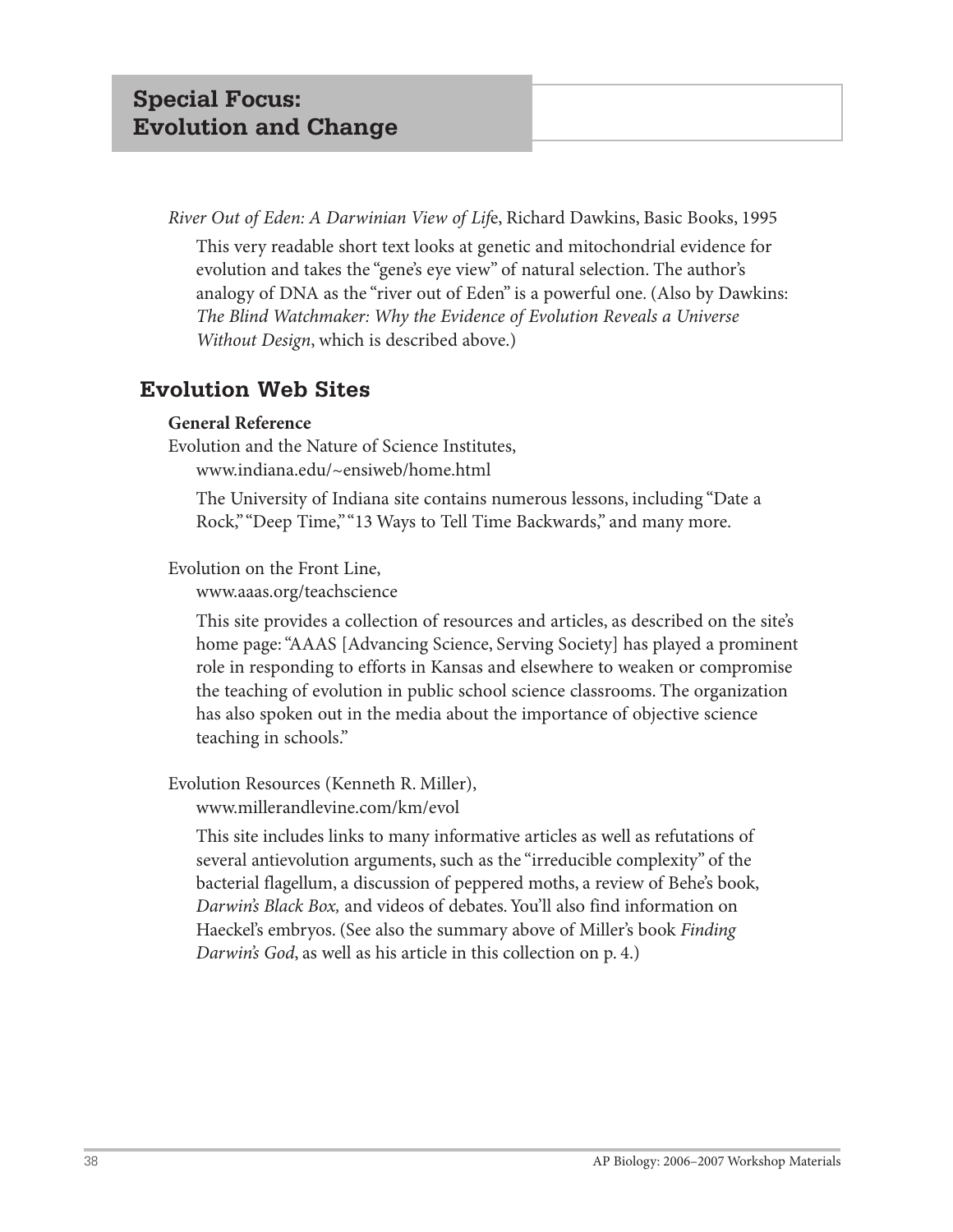Evolution: Where We're From and Where We're Going To, www.pbs.org/wgbh/evolution

This site supports PBS's eight-hour miniseries with extensive information, art and photographs, video clips, and interactive Web activities. Some animations are slow-loading but are worth the wait; many such as the hominid species time line lend themselves to projection for class discussion. The "Evolution Library" is divided into the following nine sections:

- **•** What Is Science?
- **•** The Age of Darwin
- **•** Adaptation and Natural Selection
- **•** Deep Time/History of Life
- **•** Evolutionary Diversity
- **•** Evidence for Evolution
- **•** Human Evolution
- **•** Why Evolution Matters
- **•** Science, Faith, and Politics

National Center for Science Education: Defending the Teaching of Evolution in the

Public Schools,

www.natcenscied.org

This site provides the following, as described on its home page:

- Reviews of current anti-evolution activity in the United States and around the world
- Background to the fundamentally creationist and anti-evolution movement known as "Intelligent Design"
- Detailed information on the Creation/Evolution controversy from 1859 to the present
- Resources for parents, teachers, school boards, and the general public

NOVA Teachers,

www.pbs.org/wgbh/nova/teachers

Teaching guides to all the NOVA programs are available for downloading.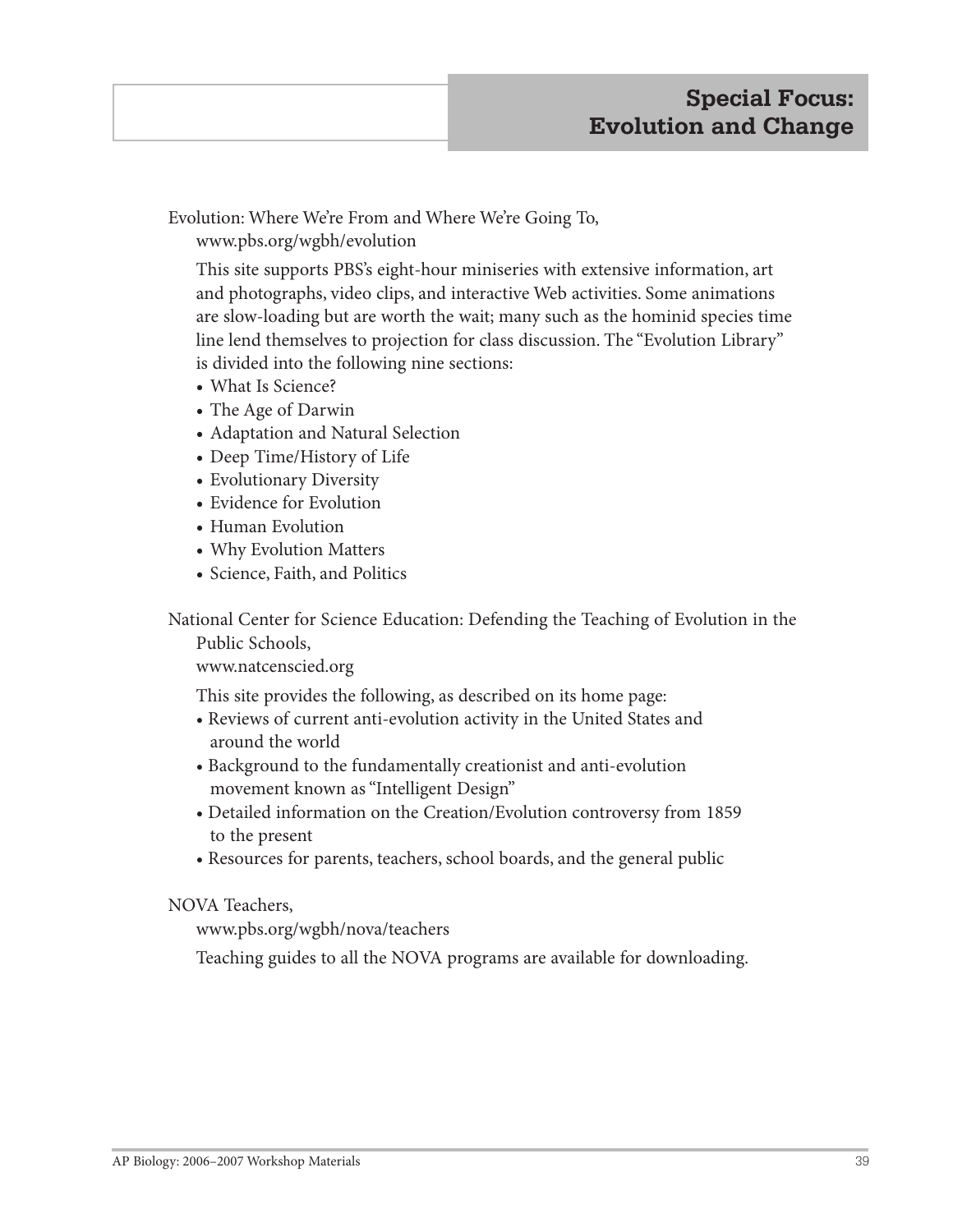## Special Online Collection: Breakthrough of the Year 2005, www.sciencemag.org/sciext/btoy2005

"Evolution in Action" was *Science* magazine's top pick for 2005; the site includes online articles, video presentations, and Web site links on current evolution issues.

The Talk.Origins Archive: Exploring the Creation/Evolution Controversy, www.talkorigins.org

This is an important, as stated on the site's home page, "collection of essays [which] provide mainstream scientific responses to the many FAQs that appear in the Talk.origins newsgroup and the frequently rebutted assertions of those advocating intelligent design or other creationist pseudosciences." If you are uncomfortable about or unprepared for student's confrontations refuting evolution, this site is a must. (See "Icon of Obfuscation" for a discussion of Wells' *Icons of Evolution* as counterpoint to several student questions: www.talkorigins.org/faqs/wells/iconob.html.)

Time Archive: 1923 to the Present—Teaching Evolution,

www.time.com/time/archive/collections/0.21428.c\_evolution.00.shtml

This collection of articles from *Time Magazine* covers evolution and the various controversies surrounding it.

Understanding Evolution: Your One-Stop Source for Information on Evolution, http://evolution.berkeley.edu

Created by the Museum of Paleontology at the University of California, Berkeley, this Web site allows exploration of exhibits and university collections of fossils. It offers five major sections:

- What Is Evolution and How Does It Work?
- How Does Evolution Impact My Life?
- What Is the Evidence for Evolution?
- What Is the History of Evolutionary Theory?
- Evo in the News (kept current with monthly updates)

## **Special Topics**

Becoming Human,

www.becominghuman.org

Focusing on a human evolution documentary narrated by Donald Johanson, this site includes related exhibits, a "Learning Center" with classroom activities, and "News and Reviews" containing current info on related topics in science.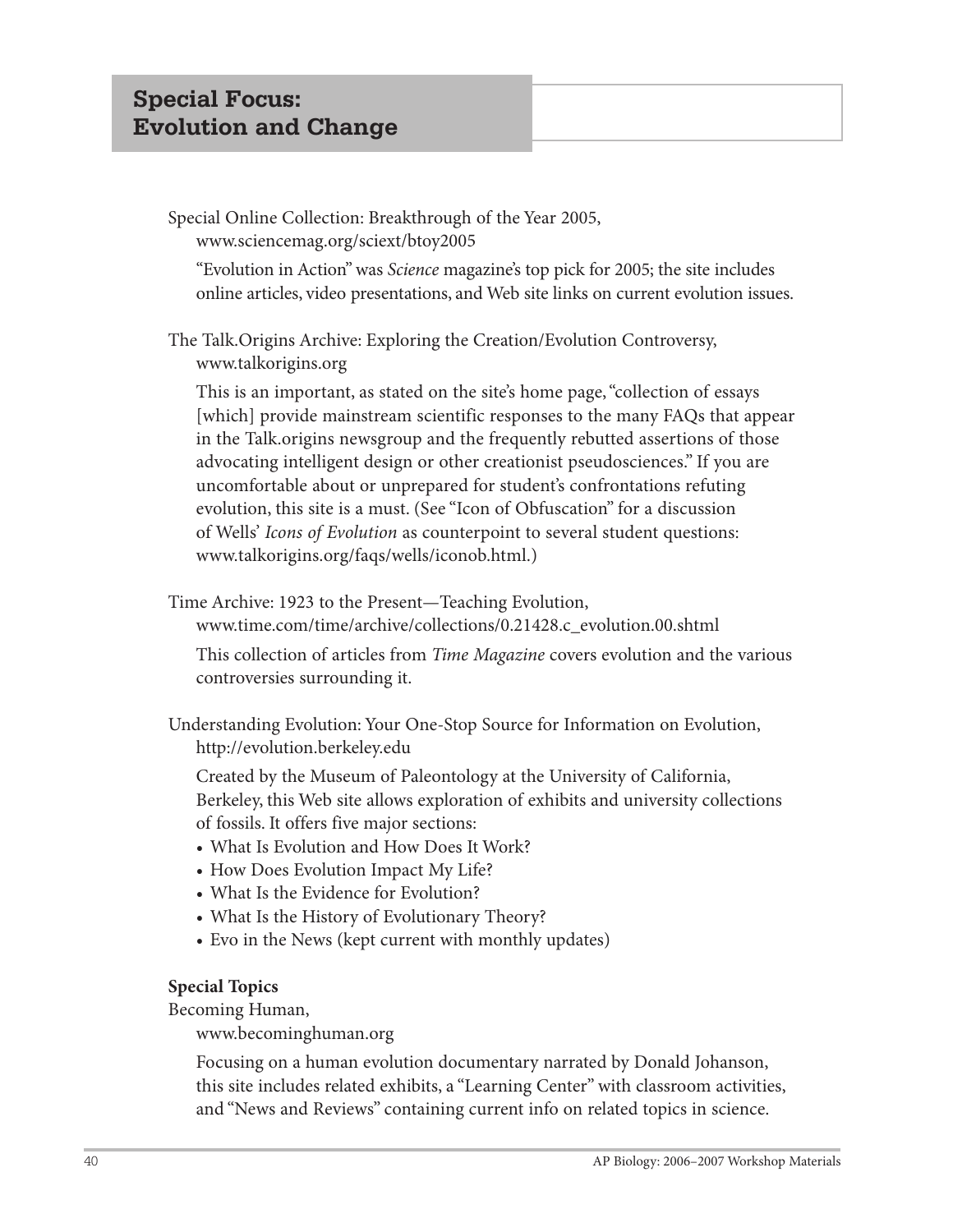Court TV: The Scopes Monkey Trial,

www.courttv.com/archive/greatesttrials/scopes/index.html

This site presents good information on the trial from a legal point of view.

The Discovery of Evolution and Evolutionary Processes, http://www.geol.umd.edu/~jmerck/evolution

This is John W. Merck Jr.'s presentation with lecture notes and photos. Merck is the assistant director of the Earth, Life and Time Program, part of the University of Maryland's Department of Geology.

Early Theories of Evolution: 17th–19th Century Discoveries That Led to the Acceptance of Biological Evolution,

http://anthro.palomar.edu/evolve/default.htm

Divided into sections on "Pre-Darwinian Theories," "Darwin and Natural Selection," and "Evidence of Evolution," this site provides tutorial abilities, video links, and practice quizzes.

Genetic Origins,

www.geneticorigins.org/geneticorigins

This site offers human evolution information plus animations showing how to isolate mitochondrial DNA and create a mitochondrial clock (actual kit from Carolina Biological Supply Company), applications to research into origins of the Neanderthals and the mystery of the Romanovs, and video interviews with researchers.

Hardy-Weinberg Equilibrium: Judith Stanhope—1994 Woodrow Wilson Biology Institute, www.woodrow.org/teachers/bi/1994/hwintro.html

This part of the Woodrow Wilson National Fellowship Foundation Web site provides an excellent explanation of and several activities of varying difficulty on Hardy-Weinberg equilibrium.

Lab 5: Population Genetics,

http://io.uwinnipeg.ca/~simmons/lab5cont.htm

This site provides information about the Hardy-Weinberg law, animations of equilibrium and bottleneck situations, and a peppered moth simulation (possible "makeup" for the population genetics lab).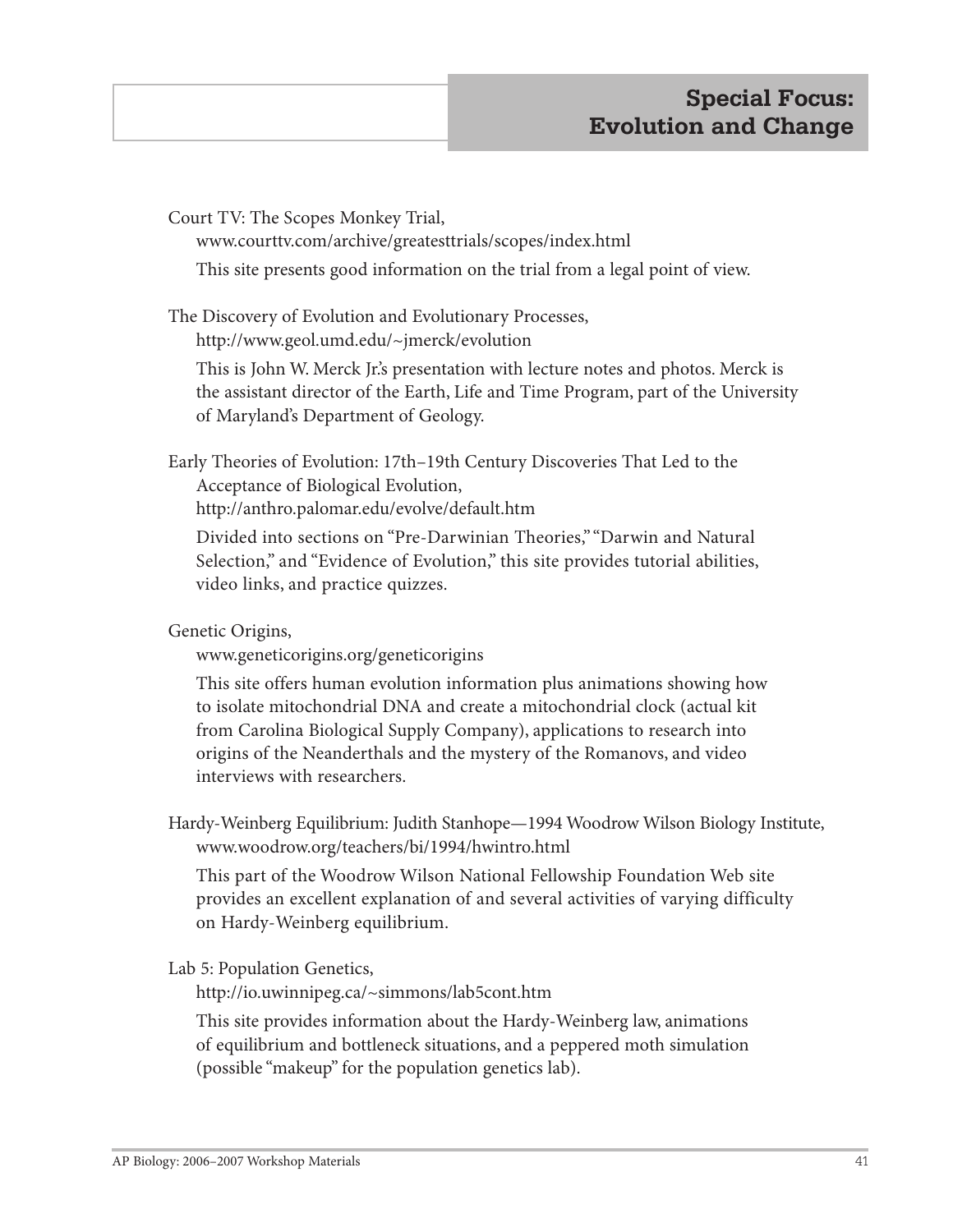Literature.org: The Online Literature Library—The Origin of Species, www.literature.org/authors/darwin-charles/the-origin-of-species Access the complete text of Darwin's *On the Origin of Species* for free.

Natural Selection,

www.mhhe.com/biosci/esp/2001\_gbio/folder\_structure/ev/m2/s1/evm2s1\_6.htm

These McGraw-Hill animations depict natural selection that results in pesticide resistance. Real numbers are generated, and losses after each spraying are depicted—good for classroom teaching.

Science and Creationism: A View from the National Academy of Sciences, http://fermat.nap.edu/html/creationism

Teachers get the complete text of "Science and Creationism," 2nd ed. This is an excellent background source for teachers.

Science and Nature: Prehistoric Life—Walking with Beasts, www.bbc.co.uk/sn/prehistoric\_life/tv\_radio/wwbeasts

The companion site for the BBC's TV series documents changes on Earth in the last 65 million years and how animals adapted or became extinct.

Spinning Evolution, November 26, 1996, Transcript, www.pbs.org/newshour/bb/science/gould\_11-26.html

In this interview, Stephen Jay Gould talks about punctuated equilibrium and challenges the common notion that life evolves toward the more complex. It's a terrific debate-starter. (For information about Gould's books, see this article's listing that begins "*Ever Since Darwin.*")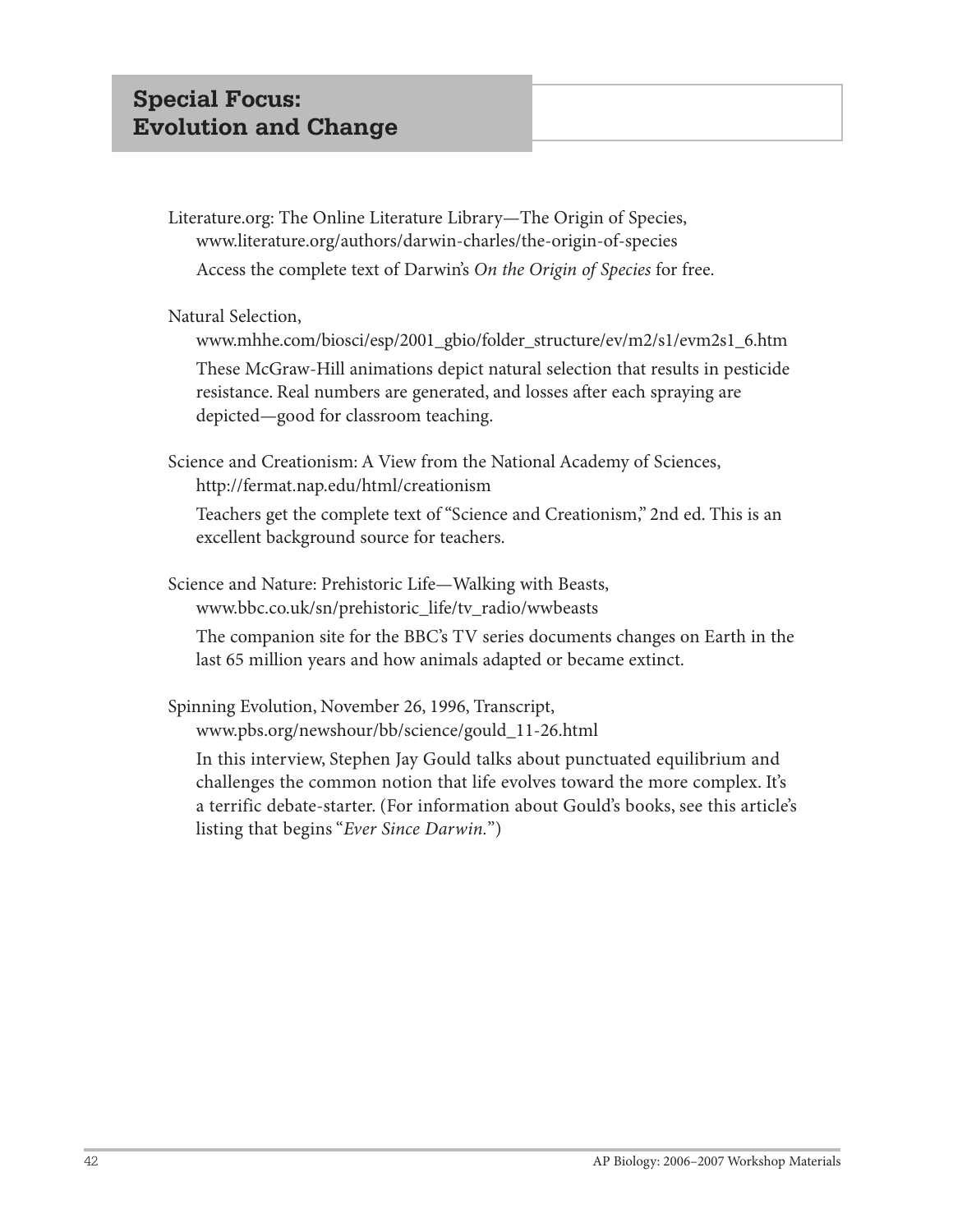# **Multiple-Choice and Free-Response Questions on Evolution with Scoring Guidelines**

Carolyn Schofield Bronston Robert E. Lee High School Tyler, Texas

> Evolution questions take so many forms. They may probe Darwin's original theory or query the new synthesis and punctuated equilibrium. They spill over into taxonomy and genetics, molecular biology and embryology. Students should recognize and be reminded often that "Nothing in biology makes sense except in the light of evolution," as Theodosius Dobzhansky put it. Good multiple-choice questions of all kinds will do that!

## **Multiple-Choice Questions from AP Biology Exams 1990 AP Biology Exam**

- 1. The bones of a human arm are homologous to structures in all of the following EXCEPT a
	- (A) whale flipper
	- (B) bat wing
	- (C) butterfly wing
	- (D) bird wing
	- (E) frog forelimb
- 12. Which of the following features of angiosperms has probably contributed most to their evolutionary success relative to all other land plant groups?
	- (A) Phloem
	- (B) Cutinized aerial surfaces
	- (C) Flowers and fruits
	- (D) True leaves and roots
	- (E) Xylem
- 45. S. L. Miller's classic experiment demonstrated that a discharge of sparks through a mixture of gases could result in the formation of a large variety of organic compounds. All of the following gases were used in this experiment EXCEPT
	- (A) hydrogen
	- (B) methane
	- (C) ammonia
	- (D) oxygen
	- (E) water vapor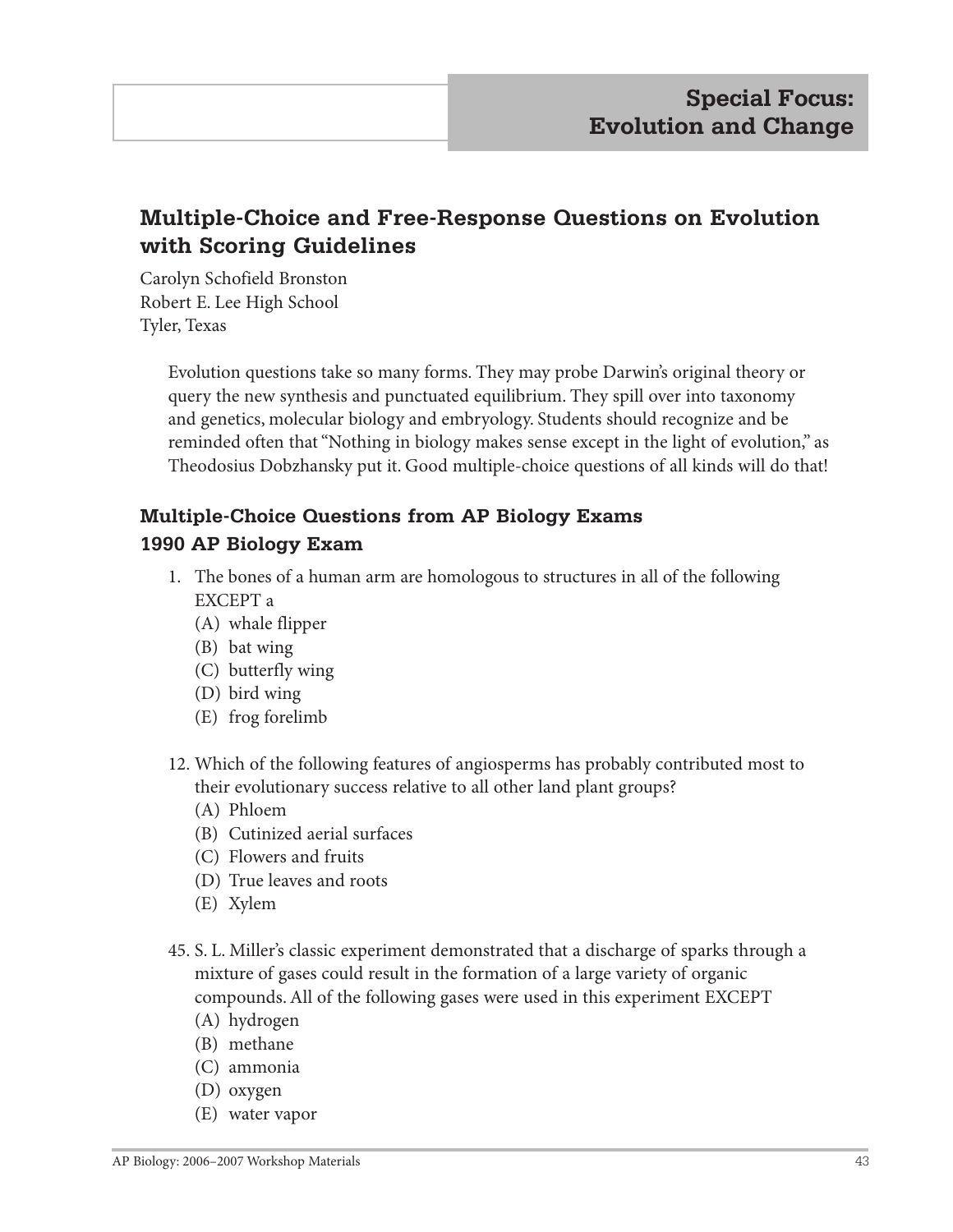- 50. Some varieties of *Neisseria gonorrhoeae* are now resistant to penicillin. These varieties of bacteria most probably developed as a result of
	- (A) natural selection
	- (B) hybrid vigor
	- (C) coevolution
	- (D) adaptive radiation
	- (E) convergent evolution
- 51. The differences in cricket calls among sympatric species of crickets are examples of
	- (A) habitat isolation
	- (B) temporal isolation
	- (C) physiological isolation
	- (D) behavioral isolation
	- (E) geographic isolation
- 61. In a population that is in Hardy-Weinberg equilibrium, the frequency of a recessive allele for a certain hereditary trait is 0.20. What percentage of the individuals in the next generation would be expected to show the dominant trait?
	- (A) 8%
	- (B) 16%
	- (C) 32%
	- (D) 64%
	- (E) 96%
- 73. Which of the following statements best describes the effect of genetic drift on the gene frequencies of a population?
	- (A) Genes enter a population through immigration, thus changing gene frequencies.
	- (B) Genes leave a population through emigration, thus changing gene frequencies.
	- (C) Chance alone can cause significant changes in gene frequencies of small populations.
	- (D) Mutations over time cause gene frequencies to change.
	- (E) Selection against one allele causes gene frequencies to change.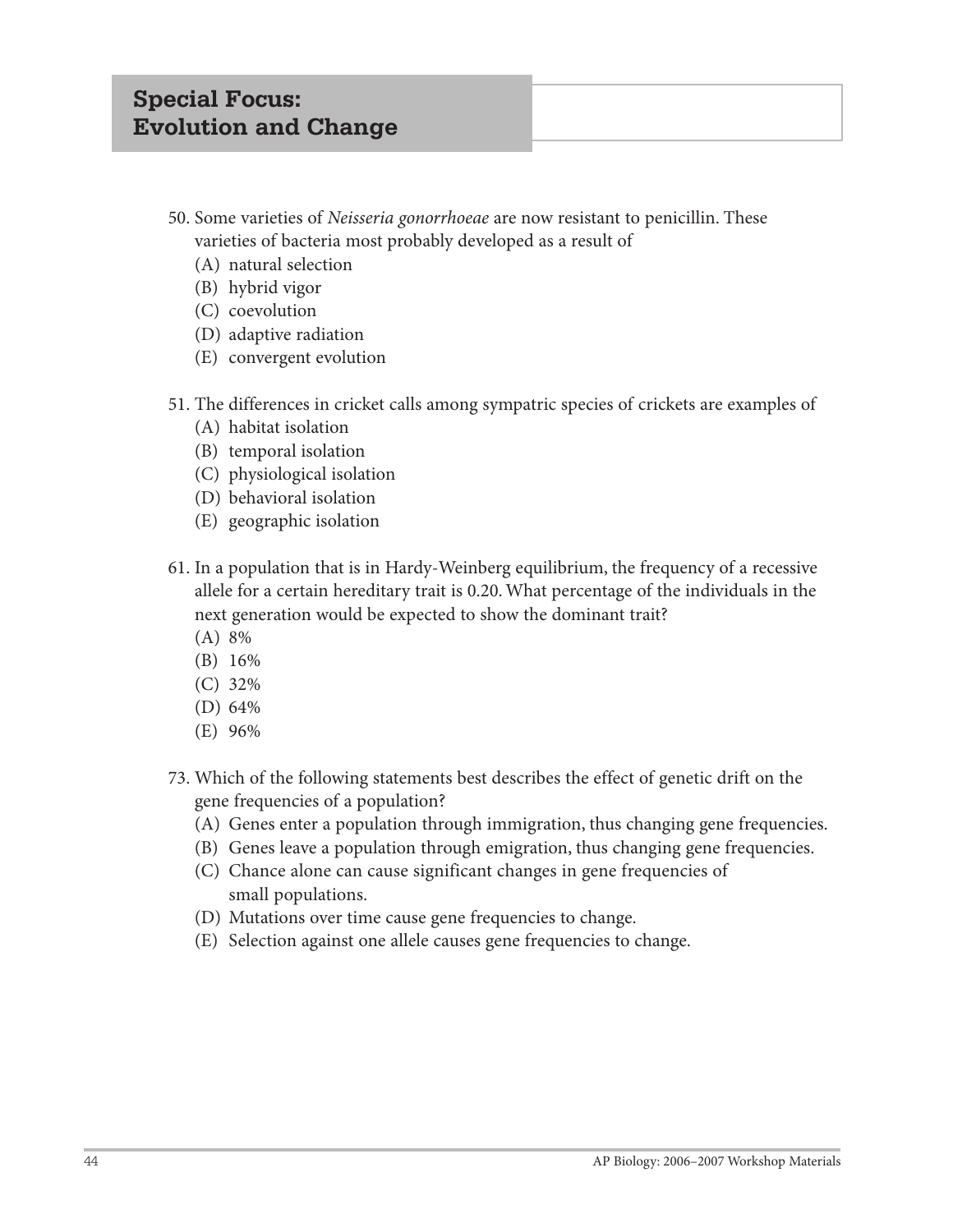## **1994 AP Biology Exam**

- 3. Members of which of the following animal groups were among the first to inhabit land and were ancestors of the reptiles?
	- (A) Amphibia
	- (B) Arthropoda
	- (C) Aves
	- (D) Mammalia
	- (E) Echinodermata
- 7. The wing of a bat, the flipper of a whale, and the forelimb of a horse appear very different, yet detailed studies reveal the presence of the same basic bone pattern. These structures are examples of
	- (A) analogous structures
	- (B) homologous structures
	- (C) vestigial structures
	- (D) balanced polymorphism
	- (E) convergent evolution
- 9. Which of the following is a correct statement about mutations?
	- (A) They are a source of variation for evolution.
	- (B) They drive evolution by creating mutation pressures.
	- (C) They are irreversible.
	- (D) They occur in germ cells but not in somatic cells.
	- (E) They are most often beneficial to the organisms in which they occur.
- 25. Which of the following characteristics indicates that molluscs are more closely related to arthropods than to chordates?
	- (A) Presence of a skeleton
	- (B) Type of respiratory structure
	- (C) Pattern of coelom formation
	- (D) Segmentation
	- (E) Symmetry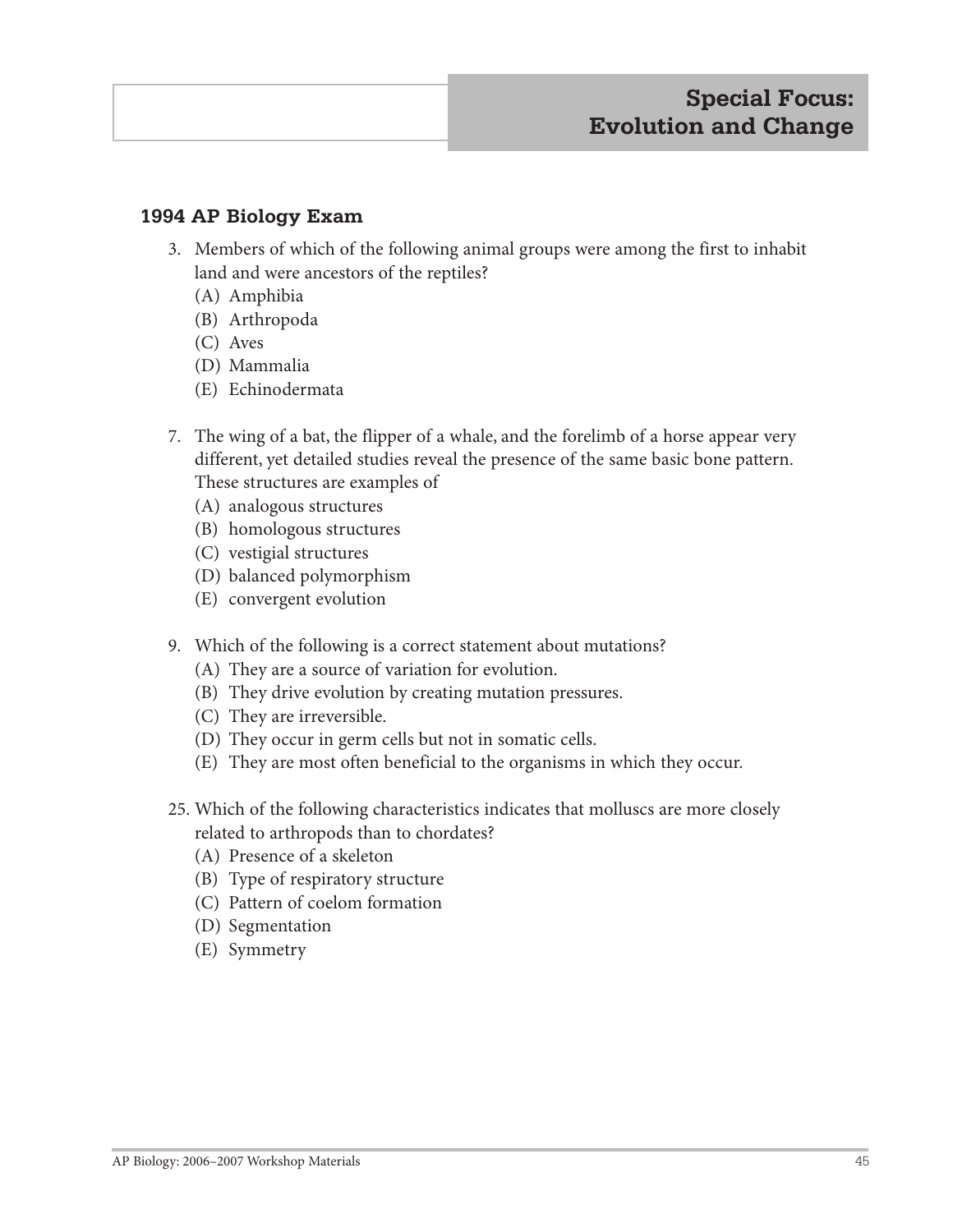- 28. Although the seal and the penguin both have streamlined, fishlike bodies with a layer of insulating fat, they are not closely related. This similarity results from
	- (A) convergent evolution
	- (B) adaptive radiation
	- (C) homologous evolution
	- (D) coevolution
	- (E) parallel evolution
- 39. Which of the following is probably the best explanation for the fact that Antarctica penguins cannot fly, although there is evidence that millions of years ago their ancestors could do so?
	- (A) Penguins live on land and feed in the water; therefore they have no need to fly.
	- (B) The Antarctic home of penguins is flat and barren; therefore there is no place to fly.
	- (C) Ancestral penguins without large wings were better able to swim and feed in the water; therefore, they passed their genes for shorter wing structure on to their offspring.
	- (D) Ancestral penguins did not use their wings for long periods of time; therefore today's penguins have only tiny, nonfunctional wings.
	- (E) The cold and wind of Antarctica make flight impossible; therefore penguins that live there have lost the ability to fly.
- 41. The appearance of a fertile, polyploidy individual within a population of diploid organisms is a possible source of a new species. If this individual is capable of reproducing to form a new population, scientists would consider this to be an example of
	- (A) allopatric speciation
	- (B) sympatric speciation
	- (C) polygenic inheritance
	- (D) genetic drift
	- (E) Hardy-Weinberg equilibrium
- 42. Which of the following is a characteristic of mitochondria and chloroplasts that supports the endosymbiotic theory?
	- (A) Both have bacteria-like polysaccharide cell walls.
	- (B) Both can reproduce on their own outside of the cell.
	- (C) Both contain DNA molecules.
	- (D) Both contain endoplasmic reticulum and Golgi bodies.
	- (E) Both contain ribosomes that are identical to ribosomes of the eukaryotic cytoplasm.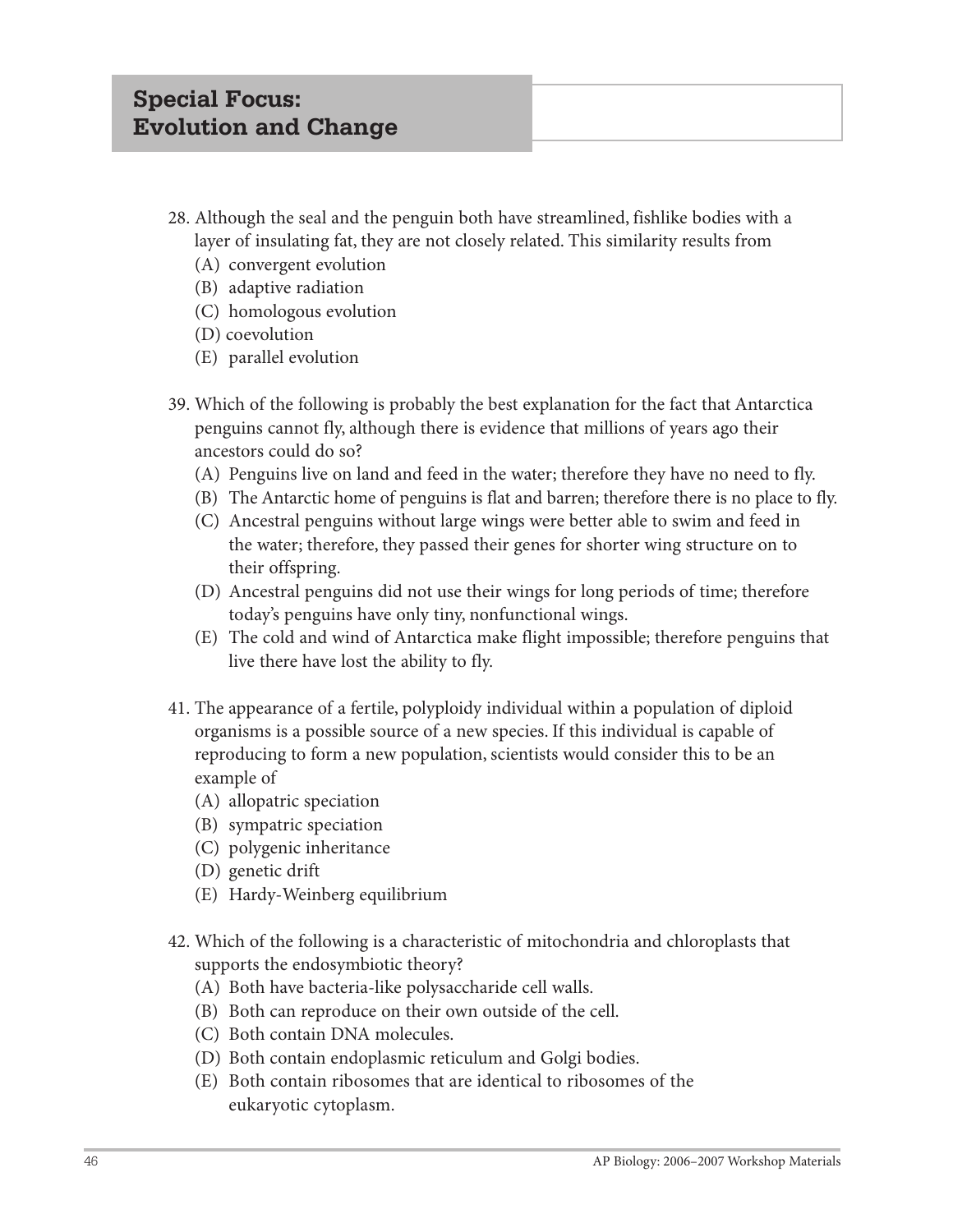Questions 68-71:

- (A) Comparative biochemistry
- (B) Comparative anatomy
- (C) Comparative embryology
- (D) Geographical distribution
- (E) Paleontology

From the fields of study listed above, choose the field that has provided each of the following pieces of evidence that biological evolution has occurred.

68. *Archaeopteryx* is an extinct feathered reptile.

69. *Peripatus* has claws like an insect and paired nephridia like a segmented worm.

70. Most human diabetics can use insulin derived either from pigs or from humans.

71. During early development, a human fetus has a tail and gill arches.

## **1999 AP Biology Exam**

- 8. The condition in which there are barriers to successful interbreeding between individuals of different species in the same community is referred to as
	- (A) latent variations
	- (B) sterility
	- (C) structural differences
	- (D) geographic isolation
	- (E) reproductive isolation
- 13. Which of the following best supports the statement that mitochondria are descendants of endosymbiotic bacteria-like cells?
	- (A) Mitochondria and bacteria possess similar ribosomes and DNA.
	- (B) Mitochondria and bacteria possess similar nuclei.
	- (C) Glycolysis occurs in both mitochondria and bacteria.
	- (D) Both mitochondria and bacteria have microtubules.
	- (E) Neither mitochondria nor bacteria possess chloroplasts.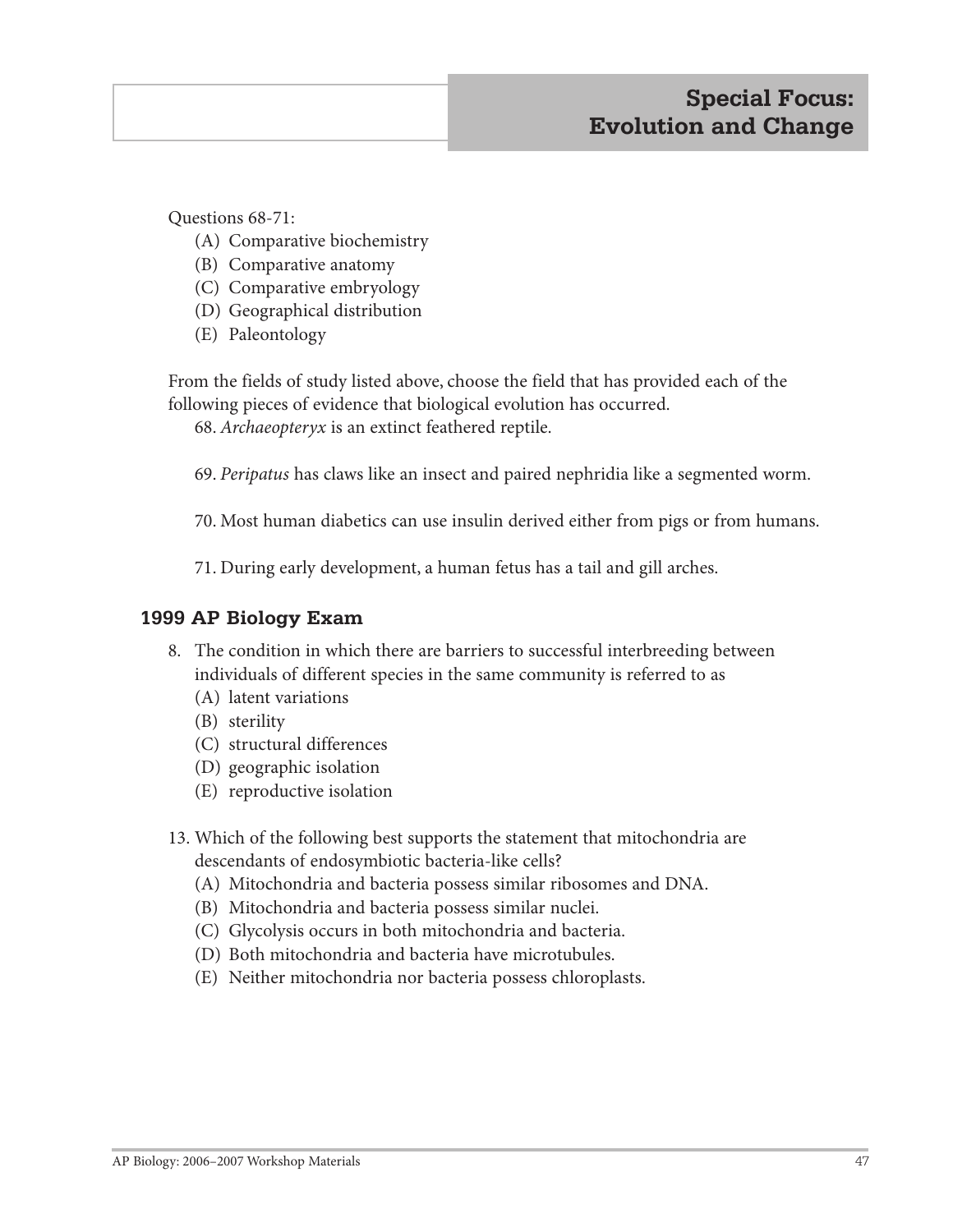- 20. Which of the following statements best expresses the concept of punctuated equilibrium?
	- (A) Small variations gradually accumulate in evolving lineages over periods of millions of years.
	- (B) Random mating ensures that the proportions of genotypes in a population remain unchanged from generation to generation.
	- (C) Stability is achieved when selection favors the heterozygote, while both types of homozygotes are at a relative disadvantage.
	- (D) Evolutionary changes consist of rapid bursts of speciation alternating with long periods in which species remain essentially unmodified.
	- (E) Under competition for identical resources, one of the two competing species will be eliminated or excluded.
- 39. All of the following were likely present on the primitive Earth during the evolution of self-replicating molecules EXCEPT
	- (A) amino acids and nucleotides
	- (B) nitrogen
	- (C) simple carbohydrates
	- (D) freestanding liquid water
	- (E) an  $O_2$ -rich atmosphere
- 44. In a small group of people living in a remote area, there is a high incidence of "blue skin," a condition that results from a variation in the structure of hemoglobin. All of the "blue-skinned" residents can trace their ancestry to one couple, who were among the original settlers of this region. The unusually high frequency of "blue skin" in the area is an example of
	- (A) mutation
	- (B) genetic drift
	- (C) natural selection
	- (D) sexual selection
	- (E) heterozygote advantage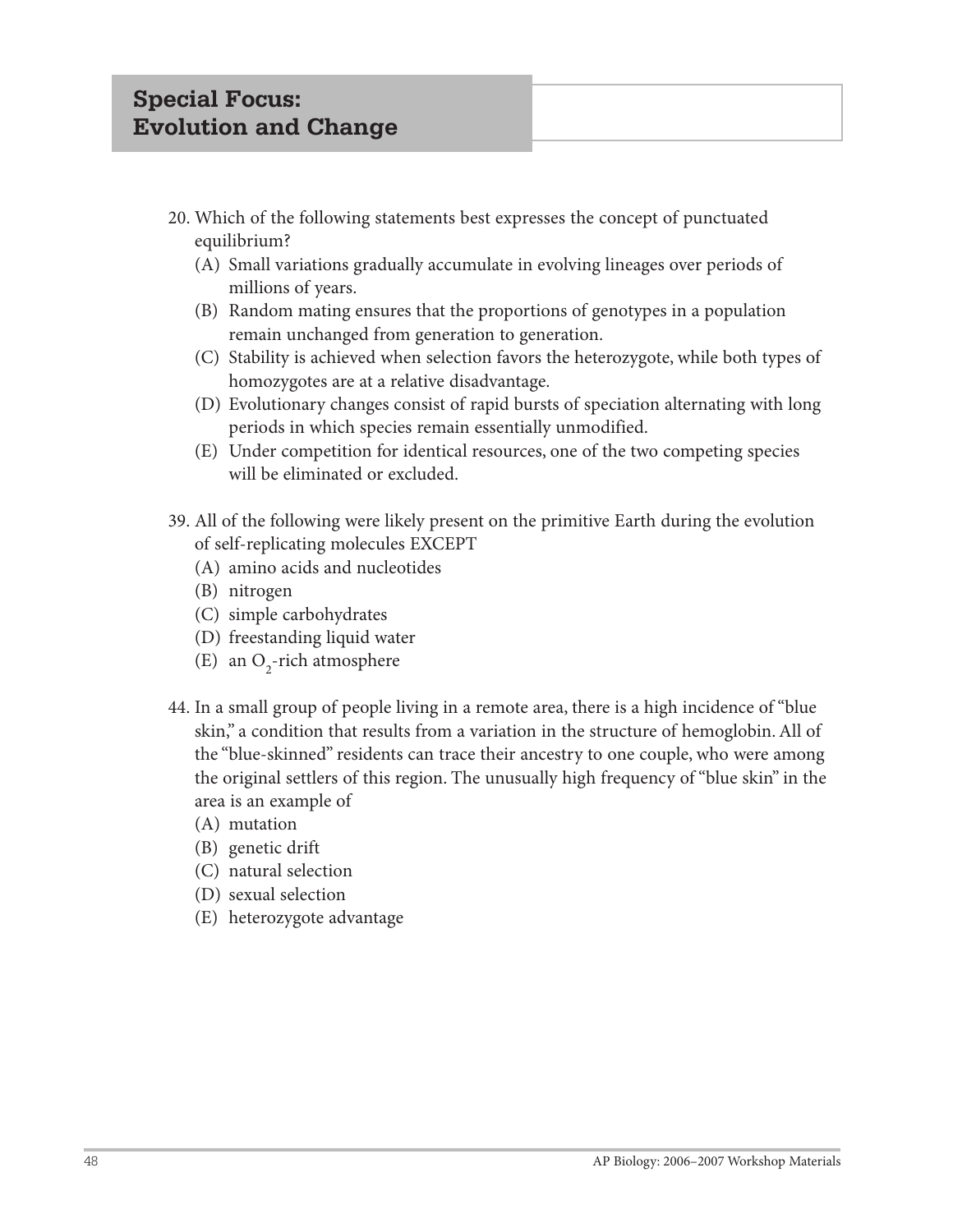- 46. A number of different phylogenies (evolutionary trees) have been proposed by scientists. These phylogenies are useful because they can be used to
	- (A) determine when two similar populations of a species evolved into two separate species
	- (B) evaluate which groups of organisms may be most closely related
	- (C) demonstrate that all photosynthetic organisms are members of the Kingdom Plantae
	- (D) demonstrate that natural selection is the prevailing force in evolution
	- (E) demonstrate which taxa (groups of organisms) contain the most highly evolved species
- 49. Which of the following pathways for the transformation of cellular energy most likely evolved first?
	- (A) Cyclic photophosphorylation
	- (B) Citric acid (Krebs) cycle
	- (C) Calvin cycle
	- (D)  $C_4$  photosynthesis
	- (E) Glycolysis
- 53. Which of the following principles is NOT part of Darwin's theory of evolution by natural selection?
	- (A) Evolution is a gradual process that occurs over long periods of time.
	- (B) Variation occurs among individuals in a population.
	- (C) Mutations are the ultimate source of genetic variation.
	- (D) More individuals are born than will survive.
	- (E) Individuals that possess the most favorable variations have the best chance of reproducing.
- 54. In certain Native American groups, albinism due to a homozygous recessive condition in the biochemical pathway for melanin is sometimes seen. If the frequency of the allele for this condition is 0.06, which of the following is closest to the frequency of the dominant allele in this population? (Assume that the population is in Hardy-Weinberg equilibrium.)
	- (A) 0.04
	- (B) 0.06
	- (C) 0.16
	- (D) 0.36
	- (E) 0.94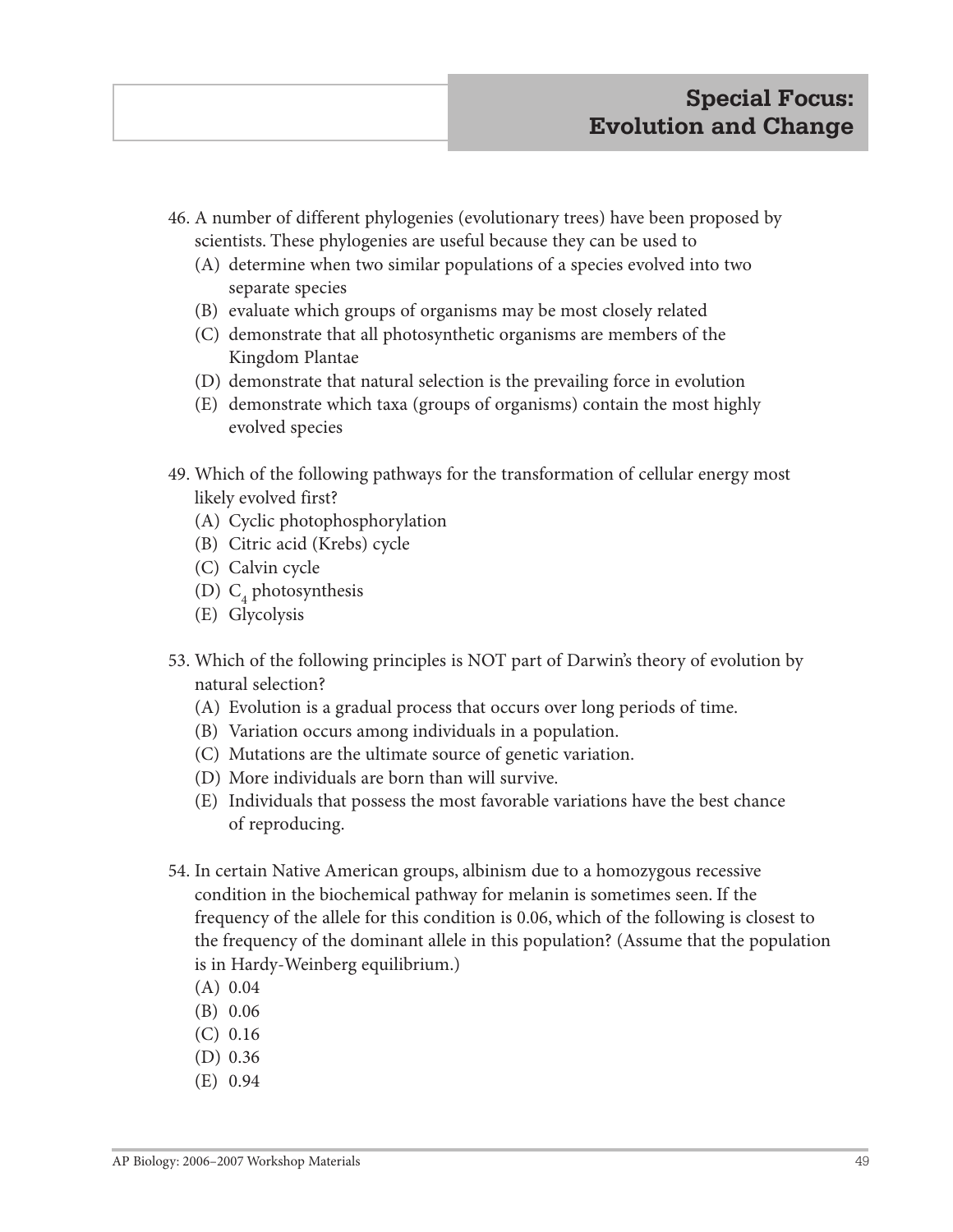## **2002 AP Biology Exam**

- 4. The different species of finches on the Galapagos Islands are believed to have arisen as a result of natural selection acting on the populations of finches that had experienced
	- (A) convergent evolution
	- (B) gene flow
	- (C) the bottleneck effect
	- (D) geographic isolation
	- (E) hybrid sterility
- 13. Toads in a particular population vary in size. A scientist observes that in this population, large males mate with females significantly more often than small males do. All the following are plausible hypotheses to explain this observation EXCEPT:
	- (A) Females select large males more often than they select small males as mates.
	- (B) Small females are more likely to mate with small males and large females are more likely to mate with large males.
	- (C) Large males are successful in competing for mates more often than small males are.
	- (D) Large males occupy more breeding territory than small males do.
	- (E) The calls produced by large males are more attractive to females than the calls made by small males.
- 18. If organisms *A*, *B*, and *C* belong to the same order but to different families and if organisms *D*, *E*, and *F* belong to the same family but to different genera, which of the following pairs of organisms would be expected to show the greatest degree of structural homology?
	- (A) *A* and *B*
	- (B) *A* and *C*
	- (C) *B* and *D*
	- (D) *C* and *F*
	- (E) *E* and *F*
- 22. The fruit produced by angiosperms is an evolutionary adaptation that most often
	- (A) nourishes the seeds within the fruit on ripening
	- (B) aids in seed dispersal
	- (C) attracts pollinators
	- (D) inhibits seed germination until favorable environmental conditions occur
	- (E) provides an energy source for the plant egg cell prior to fertilization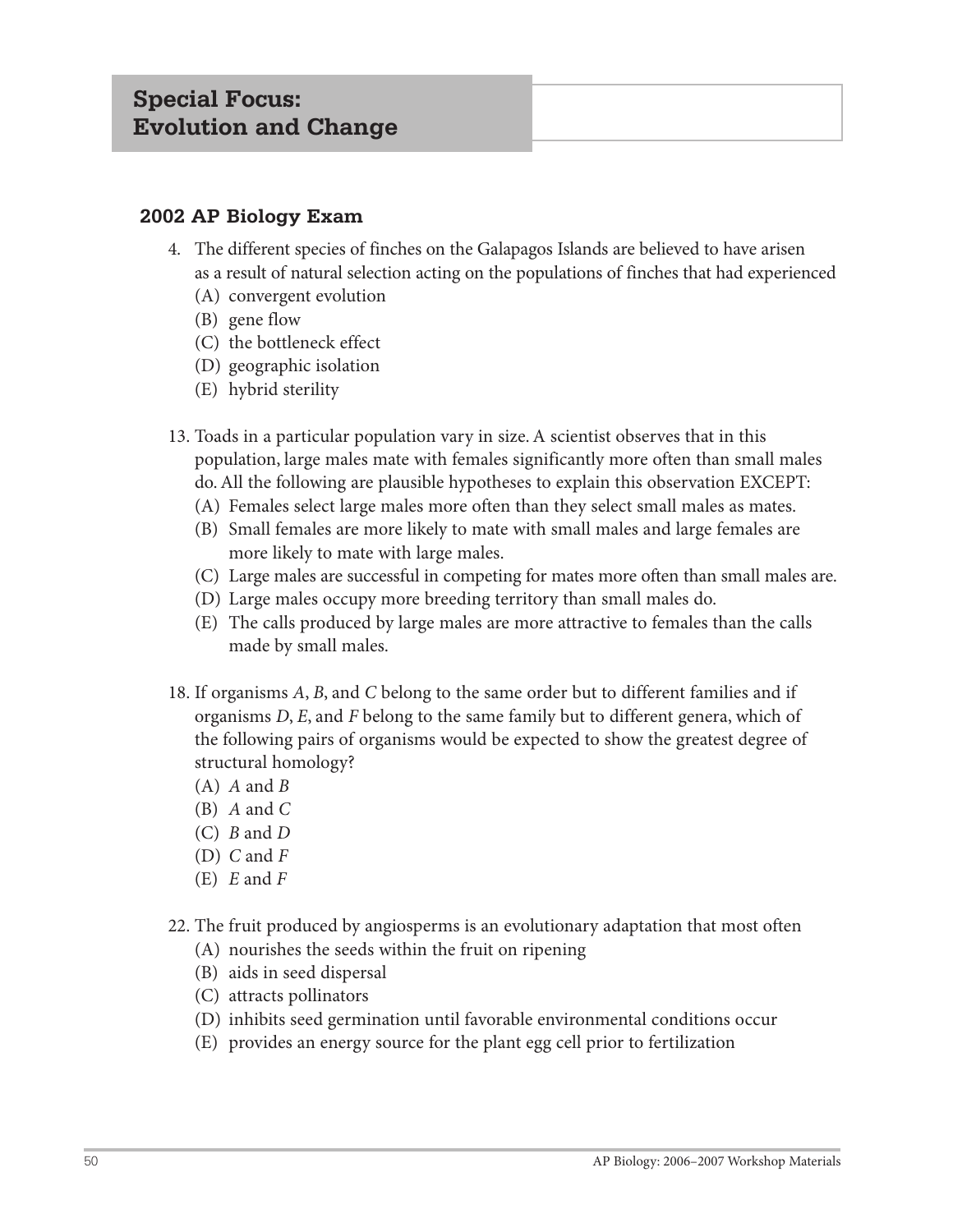- 29. Which of the following provides the weakest evidence that mitochondria were once free-living prokaryotes?
	- (A) Mitochondrial ribosomes resemble those of prokaryotes.
	- (B) Mitochondria have DNA that is circular and does not have associated protein.
	- (C) Enzyme pathways on mitochondrial membranes resemble those found on modern prokaryote membranes.
	- (D) Mitochondria reproduce by a process similar to binary fission.
	- (E) Mitochondria and prokaryotes both are found in a variety of sizes.
- 31. Analysis of DNA sequences from two individuals of the same species results in a greater estimate of genetic variability than does analysis of amino acid sequences from the same individuals because
	- (A) different DNA sequences can code for the same amino acid
	- (B) some amino acid variations cannot be detected by protein electrophoresis
	- (C) DNA sequencing is a more reliable technique than protein electrophoresis
	- (D) proteins are more easily damaged than is DNA
	- (E) DNA is more heat-sensitive and therefore varies more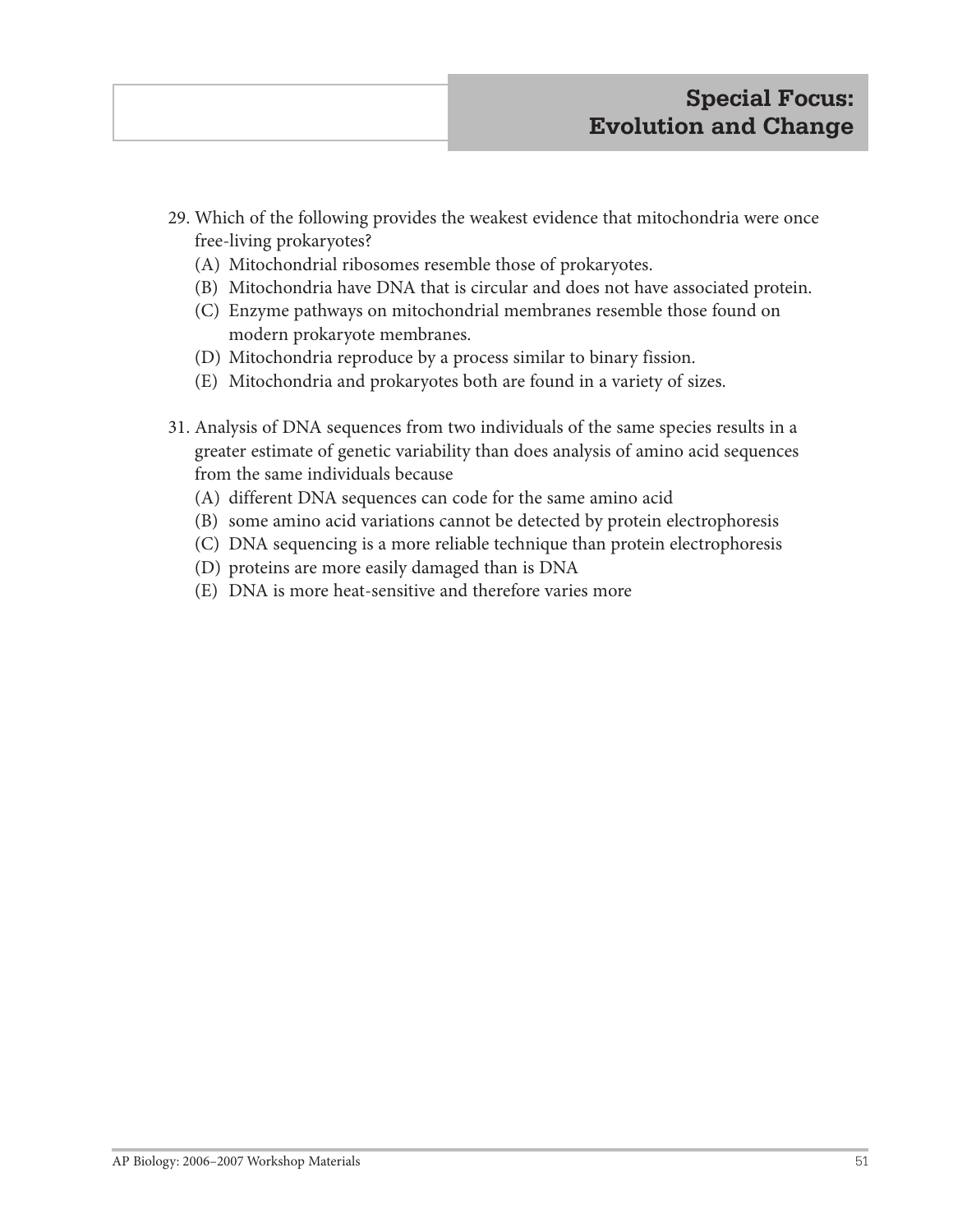**Directions:** Each group of questions below concerns an experimental or laboratory situation or data. In each case, first study the description of the situation or data. Then choose the one best answer to each question following it and fill in the corresponding oval on the answer sheet.

#### **Questions 87-89 refer to the following dichotomous key.**



87. Centipedes and millipedes should NOT be placed in group *B* because they

- (A) have an exoskeleton
- (B) display radial symmetry
- (C) lack a coelom
- (D) are unsegmented
- (E) have an endoskeleton
- 88. Which of the following phyla is represented by group *E*?
	- (A) Mollusca
	- (B) Cnidaria (Coelenterata)
	- (C) Porifera
	- (D) Chordata
	- (E) Annelida
- 89. Clam, octopus, and oyster are classified in which group?
	- (A) *A*
	- (B) *B*
	- (C) *C*
	- (D) *D*
	- $(E) E$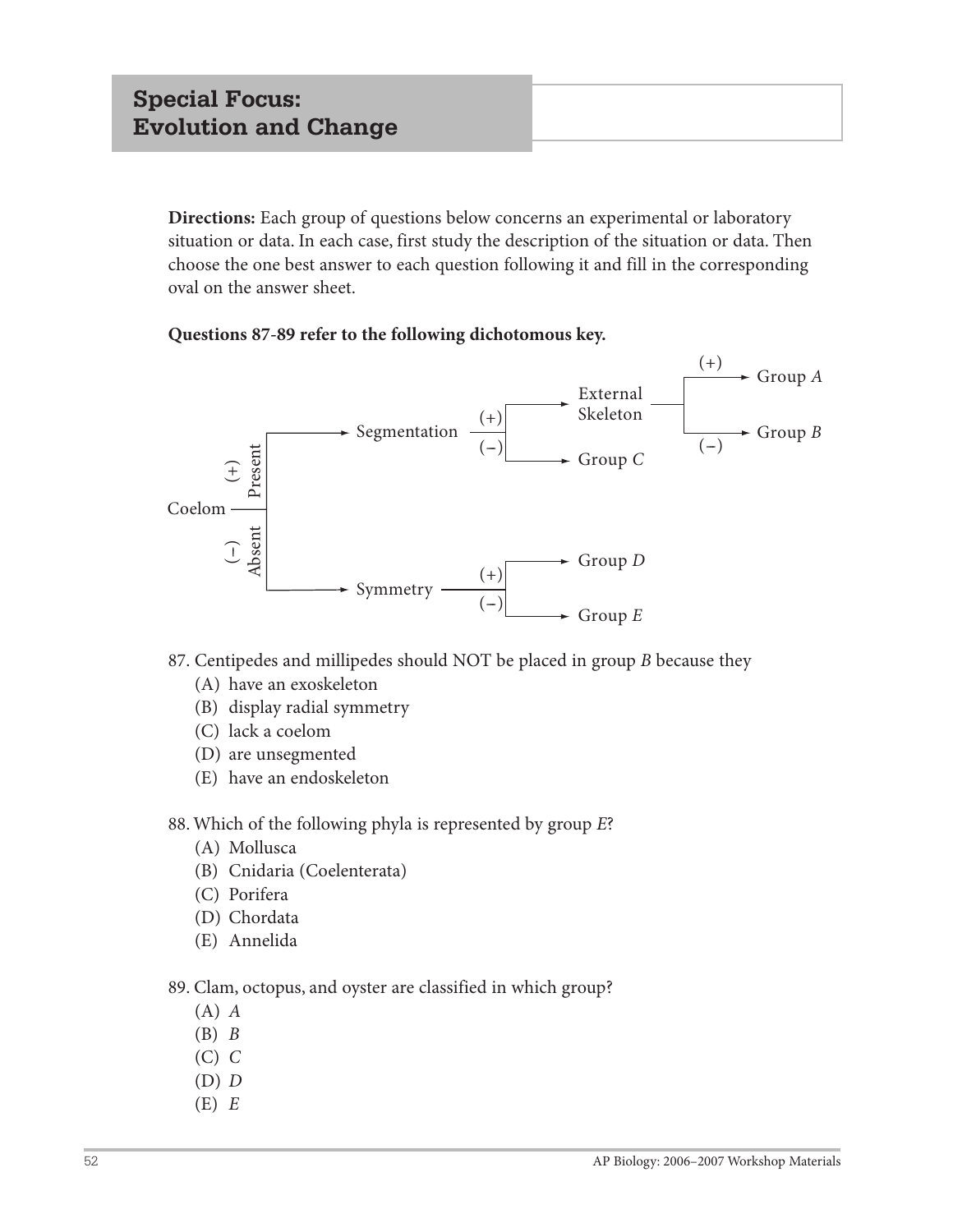#### **Questions 106-110 refer to the following:**

A moth's color is controlled by two alleles, *G* and *g*, at a single locus. *G* (gray) is dominant to *g* (white). A large population of moths was studied, and the frequency of the *G* allele in the population over time was documented, as shown in the figure below. In 1980 a random sample of 2,000 pupae was collected and moths were allowed to emerge.



106. During which of the following time periods could the population have been in Hardy-Weinberg equilibrium for the *G* locus?

I. 1960–1964 II. 1965–1972 III. 1973–1980

- (A) I only
- (B) II only
- (C) III only
- (D) I and III only
- (E) I, II, and III
- 107. Assuming that the population was in Hardy-Weinberg equilibrium for the *G* locus, what percentage of the moths in the natural population was white in 1962?
	- (A) 2%
	- (B) 4%
	- (C) 8%
	- (D) 20%
	- (E) 64%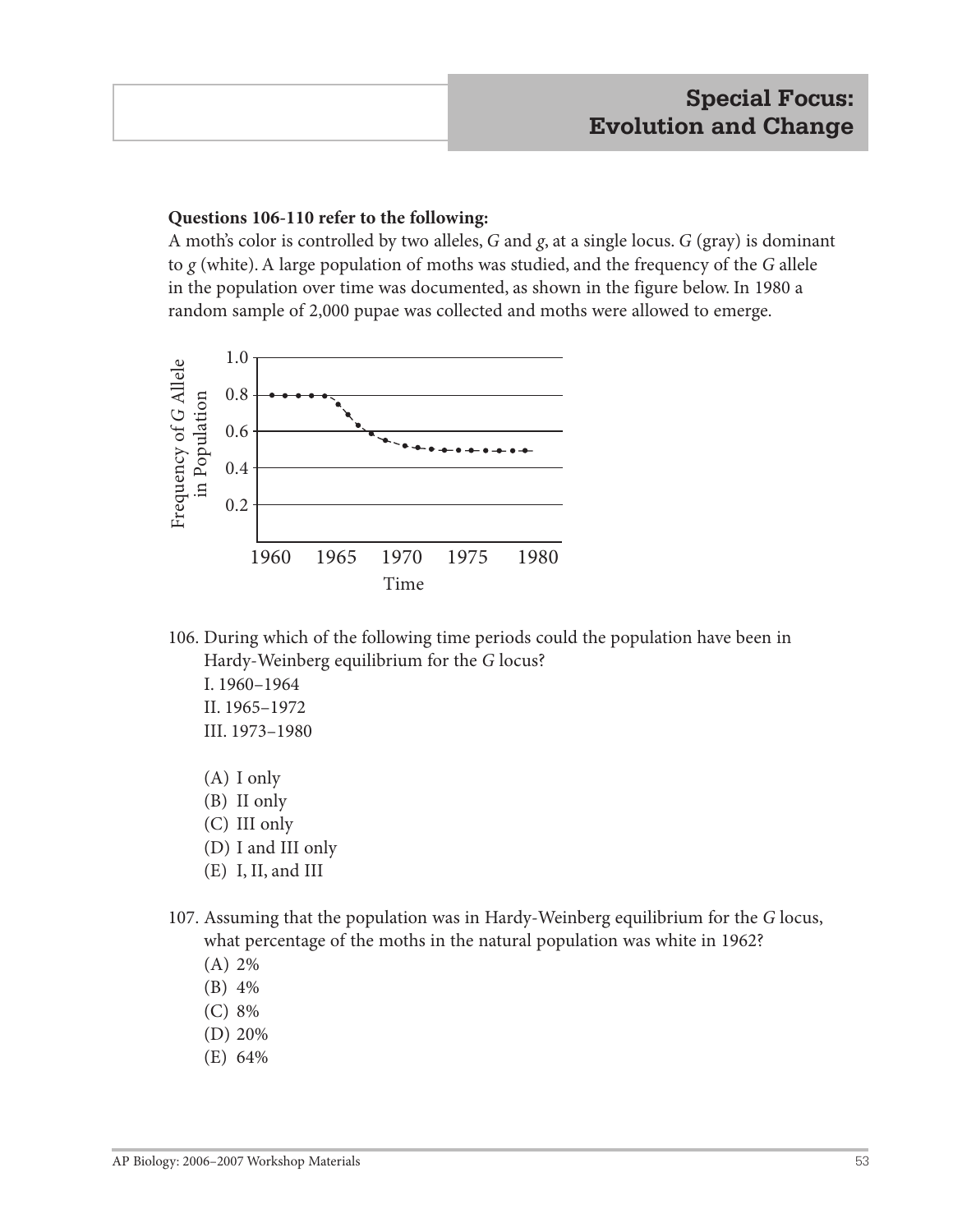- 108. Assuming that the population was in Hardy-Weinberg equilibrium for the *G* locus, what percentage of the gray moths that emerged in 1980 was heterozygous?
	- (A) 0%
	- (B) 25%
	- (C) 33%
	- (D) 67%
	- (E) 100%
- 109. Assuming that the population was in Hardy-Weinberg equilibrium for the *G* locus, what was the frequency of allele *G* in the gray moths that emerged in 1980?
	- (A) 0.33
	- (B) 0.50
	- (C) 0.67
	- (D) 0.75
	- (E) 1.00
- 110. Which of the following is the most likely reason for the observed differences in the frequency of the *G* allele between 1965 and 1972?
	- (A) Emigration of white moths from the population
	- (B) Chance
	- (C) Selection against gray phenotypes
	- (D) Speciation
	- (E) Mutation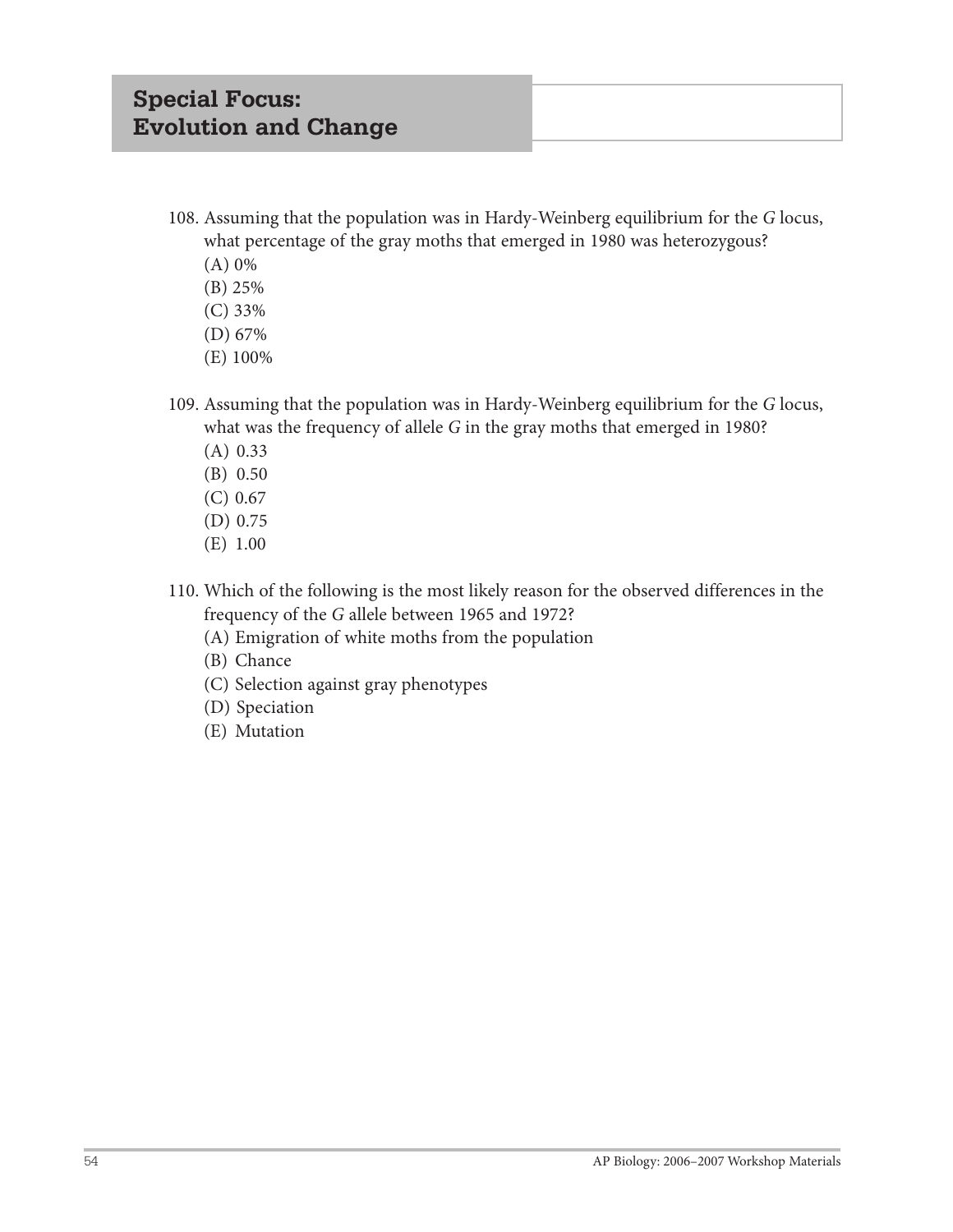## **Answer Key for the Questions Above and Percentage of Exam Takers Who Answered Correctly**

| Year         | <b>Item</b><br><b>Number</b> | Correct<br>Answer           | Percent<br>Correct | Year | <b>I</b> tem<br><b>Number</b> | Correct<br>Answer     | Percent<br>Correct |
|--------------|------------------------------|-----------------------------|--------------------|------|-------------------------------|-----------------------|--------------------|
| 1990         | $\mathbf{1}$                 | $\mathcal{C}$               | 77%                | 1999 | 8                             | ${\bf E}$             | 66%                |
| 1990         | 12                           | $\overline{C}$              | 65%                | 1999 | 13                            | $\mathbf{A}$          | 64%                |
| 1990         | 45                           | D                           | 43%                | 1999 | 20                            | $\mathbf D$           | 57%                |
| 1990         | 50                           | $\boldsymbol{\mathsf{A}}$   | 53%                | 1999 | 39                            | ${\bf E}$             | 71%                |
| 1990         | 51                           | $\mathbf D$                 | 54%                | 1999 | 44                            | $\overline{B}$        | 56%                |
| 1990         | 61                           | ${\bf E}$                   | 35%                | 1999 | 46                            | $\, {\bf B}$          | 53%                |
| 1990         | 73                           | $\mathcal{C}$               | 21%                | 1999 | 49                            | ${\bf E}$             | 47%                |
|              |                              |                             |                    | 1999 | 53                            | $\overline{C}$        | 54%                |
| 1994         | $\overline{3}$               | $\boldsymbol{\mathsf{A}}$   | 77%                | 1999 | 54                            | ${\bf E}$             | 63%                |
| 1994         | $\overline{7}$               | $\, {\bf B}$                | 64%                |      |                               |                       |                    |
| 1994         | 9                            | $\boldsymbol{A}$            | 85%                | 2002 | $\overline{4}$                | $\mathbf{D}$          | 73%                |
| 1994         | 25                           | $\mathcal{C}$               | 42%                | 2002 | 13                            | $\, {\bf B}$          | 79%                |
| 1994         | 28                           | $\mathbf{A}$                | 46%                | 2002 | 18                            | ${\bf E}$             | 73%                |
| 1994         | 39                           | $\mathcal{C}$               | 73%                | 2002 | 22                            | $\, {\bf B}$          | 49%                |
| 1994         | 41                           | $\, {\bf B}$                | 28%                | 2002 | 29                            | ${\bf E}$             | 73%                |
| 1994         | 42                           | $\mathcal{C}$               | 41%                | 2002 | 31                            | $\boldsymbol{\rm{A}}$ | 73%                |
| 1994         | 68                           | ${\bf E}$                   | 86%                | 2002 | 87                            | $\mathbf{A}$          | 48%                |
| 1994         | 69                           | $\, {\bf B}$                | 94%                | 2002 | 88                            | $\mathcal{C}$         | 43%                |
| 1994         | 70                           | $\boldsymbol{A}$            | 95%                | 2002 | 89                            | $\overline{C}$        | 28%                |
| 1994         | 71                           | $\mathcal{C}$               | 95%                | 2002 | 106                           | $\mathbf D$           | 67%                |
|              |                              |                             |                    | 2002 | 107                           | $\overline{B}$        | 25%                |
| 1999         | 8                            | ${\bf E}$                   | 66%                | 2002 | 108                           | $\mathbf D$           | 28%                |
| 1999<br>1999 | 13                           | $\mathbf{A}$                | 64%                | 2002 | 109                           | $\, {\bf B}$          | 62%                |
| 1999         | 20                           | $\mathbf D$                 | 57%                | 2002 | 110                           | $\overline{C}$        | 59%                |
|              | 39<br>44                     | ${\bf E}$                   | 71%                |      |                               |                       |                    |
| 1999<br>1999 | 46                           | $\mathbf B$<br>$\, {\bf B}$ | 56%                |      |                               |                       |                    |
| 1999         | 49                           |                             | 53%                |      |                               |                       |                    |
| 1999         | 53                           | ${\bf E}$<br>$\mathcal{C}$  | 47%<br>54%         |      |                               |                       |                    |
|              |                              |                             |                    |      |                               |                       |                    |
| 1999         | 54                           | ${\bf E}$                   | 63%                |      |                               |                       |                    |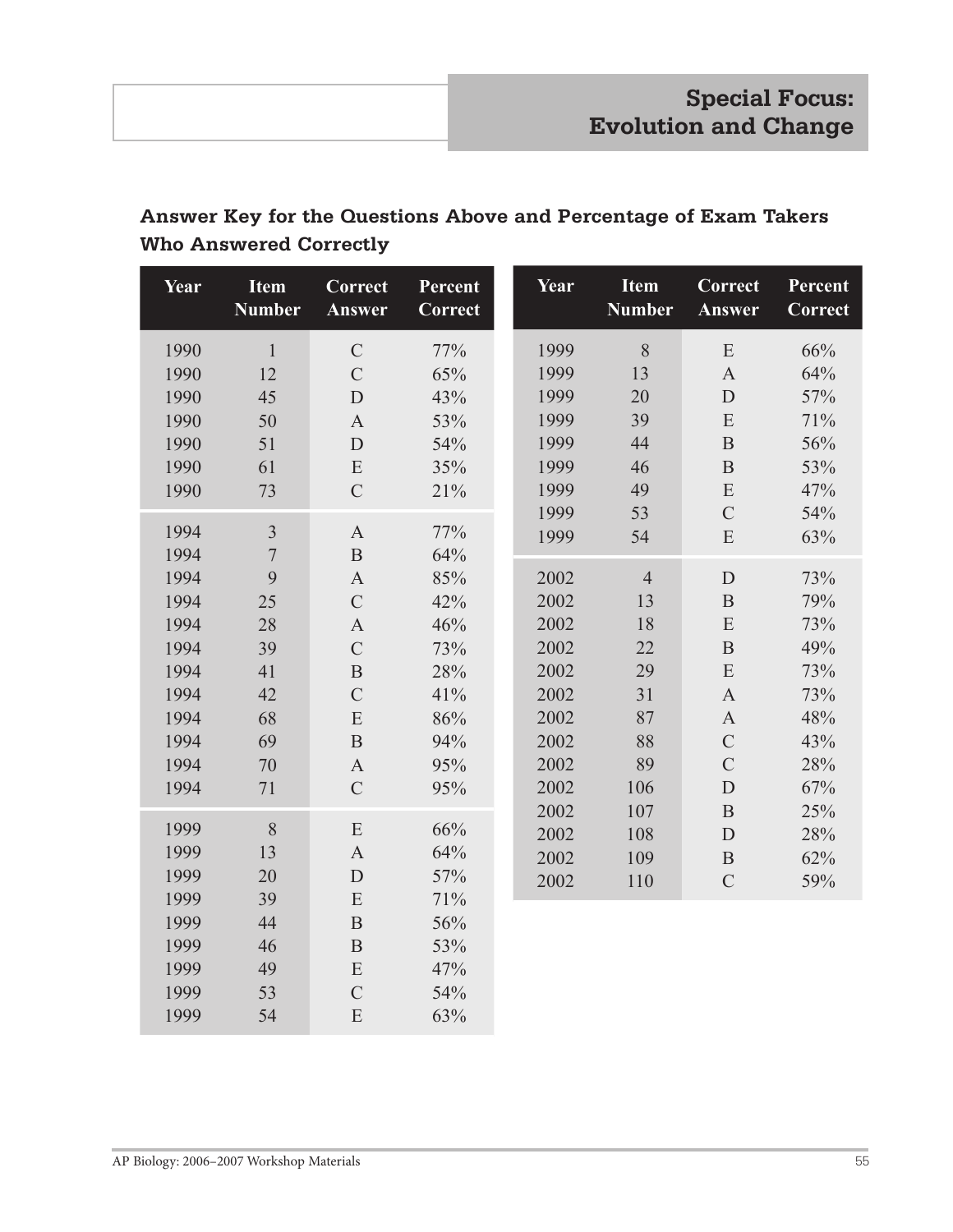## **Past AP Exam Free-Response Questions on Evolution**

A student's deep understanding of evolution and all its ramifications is hard to gauge with a multiple-choice exam; familiarity with key buzzwords or good guessing may disguise lack of knowledge and confusion. Enter the essay, where it is hard to hide ignorance and misunderstanding. Teachers can readily see where their charges fall down or fall short. After grading enough essays, teachers can also see where their weaknesses in communication lie and how they might more successfully guide students toward deeper insight. Essays take much more time to grade, but the rewards are worth it for everyone concerned!

Following are past AP Exam free-response questions concerning evolution, including scoring guidelines (formerly called "standards"), through 2001. The most recent questions (from the 2002 through 2006 AP Biology Exams), plus their scoring guidelines and sample student responses (including each Form B, the overseas version of the exam), are all posted online on the AP Biology Exam page on AP Central—go to the AP Biology Course Home Page at apcentral.collegeboard.com/biology, and select the "AP Biology Exam" link under the heading "Exam Information."

## **1990 AP Biology Exam Free-Response Question 3**

Discuss the adaptations that have enabled flowering plants to overcome the following problems associated with life on land.

- a. The absence of an aquatic environment for reproduction
- b. The absence of an aquatic environment to support the plant body
- c. Dehydration of the plant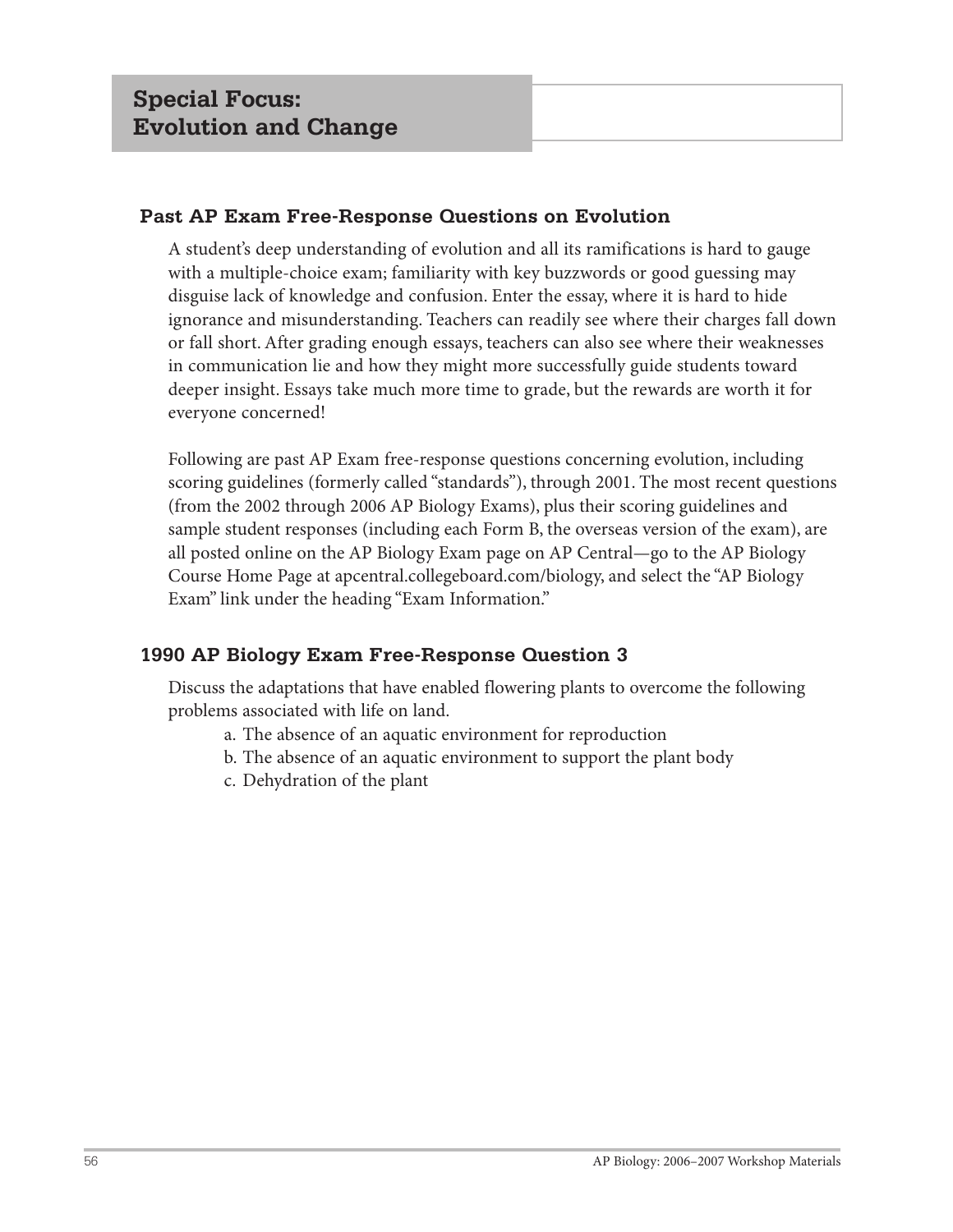## **1990 AP Biology Exam Free-Response Question 3: Scoring Guidelines**

#### **a. Absence of an aquatic environment for reproduction**

- 1 pt. flowers attraction for insects shape, color, smell, chemical, nectar Mimicry for pollination (coevolution)
- 1 pt. timing of reproduction
- male: 1 pt. (micro)spores pollen is reduced gametophyte
	- 1 pt. lack of motility of gamete pollen grain modification for transport, e.g., light weight/structure
	- 1 pt. pollination transport of male gametes, wind, insects, self pollination

#### female: 1 pt. reduced gametophyte (in megaspore or megasporangium)

- 1 pt. protected gametophyte embryo inside ovary, carpel, pistil
- 1 pt. evolution of seed
- 1 pt. fertilization internal pollen tube, endosperm
- 1 pt. fruit and seed dispersal
- \* 1 pt. seed dormancy (See part c.)

 $\frac{1}{2}$  ,  $\frac{1}{2}$  ,  $\frac{1}{2}$  ,  $\frac{1}{2}$  ,  $\frac{1}{2}$  ,  $\frac{1}{2}$  ,  $\frac{1}{2}$  ,  $\frac{1}{2}$  ,  $\frac{1}{2}$  ,  $\frac{1}{2}$  ,  $\frac{1}{2}$  ,  $\frac{1}{2}$  ,  $\frac{1}{2}$  ,  $\frac{1}{2}$  ,  $\frac{1}{2}$  ,  $\frac{1}{2}$  ,  $\frac{1}{2}$  ,  $\frac{1}{2}$  ,  $\frac{1$ 

4 pts. maximum

#### **b. Absence of an aquatic environment to support the plant body**

- 1 pt. stem support
- 1 pt. root anchorage
- 1 pt. vascular tissue or vascularization xylem fibers, tracheids, vessels, heartwood, dead tissues
- 1 pt. vines, tendrils
- 1 pt. cell wall lignin, cell wall support, cellulose
- 1 pt. cambium secondary thickening
- 1 pt. sclerenchyma whole wall support; collenchyma - corner wall support

 $\frac{1}{2}$  ,  $\frac{1}{2}$  ,  $\frac{1}{2}$  ,  $\frac{1}{2}$  ,  $\frac{1}{2}$  ,  $\frac{1}{2}$  ,  $\frac{1}{2}$  ,  $\frac{1}{2}$  ,  $\frac{1}{2}$  ,  $\frac{1}{2}$  ,  $\frac{1}{2}$  ,  $\frac{1}{2}$  ,  $\frac{1}{2}$  ,  $\frac{1}{2}$  ,  $\frac{1}{2}$  ,  $\frac{1}{2}$  ,  $\frac{1}{2}$  ,  $\frac{1}{2}$  ,  $\frac{1$ 

- 1 pt. prop, buttressed roots
- 1 pt. turgor pressure
- 4 pts. maximum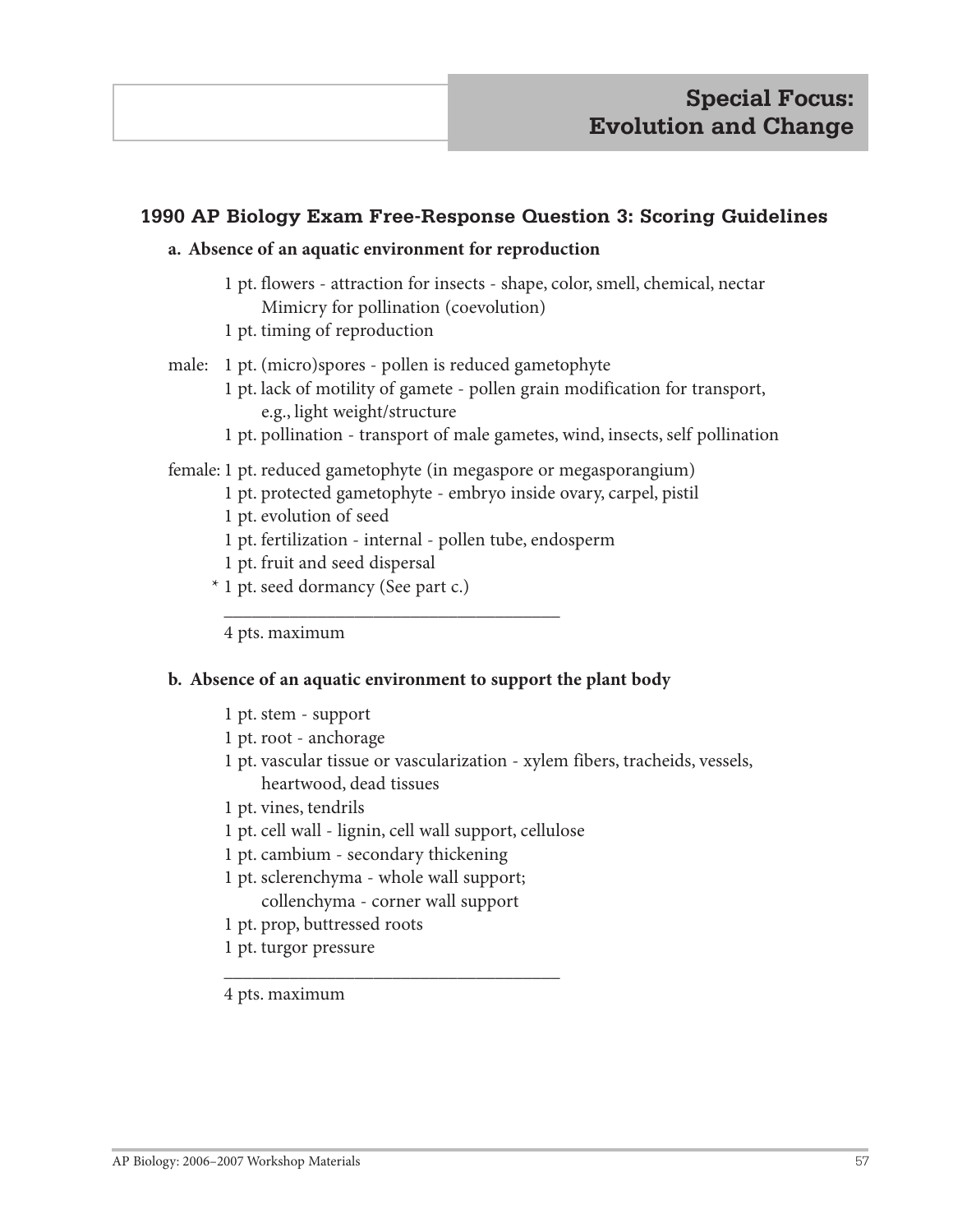## **c. Dehydration of the plant**

- 1 pt. root hair, absorption
- 1 pt. cuticle, wax, acellular
- 1 pt. bark suberin, cork scales - bud protection sepal/petals - floral part protection
- 1 pt. seed coat
	- pollen grain wall
- 1 pt. stomates function to control water movement
- 1 pt. xylem water transport
- 2 pt. leaf/stem/root modifications
- surface area reduction in desert plants/succulents stomates under surface stomates sunken leaf rolling hairs and trichomes interlocked epidermal cells hypodermis cortex - water storage or retention loss of leaves / abscission layer 1 pt. CAM/C4 plants - modified stomate functions
- \* 1 pt. seed dormancy (if not mentioned in part a)

 $\frac{1}{2}$  ,  $\frac{1}{2}$  ,  $\frac{1}{2}$  ,  $\frac{1}{2}$  ,  $\frac{1}{2}$  ,  $\frac{1}{2}$  ,  $\frac{1}{2}$  ,  $\frac{1}{2}$  ,  $\frac{1}{2}$  ,  $\frac{1}{2}$  ,  $\frac{1}{2}$  ,  $\frac{1}{2}$  ,  $\frac{1}{2}$  ,  $\frac{1}{2}$  ,  $\frac{1}{2}$  ,  $\frac{1}{2}$  ,  $\frac{1}{2}$  ,  $\frac{1}{2}$  ,  $\frac{1$ 

4 pts. maximum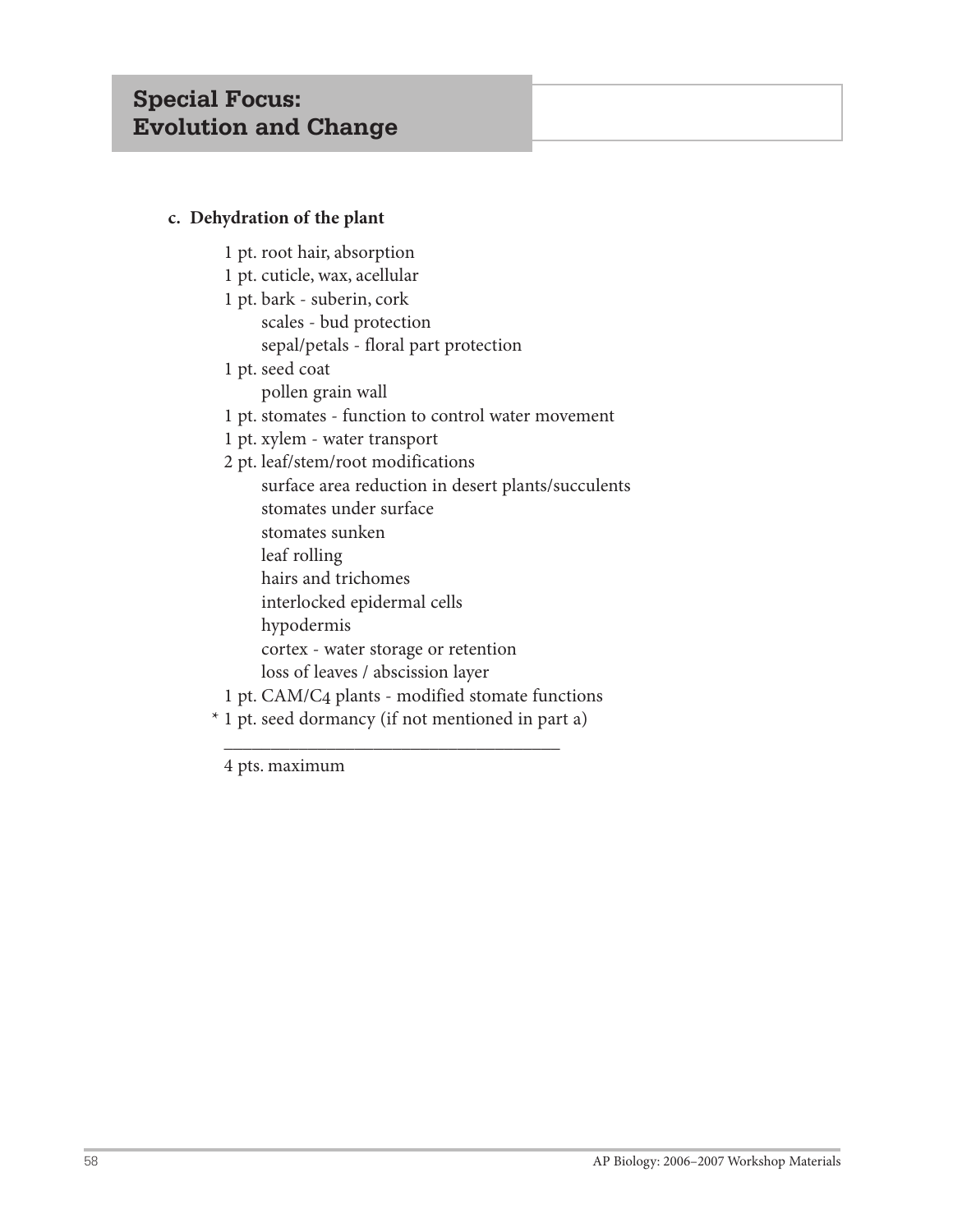## **1990 AP Biology Exam Free-Response Question 4**

- a. Describe the differences between the terms in each of the following pairs.
	- (1) Coelomate *versus* acoelomate body plan
	- (2) Protostome *versus* deuterostome development
	- (3) Radial *versus* bilateral symmetry
- b. Explain how each of these pairs of features was important in constructing the phylogenetic tree shown below. Use specific examples from the tree in your discussion.



## **1990 AP Biology Exam Free-Response Question 4: Scoring Guidelines**

#### **a. (1) Coelomate vs. acoelomate**

- 1 pt. coelomate: internal body cavity lined with mesoderm (not sufficient to say "true body cavity")
- 1 pt. acoelomate: lacking internal cavities altogether or having
	- a pseudocoelom (Nematoda and Rotifera)
	- a spongocoel (Porifera)
	- mesoglea (Cnidaria)
	- a solid layer of mesoderm (Platyhelminthes)

2 pts. maximum — must define both for full credit

 $\mathcal{L}_\text{max}$  , and the contract of the contract of the contract of the contract of the contract of the contract of the contract of the contract of the contract of the contract of the contract of the contract of the contr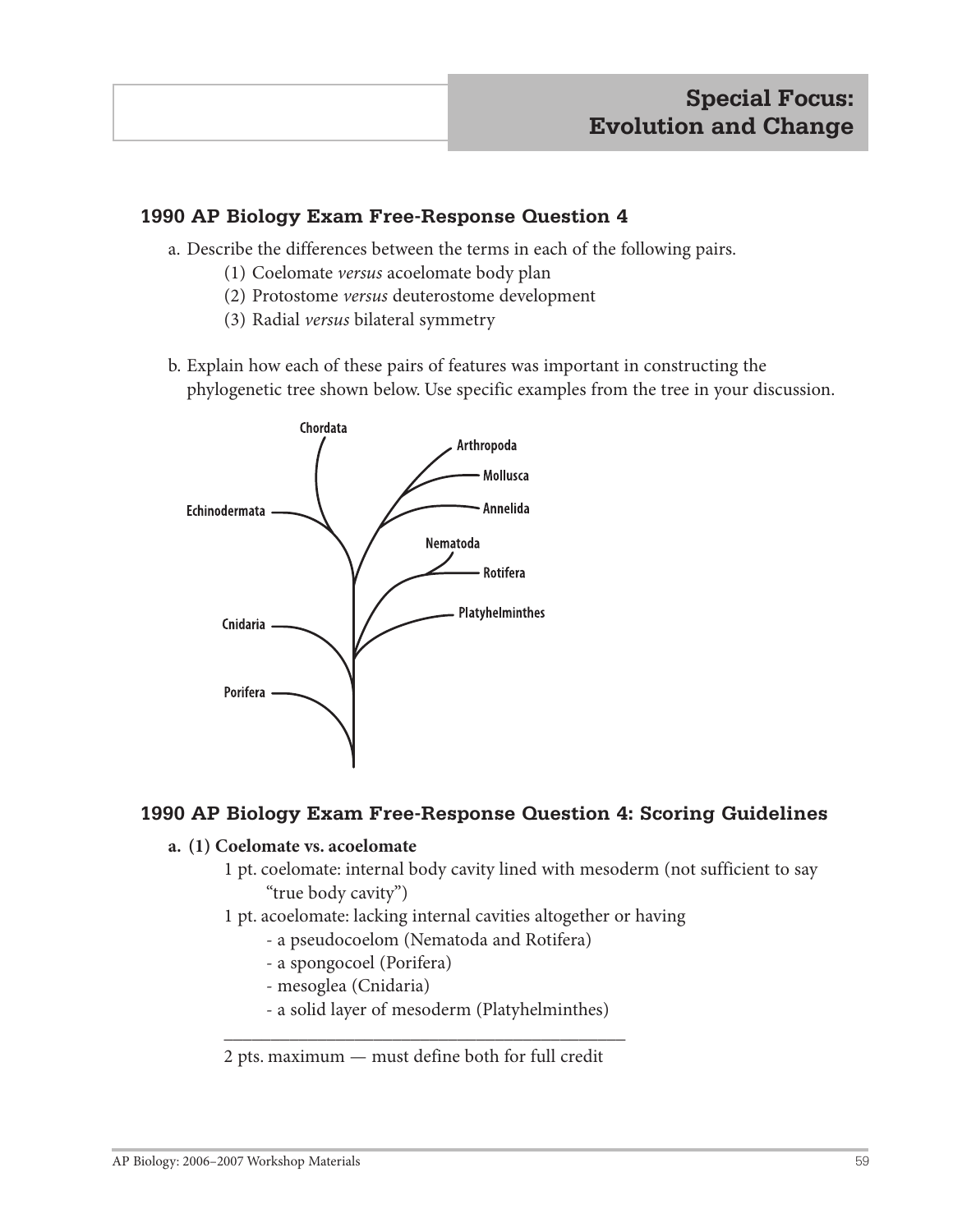## **(2) Protostome vs. deuterostome development**

- 1 pt. protostome: mouth develops near/at the blastopore or anus forms secondarily (later), or featuring
	- spiral cleavage (micromeres between macromeres)
	- determinate/mosaic development (blastomere fate is established at very early stages of development)
	- mesoderm from cells that migrate into the blastocoel near blastopore
	- schizocoelous coelomation (internal split in solid wedge of mesoderm that is independent of gut);
	- trochophore larva
- 1 pt. deuterostome: anus develops near/at the blastopore or the mouth forms secondarily (later), or featuring
	- radial cleavage (micromeres directly above macromeres);
	- indeterminate/regulative development (blastopore fate is variable and not established until late in development)
	- mesoderm arises from outpocketings of the gut
	- enterocoelous coelomation (outpocketing of gut)
- dipleurula larva  $\frac{1}{2}$  ,  $\frac{1}{2}$  ,  $\frac{1}{2}$  ,  $\frac{1}{2}$  ,  $\frac{1}{2}$  ,  $\frac{1}{2}$  ,  $\frac{1}{2}$  ,  $\frac{1}{2}$  ,  $\frac{1}{2}$  ,  $\frac{1}{2}$  ,  $\frac{1}{2}$  ,  $\frac{1}{2}$  ,  $\frac{1}{2}$  ,  $\frac{1}{2}$  ,  $\frac{1}{2}$  ,  $\frac{1}{2}$  ,  $\frac{1}{2}$  ,  $\frac{1}{2}$  ,  $\frac{1$

2 pts. maximum — must define both for full credit

## **(3) Radial vs. bilateral symmetry**

- 1 pt. radial: several planes passing through the long or central axis can divide the organism into similar parts
- 1 pt. bilateral: (only) one plane passing through the long axis divides the organism into similar right and left sides — exhibits cephalization
- 1 pt. echinoderms: bilaterally symmetrical larvae, but appear to have radially symmetrical adult forms

2 pts. maximum

- **b.** 1 pt. each for examples of *contrasting pairs* (phyla or organisms) using terms from 4a; answer here or in 4a
	- 1 pt. each for using 4a terms in explanation of why phyla are in separate groups (*on separate branches*) of tree
	- 1 pt. body symmetry (cephalization) permits separation of Porifera and Cnidaria (radially symmetrical) from other phyla (bilaterally symmetrical)
	- 1 pt. coelomation permits separation of Platyhelminthes, Nematoda, and Rotifera from other phyla above Cnidaria: flatworms are acoelomate, whereas those other than nematodes and rotifers are coelomate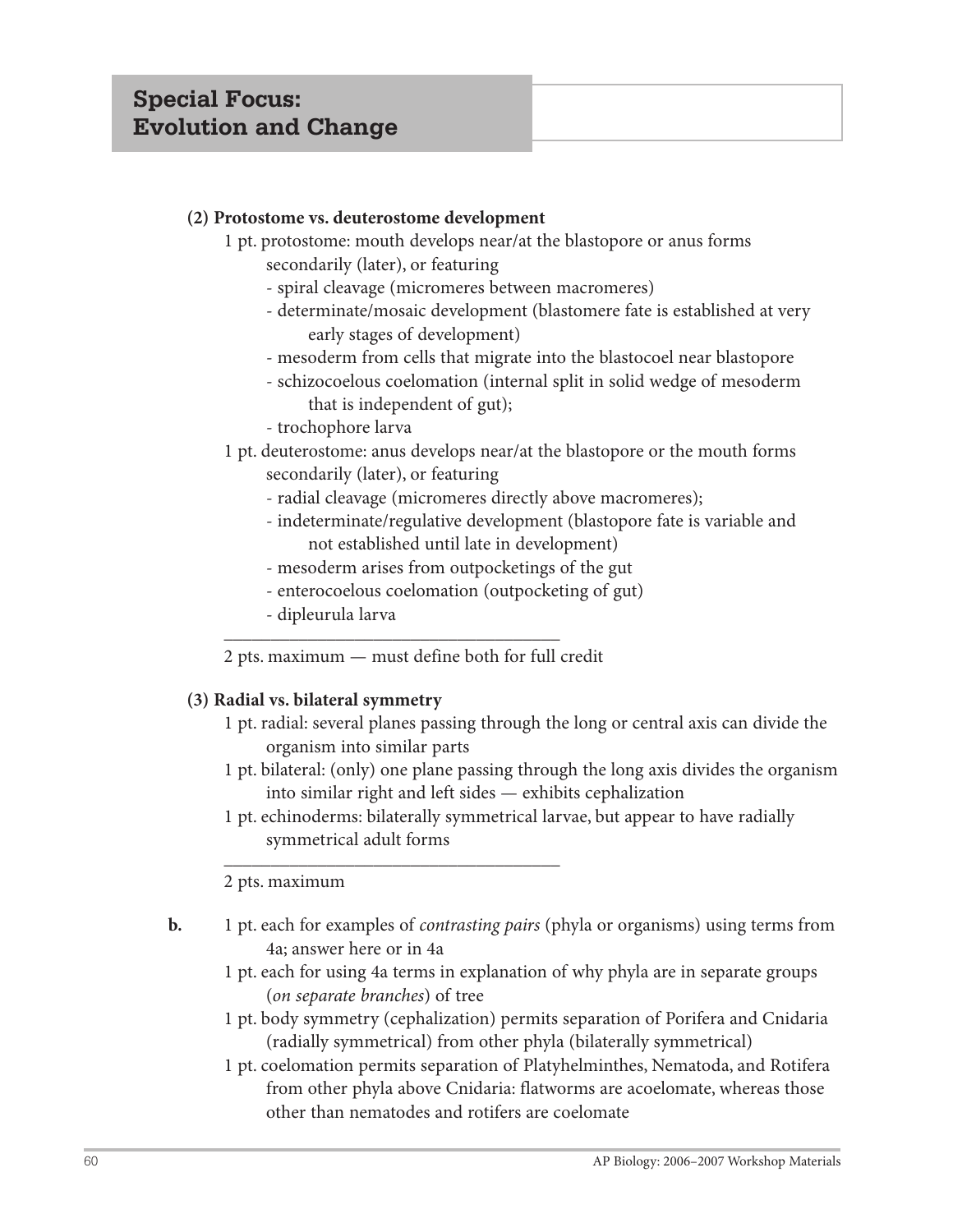1 pt. origin of the mouth and anus permit separation of Echinodermata and Chordata (deuterostomes) from Arthropoda, Annelida, and Mollusca (protostomes)

[Some include Platyhelminthes, nematodes, and rotifers as protostomes]

- 1 pt. nematodes and rotifers are grouped separately because both are pseudocoelomate
- 1 pt. phylogenetic trees base taxonomic relationships on homologous structures, patterns of embryonic development, and common ancestry

6 pts. maximum

 $\frac{1}{2}$  ,  $\frac{1}{2}$  ,  $\frac{1}{2}$  ,  $\frac{1}{2}$  ,  $\frac{1}{2}$  ,  $\frac{1}{2}$  ,  $\frac{1}{2}$  ,  $\frac{1}{2}$  ,  $\frac{1}{2}$  ,  $\frac{1}{2}$  ,  $\frac{1}{2}$  ,  $\frac{1}{2}$  ,  $\frac{1}{2}$  ,  $\frac{1}{2}$  ,  $\frac{1}{2}$  ,  $\frac{1}{2}$  ,  $\frac{1}{2}$  ,  $\frac{1}{2}$  ,  $\frac{1$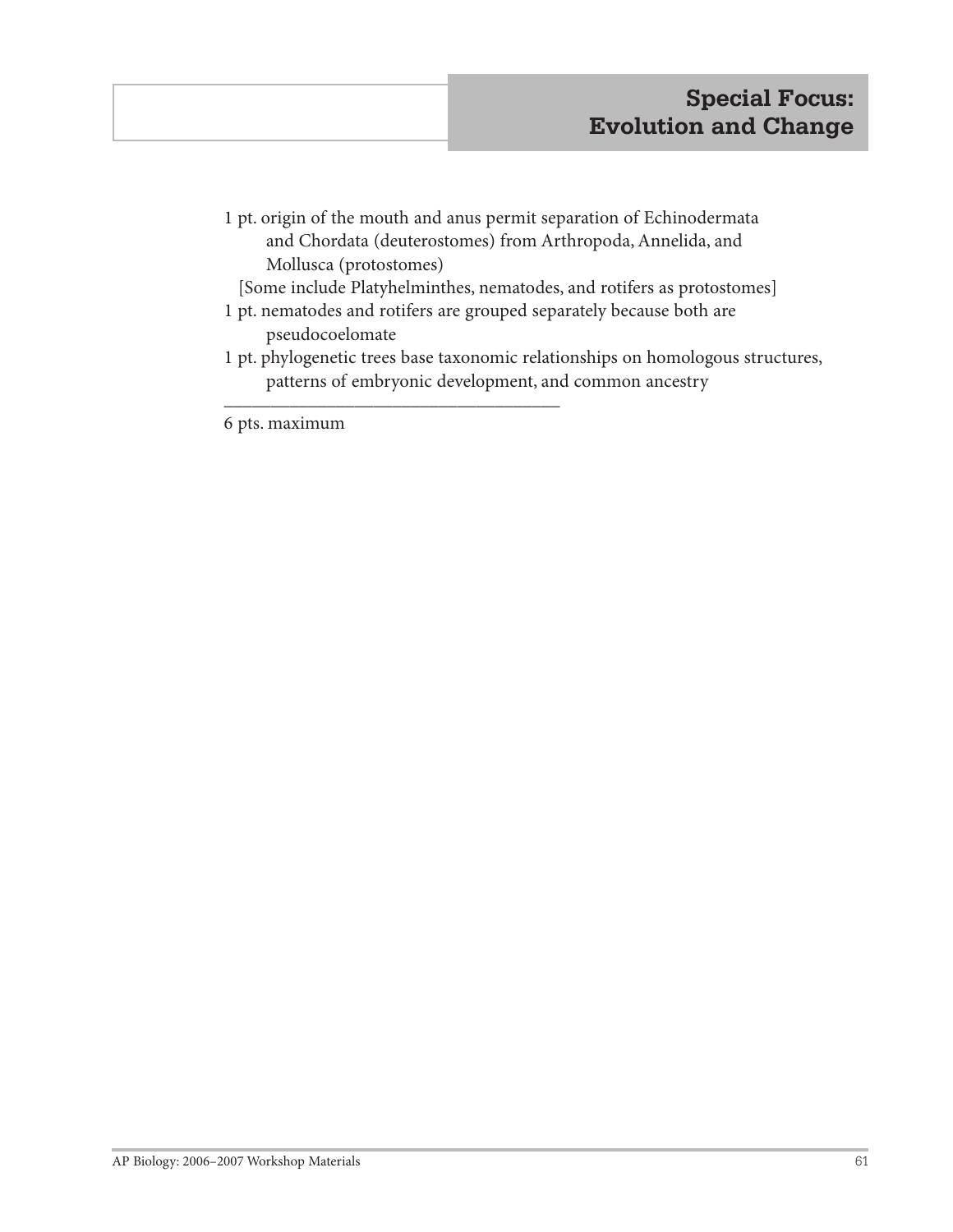## **1991 AP Biology Exam Free-Response Question 4**

Discuss how each of the following has contributed to the evolutionary success of the organisms in which they are found.

- a. Seeds
- b. Mammalian placenta
- c. Diploidy

## **1991 AP Biology Exam Free-Response Question 4: Scoring Guidelines**

**Seeds**: (max of 4 points/7 points total)

**Protection**: from drying, infection, mechanical injury (tough coat)

**Food**: source: cotyledons, endosperm. Result: more pre-germination (embryonic) development, i.e. radicle, hypocotyl, epicotyl, etc.

**Dispersal**: examples incld fruit, hooks, animals, wind, water, etc.

**Dormancy**: timing of germination increases competitive success (possible reduction in overcrowding)

**Adaptation**: to or Colonization of new land environments

**Options for variation in number** of seeds vs. parental investment

**Hormone** production/internal regulation

## **Placenta**: (max of 4 points/8 points total)

**Exchanges** of food & O2 and/or waste or CO2 (description of placental structures) **Homeostatic** environment (stable/temp. or chem.; amniotic fluid) **Immunity** (antibodies cross placenta) **Predation** reduction **More developed** organism at time of birth (retained longer) **Survival chances** increased, therefore fewer offspring needed **Mobility** and independence of parents during fetal development **Developmental signals**/hormone regulation/communication through mother/fetus connection

## **Diploidy**: (max of 4 points/9 points total)

**Variation** through fertilization/syngamy/two parents **Variation** through meiosis/crossing over/recombination/independent assortment/ segregation **Modes of Inheritance**: co-dominance, polyploidy

**Result** of variation is potential for adaptation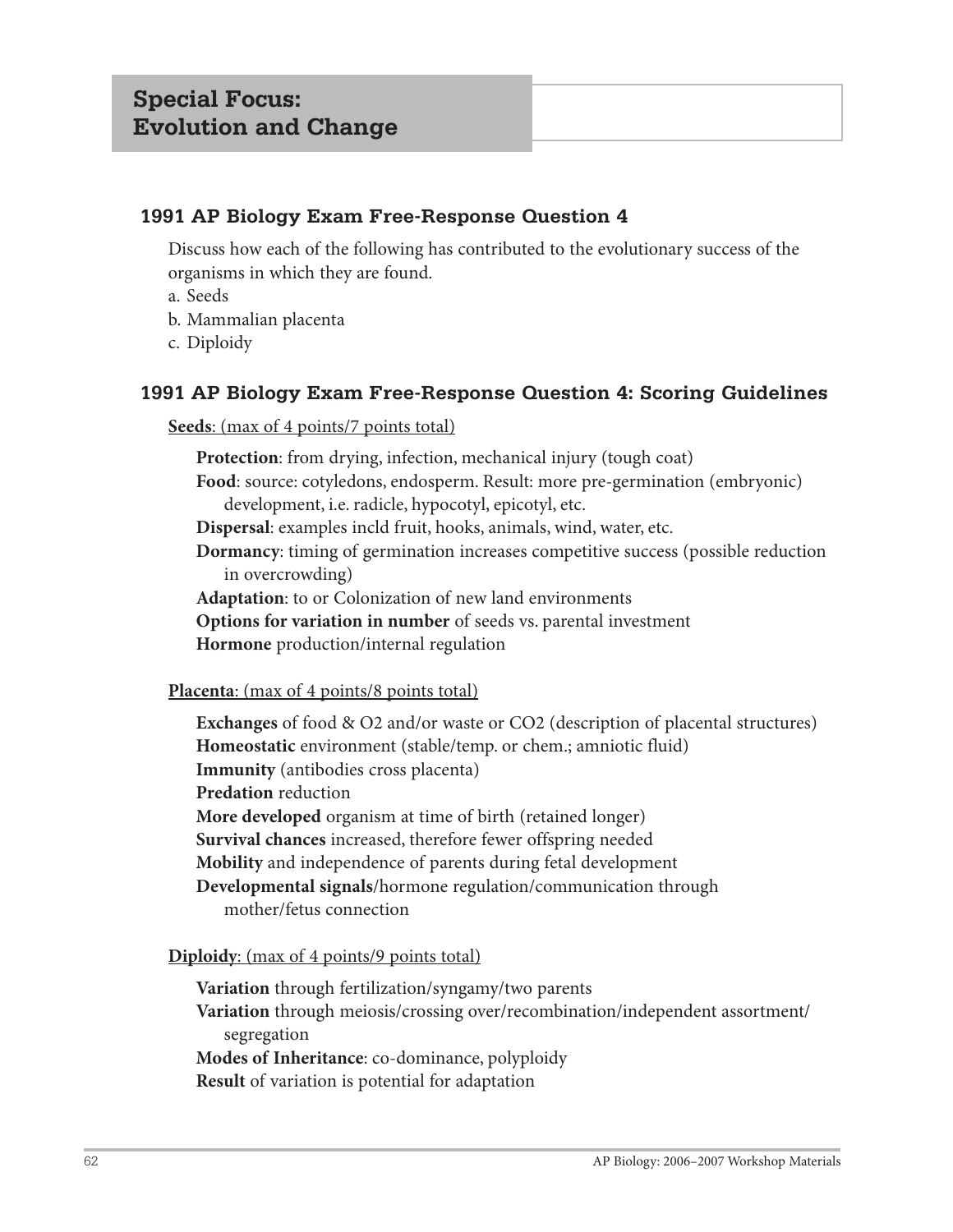**Masks Mutation** or hides variability/heterozygosity/recessive alleles retained in gene pool **Hybrid vigor** provides certain advantages **Back-up** set of chromosomes for gene replacement/repair/conversion **Life cycles/**alternation of generations

## **Overview**: (1 point)

**Definition** of evolutionary success in terms of Survival of fittest or natural selection.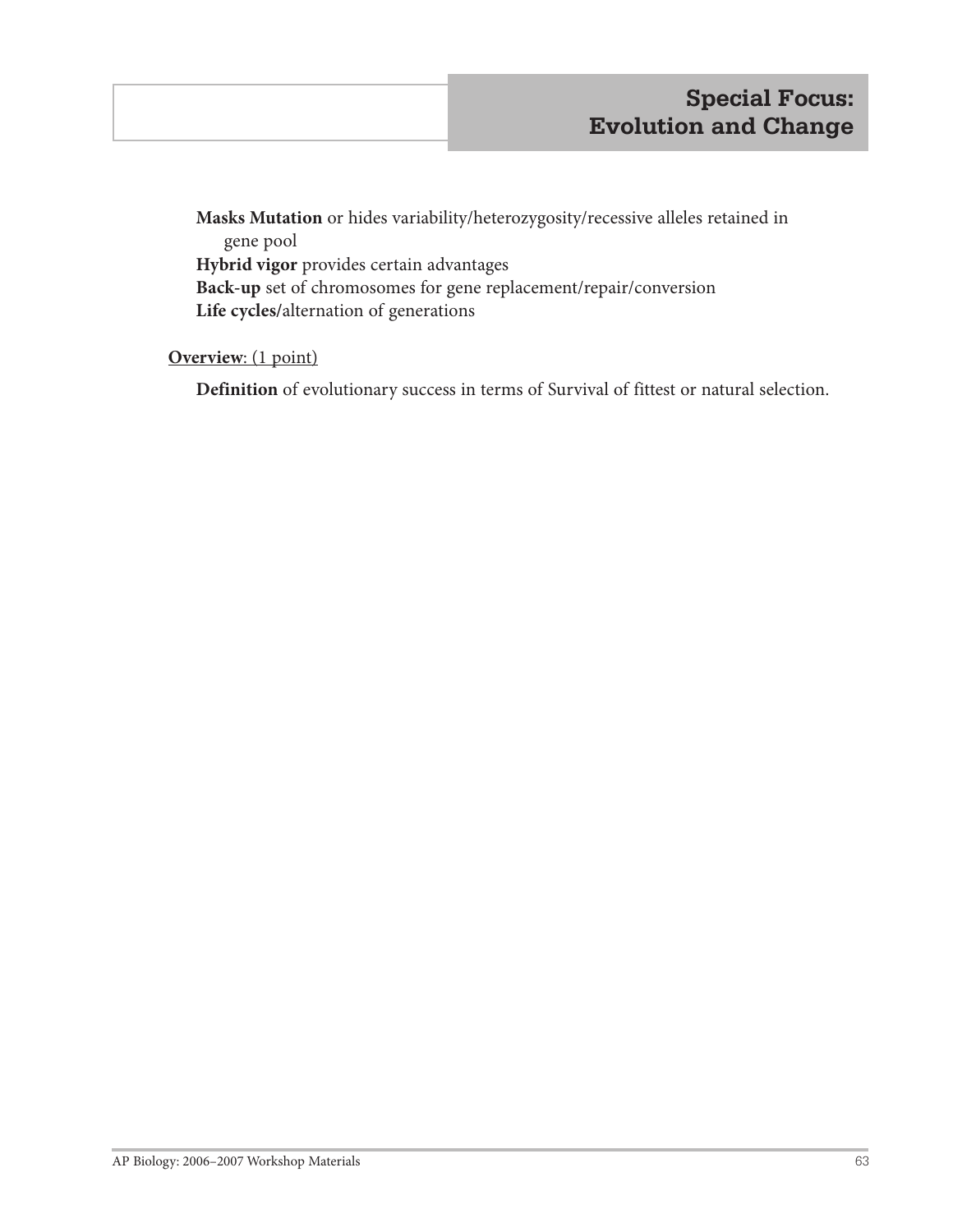## **1992 AP Biology Exam Free-Response Question 4**

#### **Evolution is one of the major unifying concepts of modern biology.**

- a. Explain the mechanisms that lead to evolutionary change.
- b. Describe how scientists use each of the following as evidence for evolution.
	- (1) Bacterial resistance to antibiotics
	- (2) Comparative biochemistry
	- (3) The fossil record

## **1992 AP Biology Exam Free-Response Question 4: Scoring Guidelines**

## **A. (Max 7 points) Explain the mechanisms that lead to evolutionary change.**

## **The Big Picture:**

- 1- Punctuated equilibrium, mass extinction, etc.
- 1- Definition of evolution change through time
- 1- Mutation change in genes yields genetic variation
- 1- Natural selection/selective pressure (Darwin)
	- 1- Genetic variation exists
	- 1- Over production
	- 1- Competition survival of fittest (Best genes)
	- 1- Survivors reproduce (Best genes to offspring)
- 1- Adaptive/non adaptive nature of variation

## **Specific Mechanisms:**

## **(1- List, no elaboration/ 1 - Elaboration of mechanisms)**

Population level mechanisms:

- 1+1- Genetic drift/change in allele frequencies in small pop. /founder effect/ bottle neck
- 1- Migration/gene flow in populations
- 1- Non-random mating/inbreeding
- opt. 1- Hardy-Weinberg disruption leads to evolution
- 1+1- Speciation: prezygotic/postzygotic isolating mechanisms

Examples: seasonal/behavioral/ temporal

- 1- Chromosomal abnormalities/ polyploidy/change in chromosome number
- 1- Development of genetic variation through: recombination/x-over/indep. segregation/meiosis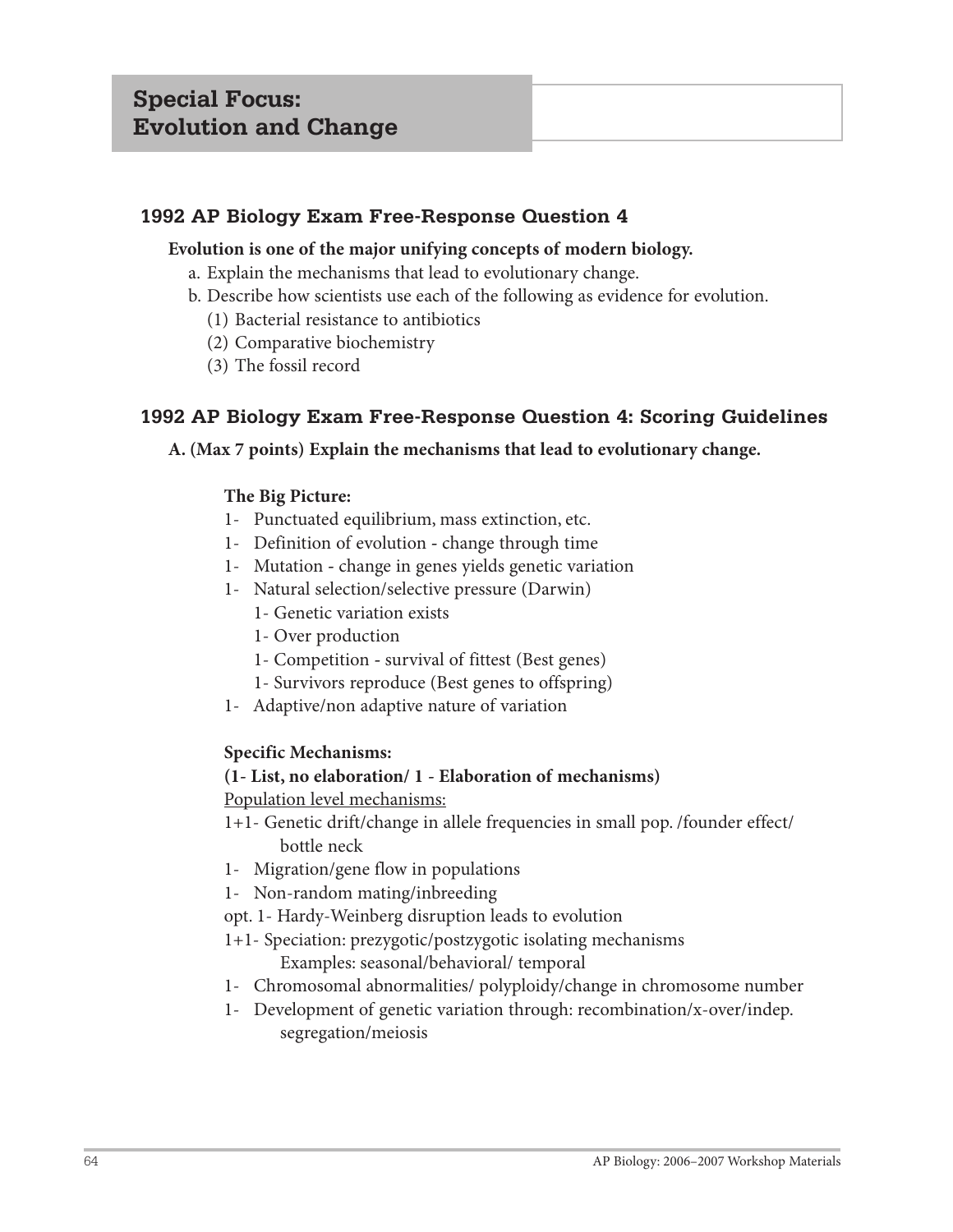## **B. (Max 6 points) Describe how scientists use each of the following as evidence for evolution:**

## **(1) Bacterial resistance to antibiotics (max 2 points)**

- 1- Genetic variation/ mutants
- 1- Selection for resistance
- 1- Survival to reproduce
- 1- Transduction/ transformation/ "sex" reprod./ DNA plasmid transfer

#### (**2) Comparative biochemistry (max 2 points)**

- 1- Common biochemical pathways (as evidence for evolution)
- 1- Respiration**-**Examples: Electron flow, proton pump, chemiosmosis, Krebs, citric acid cycle
- 1- ATP, etc.
- 1- Photosynthesis**-**light Rxn, Calvin
- 1- Protein synthesis
- 1- ProteinsExamples: Amino acid sequence, isoenzymes, cyctochrome C, hemoglobin (addn'l point for elaboration), insulin
- 1- Cell structure based on similarity in molecular composition
- Molecular structure commonality:
- 1- DNA base sequence/ homology/ hybridization (1 addn'l explanation)
- 1- RNA " " (1 addn'l explanation)

#### (**3) The fossil record (max 2 points)**

- 1- Stratification of fossils as evidence of change
- 1+1- Examples with description of change:

Humans, horses, vascular plants, shellfish

- 1+1- Limb homology + elaboration of example
- 1- Chronologyradioactive dating
- 1- Cladistics/ phenology
- 1- Extinction of Species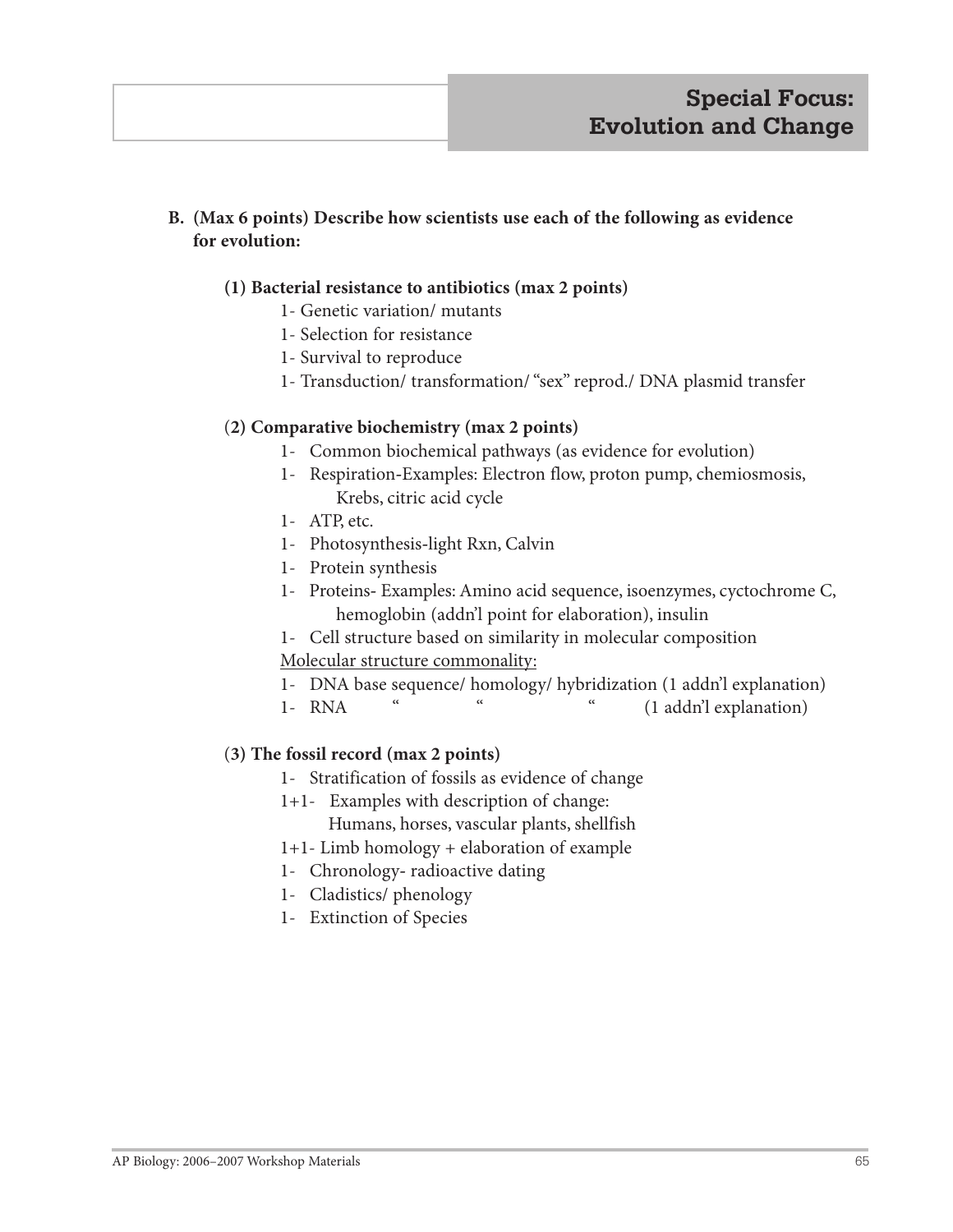## **1994 AP Biology Exam Free-Response Question 1**

Genetic variation is the raw material for evolution.

- a. Explain **three** cellular and/or molecular mechanisms that introduce variation into the gene pool of a plant or animal population.
- b. Explain the evolutionary mechanisms that can change the composition of the gene pool.

## **1994 AP Biology Exam Free-Response Question 1: Scoring Guidelines**

#### 2 points maximum for each category

 1 point for general explanation + 1 point for an elaboration The second point may be earned with an elaboration **or** an explained example.

## **(6 POINTS MAX)**

- **PART A Explain three cellular and/or molecular mechanisms that introduce variation into the gene pool of a plant or animal population**
- 1 **Mutation is a change in the DNA**
- 1 **Mutagenesis— explanation**
- 1+1 **Point mutations**
- 1+1 **•** Substitution
- 1+1 **•** Frame shift Insertion Deletion
- 1+1 **•** Editing error (repair)

#### 1+1 **Chromosomal mechanisms**

- 1+1 **•** Translocation (Transposition)
- 1+1 **•** Inversion
- 1+1 **•** Deletion
- 1+1 **•** Duplication
- 1+1 **•** Crossing over (new combinations of linked alleles)
- 1+1 **•** Aneuploidy (non-disjunction)
- 1+1 **•** Polyploidy

## **(6 POINTS MAX)**

**PART B Explain the evolutionary mechanisms that can change the composition of the gene pool.**

#### 1+1 **Natural selection explanation Minimum—**

 **•** Differential reproductive success (Survival of the fittest not enough)

#### **Elaboration—**

- **•** Adaptation viewed as a "result"
- **•** Adaptive radiation
- **•** Importance of variation
- **•** Occurs in populations not individuals

#### **Example**

1+1 **Gene Flow**

#### **Minimum—**

 **•** Immigration or emigration of alleles  **Elaboration—**

- **•** Outbreeding
- **•** Geographic isolation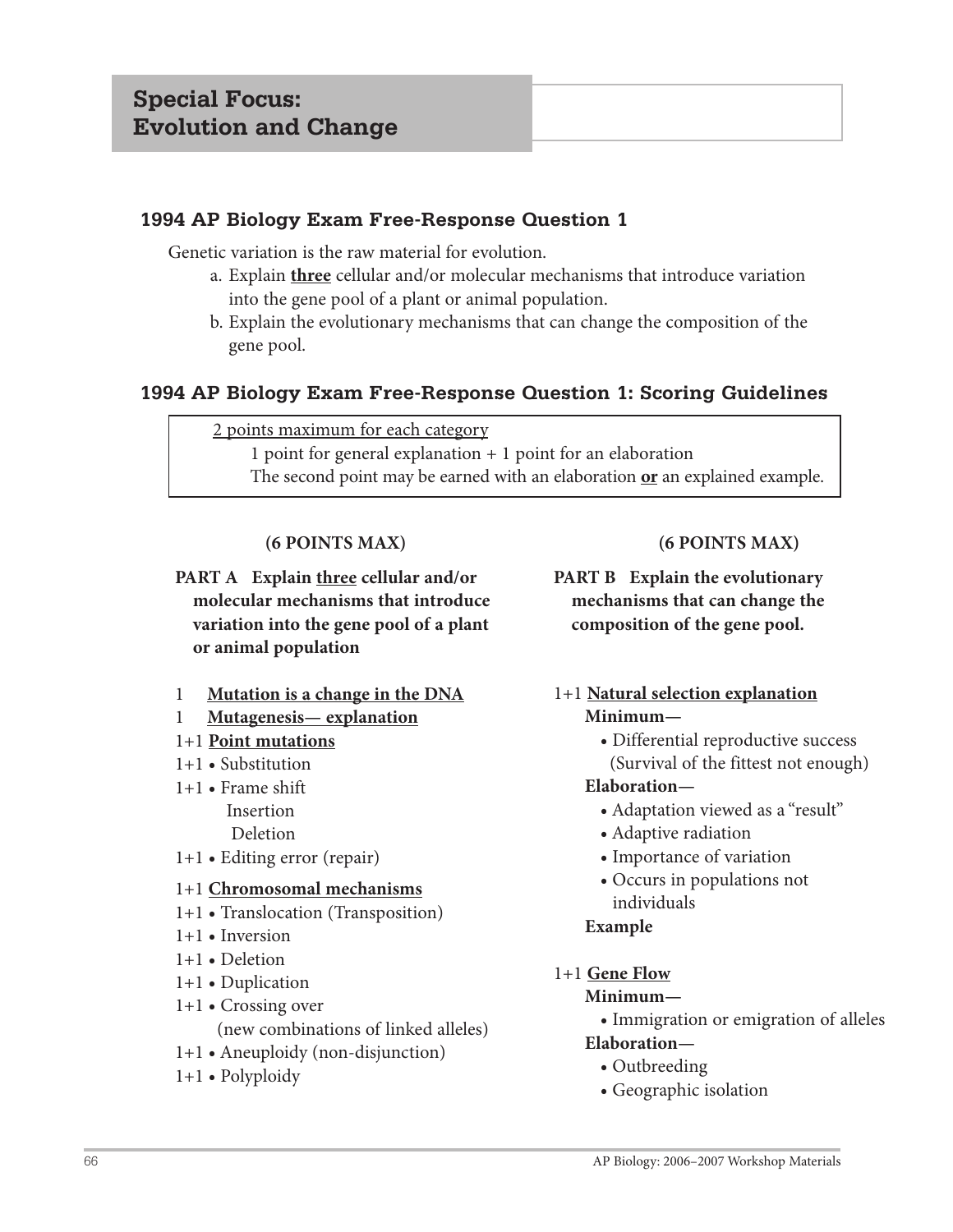### 1+1 **Other Mechanisms**

- 1+1 **•** Transposable elements
- 1+1 **•** Virus induced changes
- 1+1 **•** Genetic engineering

#### 1+1 **Sexual reproduction**

- **•** Meiosis as a reshuffling mechanism
- **•** Recombination of genes (alleles)
- **•** Independent assortment
- **•** Random fertilization
- **•** Cross breeding

 (Elaboration point is for gene pool connection not for individual variation)

- **•** Barriers- addition/removal geography/ temporal/reproductive/ behavioral **Example**
- 1+1 **Genetic Drift** (Neutral Selection)  **Minimum—**
	- **•** Non representative, random change in allelic frequency - linked with small population size

## **Elaboration—**

- **•** Bottleneck effect, founder effect
- **•** Effect of a small population

## **Example**

## 1+1 **Mutation**

#### **Minimum—**

 **•** (Δ in genes or alleles in context as an evolutionary mechanism)

## **Elaboration—**

- **•** Randomness
- **•** Non-directionality
- **•** Change in phenotypic traits
- **•** Gametic not somatic change

## **Example**

1+1 **Assortative mating** 

 **Minimum—**non-random/choice  **Elaboration—**

- **•** Sexual selection
- **•** Artificial selection
- **•** In-breeding

#### **Example**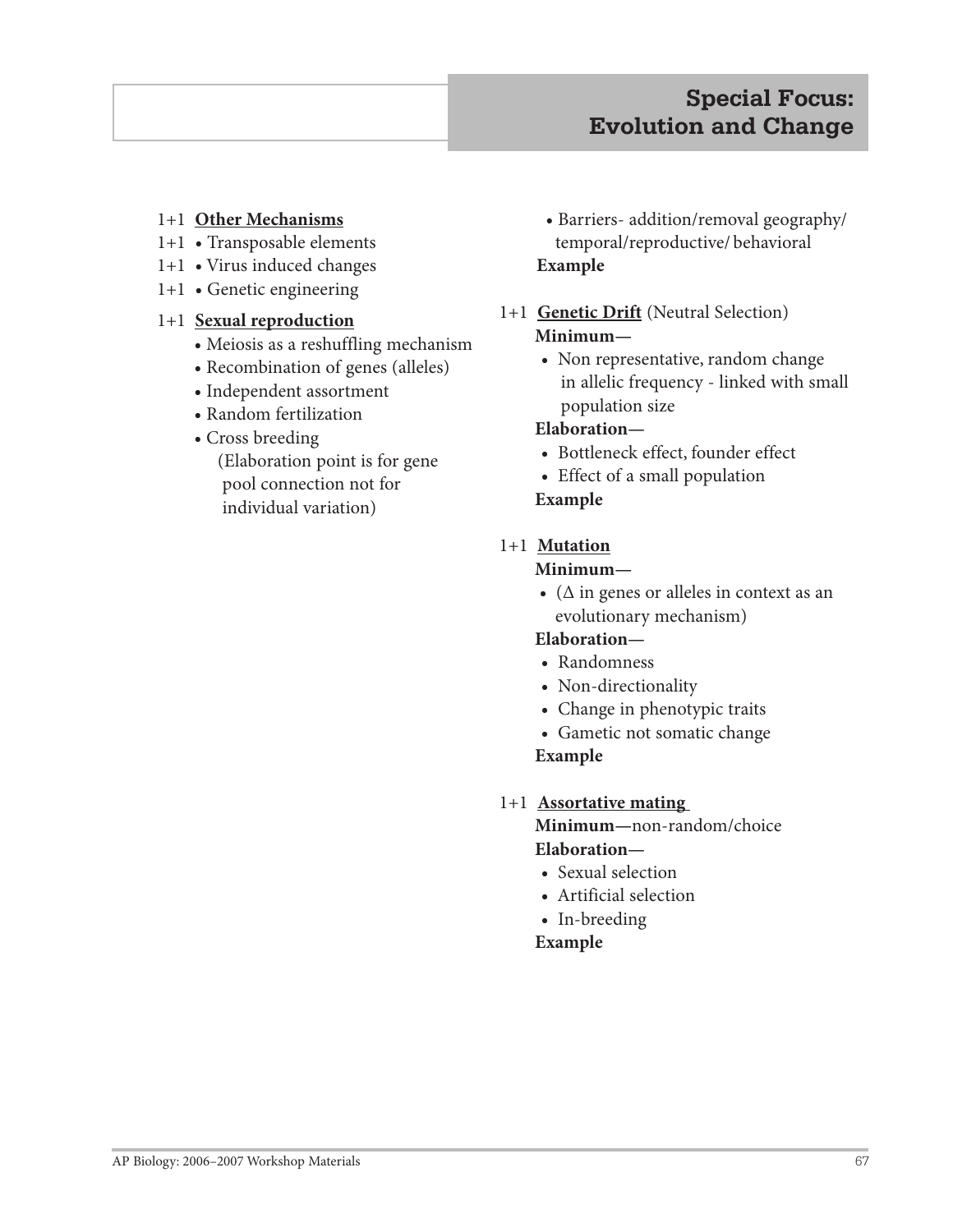## **1994 AP Biology Exam Free-Response Question 4**

Select **two** of the following three pairs and discuss the evolutionary relationships between the two members of each pair you have chosen. In your discussion include structural adaptations and their functional significance.

PAIR A: green algae vascular plants

PAIR B: prokaryotes eukaryotes

PAIR C: amphibians reptiles

## **1994 AP Biology Exam Free-Response Question 4: Scoring Guidelines**

The question was designed to elicit a wide knowledge of organismal structure and function considered specifically in an evolutionary framework. The question required that structural adaptations, tied to their functional significance, be included, but did not restrict the student's response to such discussion. Points, therefore, were also provided for discussion of: structural adaptation not linked to functional significance; differences in functional ability not tied to structural difference base; and, appropriately, a discussion of evidence which exists to support the relationship stated.

{Maximum: 6 pts. total for each pair discussed: 3 points max. for unlinked items; 2 pts./ each linked item}

PAIR A: GREEN ALGAE ---> VASCULAR PLANTS (Maximum: 6 pts.) I. Evolutionary Overview: Aquatic –––> Terrestrial

II. Evolutionary Relationships/Evidence:

- A.) similar pigments (similar chlorophylls, chlorophyll b)
- B.) similar food storage compounds, carbohydrates (starch)
- C.) similar flagellated cells (whiplash type)
- D.) Other cell wall composition, chloroplast anatomy, cytokinesis, cell plate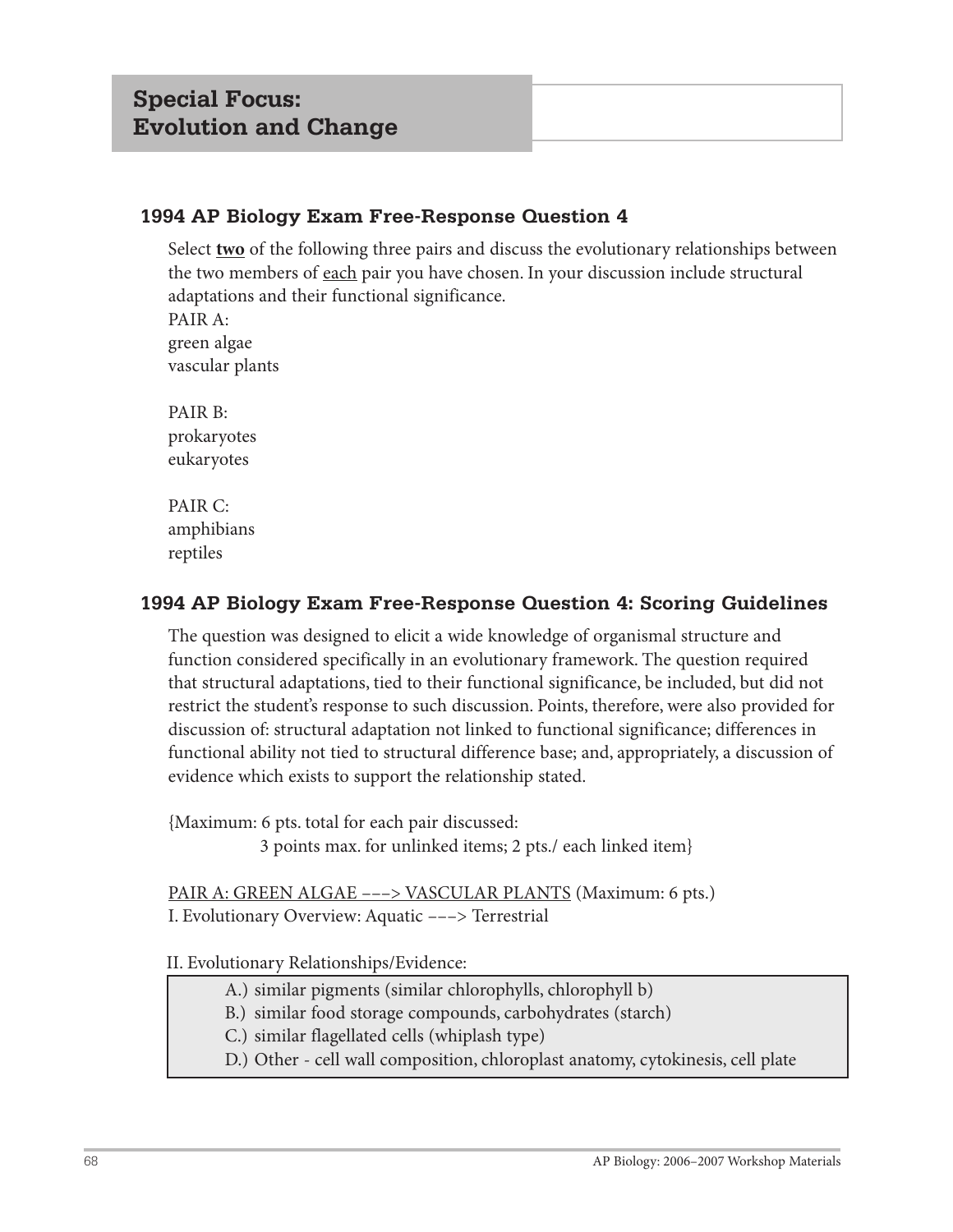| III. Evolutionary Adaptations*         | <b>Functional Significance</b>        |  |
|----------------------------------------|---------------------------------------|--|
| 1.) cuticle                            | 1.) prevents desiccation              |  |
| 2.) xylem & phloem                     | 2.) water & mineral/organic transport |  |
| 3.) stomata                            | 3.) gas exchange/transpiration        |  |
| 4.) lignified tissues/xylem            | 4.) support                           |  |
| 5.) undifferentiated -> differentiated | 5.) functional specialization         |  |
| tissues (roots, stems, leaves)         | (division of labor)                   |  |
| 6.) sterile jacket                     | 6.) prevents desiccation              |  |
| 7.) flagellated -> non flag. Cells     | 7.) terrestrial fertilization         |  |
| 8.) spores $\rightarrow$ seeds         | 8.) protection/dormancy/food          |  |
| 9.) haploid $\rightarrow$ diploid      | 9.) variation                         |  |
| 10.) no embryo -> embryo               | 10.) protection/nourishment           |  |
| 11.) homospory -> heterospory          | 11.) variation                        |  |

#### PAIR B: PROKARYOTES ---> EUKARYOTES (Maximum: 6 pts.)

I. Evolutionary Overview: Endosymbiotic &/or Autogenous Theory (explanation of)

II. Evolutionary Relationships/Evidence:

- A.) ribosomes (in prokaryotes and in organelles) B.) nucleic acids (in prokaryotes and in organelles)
	- C.) other; see addenda

| III. Evolutionary Adaptations* | <b>Functional Significance</b>                  |
|--------------------------------|-------------------------------------------------|
| 1.) nuclear membrane           | 1.) compartmentalization                        |
| 2.) histones/nucleosomes       | 2.) packaging of DNA                            |
| 3.) cytoskeleton               | 3.) movement/support/etc.                       |
| 4.) membranous organelles      | 4.) specialization                              |
| 5.) multicellularity           | 5.) complexity                                  |
| 6.) spindle apparatus          | 6.) necessary for sexual reproduction (meiosis) |
| 7.) membrane steroids          | 7.) membrane stability                          |
| 8.) other; see addenda         |                                                 |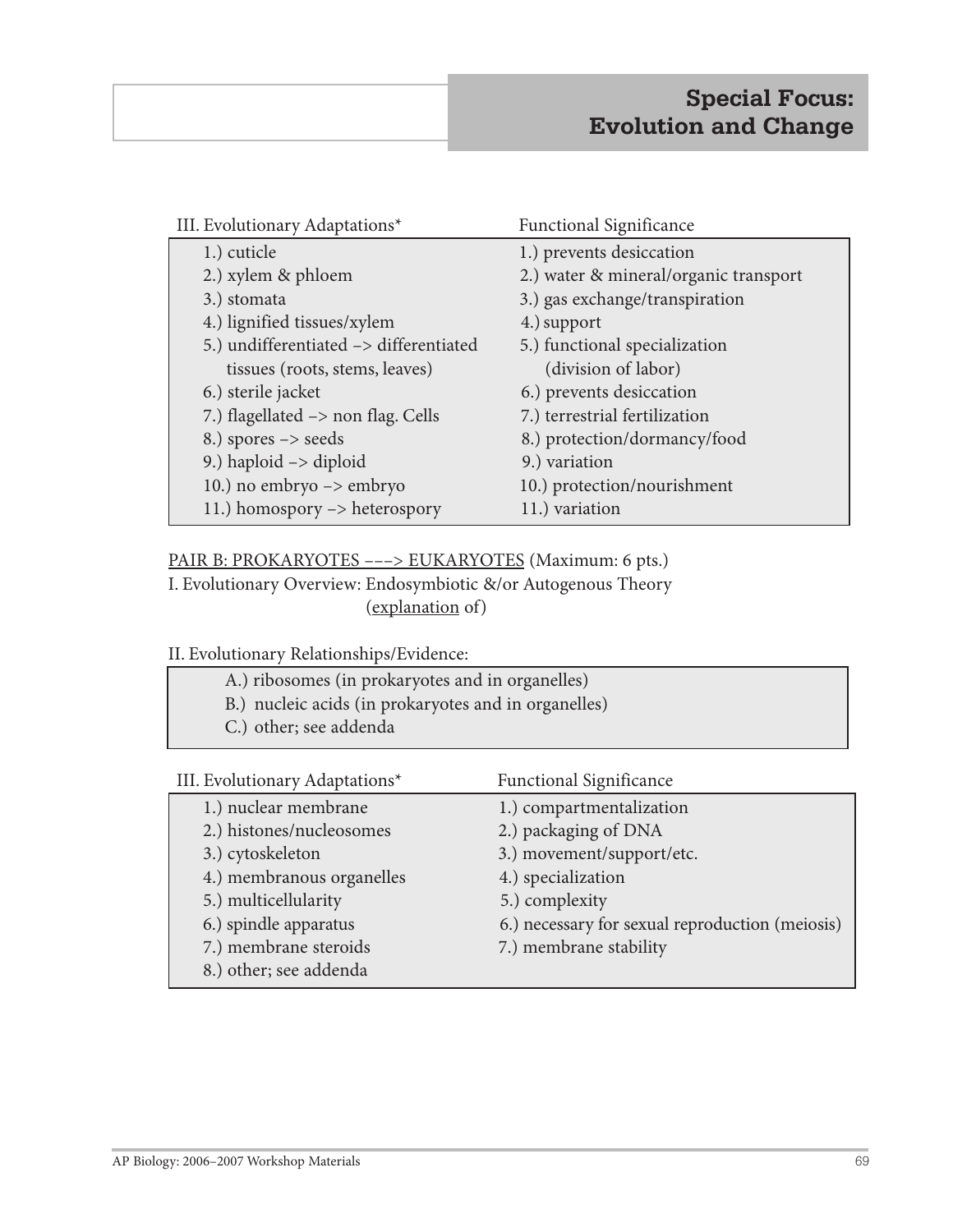## PAIR C: AMPHIBIANS ---> REPTILES (Maximum: 6 pts.) I. Evolutionary Overview: Aquatic –> Terrestrial

II. Evolutionary Relationships/Evidence:

| A.) anatomical (homologous structures - 3 chambered heart,                                  |  |
|---------------------------------------------------------------------------------------------|--|
| appendicular structures)                                                                    |  |
| B.) fossil record: common amphibian ancestor, <i>Labyrinthodon</i> , <i>Devonian period</i> |  |

| III. Evolutionary Adaptations*                         | <b>Functional Significance</b>                              |
|--------------------------------------------------------|-------------------------------------------------------------|
| 1.) moist $\rightarrow$ keratinized (scales) skin      | 1.) prevents desiccation                                    |
| 2.) 3 chambers $\rightarrow$ septated ventricle        | 2.) less mixing of oxy, deoxy blood/better<br>$O2$ delivery |
| 3.) urea $\rightarrow$ uric acid                       | 3.) water conservation                                      |
| 4.) absence/presence, apparatus                        | 4.) temperature regulation/poikilothermy                    |
| for response to environmental<br>temperature           | -> ectothermy (cold blooded)                                |
| $5.)$ other:                                           | 5.) see addenda                                             |
| • skeletal system                                      | • excretory system                                          |
| • nervous system                                       | • respiratory system                                        |
| 6.) jelly coat $\rightarrow$ amniotic egg<br>(meiosis) | 6.) prevents desiccation                                    |
| 7.) lack of $\rightarrow$ copulatory organs            | 7.) internal fertilization                                  |
| 8.) metamorphosis -> no larval stage                   | 8.) adaptation to terrestrial environment                   |

\* citation of more advanced character alone was allowed; citation of more primitive character alone received no credit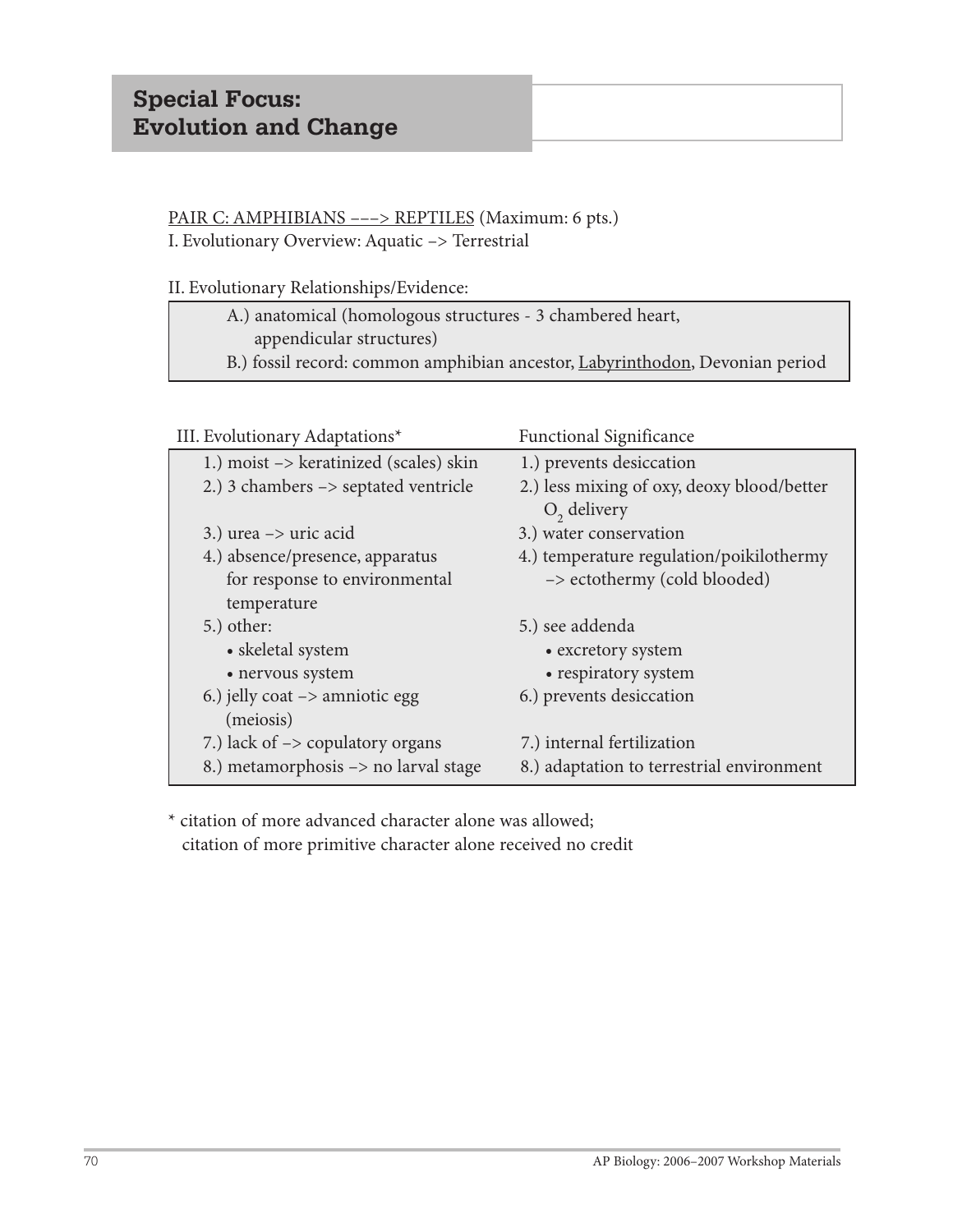# **1994 AP Biology Exam Free-Response Question 4: Scoring Guidelines—Addenda**

# PAIR A: GREEN ALGAE –––> VASCULAR PLANTS

Part II. Evidence for Evolutionary Relationships

- Similar pigments (similar chlorophylls, chlorophyll b)
- Similar food storage compounds, carbohydrates (starch)
- Similar flagellated cells (whiplash type)
- Similar cell wall composition (cellulose)
- Similar cytokinesis (cell plate, phragmoplast)
- Similar chloroplast design

## Part III. Structural Adaptations\*

- no cuticle –> cuticle
- no vascular tissue -> xylem and phloem
- absence of stomata –> presence of stomata
- absence of lignin –> presence of lignin
- lack of specialization/little differentiation  $\rightarrow$  organs (roots, stems, leaves)
- absence of sterile jacket –> presence of sterile jacket
- flagellated reproductive cells –> reproductive cells not flagellated
- spore –> seed
- "N" dominance (gametophyte) -> "2N" dominance (sporophyte)
- no embryo  $\rightarrow$  embryo with protection
- homospory –> heterospory

### Part III. Functional Significance

- desiccation
- transport of water/minerals and organic molecules
- gas exchange/transpiration
- support in the absence of water
- division of labor {increase in efficiency, adaptation to a terrestrial environment (less  $CO_2$ , less  $H_2O$ , more radiant energy}
	- mechanical protection and to prevent desiccation (gametangia)
	- dispersal of reproductory materials in a terrestrial environment
	- food for developing embryo, protection, dormancy
	- increases variation and diversity
	- feeding and protecting the next generation
	- increases variation and diversity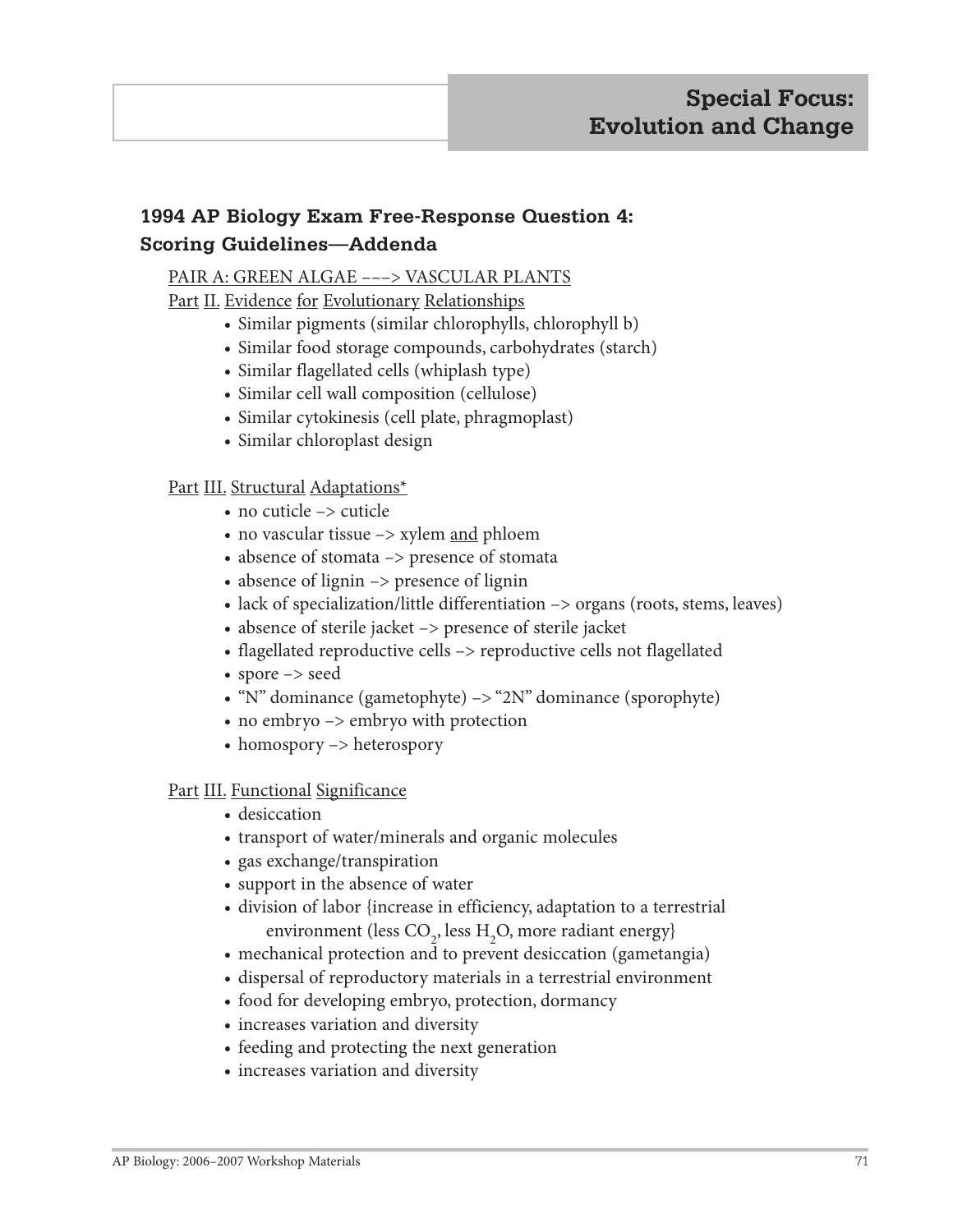### PAIR B: PROKARYOTES –––> EUKARYOTES

Part II. Evidence that supports Endosymbiotic Theory:

("organelles" denotes mitochondria &/or chloroplasts)

- ribosomes are found in organelles/organelles contain their own synthetic machinery
- organelle ribosomes are of a prokaryotic type (30S, 50S, 70S polysomes)
- antibiotic effects similar on prokaryotic and organelle ribosomes
- r-RNA sequences similar in prokaryotes and organelles
- DNA is found in organelles
- DNA is circular; supercoiled; not associated with histones; not arranged in nucleosome packages
- organelles = size of prokaryotic cells
- organelles arise only from pre-existing organelles
- organelle reproduction similar to binary fission
- oxygenic photosynthesis present in certain prokaryotes
- chlorophyll a present in certain prokaryotes
- chlorophyll b (as well as chlorophyll a) present in certain prokaryotes
- inner organelle membranes and prokaryotic cell membranes have some similar transport and enzyme systems
- fossil evidence: prokaryotes:  $3.5 \times 10^9$  yrs., eukaryotes:  $1.5 \times 10^9$  B.P. evidence of atm.  $0_2$ :  $2.5 \times 10^9$  yrs. B.P.

Part II. Evidence that supports Autogenous Theory:

- association of the nuclear membrane, ER and plasma membrane
- fossil evidence as above

### Part III. Structural Adaptations \*

- ("prokaryotes" defined as eubacteria)
- nucleoid/ nucleus
- lack of histones (divalent cations instead)/histones
	- DNA packaging by supercoiling/DNA wrapping around histones
- lack of cytoskeleton/cytoskeleton
- membranous organelles
- unicellular, plates, filaments clusters/true multicellularity
- spindle apparatus
- absence/presence of membrane steroids (i.e. cholesterol)
- peptidoglycan cell wall/cell walls of other composition
- circular DNA/linear DNA
- one chromosome per cell/more than one chromosome per cell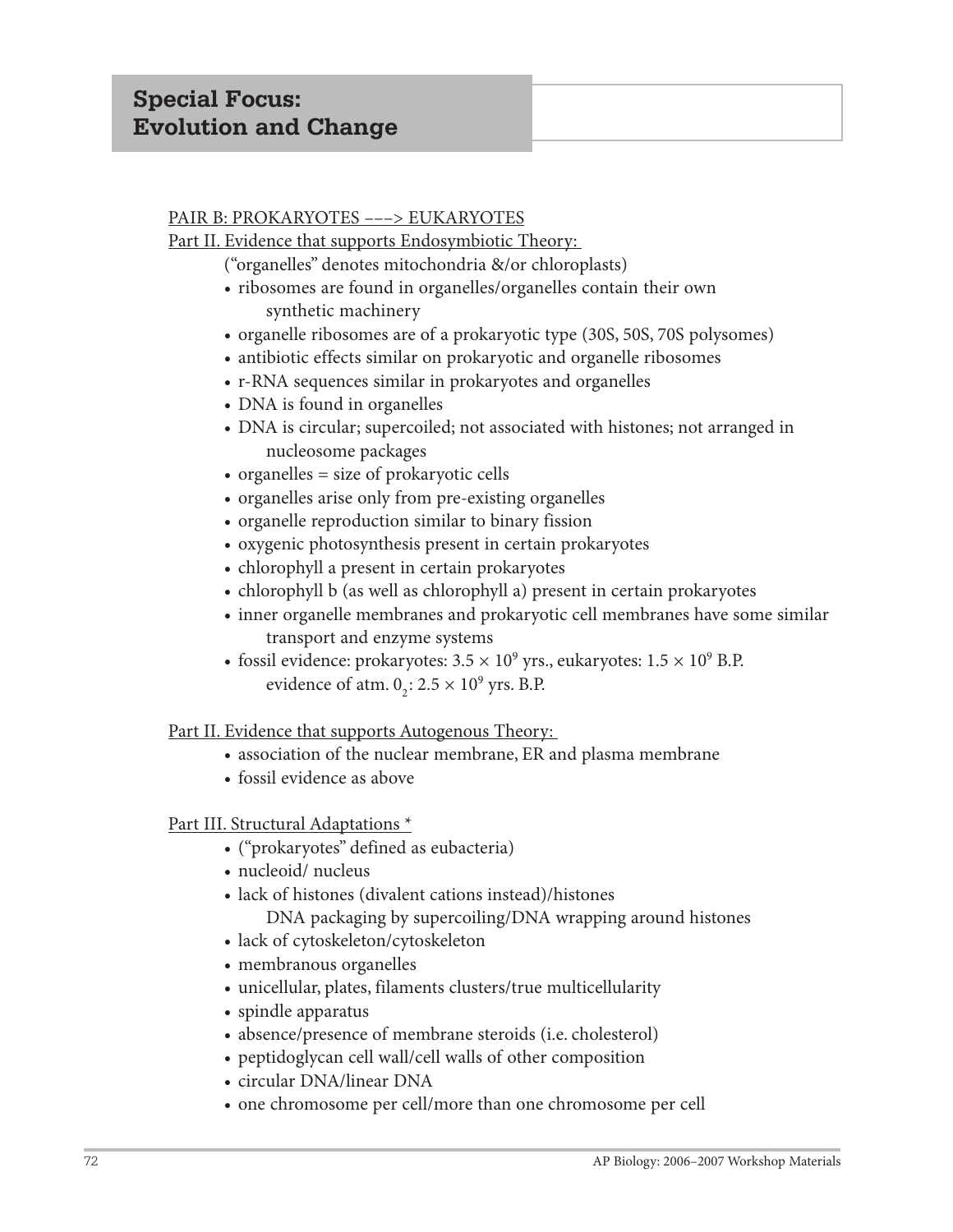- 30S, 50S, 70S ribosomes/40S, 60S, 80S ribosomes (30S, 50S, 70S ribosomes found in organelles)
- polycistronic m-RNA/monocistronic m-RNA
- absence/presence of cap and tail on m-RNA
- typically 1-5 microns/10-100 microns diameter
- flagellar design for rotary motion vs. " $9 + 2$ " design for whipping motion/ flagellum not surrounded by cell membrane/surrounded by cell membrane/diameter of prokaryotic flagellum/diameter of eukaryotic flagellum (diameter of prokaryotic flagellum approx. = diameter eukaryotic microtubule)

### Part III. Functional Significance

- nucleus provides a microenvironment for RNA and DNA polymerases, allows separation of transcription and translation
- stability/packaging of larger amounts of DNA/finer control of transcriptional regulation vs. rapidity of transcription
- movement, orientation of organelles; cytoplasmic streaming, amoeboid movement, phagocytosis
- specialization of function (within a cell)
- specialization of function (between cells)
- distribution of large amounts of DNA to daughter cells
- membrane strength in eukaryotic groups without cell walls
- size of cell that can be protected by a single molecular wrap/construction of cellulosic and other eukaryotic cell walls places no demand on cell supplies of nitrogen
- only small amounts of DNA can be packaged in supercoiled circles
- allows transcription and replication of large amounts of DNA
- coincidence of the original endosymbiotic event
- finer control of translation vs. rapidity of response to rapidly changing environment
- protection of m-RNA/transport of m-RNA out of the nucleus
- larger size permits greater complexity of cellular structure
- eukaryotic design permits more variability in movement, is necessary for movement of larger cells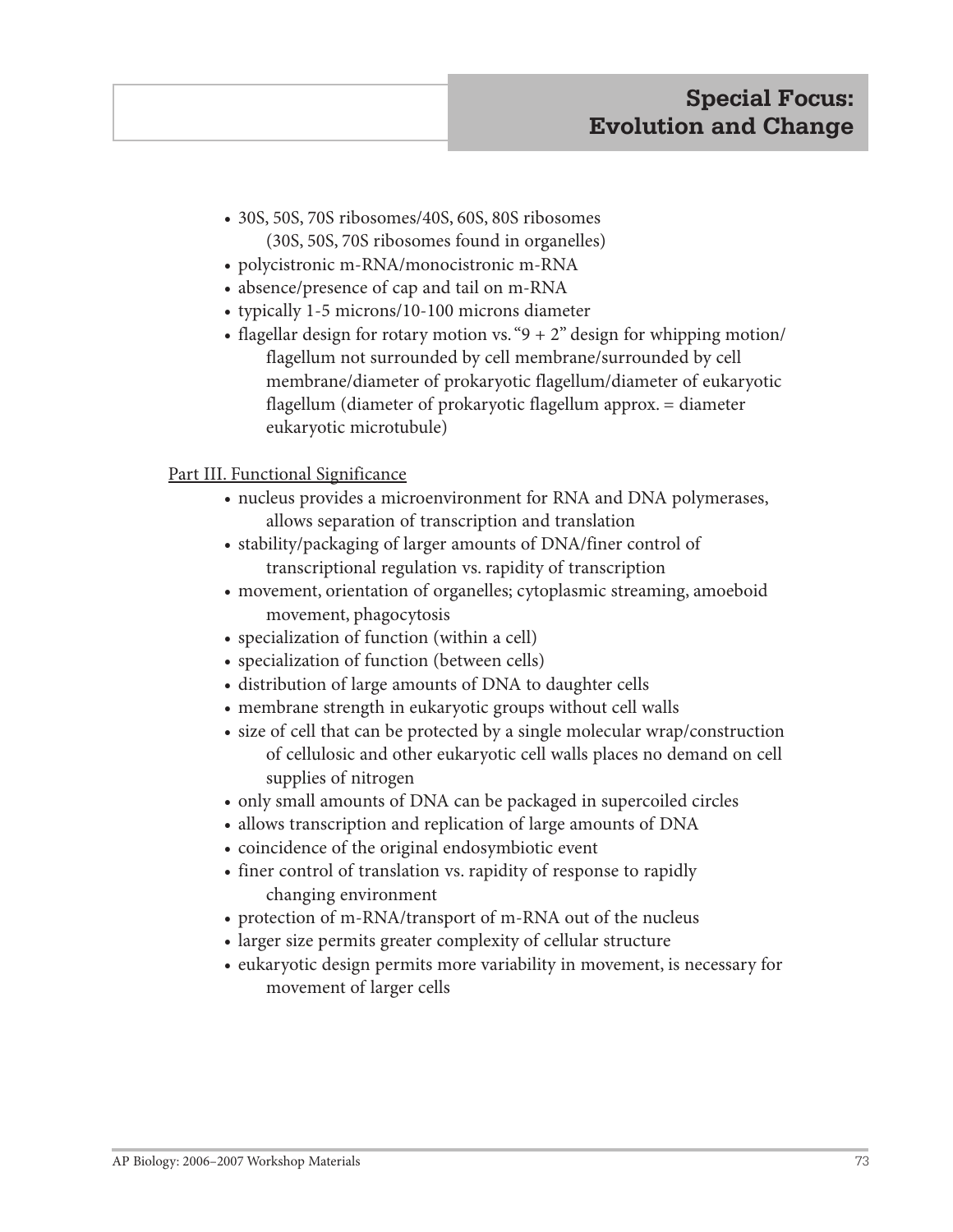### PAIR C: AMPHIBIANS –––> REPTILES

Part I. Evidence for Evolutionary Relationships

- anatomical similarities of recent derivation only (structural similarities at branch point only)
	- three-chambered heart
	- tetrapod character
	- lungs
- fossil record (common amphibian ancestor, Labyrinthodon, Devonian Period)

## Part II. Structural Adaptations\*

- keratinized (scales) skin
- septated ventricle/four chambers
- uric acid
- apparatus for response to environmental temperature (parietal gland)
- skeletal system modifications
	- **•** articulated vertebrae
	- reposition of appendages from lateral to ventral side
- muscular system modifications: muscular tissue in dermis
- respiratory system modifications
	- development of thoracic/abdominal septum
	- development of nasal cavity
	- increased surface area of the lungs (alveoli)
- excretory system modifications
	- uric acid vs. urea
	- metanephric vs. mesonephric kidneys
		- **•** ureter, separation of excretory/reproductive components
		- collecting tubules, increased length of loop of Henle
- nervous system modifications
	- increased sophistication of the limbic sytem
	- presence of the parietal glands/ temperature control site
- amniotic (cleidoic/shelled) egg
- copulatory organs
- no larval stage

### Part III. Functional Significance

- prevents desiccation
- less mixing of oxy/deoxygenated blood, better oxygen delivery
- water conservation
- temperature regulation/poikilothermy to ectothermy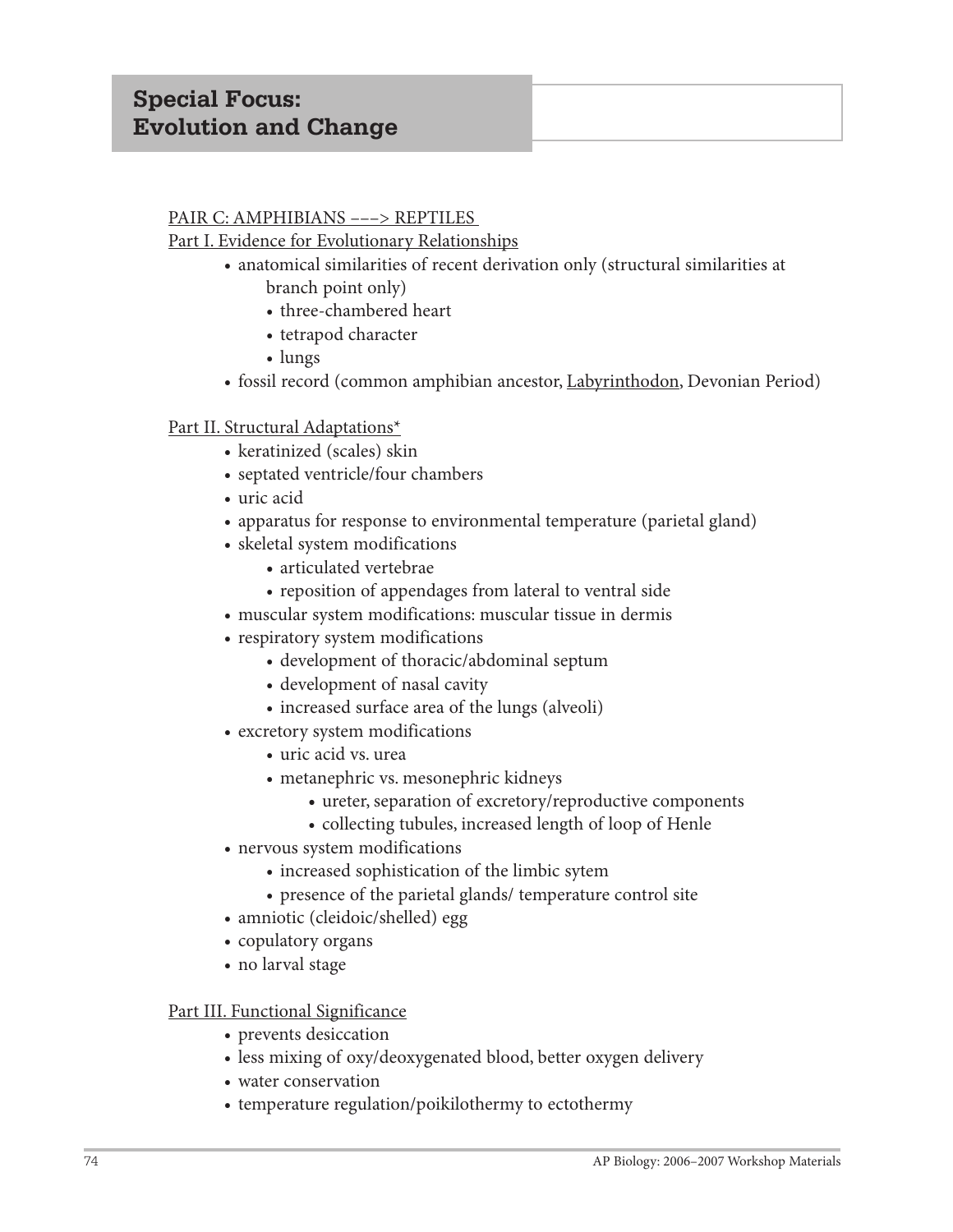# **Special Focus: Evolution and Change**

- skeletal system modifications
	- agility/ flexibility
	- weight support/locomotive speed
- muscular system modifications
	- increased insulation/protection/ motility (snakes)
- respiratory system modifications
	- ability to generate negative pressure breathing
	- ability to breathe with food in mouth/ability to warm and humidify respired air
	- increased gas exchange
- excretory system modifications
	- decrease water loss in terrestrial environment
	- increased ability to reabsorb water
- nervous system modifications
	- **•** increased ability to respond/adapt to environmental conditions
	- ability for behavioral modification of body temperature
- embryo: mechanical protection, food source, water conservation, waste elimination
- internal fertilization
- adaptation to terrestrial environment

\*citation of more advanced character alone was allowed;

citation of more primitive character alone received no credit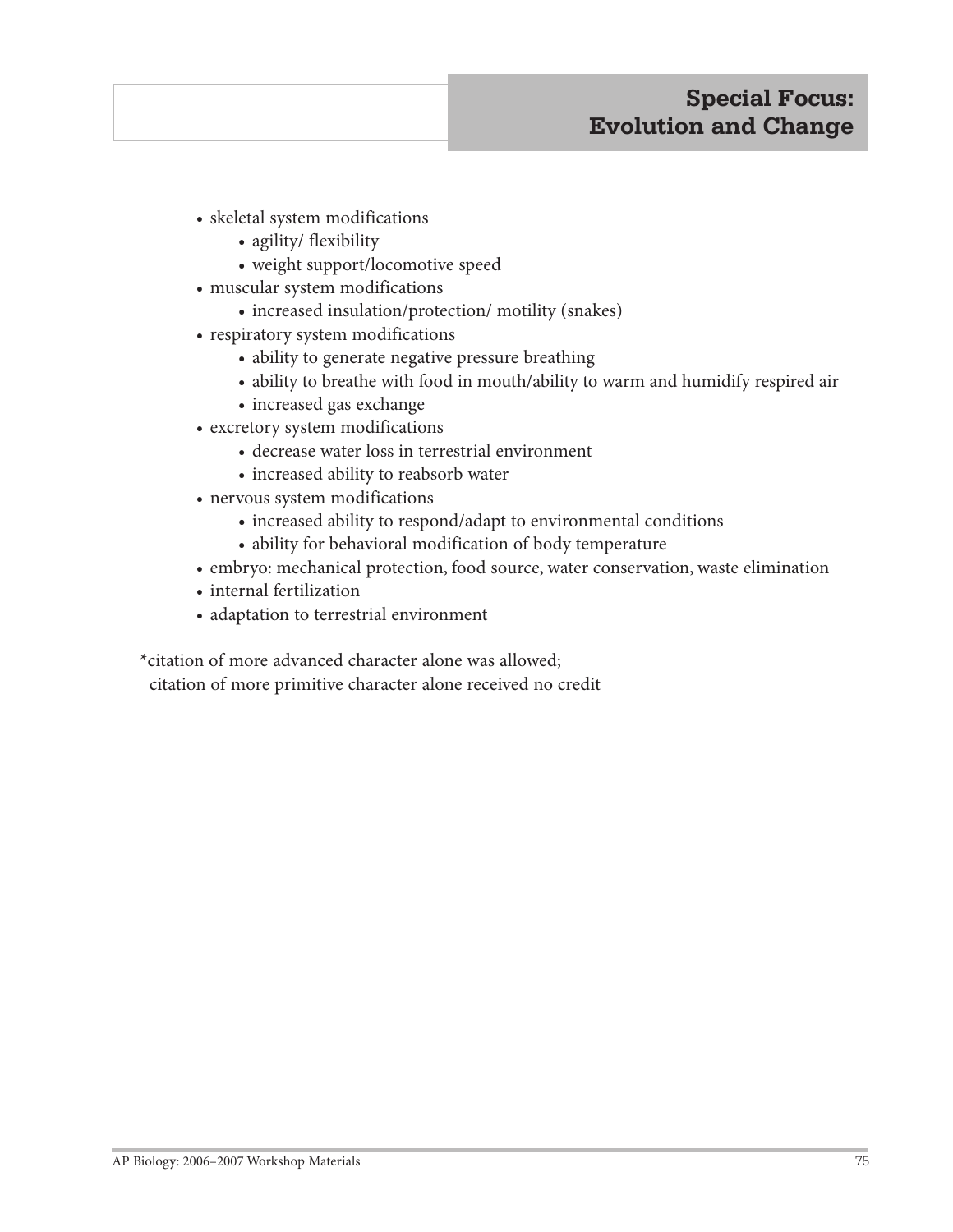The problems of survival of animals on land are very different from those of survival of animals in an aquatic environment. Describe four problems associated with animal survival in terrestrial environments but not in aquatic environments. For each problem, explain an evolutionary solution.

# **1995 AP Biology Exam Free-Response Question 2: Scoring Guidelines**

### **3 points maximum per problem**

- **1 point for a description of a problem, or a comparison of a problem between water and land environments**
- **1 point for an explanation of a solution clearly linked to an appropriate problem**
- **1 point for an elaboration of a problem, or a solution description, or an additional solution**

| <b>Problem and Examples of Descriptions</b> | <b>Examples of Solutions</b>   |
|---------------------------------------------|--------------------------------|
|                                             | (including but not limited to) |

Does not require description (description inherent in words of problems)

| • Water Acquisition                   | drinking, "metabolic water", absorption, etc.                                                                                       |
|---------------------------------------|-------------------------------------------------------------------------------------------------------------------------------------|
| • Water Conservation/Retention        | kidney differences (i.e., Loop of Henle),<br>ADH, storage, behavioral adaptations<br>(i.e., nocturnal, estivation, burrowing), etc. |
| • Desiccation of Body Surfaces        | scales, feathers, mucus, cutin, exoskeletons,<br>keratinized skin, etc.                                                             |
| • Desiccation of Respiratory Surfaces | invagination of gas exchange surfaces, moist<br>mucus membranes, etc.                                                               |
| • Desiccation of Embryos              | shelled (amniote) egg, calcareous shell of<br>birds, ovovivipary, vivipary, invertebrate<br>egg sacs, internal development, etc.    |
| • Desiccation of Gametes              | internal fertilization, seminal/vaginal<br>fluids, etc.                                                                             |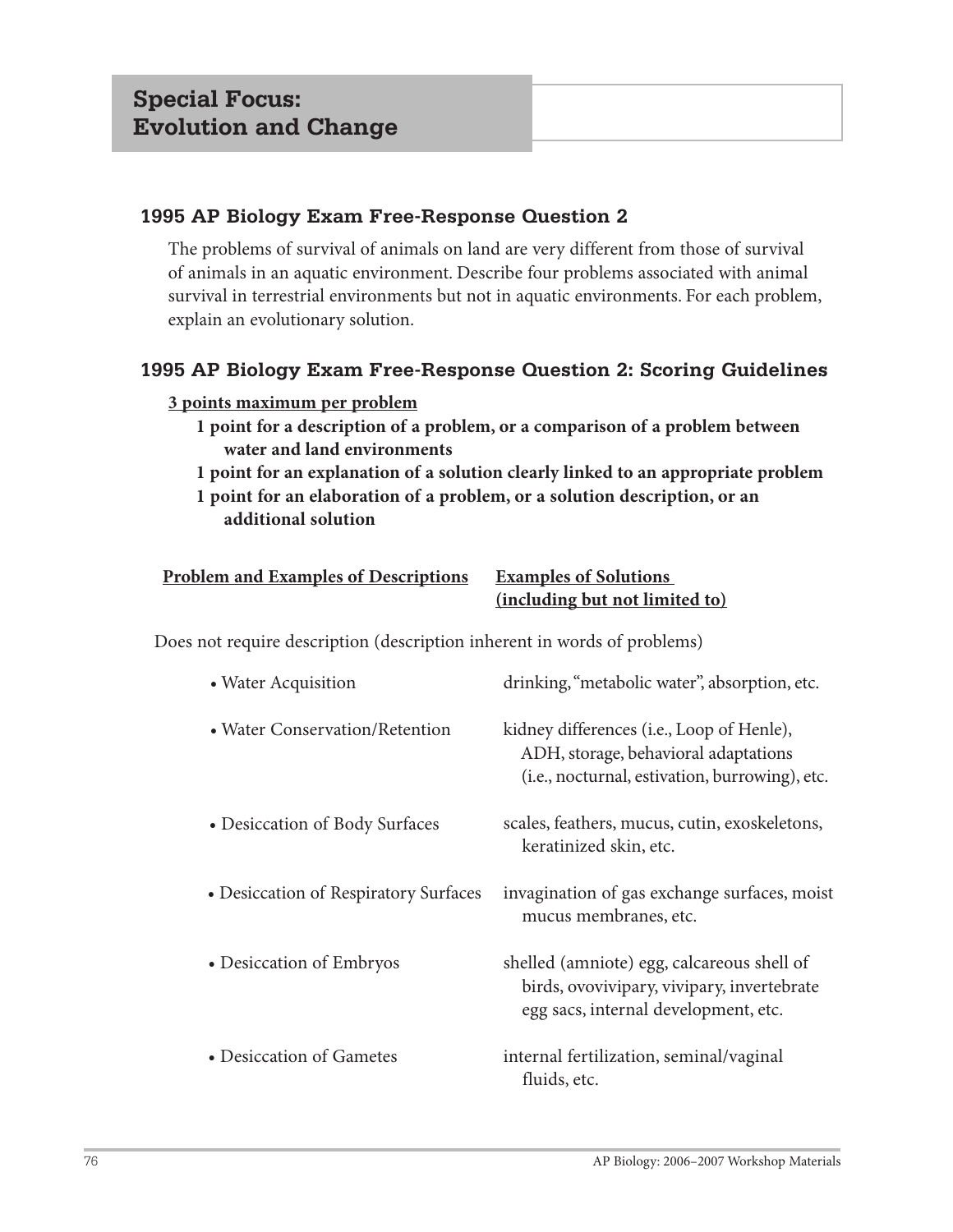# **Special Focus: Evolution and Change**

Requires description

- Sperm Transport (due to lack of fluid medium)
- Excretion/Electrolytes/Water (due to more extreme conditions on land)
- Body Support (difference in net gravity effect)
- Food Acquisition (due to absence of "filter feeding")
- Temperature Fluctuations (without water's modifying effect)
- Radiation (ultraviolet) (due to damage to nucleic acids, cells, reduced immune function, etc.)
- Sensory Differences (due to lower density of air)

internal fertilization, seminal/vaginal fluids, etc.

- liver/kidney adaptations, skin excretion, large intestine absorption, salt glands, excrete urea and uric acid, behavioral adaptations, etc.
- reinforced or hydrostatic skeletons, muscular walls, appendages, etc.
- specialized nervous and sensory systems, legs, claws, behavioral adaptations, etc.
- physiological adaptations (sweating, shivering, cardiovascular adaptations, endothermy), behavioral adaptations, morphological adaptations; counter-current principle, etc.
- pigmentation, body covering, behavioral adaptations, repair enzymes, etc.
- balance, sound reception, stereoscopic vision, ear, etc.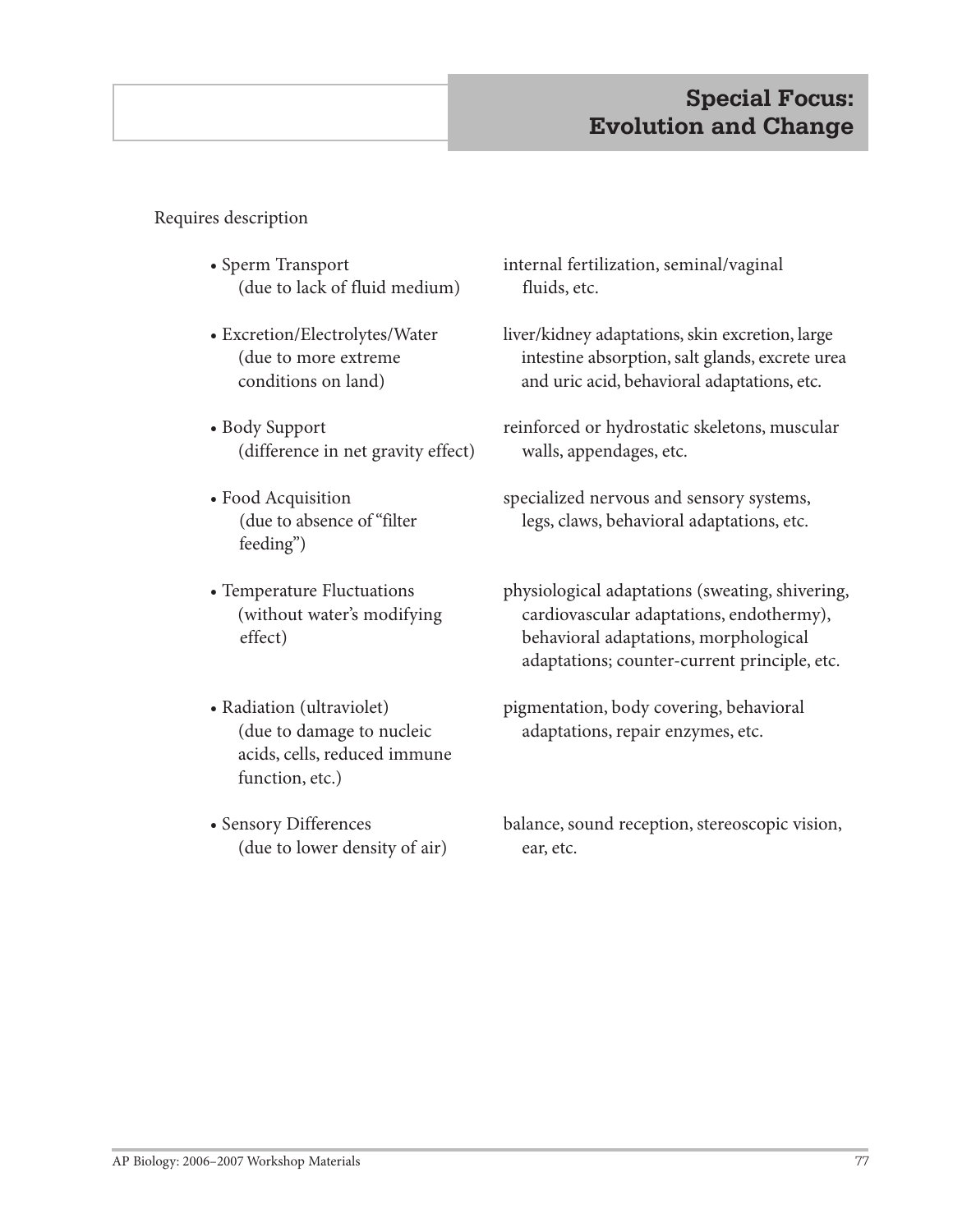In a laboratory population of diploid, sexually reproducing organisms a certain trait is determined by a single autosomal gene and is expressed as two phenotypes. A new population was created by crossing 51 pure-breeding (homozygous) dominant individuals with 49 pure breeding (homozygous) recessive individuals. After four generations, the following results were obtained.

| NUMBER OF INDIVIDUALS |          |           |       |  |  |
|-----------------------|----------|-----------|-------|--|--|
| Generation            | Dominant | Recessive | Total |  |  |
|                       | 51       | 49        | 100   |  |  |
| $\overline{2}$        | 280      |           | 280   |  |  |
| 3                     | 240      | 80        | 320   |  |  |
| 4                     | 300      | 100       | 400   |  |  |
| 5                     | 360      | 120       | 480   |  |  |

- a) Identify an organism that might have been used to perform this experiment, and explain why this organism is a good choice for conducting this experiment.
- b) On the basis of the data, propose a hypothesis that explains the change in the phenotypic frequency between generation 1 and generation 3.
- c) Is there evidence indicating whether or not this population is in Hardy-Weinberg equilibrium? Explain.

# **1997 AP Biology Exam Free-Response Question 4: Scoring Guidelines**

#### **Part A (maximum 4 points)** *Choice of organism*

1 pt name of organism that could be used to produce the kind of data shown:

*Drosophila melanogaster, or fruit fly*, housefly, mouse, dog, cat, rabbit, slug, named diploid plant e.g. maize, pea, or Brassica; any other organism which reproduces sexually, is diploid, reproduces often, and has a reasonably short life cycle. (Peas accepted only because they may have been crossbred by the experimenter.) *(not: long-lived, prokaryotic, fungal (except diploid yeast), polyploid, protistan, or human organisms)*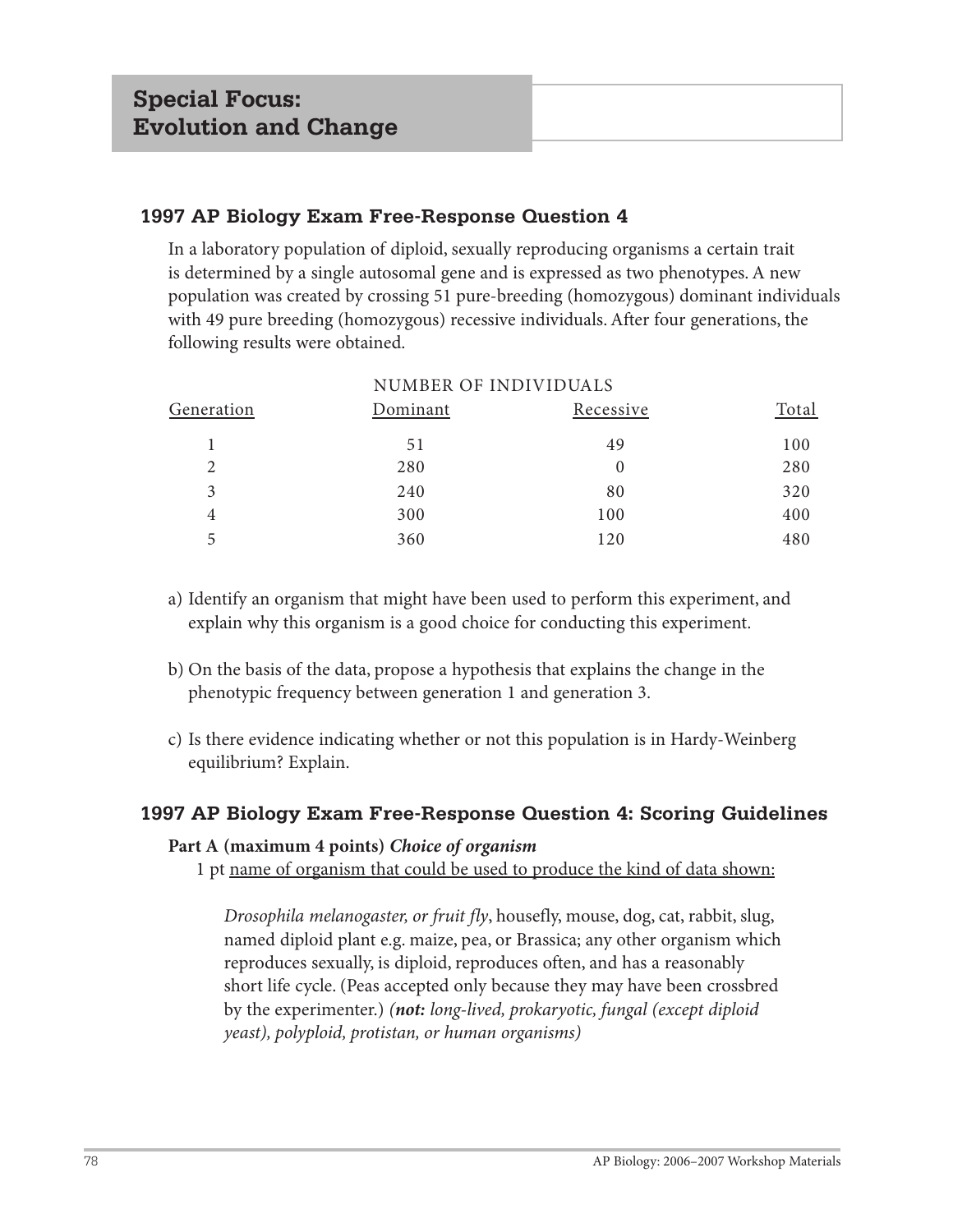1-3 pts Reasons for choice:

- **•** large number of offspring/generation
- reasonably short life cycle/generation
- easily maintained organisms -or- easily controlled conditions
- clear, easily identified phenotypic traits/clear gender dimorphism
- interbreed freely (without inbreeding)

# **Part B (maximum 4 points)** *on the basis of data, hypothesis to explain change from generation 1 - 3; Mendelian genetics*

- 1 pt correct formulation of a hypothesis; (if . . . then) logical statement
- 1 pt explanation of genotypic change from generation 1 to 2 (AA **×** aa –> Aa)
- 1 pt explanation of genotypic change from generation 2 to 3
	- (Aa **×** Aa –> 1/4 AA, 1/2 Aa, 1/4 aa) or Punnett square
- **or** 1 pt for only description of phenotypic change if neither of the above two pts are given
	- 1 pt explanation of dominance (not just use of the word)/ explanation of heterozygosity
		- 1 pt explanation of Mendel's law of segregation

# **Part C (maximum 4 points)** *evidence for Hardy-Weinberg equilibrium*

- 1 pt yes, with some correct explanation
- 1 pt recognition that, at equilibrium, allele and genotype frequencies do not change
- 1 pt describes Hardy-Weinberg equilibrium  $(p^2 + 2pq + q^2 = 1$  after 1 generation)
- 1 pt calculation of p and/or q ( $q^2 = 0.25$ ; q = 0.5)
- 1 pt elaboration: H-W only maintained if population is large, randomly mating, has no (net) mutation, no migration, or no selection for alleles in question (min. of 3 stated)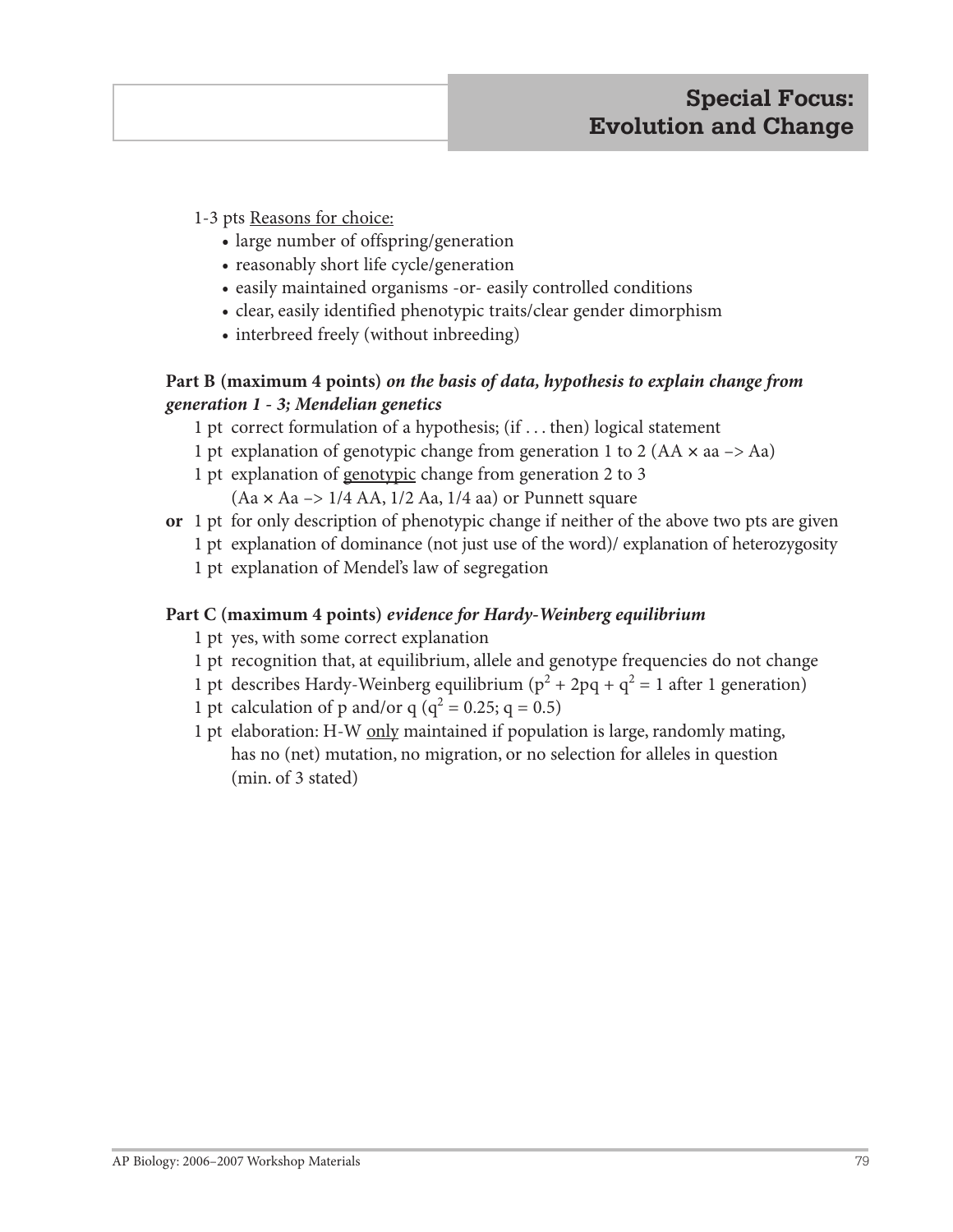Scientists recently have proposed a reorganization of the phylogenetic system of classification to include the domain, a new taxonomic category higher (more inclusive) than the Kingdom category, as shown in the following diagram.



- **Describe** how this classification scheme presents different conclusions about the relationships among living organisms than those presented by the previous fivekingdom system of classification.
- **Describe** three kinds of evidence that were used to develop the taxonomic scheme above, and **explain** how this evidence was used. The evidence may be structural, physiological, molecular, and/or genetic.
- **Describe** four of the characteristics of the universal ancestor.

# **1999 AP Biology Exam Free-Response Question 3: Scoring Guidelines**

For full credit, a student must receive at least one point from each section I, II, and III.

# **Section I**

**Describe** how this classification system presents different conclusions about the relationships among living organisms than those presented by the previous five-kingdom system of classification.

# **Maximum of 4 points from this section**

- (1) Not all prokaryotes are closely related (not monophyletic).
- (1) Prokaryotes split early in the history of living things (not all in one lineage).
- (1) Archaea are more closely related to Eukarya than to Bacteria.
- (1) Eukarya are not directly related to Eubacteria.
- (1) There was a common ancestor for all extant organisms (monophyletic).
- (1) Eukaryotes are more closely related to each other (than Prokaryotes are to each other).
- (1) Correct description of the five-kingdom system.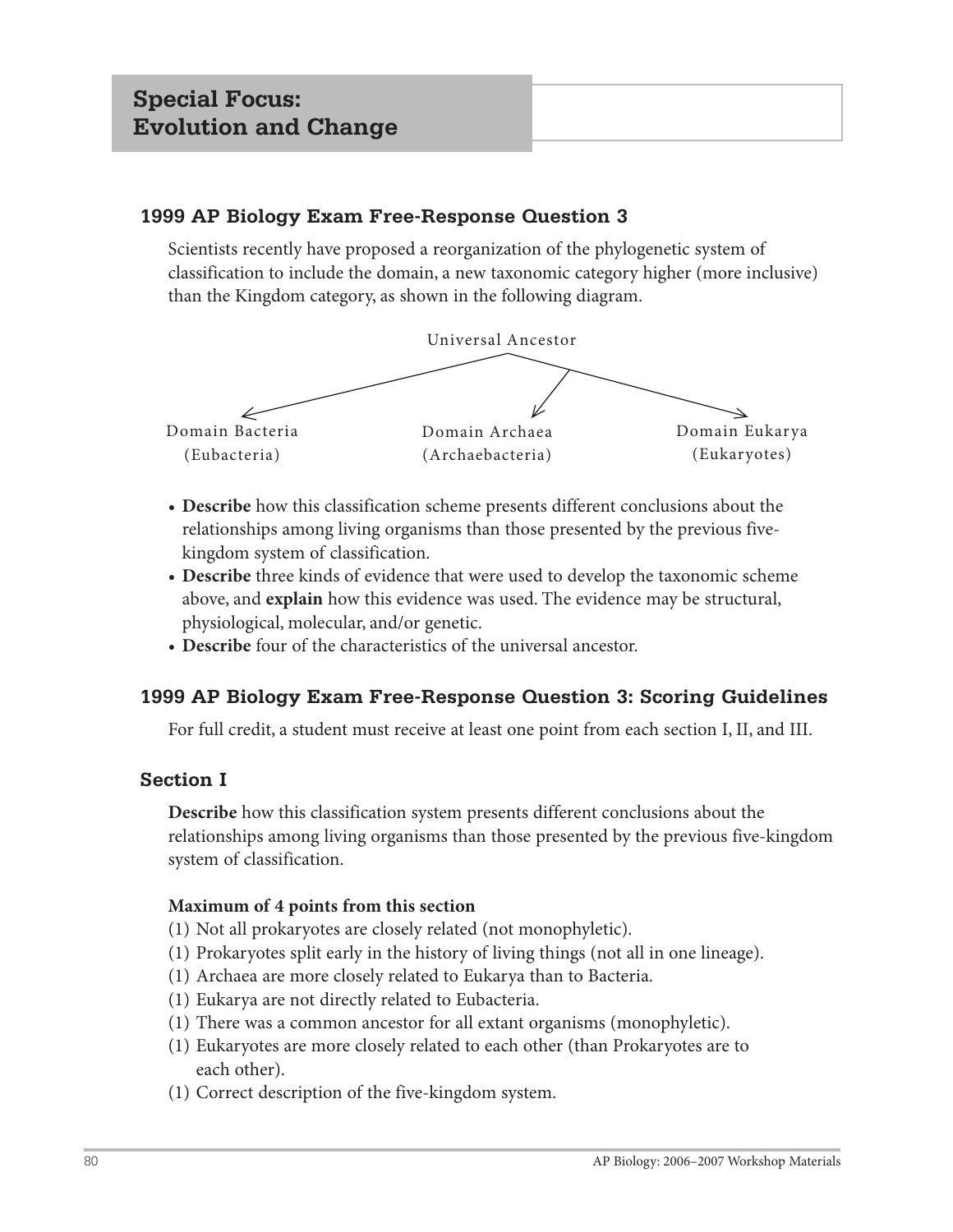# **Section II**

**Describe** three kinds of evidence that were used to develop the taxonomic scheme above, and **explain** how this evidence was used. The evidence may be structural, physiological, molecular, and/or genetic.

**Maximum of 6 points, 3 points from the first three descriptions of evidence mentioned and 3 from the explanations. The explanations must differentiate between at least two of the groups.**

| Descriptions                                                      | <b>Explanations</b>            |                       |                       |
|-------------------------------------------------------------------|--------------------------------|-----------------------|-----------------------|
| Differences                                                       | Eukaryotes                     | Archaea               | Eubacteria            |
| Habitat - mostly extreme<br>(halophilic, thermophilic,<br>acidic) |                                | $+$                   |                       |
| Reproduction                                                      | Mitosis/<br>meiosis            | <b>Binary</b> fission | <b>Binary</b> fission |
| Multicellularity exists                                           | $\pm$                          |                       |                       |
| Nucleus                                                           | $\pm$                          |                       |                       |
| Membrane-bound organelles                                         | $+$                            |                       |                       |
| Microtubules/microfilaments                                       | $+$                            |                       |                       |
| Cell walls with peptidoglycan                                     | $\overline{a}$                 |                       |                       |
| Chromosomes:<br>Shape<br>Number<br>Histones present               | Linear<br>More than one<br>$+$ | Circular<br>One       | Circular<br>One       |
| Ribosomes:                                                        |                                |                       |                       |
| <b>Size</b>                                                       | Large                          | Small                 | Small                 |
| Base sequence of rRNA                                             | Similar                        | Similar               | Unique                |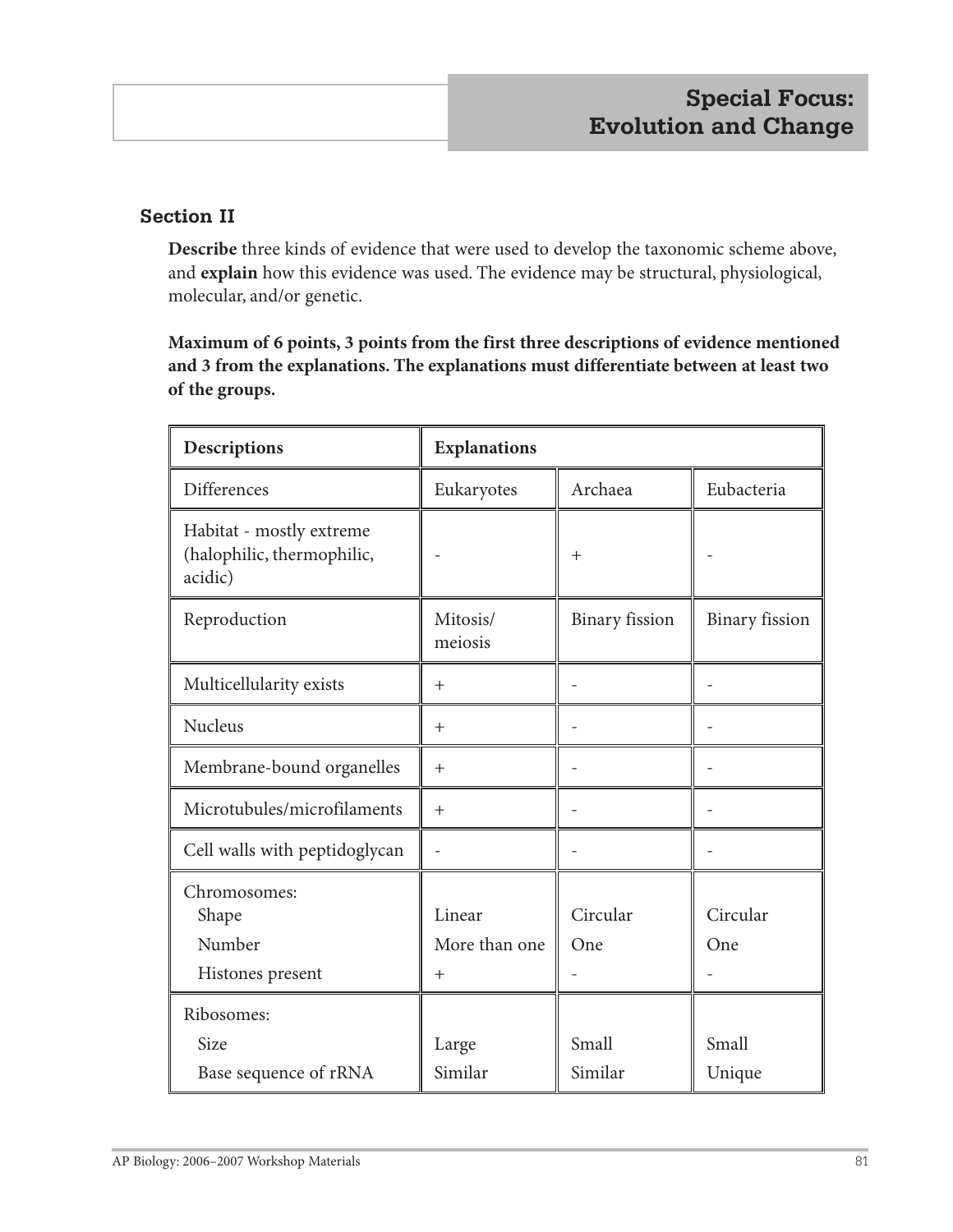# **Special Focus: Evolution and Change**

| Structure of tRNA                                                                      | Similar                                         | Unique          | Similar               |
|----------------------------------------------------------------------------------------|-------------------------------------------------|-----------------|-----------------------|
| RNA polymerase                                                                         | Multiple types                                  | Multiple types  | Single type           |
| Introns                                                                                | Present                                         | Some            | None                  |
| Operon organization<br>of genes                                                        |                                                 | $^{+}$          | $+$                   |
| Initiator amino acid in protein<br>formation                                           | Methionine                                      | Methionine      | formyl-<br>methionine |
| Phospholipids:                                                                         |                                                 |                 |                       |
| <b>Bonds</b>                                                                           | Ester                                           | Ether           | Ester                 |
| Hydrocarbon structure                                                                  | Unbranched                                      | <b>Branched</b> | Unbranched            |
| Can be pathogens                                                                       | $^{+}$                                          |                 | $^{+}$                |
| Response to antibiotics<br>such as streptomycin or<br>chloramphenicol                  |                                                 |                 | $+$                   |
| Response to diphtheria toxins                                                          | $^{+}$                                          |                 |                       |
| Metabolism Can be<br>methanogens                                                       |                                                 | $^{+}$          |                       |
| Enzymatic make-up differs<br>Enzyme location differs<br>Photosynthetic pigments differ | Must correctly describe what the difference is. |                 |                       |
| Differences in gene sequences<br>of DNA                                                | Must correctly describe what the difference is. |                 |                       |
| Differences in whole genome<br>sequences                                               | Must correctly describe what the difference is. |                 |                       |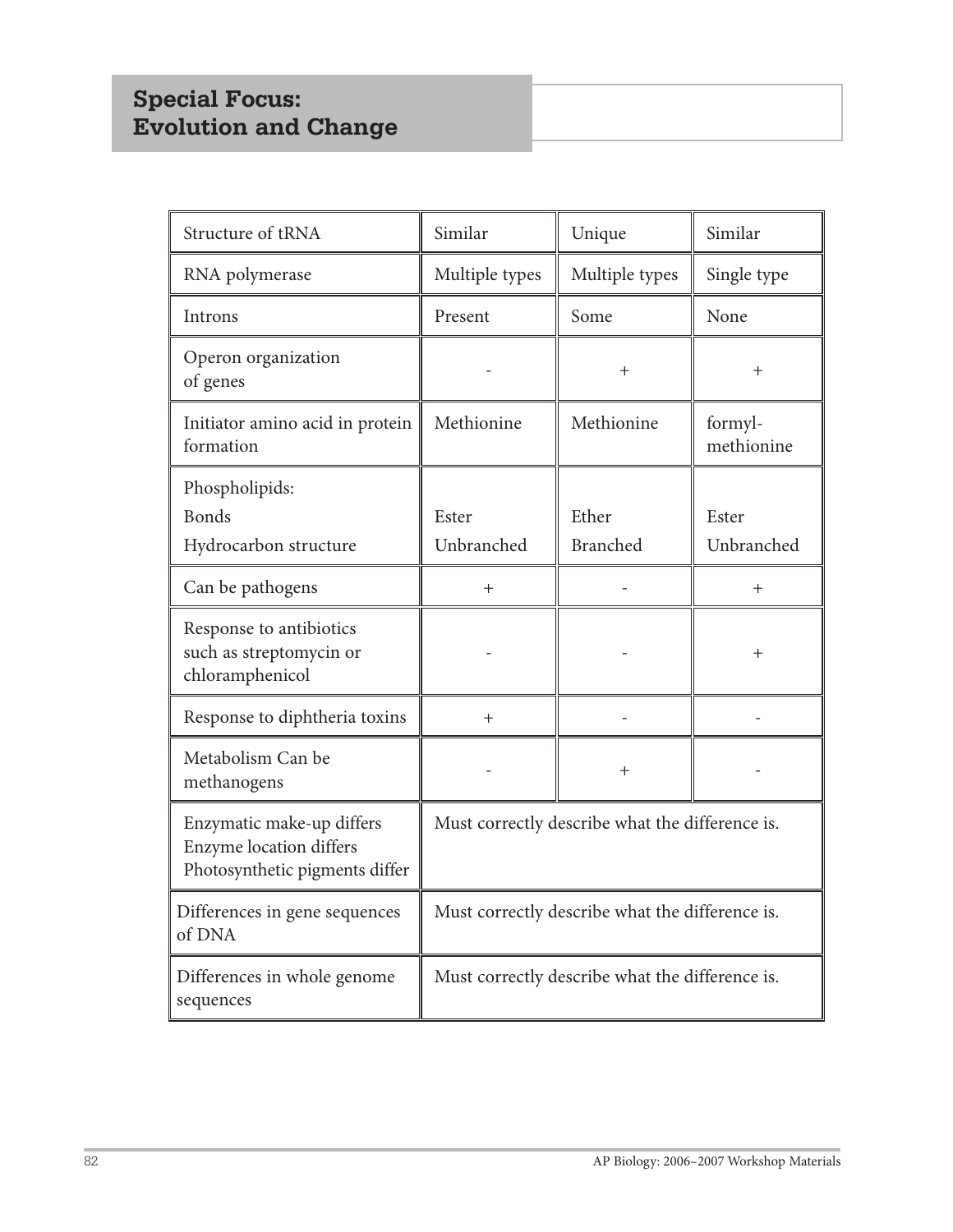# **Section III**

**Describe** four of the characteristics of the universal ancestor.

# **Maximum of 4 points for this section. Described characteristics can earn one point each OR one point may be earned for a list of the first four correct characteristics.**

Characteristic (possible explanations)

- (1) Small (surface to volume ratio, no internal transport system)
- (1) Unicellular (all functions self-contained)
- (1) Prokaryote (no membrane-bound organelles)
- (1) Had cell membrane (containment, protection, semipermeable)
- (1) cell membrane made of a phospholipid bilayer (barrier)
- (1) cytoplasm (different from external environment)
- (1) DNA for the genetic material (**or** nucleic acid **or** RNA)
- (1) mRNA for information transfer (common to all organisms)
- (1) tRNA to carry amino acids and/or aminoacylsynthetase (common to all organisms)
- (1) ability to reproduce (asexual)
- (1) ability to mutate, adapt, or evolve through natural selection
- (1) ability to make proteins **or** had ribosomes on which proteins could be constructed
- (1) metabolism: carbon-based **or** organic; Energy transformations, ATP as energy molecule
- (1) enzymes for amino acid, nucleotide, and coenzyme synthesis as well as enzymes for glycolysis and the Krebs cycle (common to all organisms)

(1) Heterotrophic/Autotrophic\* with explanation (\* not photosynthetic)

- (1) Anaerobic/aerobic with explanation
- (1) Aquatic with explanation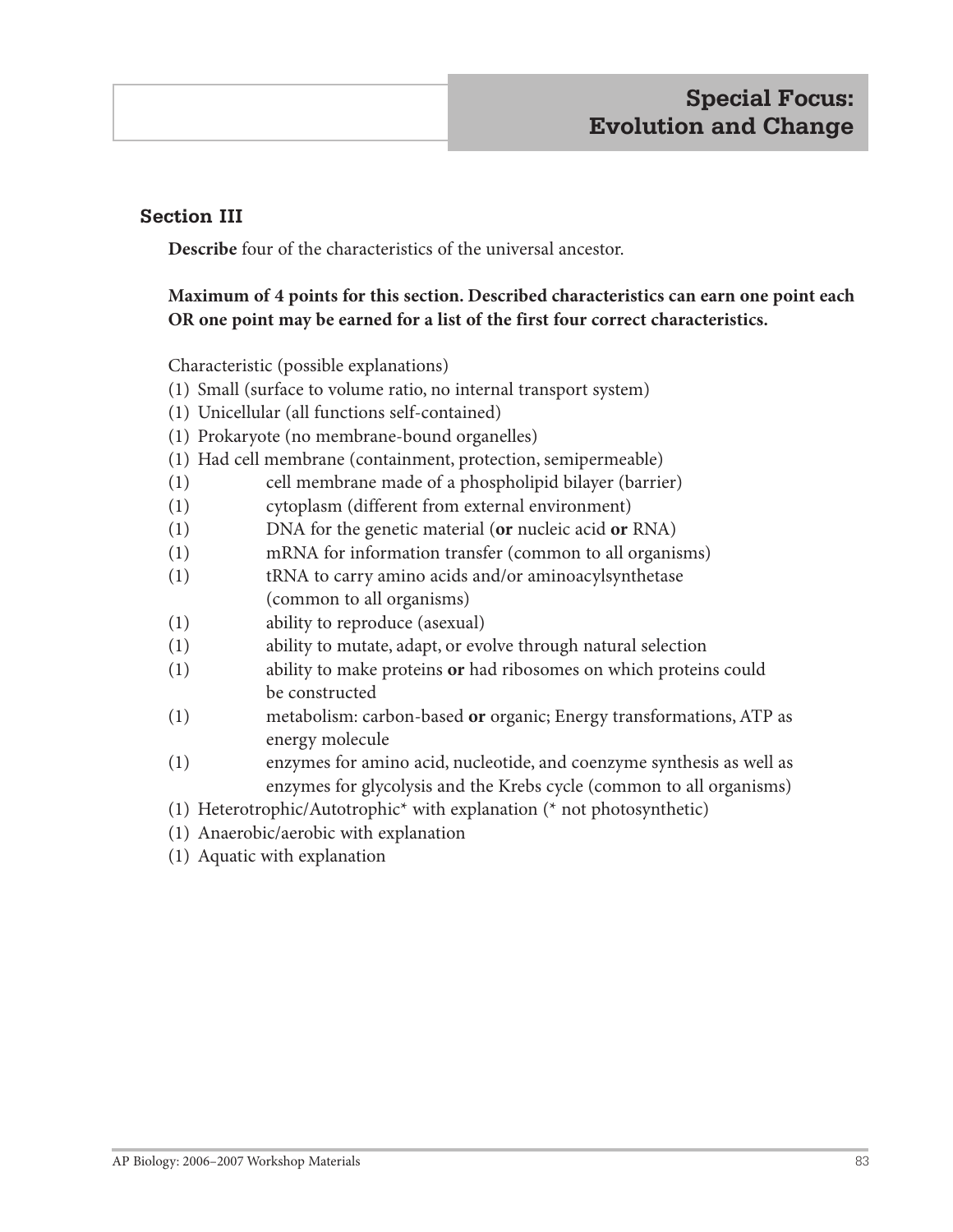Charles Darwin proposed that evolution by natural selection was the basis for the differences that he saw in similar organisms as he traveled and collected specimens in South America and on the Galapagos Islands**.**

- (a) **Explain** the theory of evolution by natural selection as presented by Darwin.
- (b) Each of the following relates to an aspect of evolution by natural selection. **Explain** three of the following.
	- (i) Convergent evolution and the similarities among species (ecological equivalents) in a particular biome (e.g., tundra, taiga, etc.)
	- (ii) Natural selection and the formation of insecticide-resistant insects or antibiotic-resistant bacteria
	- (iii) Speciation and isolation
	- (iv) Natural selection and behavior such as kinesis, fixed-action-pattern, dominance hierarchy, etc.
	- (v) Natural selection and heterozygote advantage

# **2001 AP Biology Exam Free-Response Question 2: Scoring Guidelines**

- **(a) A maximum of 6 points may be given for part (a). A single point may be awarded for each concept that follows. Beware of anything that sounds like a Lamarckian statement.**
	- **Reproductive potential** the ability to over produce
	- **Variability** inheritable changes or mutations linked to variability
	- **Limited resources**  biotic or abiotic
	- **Competition**  intraspecific struggle for existence
	- **Differential Reproduction** reproductive success of variants
	- **Generations**  time needed for evolution to occur
	- **Elaboration** expansion of Darwin's ideas such as the effects of environmental change or artificial selection or good, linked example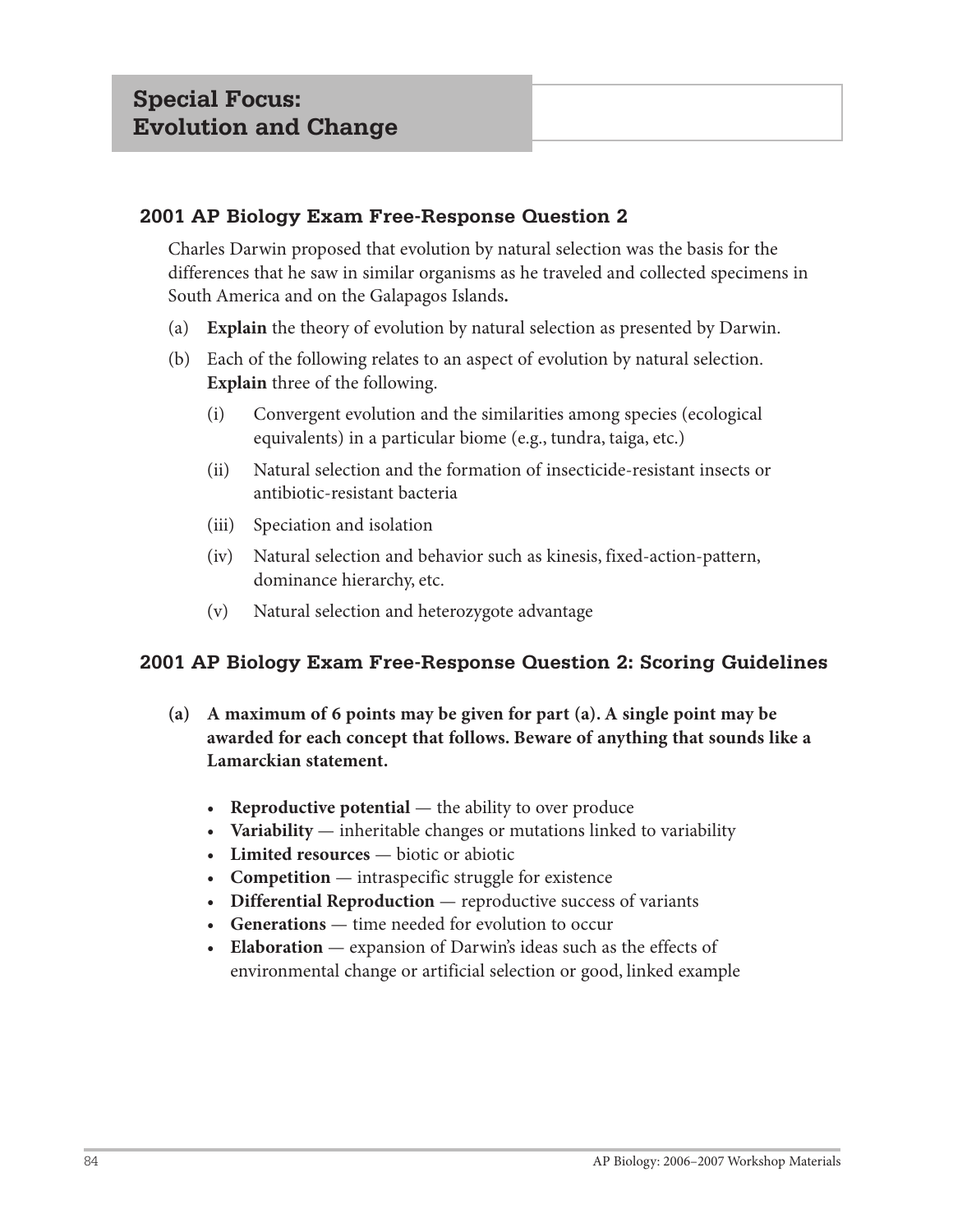**(b) A maximum of 6 points can be scored in part (b). A student may not receive a total score of ten without attempting to respond to three sections of part (b). A single point may be awarded for each of the following: (i) 1 point** Different species exhibit adaptations as a result of the same environment **1 point** Correct descriptive example linked to biome and survival value or linked to natural selection **(ii) 1 point** An inherited characteristic enables the organism to resist the effect of the toxin **1 point** Specific example, mechanisms of resistance, or extensive elaboration or link to natural selection **(iii) 1 point** A single population divides into two reproductively isolated populations or equivalent (use of gene pools) **1 point** Role of barriers in speciation or discuss gene pool separation or link to natural selection **(iv) 1 point** Define or describe the behavior **1 point** Give a clear example of how this behavior enhances survival or link to natural selection **(v) 1 point** Survival value of heterozygote over **both** homozygotes **1 point** An example of how the heterozygous enhances the survival of the organism or link to natural selection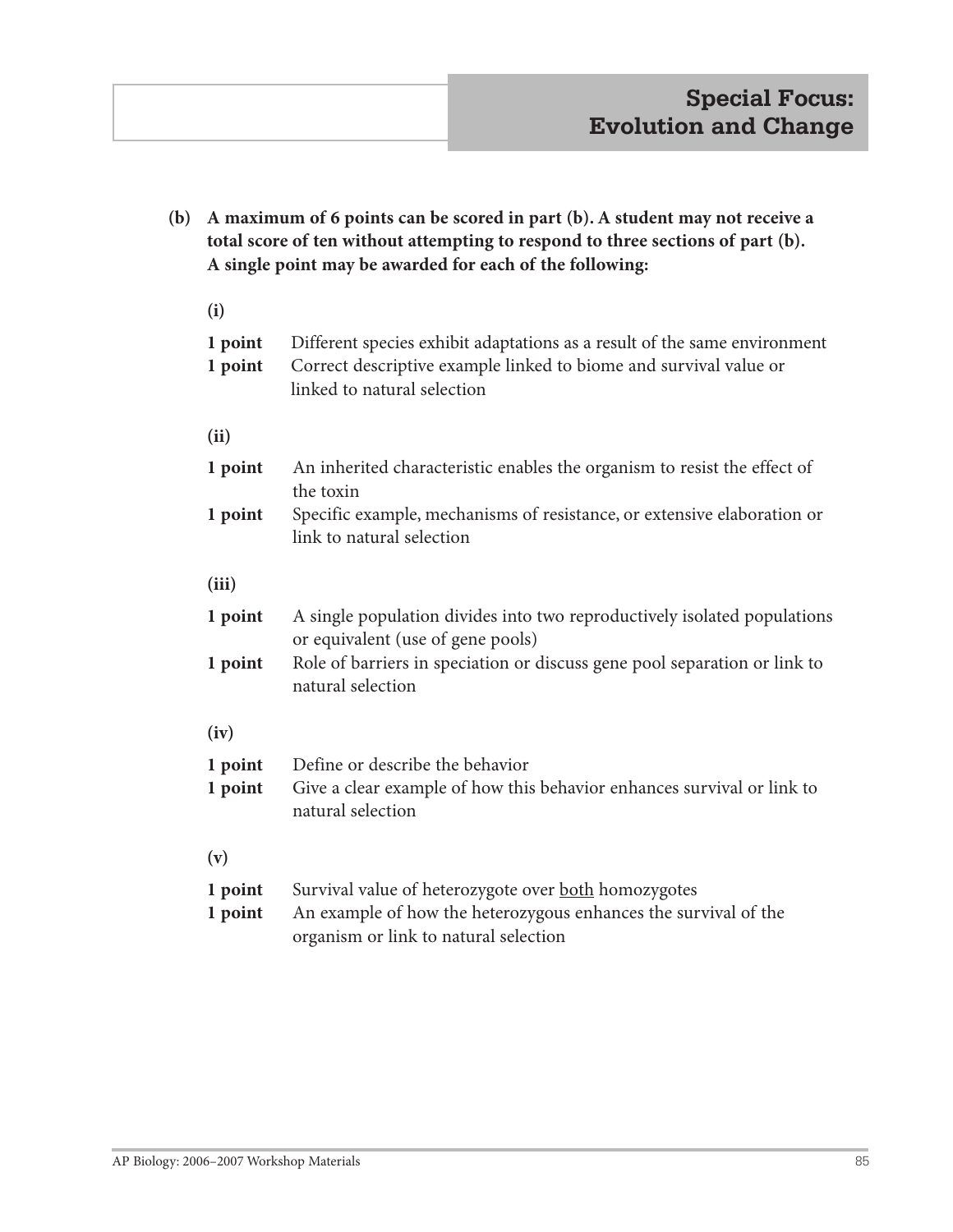# **Contributors**

# **About the Editor**

**Carolyn Schofield Bronston** earned biology degrees at the University of Texas and has taught at two Texas schools: Spring Branch's Memorial High School and Tyler's Robert E. Lee High School. Traveling as a consultant for the College Board since 1979, she has served as a Reader and Table Leader for the AP Reading and is currently a member of the AP Biology Development Committee. She also serves as the biology content adviser for AP Central and is a past president of the Texas Association of Biology Teachers. She is a winner of the Presidential Award for Excellence, the OBTA (Outstanding Biology Teacher Award) for Texas, the Tandy Award, the Texas Excellence Award for Outstanding Teachers, and the 2004 Siemens Award for Advanced Placement.

**Sean B. Carroll** is professor of molecular biology and genetics and investigator with the Howard Hughes Medical Institute at the University of Wisconsin. From the largescale changes that distinguish major animal groups to the finely detailed color patterns on butterfly wings, his research has centered on those genes that create a "molecular blueprint" for body pattern and play major roles in the origin of new features. He is author of the book *Endless Forms Most Beautiful: The New Science of Evo Devo and the Making of the Animal Kingdom* (W. W. Norton & Company, 2005) and the upcoming title *The Making of the Fittest: DNA and the Ultimate Forensic Record of Evolution* (W. W. Norton & Company, 2006). He is also coauthor of the textbook *From DNA to Diversity: Molecular Genetics and the Evolution of Animal Design*. He has received the National Science Foundation Presidential Young Investigator Award, the Shaw Scientist Award of the Greater Milwaukee Foundation, and numerous honorary lectureships. He was chosen as one of America's most promising leaders under 40 by *Time Magazine* in 1994. He is also past president of the Society for Developmental Biology.

**Robert Dennison** has taught all levels of biology during his 28-year career at Jersey Village High School in Houston. He began teaching AP Biology in 1985 and has been a consultant for the College Board since 1995. He has also been a presenter at local, state, national, and international science conferences. In 1999, he was a featured general-session speaker for the National Association of Biology Teachers (NABT) annual convention, performing as Charles Darwin. His portrayals of Darwin have garnered much acclaim over the past 15 years as he has performed throughout the United States as well as Canada and England. He was the 2003 president of the Texas Association of Biology Teachers (TABT). He has won numerous teaching awards, including the Outstanding Biology Teacher Award from NABT, Honorary Life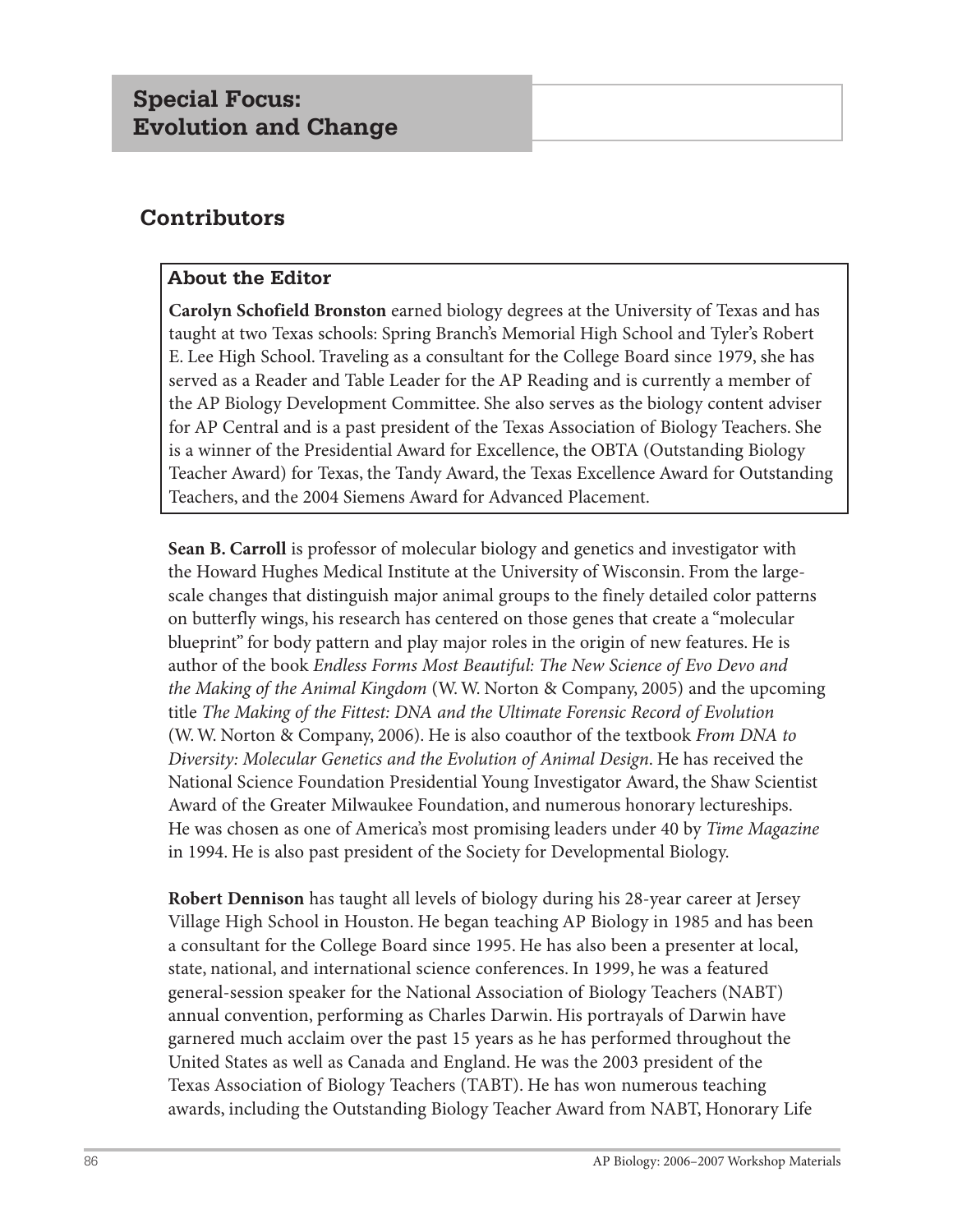Membership from TABT, the Siemens Award for Advanced Placement, and an Advanced Placement Special Recognition Award from the College Board.

**Sharon Hamilton** has taught biology and chemistry at Fort Worth Country Day School in Fort Worth, Texas, since 1978 and has been science department chair since 2003. She began teaching AP Biology in 1982 and has been a consultant for the College Board since 1985, presenting workshops and serving as lead consultant for AP Summer Institutes in the Southwest region. She has also been a Reader for the AP Biology Exam. She earned her master's degree in biology from the University of Texas at Arlington in 1988 and her bachelor's degree in biochemistry from the University of Texas at Austin in 1978.

**Kenneth R. Miller** is professor of biology at Brown University. He earned his Ph.D. in 1974 at the University of Colorado and spent six years teaching at Harvard University before returning to Brown. He is a cell biologist and chairs the Education Committee of the American Society for Cell Biology. He serves as an adviser on life sciences to the *NewsHour with Jim Lehrer*, a daily PBS television program on news and public affairs. His research work on cell membrane structure and function has produced more than 50 scientific papers and reviews in leading journals, including *Cell* and *Nature*, as well as leading popular sources such as *Natural History* and *Scientific American*. He is coauthor, with Joseph S. Levine, of three different high school and college biology textbooks used by millions of students nationwide. He has received five major teaching awards and in 2005 was given the Presidential Citation of the American Institute for Biological Sciences for distinguished service in the field of biology.

**Randy Moore** is a professor of biology at the University of Minnesota. He edited *The American Biology Teacher* for 20 years and now teaches introductory biology and evolution. He has won a variety of awards for his teaching, research, and writing.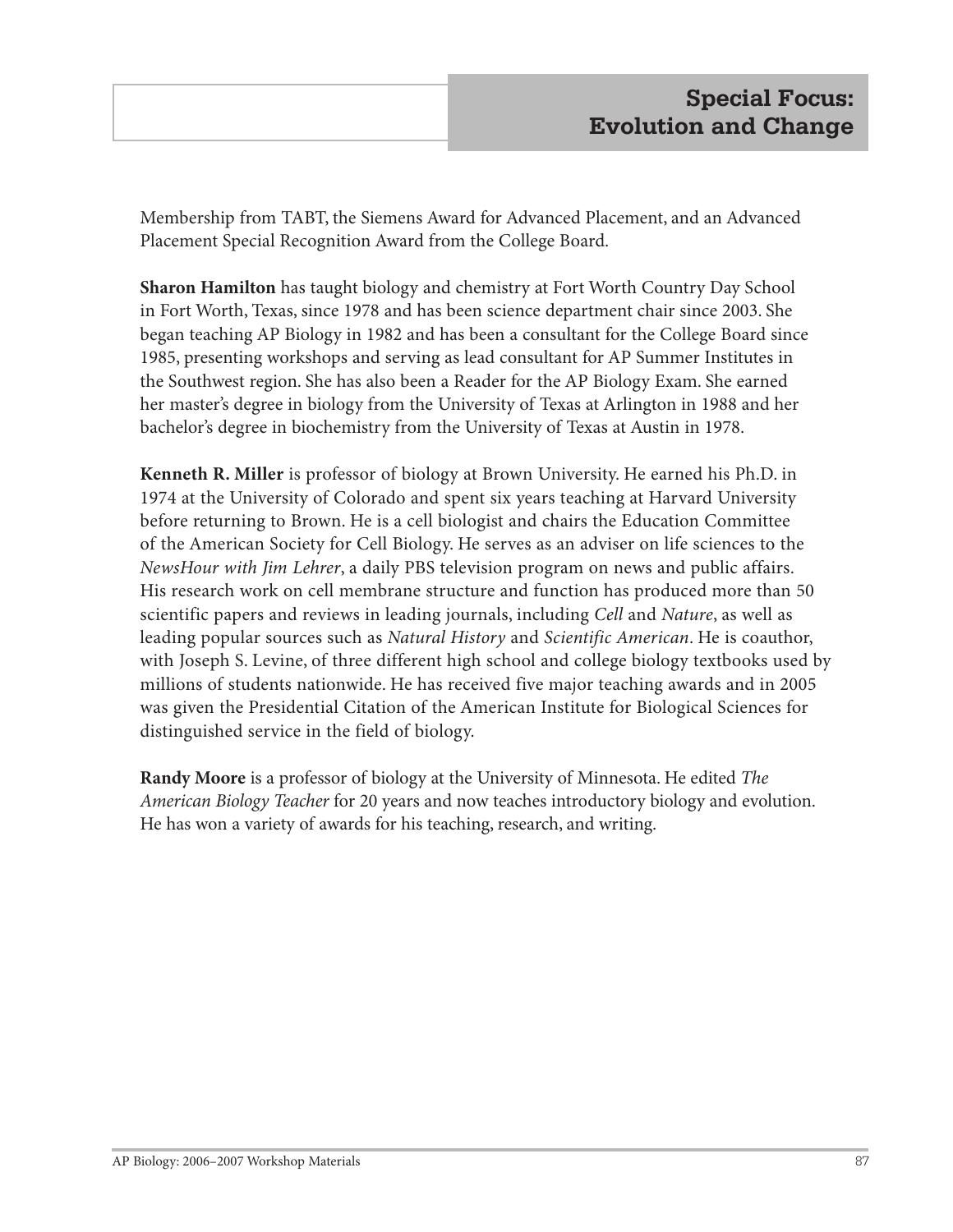# **Contact Us**

# **College Board Regional Offices**

#### **National Office**

Advanced Placement Program 45 Columbus Avenue New York, NY 10023-6992 212 713-8066 Email: ap@collegeboard.org

### **AP Services**

P.O. Box 6671 Princeton, NJ 08541-6671 609 771-7300 877 274-6474 (toll free in the U.S. and Canada) Email: apexams@info.collegeboard.org

#### **AP Canada Office**

1708 Dolphin Avenue, Suite 406 Kelowna, BC, Canada V1Y 9S4 250 861-9050 800 667-4548 (toll free in Canada only) Email: gewonus@ap.ca

#### **AP International Office**

Serving all countries outside the U.S. and Canada 45 Columbus Avenue New York, NY 10023-6992 212 373-8738 Email: apintl@collegeboard.org

#### **Middle States Regional Office**

Serving Delaware, District of Columbia, Maryland, New Jersey, New York, Pennsylvania, Puerto Rico, and the U.S. Virgin Islands 2 Bala Plaza, Suite 900 Bala Cynwyd, PA 19004-1501 866 392-3019 Email: msro@collegeboard.org